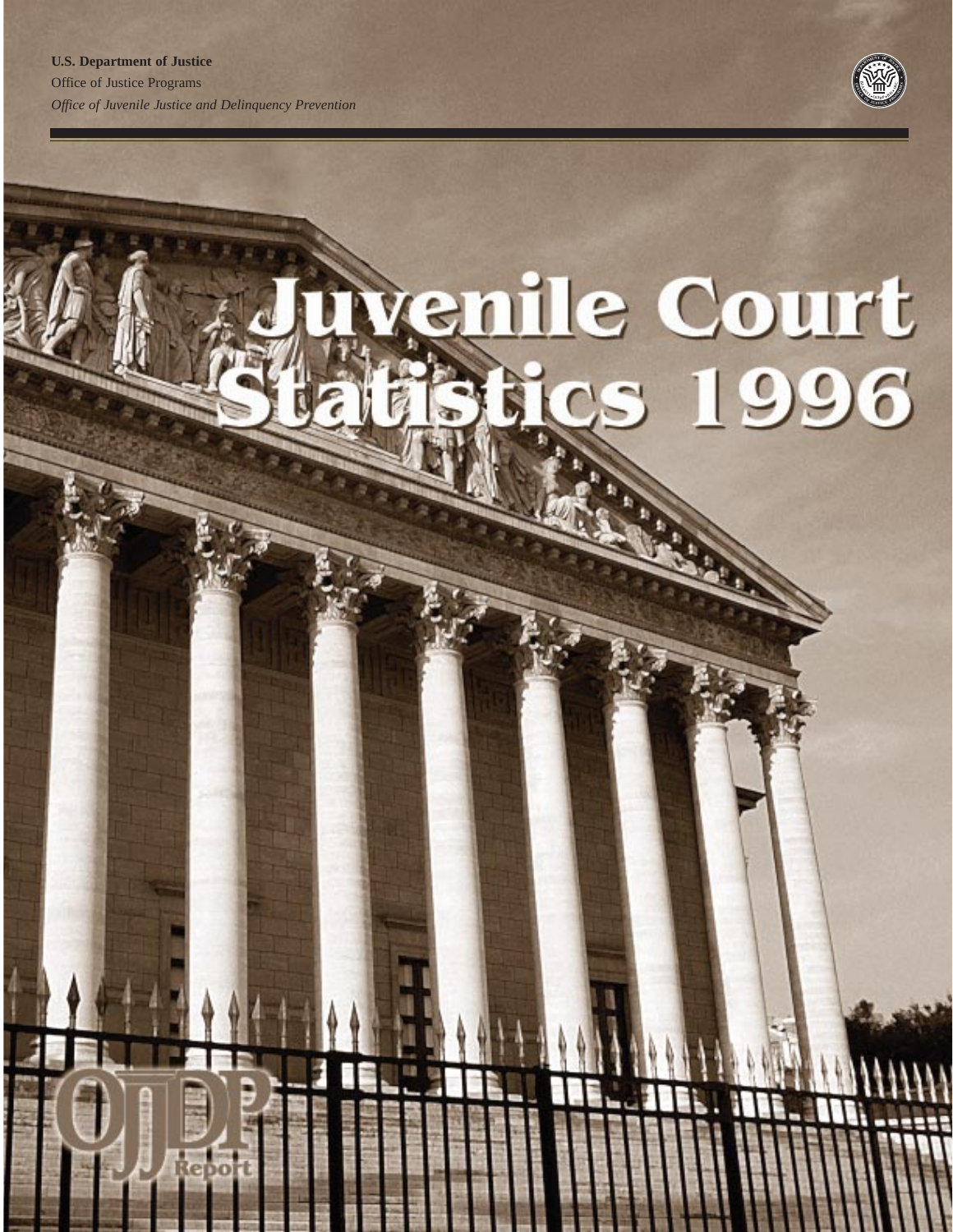# Office of Juvenile Justice and Delinquency Prevention

The Office of Juvenile Justice and Delinquency Prevention (OJJDP) was established by the President and Congress through the Juvenile Justice and Delinquency Prevention (JJDP) Act of 1974, Public Law 93–415, as amended. Located within the Office of Justice Programs of the U.S. Department of Justice, OJJDP's goal is to provide national leadership in addressing the issues of juvenile delinquency and improving juvenile justice.

OJJDP sponsors a broad array of research, program, and training initiatives to improve the juvenile justice system as a whole, as well as to benefit individual youth-serving agencies. These initiatives are carried out by seven components within OJJDP, described below.

#### **Research and Program Development Division**

develops knowledge on national trends in juvenile delinquency; supports a program for data collection and information sharing that incorporates elements of statistical and systems development; identifies how delinquency develops and the best methods for its prevention, intervention, and treatment; and analyzes practices and trends in the juvenile justice system.

**Training and Technical Assistance Division** provides juvenile justice training and technical assistance to Federal, State, and local governments; law enforcement, judiciary, and corrections personnel; and private agencies, educational institutions, and community organizations.

**Special Emphasis Division** provides discretionary funds to public and private agencies, organizations, and individuals to replicate tested approaches to delinquency prevention, treatment, and control in such pertinent areas as chronic juvenile offenders, community-based sanctions, and the disproportionate representation of minorities in the juvenile justice system.

**State Relations and Assistance Division** supports collaborative efforts by States to carry out the mandates of the JJDP Act by providing formula grant funds to States; furnishing technical assistance to States, local governments, and private agencies; and monitoring State compliance with the JJDP Act. **Information Dissemination Unit** informs individuals and organizations of OJJDP initiatives; disseminates information on juvenile justice, delinquency prevention, and missing children; and coordinates program planning efforts within OJJDP. The unit's activities include publishing research and statistical reports, bulletins, and other documents, as well as overseeing the operations of the Juvenile Justice Clearinghouse.

**Concentration of Federal Efforts Program** promotes interagency cooperation and coordination among Federal agencies with responsibilities in the area of juvenile justice. The program primarily carries out this responsibility through the Coordinating Council on Juvenile Justice and Delinquency Prevention, an independent body within the executive branch that was established by Congress through the JJDP Act.

**Missing and Exploited Children's Program** seeks to promote effective policies and procedures for addressing the problem of missing and exploited children. Established by the Missing Children's Assistance Act of 1984, the program provides funds for a variety of activities to support and coordinate a network of resources such as the National Center for Missing and Exploited Children; training and technical assistance to a network of 47 State clearinghouses, nonprofit organizations, law enforcement personnel, and attorneys; and research and demonstration programs.

The mission of OJJDP is to provide national leadership, coordination, and resources to prevent juvenile victimization and respond appropriately to juvenile delinquency. This is accomplished through developing and implementing prevention programs and a juvenile justice system that protects the public safety, holds juvenile offenders accountable, and provides treatment and rehabilitative services based on the needs of each individual juvenile.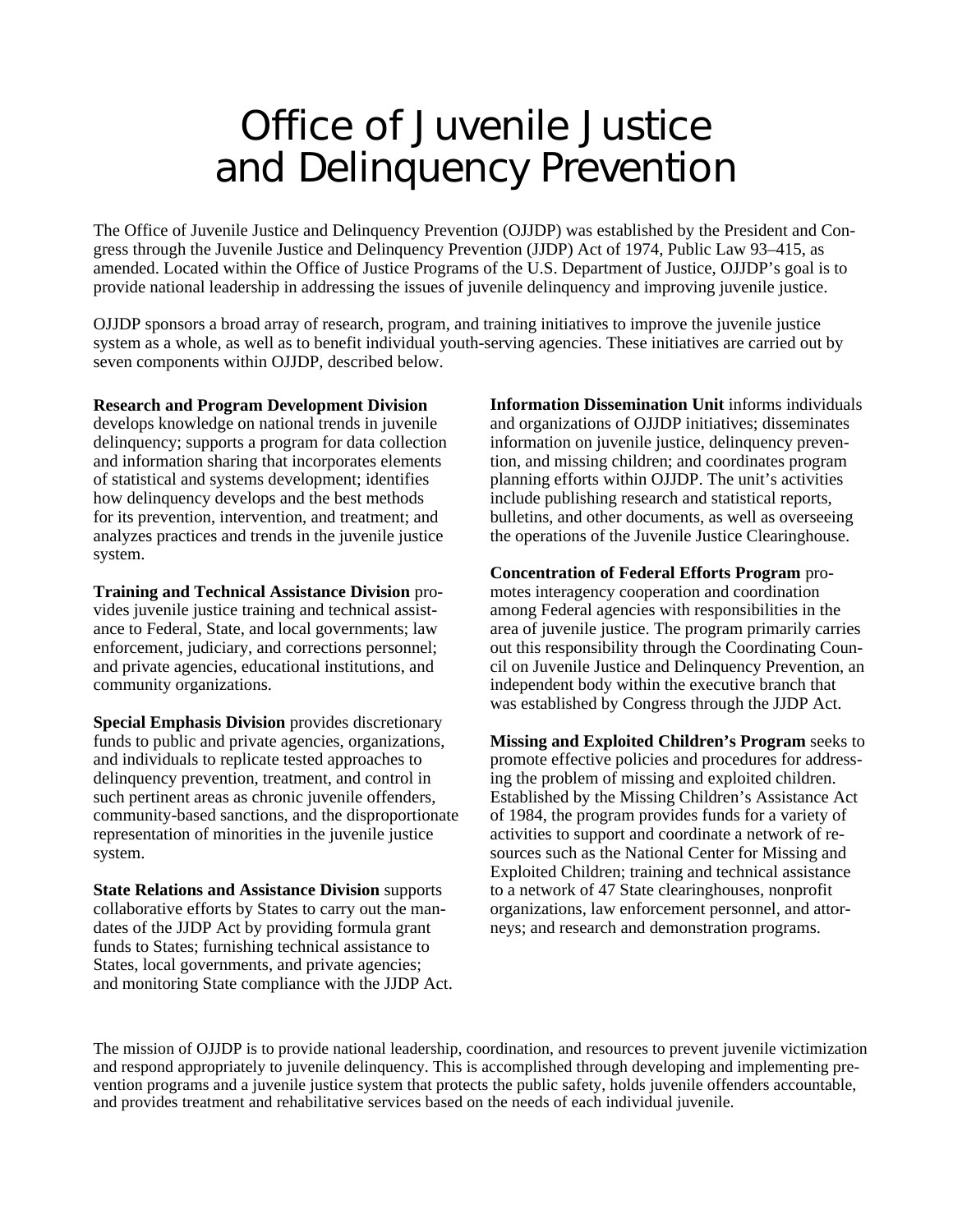# **Juvenile Court Statistics 1996**

### **Report**

**Anne L. Stahl Melissa Sickmund Terrence A. Finnegan Howard N. Snyder Rowen S. Poole Nancy Tierney**

**National Center for Juvenile Justice July 1999**

**Shay Bilchik, Administrator Office of Juvenile Justice and Delinquency Prevention**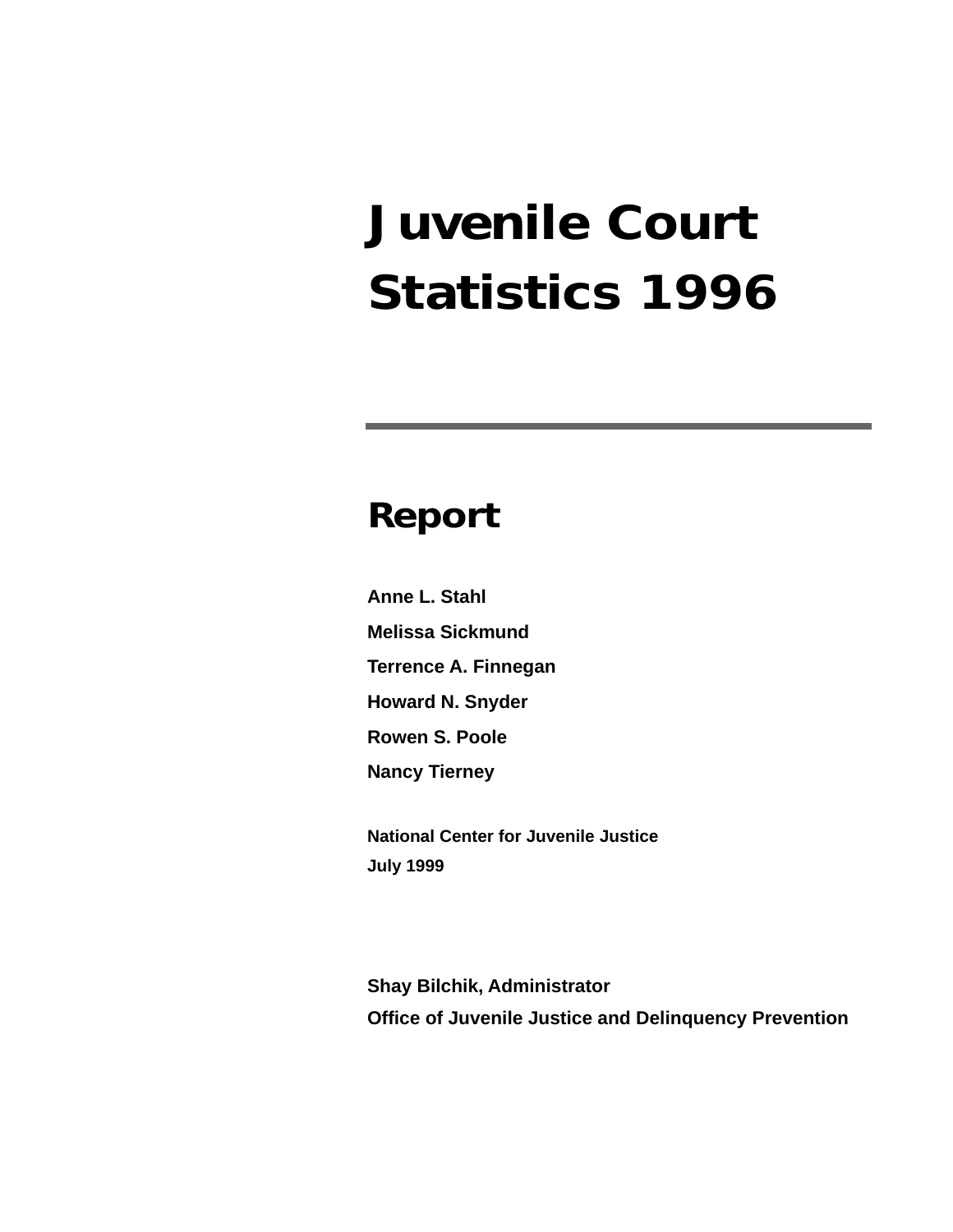**U.S. Department of Justice Office of Justice Programs Office of Juvenile Justice and Delinquency Prevention** 810 Seventh Street, NW. Washington, DC 20531

> **Janet Reno** *Attorney General*

**Raymond C. Fisher** *Associate Attorney General*

**Laurie Robinson** *Assistant Attorney General*

#### **Shay Bilchik**

*Administrator* Office of Juvenile Justice and Delinquency Prevention

This report was prepared by the National Center for Juvenile Justice, the research division of the National Council of Juvenile and Family Court Judges, and was supported by grant number 95–JN–FX–0008 from the Office of Juvenile Justice and Delinquency Prevention (OJJDP), Office of Justice Programs, U.S. Department of Justice.

Points of view or opinions expressed in this document are those of the authors and do not necessarily represent the official position or policies of OJJDP or the U.S. Department of Justice.

Copyright 1999, National Center for Juvenile Justice, 710 Fifth Avenue, Pittsburgh, PA 15219–3000 412–227–6950. ISSN 0091–3278.

Suggested citation: Stahl, Anne L., Melissa Sickmund, Terrence A. Finnegan, Howard N. Snyder, Rowen S. Poole, and Nancy Tierney. (1999). *Juvenile Court Statistics 1996*. Washington, DC: Office of Juvenile Justice and Delinquency Prevention.

The Office of Juvenile Justice and Delinquency Prevention is a component of the Office of Justice Programs, which also includes the Bureau of Justice Assistance, the Bureau of Justice Statistics, the National Institute of Justice, and the Office for Victims of Crime.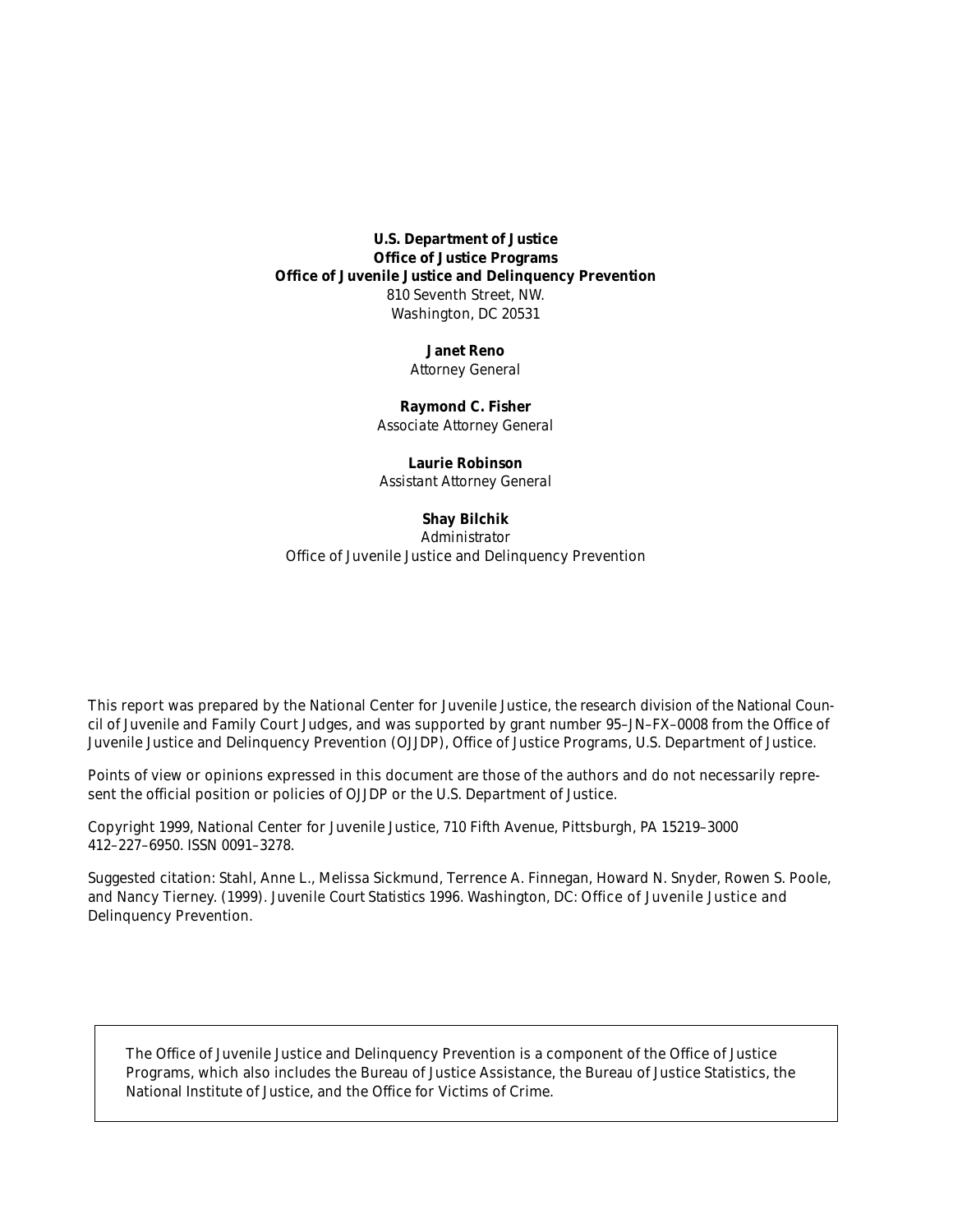### **Foreword**

This year marks the 100th anniversary of the creation of the juvenile court. It is an anniversary worth commemorating, as the juvenile court plays a critical role in the lives of America's children.

As the crux of our response to juvenile crime and violence, the court acts both to protect society and reform offenders by holding them accountable for their delinquent acts. Not only does the court impose sanctions, it also provides the resources to combat further delinquency. The juvenile court is on the front line of our efforts to halt the violence that is permeating our society.

As we approach the dawn of a new millennium, what are the issues that face the juvenile court? Which types of offenders appear before it? *Juvenile Court Statistics 1996* addresses these and other significant questions, profiling the nearly 1.8 million delinquency cases handled by juvenile courts in 1996.

The challenges facing the juvenile court are becoming increasingly difficult. From 1987 to 1996, the number of delinquency cases processed by juvenile courts increased 49 percent. Offenses against persons doubled in the same period, while drug law violations cases increased 144 percent.

This Report should serve as a reference to guide our efforts to combat the effects of juvenile delinquency on our youth, their families, and communities. I trust it will help policymakers, researchers, and the public to better understand our juvenile justice system and enhance our response to juvenile crime and violence.

**Shay Bilchik** *Administrator* Office of Juvenile Justice and Delinquency Prevention

iii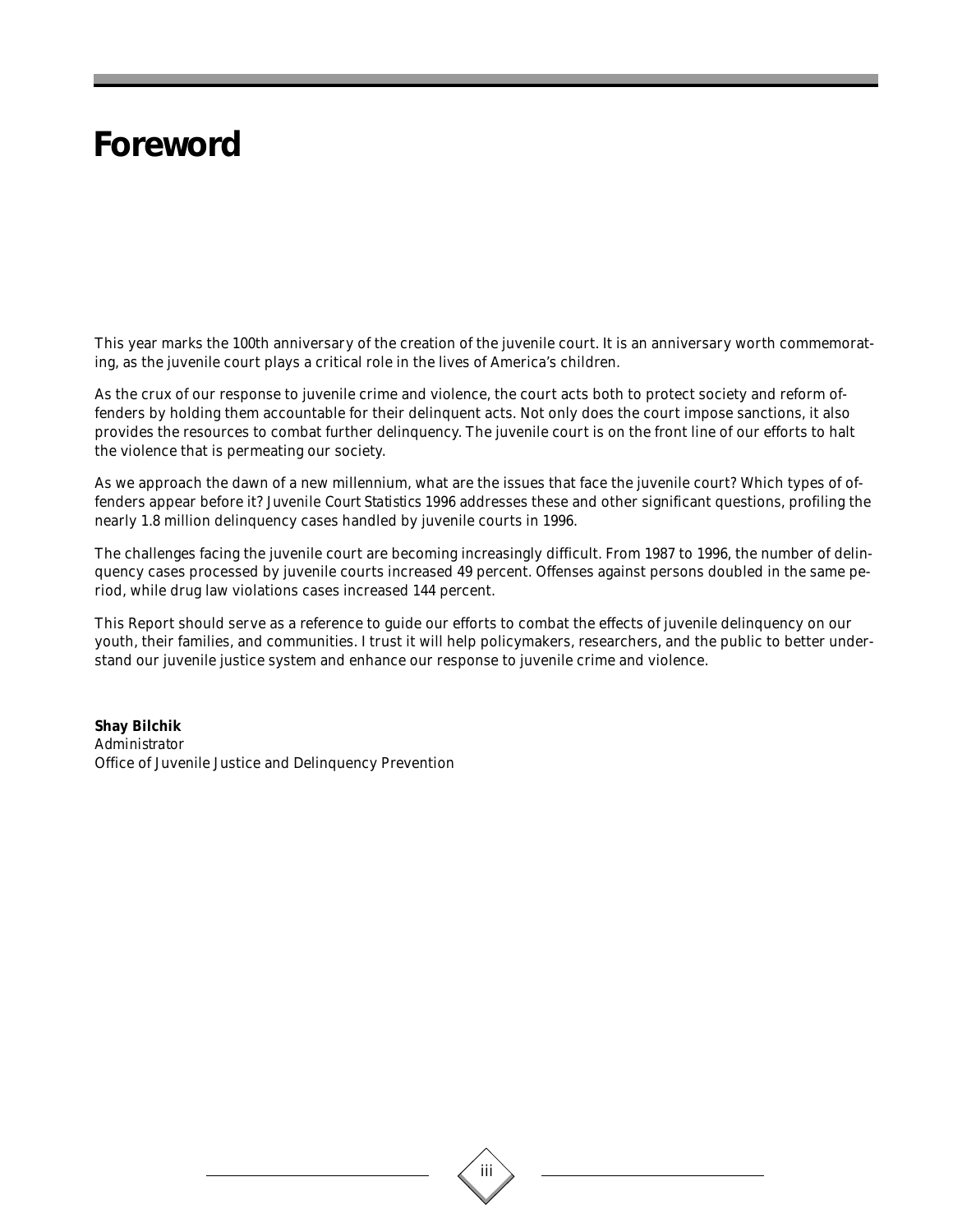### **Acknowledgments**

This Report is a product of the National Juvenile Court Data Archive, which is funded by grants to the National Center for Juvenile Justice from the Office of Juvenile Justice and Delinquency Prevention (OJJDP), U.S. Department of Justice. Janet Chiancone is the OJJDP Program Manager for the project.

The entire staff of the National Juvenile Court Data Archive contributes to the collection and processing of the data presented in this Report:

Terrence A. Finnegan, Senior Computer Programmer

Eileen Poe-Yamagata, Research Analyst

Rowen S. Poole, Computer Programmer

Melissa Sickmund, Ph.D., Senior Research Analyst

Howard N. Snyder, Ph.D., Project **Director** 

Anne L. Stahl, Manager of Data Collection

Dennis P. Sullivan, Data Analyst

Nancy Tierney, Administrative Assistant

Advisers to the Archive are Linda Bender, Pennsylvania Center for Juvenile Justice Training and Research; Alfred Blumstein, Carnegie Mellon University; Carol Burgess, Maricopa County (AZ) Juvenile Court (retired); David Farrington, Cambridge University; Daniel Kasprzyk, National Center for Education Statistics; and Malcolm Klein, University of Southern California. Their support and involvement are deeply appreciated.

*Juvenile Court Statistics* would not be possible were it not for the State and local agencies that take the time each year to honor our requests for data and documentation. The following agencies contributed case-level data or court-level aggregate statistics for this report:

**Alabama**—Alabama Department of Youth Services.

**Alaska**—Alaska Court System.

**Arizona**—Supreme Court of Arizona and the Maricopa County Juvenile Court Center.

**Arkansas**—Administrative Office of the Courts.

**California**—Judicial Council of California, the California Department of Justice, and the following county probation departments: Alameda, Kings, Los Angeles, Marin, Orange, San Bernardino, San Diego, San Francisco, San Joaquin, Santa Barbara, Santa Clara, Santa Cruz, Stanislaus, and Ventura.

**Colorado**—Colorado State Judicial Department.

**Connecticut**—Chief Court Administrator's Office.

**Delaware**—Family Court of the State of Delaware.

**District of Columbia**—District of Columbia Superior Court.

**Florida**—Department of Juvenile Justice.

**Georgia**—Administrative Office of the Courts, Council of Juvenile and Family Court Judges.

**Hawaii**—The Judiciary and the Family Court of the First Circuit.

**Idaho**—Idaho Supreme Court.

**Illinois**—Administrative Office of the Illinois Courts, Probation Division, and the Circuit Court of Cook County, Juvenile Division.

**Indiana**—Division of State Court Administration.

**Iowa**—State Court Administrator.

**Kansas**—Kansas Bureau of Investigation.

**Kentucky**—Kentucky Administrative Office of the Courts.

**Louisiana**—Judicial Council of the Supreme Court of Louisiana.

**Maine**—Administrative Office of the Courts.

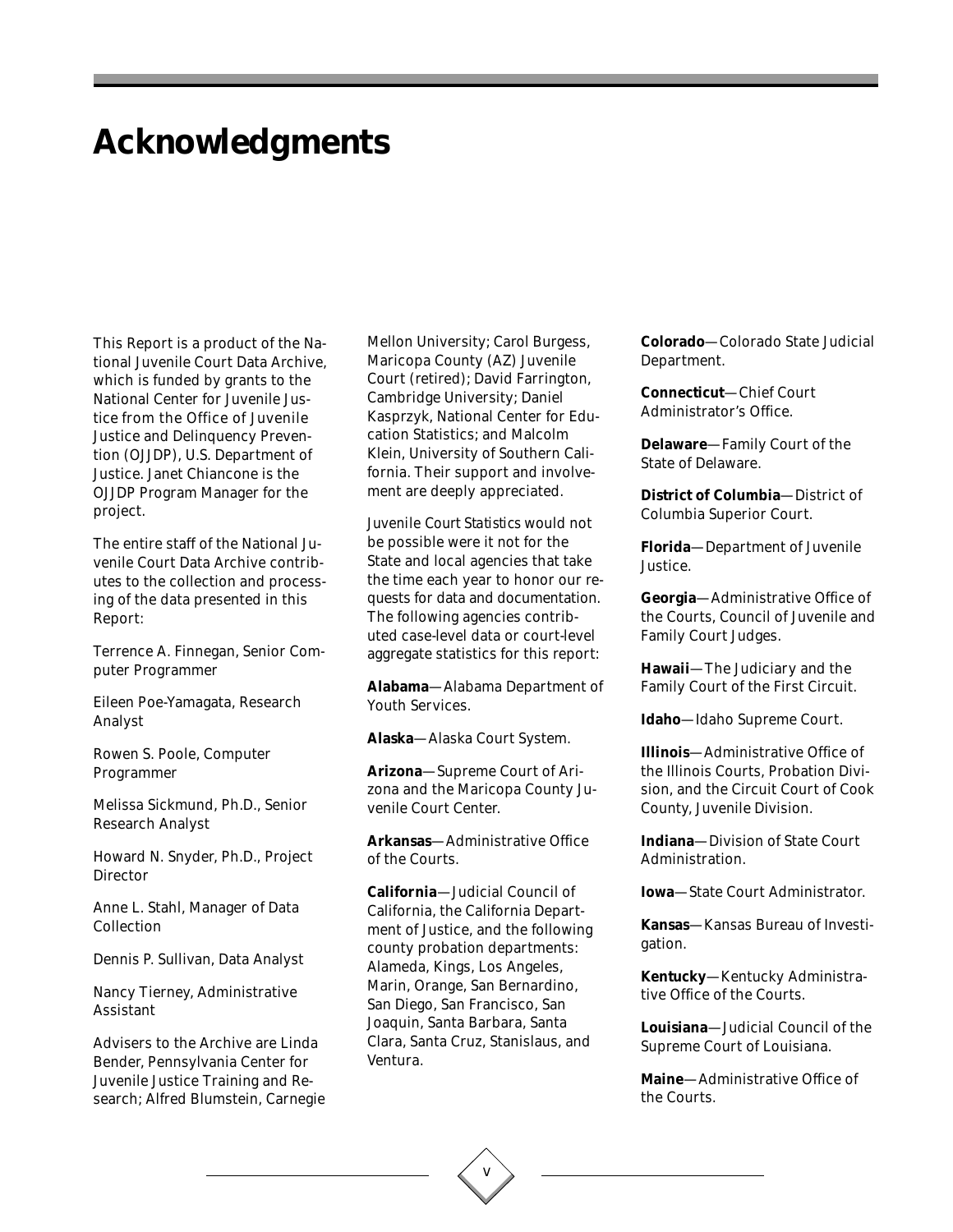**Maryland**—Department of Juvenile Justice.

**Massachusetts**—Administrative Office of the Courts.

**Michigan**—State Court Administrative Office.

**Minnesota**—Minnesota Supreme Court Information System.

**Mississippi**—Mississippi Department of Human Services, Division of Youth Services.

**Missouri**—Department of Social Services, Division of Youth Services.

**Montana**—Board of Crime Control and the Office of Court Administration.

**Nebraska**—Nebraska Crime Commission.

**New Hampshire**—New Hampshire Supreme Court, Administrative Office of the Courts.

**New Jersey**—Administrative Office of the Courts.

**New Mexico**—Children, Youth and Families Department.

**New York**—Office of Court Administration and the State of New York, Division of Probation and Correctional Alternatives.

**North Carolina**—Administrative Office of the Courts.

**North Dakota**—Supreme Court, Office of State Court Administrator.

**Ohio**—Supreme Court of Ohio, the Cuyahoga County Juvenile Court Division, and the Ohio Department of Youth Services.

**Oklahoma**—Oklahoma Office of Juvenile Affairs.

**Oregon**—Judicial Department.

**Pennsylvania**—Juvenile Court Judges' Commission.

**Rhode Island**—Administrative Office of State Courts and Rhode Island Family Court.

**South Carolina**—Department of Juvenile Justice.

**South Dakota**—Unified Judicial System.

**Tennessee**—Tennessee Council of Juvenile and Family Court Judges.

**Texas**—Texas Juvenile Probation Commission and Criminal Justice Policy Council.

**Utah**—Utah Administrative Office of the Courts.

**Vermont**—Supreme Court of Vermont, Office of the Court Administrator.

**Virginia**—Department of Family and Youth Services.

**Washington**—Office of the Administrator for the Courts.

**West Virginia**—West Virginia Juvenile Justice Committee.

**Wyoming**—Supreme Court of Wyoming, Court Coordinator's Office.

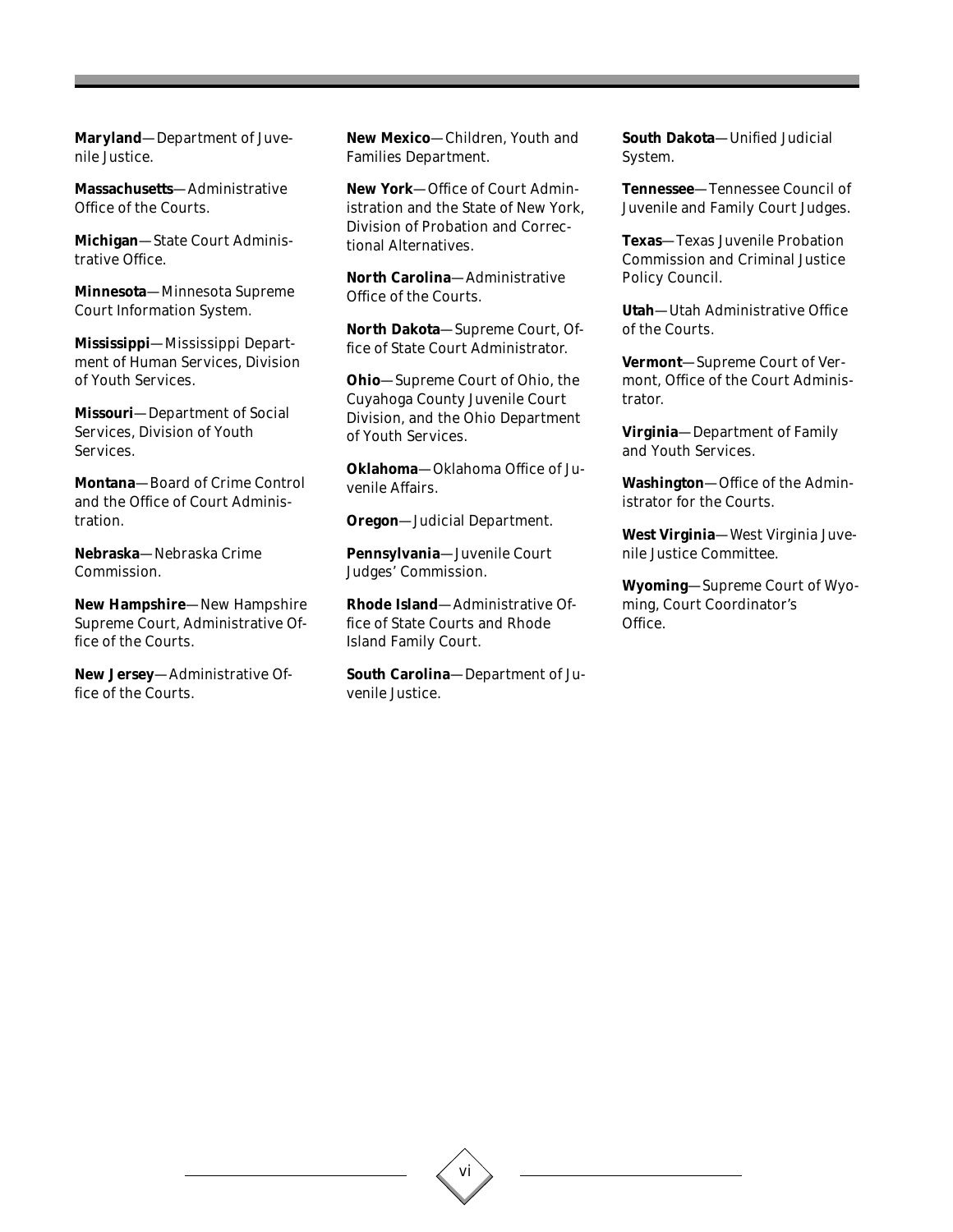# **Table of Contents**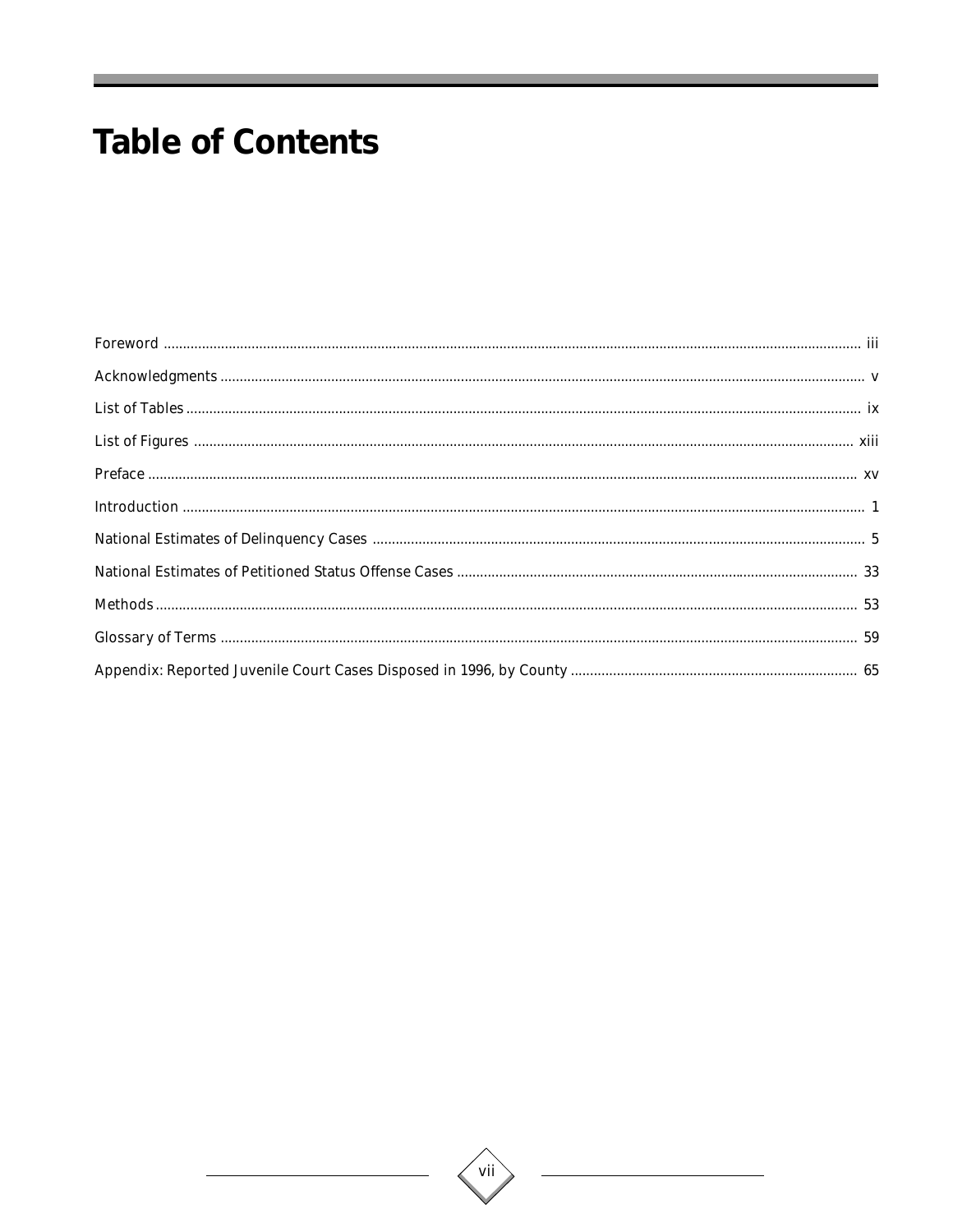# **List of Tables**

### **Delinquency Cases:**

| Table 1:  |                                                                                 |  |
|-----------|---------------------------------------------------------------------------------|--|
| Table 2:  |                                                                                 |  |
| Table 3:  |                                                                                 |  |
| Table 4:  | Percentage of Delinquency Cases Referred by Law Enforcement, 1987,              |  |
| Table 5:  |                                                                                 |  |
| Table 6:  |                                                                                 |  |
| Table 7:  |                                                                                 |  |
| Table 8:  |                                                                                 |  |
| Table 9:  |                                                                                 |  |
| Table 10: | Percentage of Petitioned Delinquency Cases Waived to Criminal Court,            |  |
| Table 11: | Percent Change in Petitioned Delinquency Cases Waived to Criminal               |  |
| Table 12: | Offense Profile of Delinquency Cases Waived to Criminal Court, 1987,            |  |
| Table 13: | Percentage of Petitioned Delinquency Cases Adjudicated, 1987, 1992, and 1996 14 |  |
| Table 14: | Percentage of Adjudicated Delinquency Cases That Resulted in Out-of-Home        |  |
| Table 15: | Percent Change in Adjudicated Delinquency Cases That Resulted in Out-of-Home    |  |
| Table 16: | Offense Profile of Adjudicated Delinquency Cases That Resulted in Out-of-Home   |  |
| Table 17: | Percentage of Adjudicated Delinquency Cases That Resulted in Formal Probation,  |  |
| Table 18: | Percent Change in Adjudicated Delinquency Cases That Resulted in Formal         |  |



 $\overline{\phantom{0}}$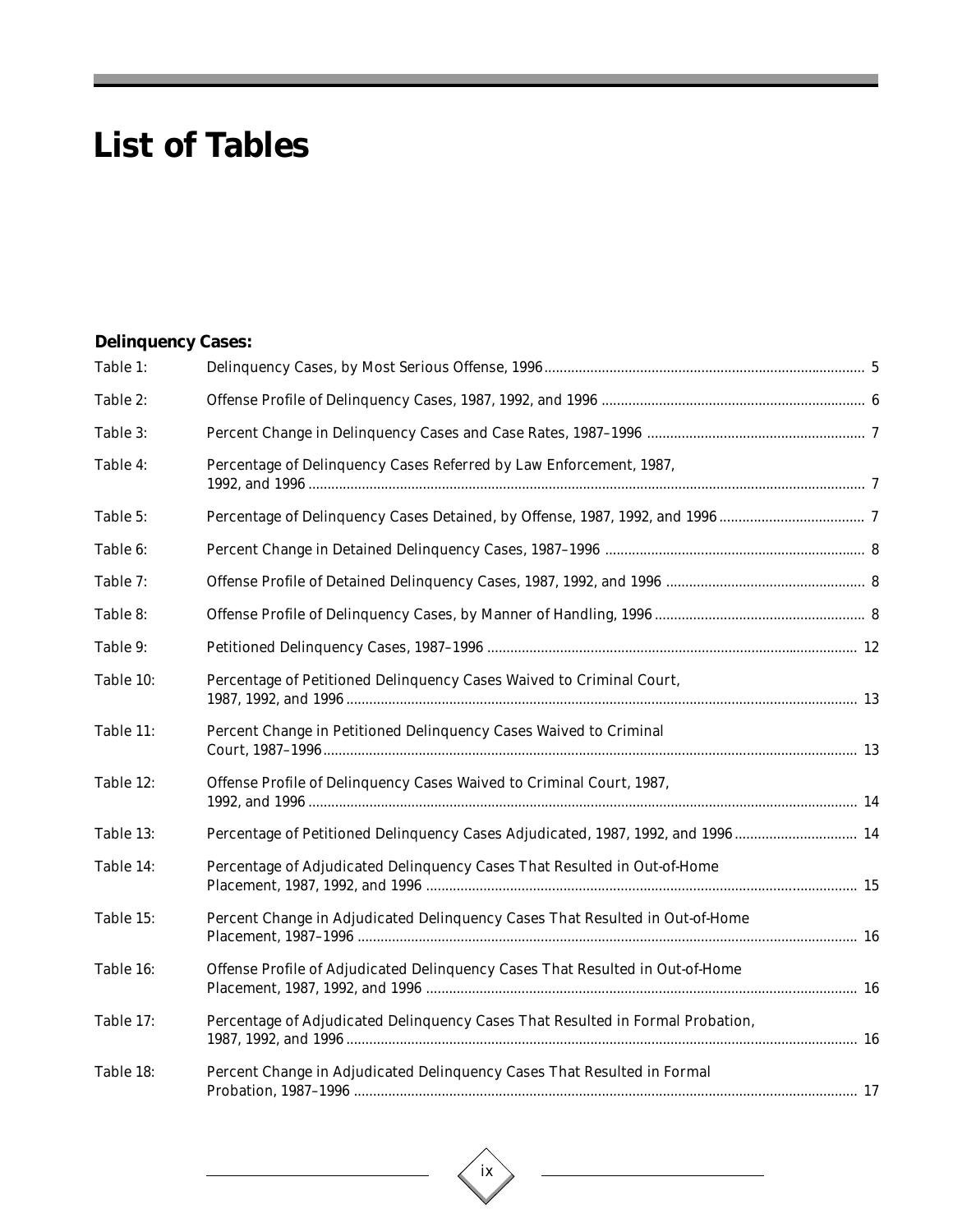| Table 19: | Offense Profile of Adjudicated Delinquency Cases That Resulted in Formal              |  |
|-----------|---------------------------------------------------------------------------------------|--|
| Table 20: | Percentage of Delinquency Cases Involving Youth Age 15 or Younger, by Offense,        |  |
| Table 21: |                                                                                       |  |
| Table 22: |                                                                                       |  |
| Table 23: |                                                                                       |  |
| Table 24: |                                                                                       |  |
| Table 25: | Percentage of Delinquency Cases Petitioned, by Age at Referral, 1987, 1992,           |  |
| Table 26: | Percentage of Petitioned Delinquency Cases Waived to Criminal Court, by               |  |
| Table 27: | Percentage of Petitioned Delinquency Cases Adjudicated, by Age at Referral,           |  |
| Table 28: | Percentage of Adjudicated Delinquency Cases That Resulted in Out-of-Home              |  |
| Table 29: | Percentage of Adjudicated Delinquency Cases That Resulted in Formal Probation,        |  |
| Table 30: | Percentage of Delinquency Cases Involving Males, by Offense, 1987, 1992, and 1996  22 |  |
| Table 31: |                                                                                       |  |
| Table 32: |                                                                                       |  |
| Table 33: |                                                                                       |  |
| Table 34: |                                                                                       |  |
| Table 35: | Percentage of Petitioned Delinquency Cases Waived to Criminal Court, by               |  |
| Table 36: | Percentage of Petitioned Delinquency Cases Adjudicated, by Sex, 1987, 1992,           |  |
| Table 37: | Percentage of Adjudicated Delinquency Cases That Resulted in Out-of-Home              |  |
| Table 38: | Percentage of Adjudicated Delinquency Cases That Resulted in Formal Probation,        |  |
| Table 39: |                                                                                       |  |
| Table 40: |                                                                                       |  |
| Table 41: |                                                                                       |  |
| Table 42: |                                                                                       |  |

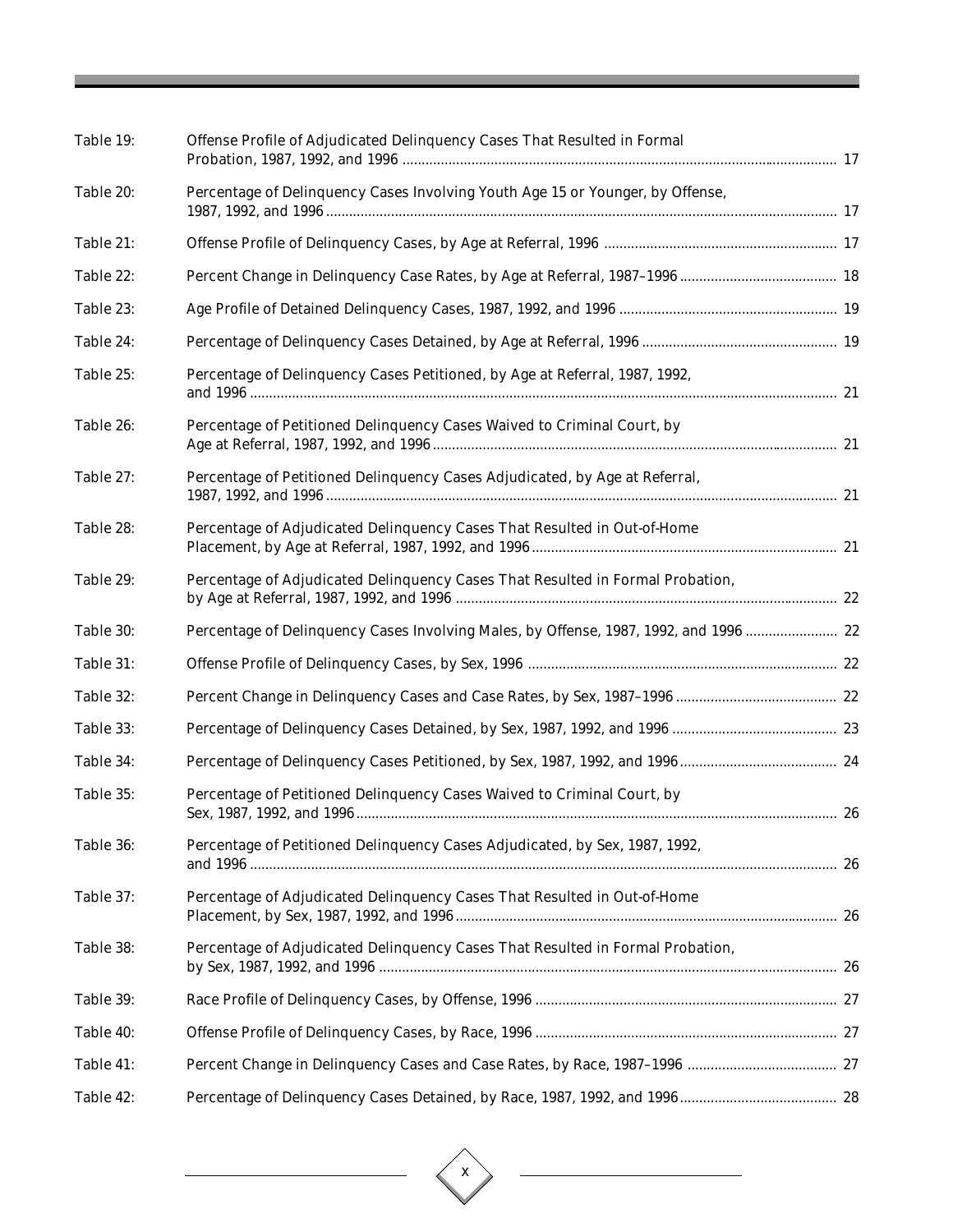| Table 43:                    |                                                                                       |  |
|------------------------------|---------------------------------------------------------------------------------------|--|
| Table 44:                    | Percentage of Petitioned Delinquency Cases Waived to Criminal Court,                  |  |
| Table 45:                    | Offense Profile of Delinquency Cases Waived to Criminal Court, by Race,               |  |
| Table 46:                    | Percentage of Petitioned Delinquency Cases Adjudicated, by Race, 1987, 1992,          |  |
| Table 47:                    | Percentage of Adjudicated Delinquency Cases That Resulted in Out-of-Home              |  |
| Table 48:                    | Percentage of Adjudicated Delinquency Cases That Resulted in Formal Probation,        |  |
| <b>Status Offense Cases:</b> |                                                                                       |  |
| Table 49:                    | Percent Change in Petitioned Status Offense Cases and Case Rates, 1987-1996  33       |  |
| Table 50:                    |                                                                                       |  |
| Table 51:                    | Percentage of Petitioned Status Offense Cases Referred by Law Enforcement,            |  |
| Table 52:                    | Percentage of Petitioned Status Offense Cases Detained, by Offense, 1987, 1992,       |  |
| Table 53:                    | Offense Profile of Detained Petitioned Status Offense Cases, 1987, 1992, and 1996  34 |  |
| Table 54:                    |                                                                                       |  |
| Table 55:                    | Percentage of Petitioned Status Offense Cases Adjudicated, 1987, 1992, and 1996  36   |  |
| Table 56:                    | Percentage of Adjudicated Status Offense Cases That Resulted in Out-of-Home           |  |
| Table 57:                    | Percent Change in Adjudicated Status Offense Cases That Resulted in Out-of-Home       |  |
| Table 58:                    | Offense Profile of Adjudicated Status Offense Cases That Resulted in Out-of-Home      |  |
| Table 59:                    | Percentage of Adjudicated Status Offense Cases That Resulted in Formal Probation,     |  |
| Table 60:                    | Percent Change in Adjudicated Status Offense Cases That Resulted in Formal            |  |
| Table 61:                    | Offense Profile of Adjudicated Status Offense Cases That Resulted in Formal           |  |
| Table 62:                    | Percentage of Petitioned Status Offense Cases Involving Youth Age 15 or Younger, by   |  |
| Table 63:                    |                                                                                       |  |
| Table 64:                    | Percent Change in Petitioned Status Offense Case Rates, by Age at Referral,           |  |
|                              |                                                                                       |  |

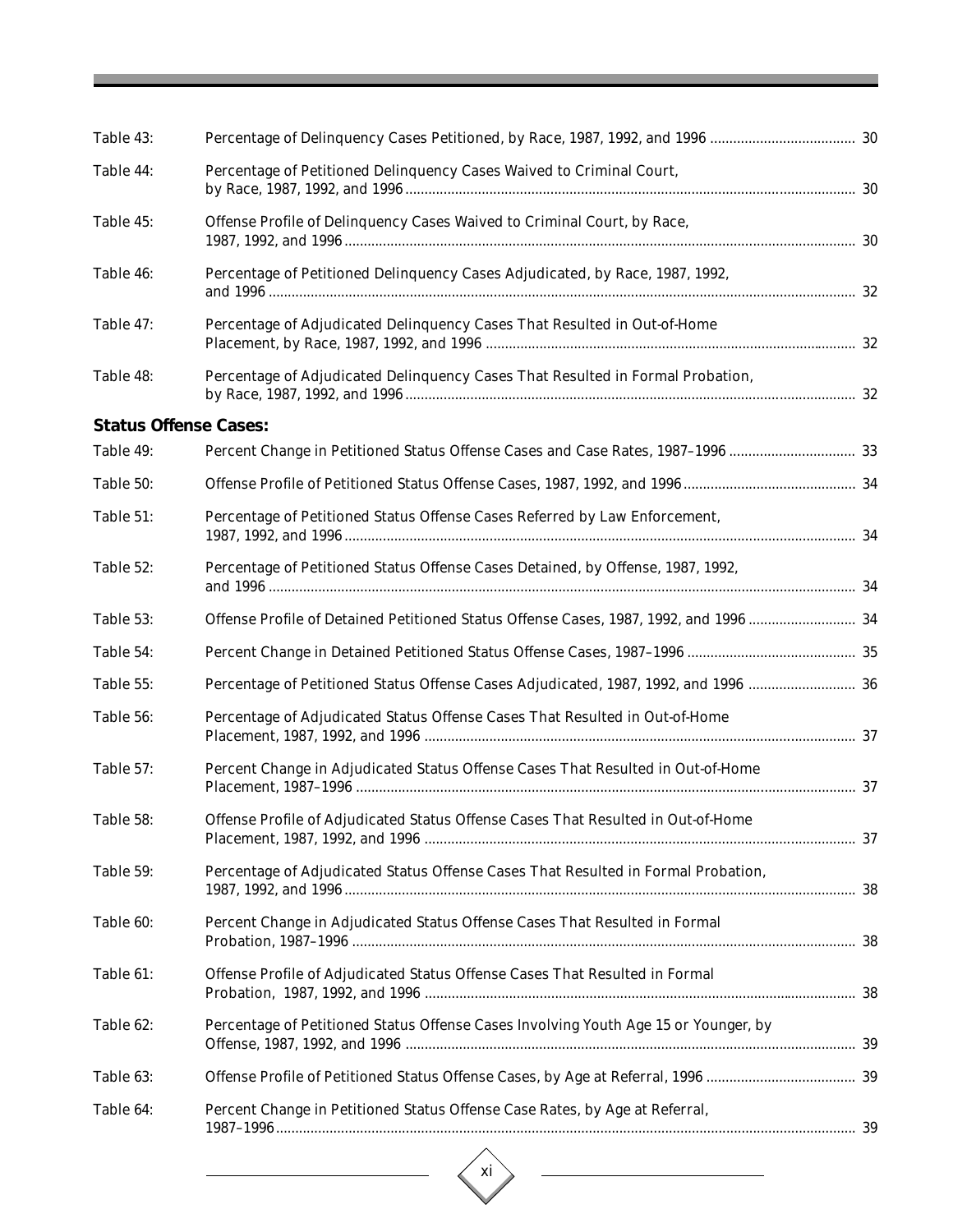| Table 65:       | Age Profile of Detained Petitioned Status Offense Cases, 1987, 1992, and 1996 40          |  |
|-----------------|-------------------------------------------------------------------------------------------|--|
| Table 66:       | Percentage of Petitioned Status Offense Cases Detained, by Age at Referral, 1996  40      |  |
| Table 67:       | Percentage of Petitioned Status Offense Cases Adjudicated, by Age at Referral,            |  |
| Table 68:       | Percentage of Adjudicated Status Offense Cases That Resulted in Out-of-Home               |  |
| Table 69:       | Percentage of Adjudicated Status Offense Cases That Resulted in Formal Probation,         |  |
| Table 70:       | Percentage of Petitioned Status Offense Cases Involving Males, by Offense,                |  |
| Table 71:       |                                                                                           |  |
| Table 72:       | Percent Change in Petitioned Status Offense Cases and Case Rates, by Sex,                 |  |
| Table 73:       | Percentage of Petitioned Status Offense Cases Detained, by Sex, 1987, 1992, and 1996 43   |  |
| Table 74:       | Percentage of Petitioned Status Offense Cases Adjudicated, by Sex, 1987, 1992,            |  |
| Table 75:       | Percentage of Adjudicated Status Offense Cases That Resulted in Out-of-Home               |  |
| Table 76:       | Percentage of Adjudicated Status Offense Cases That Resulted in Formal Probation,         |  |
| Table 77:       |                                                                                           |  |
| Table 78:       |                                                                                           |  |
| Table 79:       | Percent Change in Petitioned Status Offense Cases and Case Rates, by Race,                |  |
| Table 80:       | Percentage of Petitioned Status Offense Cases Detained, by Race, 1987, 1992, and 1996  48 |  |
| Table 81:       | Percentage of Petitioned Status Offense Cases Adjudicated, by Race, 1987, 1992,           |  |
| Table 82:       | Percentage of Adjudicated Status Offense Cases That Resulted in Out-of-Home               |  |
| Table 83:       | Percentage of Adjudicated Status Offense Cases That Resulted in Formal Probation,         |  |
| <b>Methods:</b> |                                                                                           |  |
| Table A-1:      |                                                                                           |  |
| Table A-2:      |                                                                                           |  |
| Table A-3:      |                                                                                           |  |

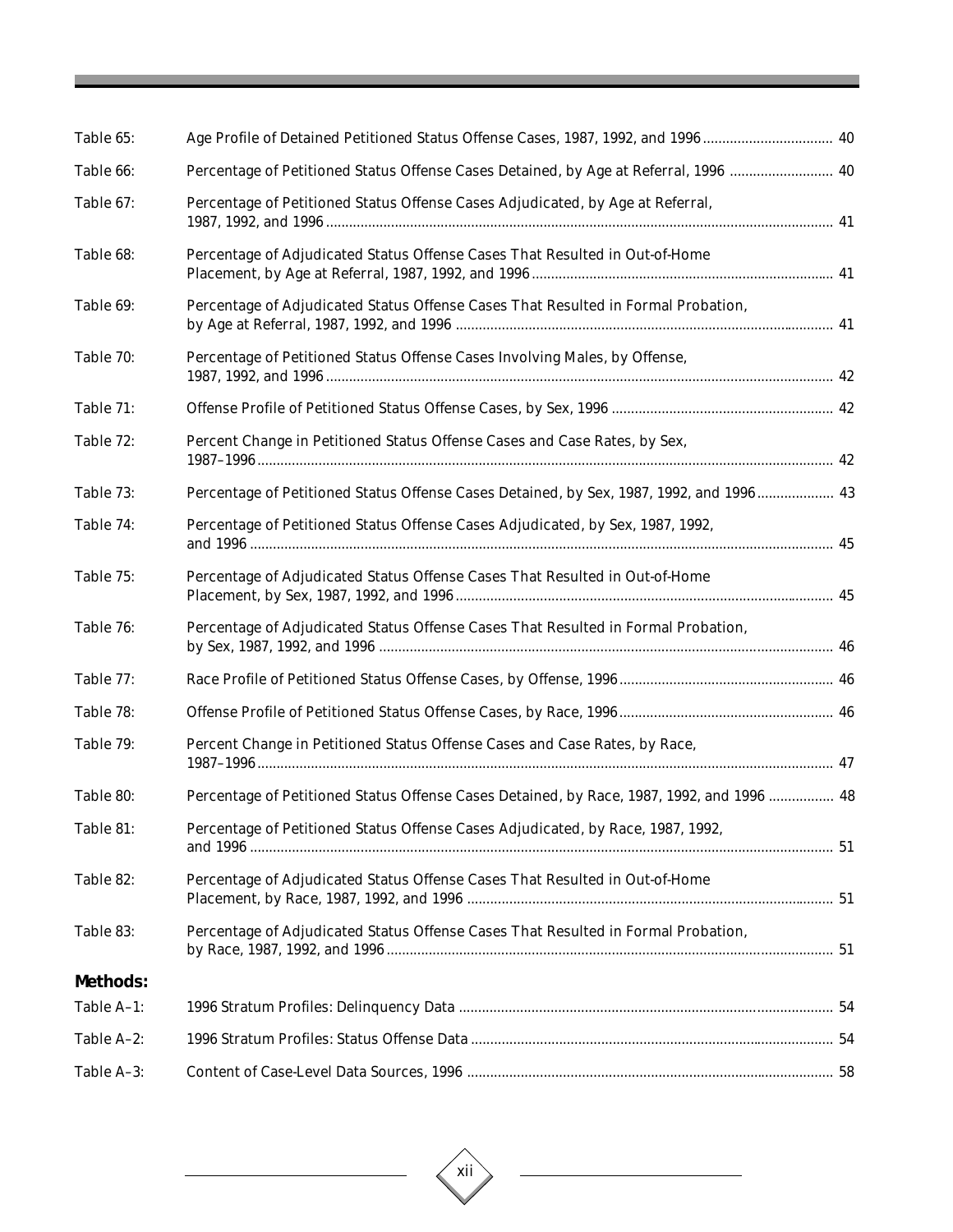# **List of Figures**

| Figure 1:  |                                                                                                  |  |
|------------|--------------------------------------------------------------------------------------------------|--|
| Figure 2:  |                                                                                                  |  |
| Figure 3:  | Juvenile Court Processing of Delinquency Cases Within Offense Categories, 1996  10               |  |
| Figure 4:  |                                                                                                  |  |
| Figure 5:  |                                                                                                  |  |
| Figure 6:  |                                                                                                  |  |
| Figure 7:  |                                                                                                  |  |
| Figure 8:  |                                                                                                  |  |
| Figure 9:  |                                                                                                  |  |
| Figure 10: |                                                                                                  |  |
| Figure 11: |                                                                                                  |  |
| Figure 12: |                                                                                                  |  |
| Figure 13: |                                                                                                  |  |
| Figure 14: |                                                                                                  |  |
| Figure 15: |                                                                                                  |  |
| Figure 16: |                                                                                                  |  |
| Figure 17: | Juvenile Court Processing of Petitioned Status Offense Cases Within Offense Categories, 1996  36 |  |
| Figure 18: |                                                                                                  |  |
| Figure 19: |                                                                                                  |  |
| Figure 20: | Juvenile Court Processing of Petitioned Status Offense Cases, by Age at Referral, 1996  41       |  |
| Figure 21: |                                                                                                  |  |
| Figure 22: | Petitioned Status Offense Case Rates, by Sex, Age at Referral, and Offense, 1996  44             |  |
| Figure 23: |                                                                                                  |  |
| Figure 24: |                                                                                                  |  |

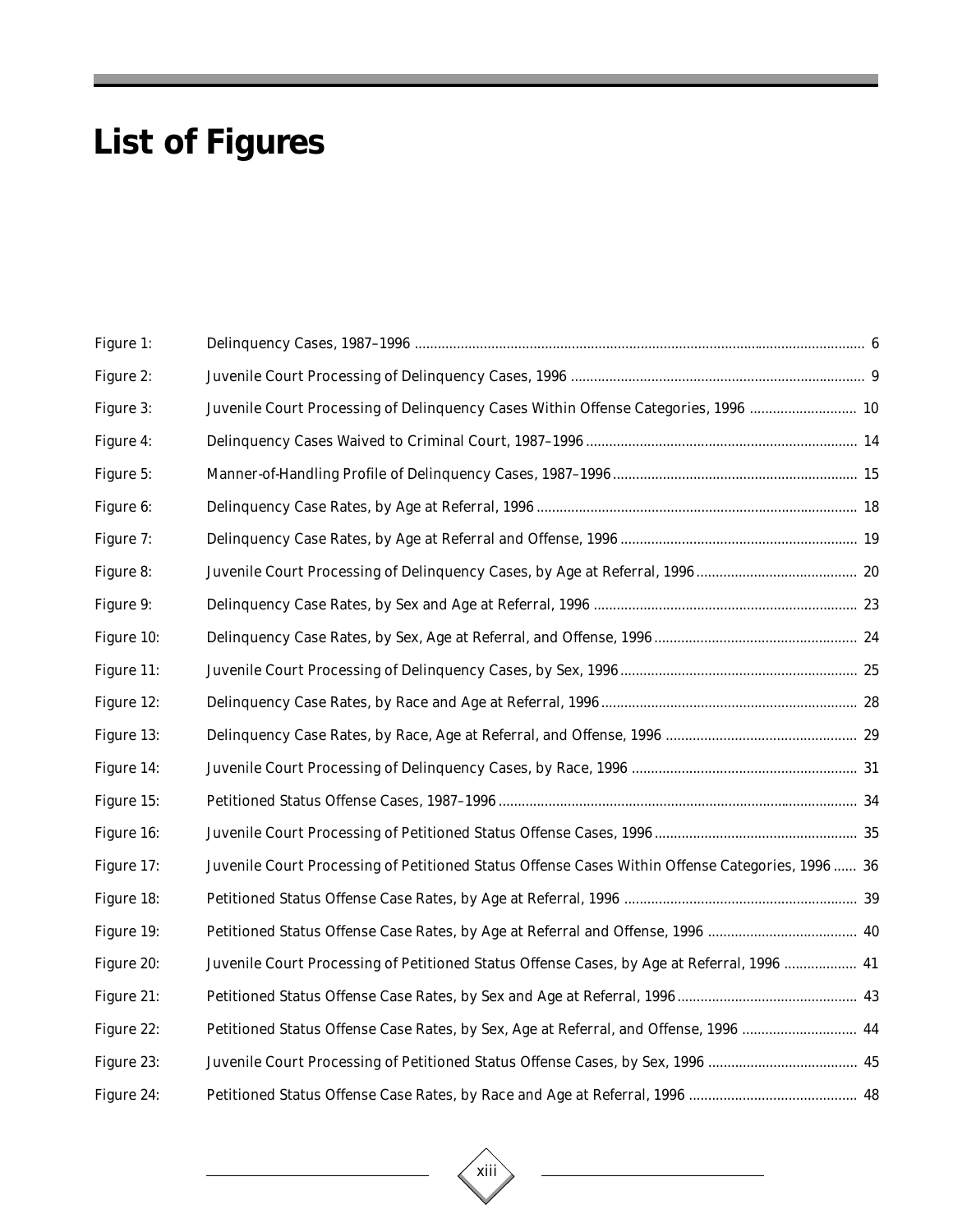| Figure 25: | Petitioned Status Offense Case Rates, by Race, Age at Referral, and Offense, 1996  49 |  |
|------------|---------------------------------------------------------------------------------------|--|
| Figure 26: |                                                                                       |  |

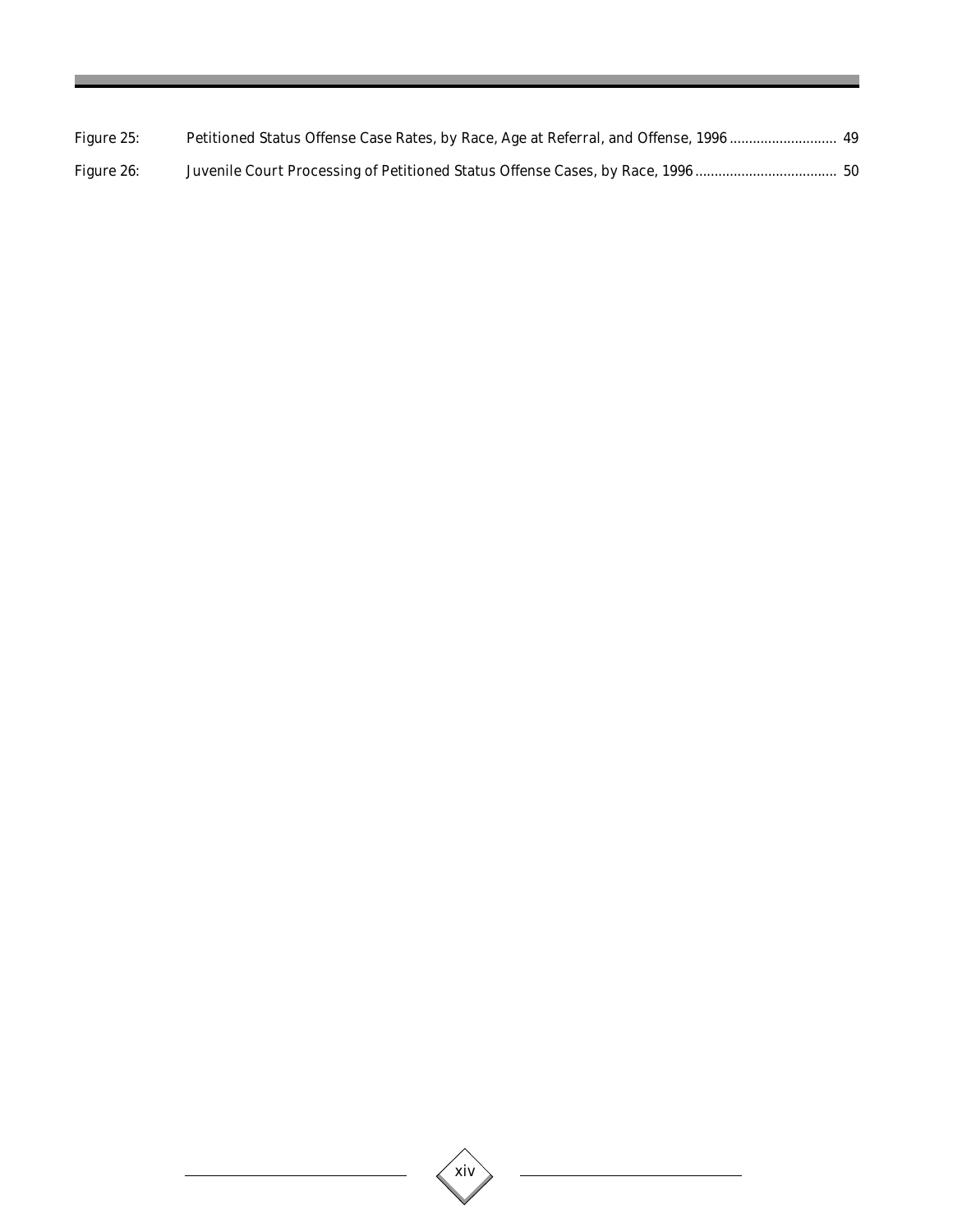### **Preface**

This is the 70th report in the *Juvenile Court Statistics* series. It describes the delinquency and status offense cases handled between 1987 and 1996 by U.S. courts with juvenile jurisdiction. National estimates of juvenile court caseloads in 1996 were based on analyses of approximately 894,600 automated case records and court-level statistics summarizing nearly 191,500 additional cases. The data used in the analyses were contributed to the National Juvenile Court Data Archive by nearly 1,800 courts with jurisdiction over 67% of the juvenile population in 1996.

The first *Juvenile Court Statistics* report was published in 1929 by the U.S. Department of Labor and described cases handled by 42 courts during 1927. During the next decade, *Juvenile Court Statistics* reports were based on statistics cards completed for each delinquency, status offense, and dependency case handled by the courts participating in the reporting series. The Children's Bureau (within the U.S. Department of Labor) tabulated the information on each card, including age, sex, and race of the youth; the reason for referral; the manner of dealing with the case; and the final disposition of the case. During the 1940's, however, the collection of case-level data was abandoned because of its high cost. From the 1940's until the mid-1970's, *Juvenile Court Statistics* reports were

based on the simple, annual case counts reported to the Children's Bureau by participating courts.

In 1957, the Children's Bureau initiated a new data collection design that enabled the *Juvenile Court Statistics* series to develop statistically sound, national estimates. The Children's Bureau, which had been transferred to the U.S. Department of Health, Education, and Welfare (HEW), developed a probability sample of more than 500 courts. Each court in the sample was asked to submit annual counts of delinquency, status offense, and dependency cases. This design proved difficult to sustain as courts began to drop out of the sample. At the same time, a growing number of courts outside the sample began to compile comparable statistics. By the late 1960's, HEW ended the sample-based effort and returned to the policy of collecting annual case counts from any court able to provide them. The *Juvenile Court Statistics* series, however, continued to generate national estimates based on data from these nonprobability samples.

The Office of Juvenile Justice and Delinquency Prevention (OJJDP) became responsible for *Juvenile Court Statistics* following the passage of the Juvenile Justice and Delinquency Prevention Act of 1974. In 1975, OJJDP awarded the National Center for Juvenile Justice (NCJJ) a grant to continue the report series. Although NCJJ agreed to use the procedures established by HEW in order to ensure reporting continuity, NCJJ also began to investigate methods of improving the quality and detail of national statistics. A critical innovation was made possible by the proliferation of computers during the 1970's. As NCJJ asked agencies across the country to complete the annual juvenile court statistics form, some agencies began offering to send the automated case-level data collected by their management information systems. NCJJ learned to combine these automated records to produce a detailed national portrait of juvenile court activity—the original objective of the *Juvenile Court Statistics* series.

The project's transition from using annual case counts to analyzing automated case-level data was completed with the production of *Juvenile Court Statistics 1984*. For the first time since the 1930's, *Juvenile Court Statistics* contained detailed, case-level descriptions of the delinquency and status offense cases handled by U.S. juvenile courts. This case-level detail continues to be the emphasis of the reporting series.

### **Data Access**

The data used in this report are stored in the National Juvenile

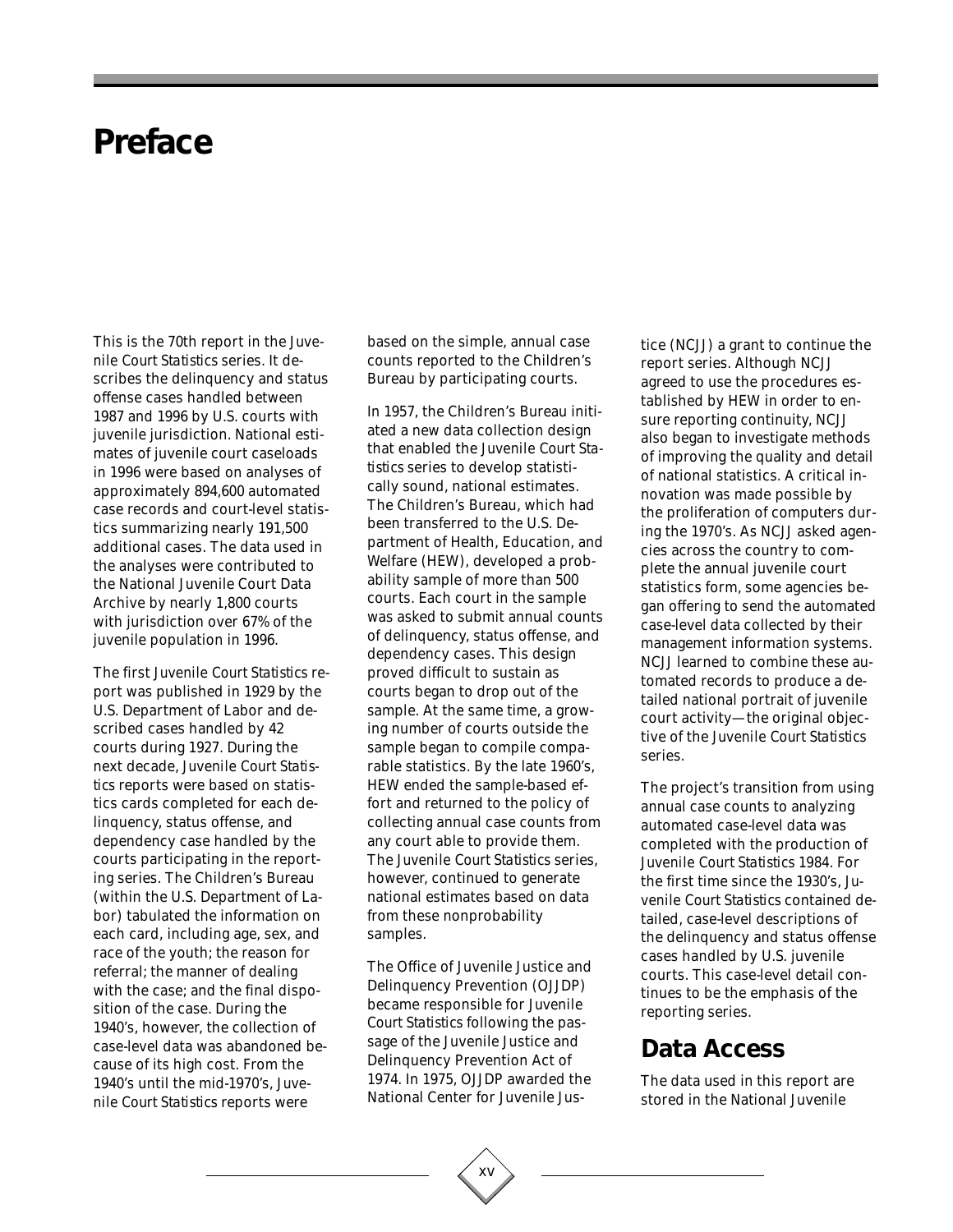Court Data Archive at NCJJ in Pittsburgh, PA. The Archive contains the most detailed information available on youth involved in the juvenile justice system and on the activities of U.S. juvenile courts. Designed to facilitate research on the juvenile justice system, the Archive's data files are available to policymakers, researchers, and students. In addition to national data files, State and local data can be provided to researchers. With the assistance of Archive staff, researchers can merge selected files for crossjurisdictional and longitudinal analyses. Upon request, project staff are also available to perform special analyses of the Archive's data files. Researchers are encouraged to contact the Archive directly to explore the possible uses of Archive data files for their work.

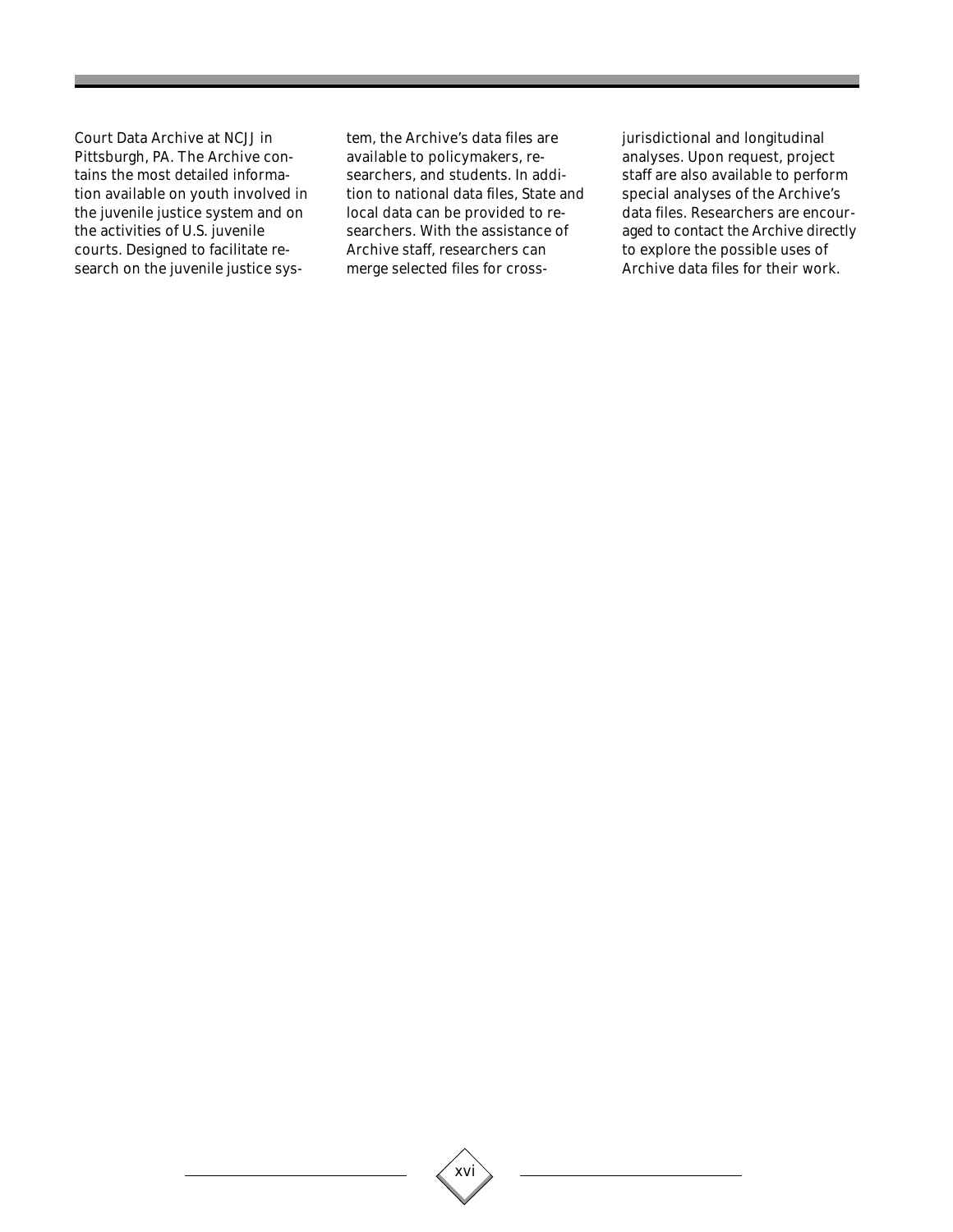### **Introduction**

This Report describes delinquency and status offense cases handled between 1987 and 1996 by U.S. courts with juvenile jurisdiction. Courts with juvenile jurisdiction may handle a variety of matters, including child abuse and neglect, traffic violations, child support, and adoptions. This Report focuses on cases involving juveniles charged with law violations (delinquency or status offenses).

### **Unit of Count**

In measuring the activity of juvenile courts, one could count the number of offenses referred; the number of cases referred; the actual filings of offenses, cases, or petitions; the number of disposition hearings; or the number of youth handled. Each "unit of count" has its own merits and disadvantages. The unit of count used in *Juvenile Court Statistics* (*JCS*) is the number of "cases disposed."

A "case" represents a youth processed by a juvenile court on a new referral regardless of the number of law violations contained in the referral. A youth charged with four burglaries in a single referral would represent a single case. A youth referred for three burglaries and referred again the following week on another burglary charge would represent two cases, even if the court eventually merged the two referrals for more efficient processing.

The fact that a case is "disposed" means that a definite action was taken as the result of the referral i.e., a plan of treatment was selected or initiated. It does not mean necessarily that a case was closed or terminated in the sense that all contact between the court and the youth ceased. For example, a case is considered to be disposed when the court orders probation, not when a term of probation supervision is completed.

### **Coverage**

A basic question for this reporting series is what constitutes a referral to juvenile court. The answer partly depends on how each jurisdiction organizes its case-screening function. In many communities, all juvenile matters are first screened by an intake unit within the juvenile court. The intake unit determines whether the matter should be handled informally (i.e., diverted) or petitioned for formal handling. In data files from communities using this type of system, a delinquency or status offense case is defined as a court referral at the point of initial screening, regardless of whether it is handled formally or informally.

In other communities, the juvenile court is not involved in delinquency or status offense matters until another agency (e.g., the prosecutor's office or a social service agency) has first screened the case. In other words, the intake function is performed outside the court, and some matters are diverted to other agencies without the court ever handling them. Status offense cases, in particular, tend to be diverted from court processing in this manner.

Since its inception, *Juvenile Court Statistics* has adapted to the changing structure of juvenile court processing nationwide. As court processing became more diverse, the *JCS* series broadened its definition of the juvenile court to incorporate other agencies that perform what can generically be considered juvenile court functions. In some communities, data collection has expanded to include departments of youth services, child welfare agencies, and prosecutors' offices. In other communities, this expansion has not been possible. Therefore, while there is complete coverage of formally handled delinquency and status offense cases and adequate coverage of informally handled delinquency cases in the *JCS* series, the coverage of informally handled status offense cases is not sufficient to support the generation of national estimates. For this reason, *JCS* reports do not present national estimates of informally handled status offense cases. (Subnational analyses of these cases are available from the Archive.)

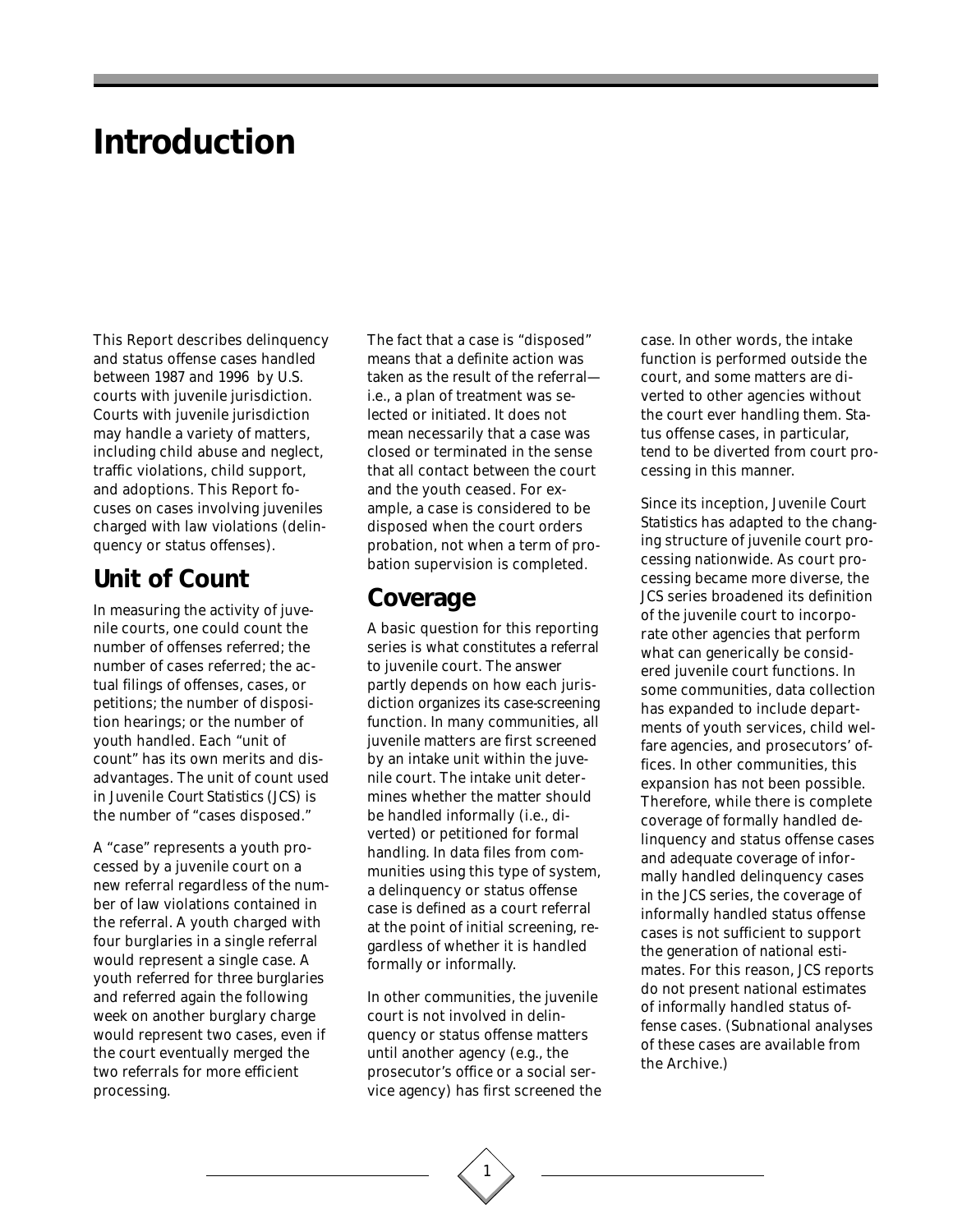### **Juvenile Court Processing**

Any attempt to describe juvenile court caseloads at the national level must be based on a generic model of court processing to serve as a common framework. In order to analyze and present data about juvenile court activities in diverse jurisdictions, the Archive strives to fit the processing characteristics of all jurisdictions into the following general model:

**Intake.** Referred cases are first screened by an intake department (either within or outside the court). The intake department may decide to dismiss the case for lack of legal sufficiency or to resolve the matter formally or informally. Informal (i.e., nonpetitioned) dispositions may include a voluntary referral to a social agency for services, informal probation, or the payment of fines or some form of voluntary restitution. Formally handled cases are petitioned and scheduled for an adjudicatory or waiver hearing.

**Judicial Waiver.** The intake department may decide that a case should be removed from juvenile court and handled instead in criminal (adult) court. In such cases, a petition is usually filed in juvenile court asking the juvenile court judge to waive jurisdiction over the case. The juvenile court judge decides whether the case merits criminal prosecution.<sup>1</sup> When a waiver request is denied,

1Mechanisms of transfer to criminal court vary by State. In some States, a prosecutor has the authority to file juvenile cases that meet specified criteria directly in criminal court. This Report, however, includes only cases that were transferred as a result of judicial waiver.

the matter is usually scheduled for an adjudicatory hearing in the juvenile court.

**Petitioning.** If the intake department decides that a case should be handled formally within the juvenile court, a petition is filed and the case is placed on the court calendar (or docket) for an adjudicatory hearing. A small number of petitions are dismissed for various reasons before an adjudicatory hearing is actually held.

**Adjudication.** At the adjudicatory hearing, a youth may be adjudicated (judged) a delinquent or status offender, and the case would then proceed to a disposition hearing. Alternatively, a case can be dismissed or continued in contemplation of dismissal. In these cases, the court often recommends that the youth take some actions prior to the final adjudication decision, such as paying restitution or voluntarily attending drug counseling.

**Disposition.** At the disposition hearing, the juvenile court judge determines the most appropriate sanction, generally after reviewing a predisposition report prepared by a probation department. The range of options available to a court typically includes commitment to an institution; placement in a group or foster home or other residential facility; probation (either regular or intensive supervision); referral to an outside agency, day treatment, or mental health program; or imposition of a fine, community service, or restitution.

**Detention.** A youth may be placed in a detention facility at different points as a case progresses through the juvenile justice system. Detention practices also vary from jurisdiction to jurisdiction. A judicial decision to detain or continue detention may occur before or after

adjudication or disposition. This Report includes only those detention actions that result in a youth being placed in a restrictive facility under court authority while awaiting the outcome of the court process. This Report does not include detention decisions made by law enforcement officials prior to court intake or those occurring after the disposition of a case (e.g., temporary holding of a youth in a detention facility while awaiting availability of a court-ordered placement).

### **Data Quality**

*Juvenile Court Statistics* relies on the secondary analysis of data originally compiled by juvenile courts or juvenile justice agencies to meet their own information and reporting needs. As a consequence, incoming data files are not uniform across jurisdictions. However, these data files are likely to be more detailed and accurate than data files compiled by local jurisdictions merely complying with a mandated national reporting program.

The heterogeneity of the contributed data files greatly increases the complexity of the Archive's data processing tasks. Contributing jurisdictions collect and report information using their own definitions and coding categories. Therefore, the detail reported in some data sets is not contained in others. Even when similar data elements are used, they may have inconsistent definitions or overlapping coding categories. The Archive restructures contributed data into standardized coding categories in order to combine information from multiple sources. The standardization process requires an intimate understanding of the development, structure, and content of each data set received.

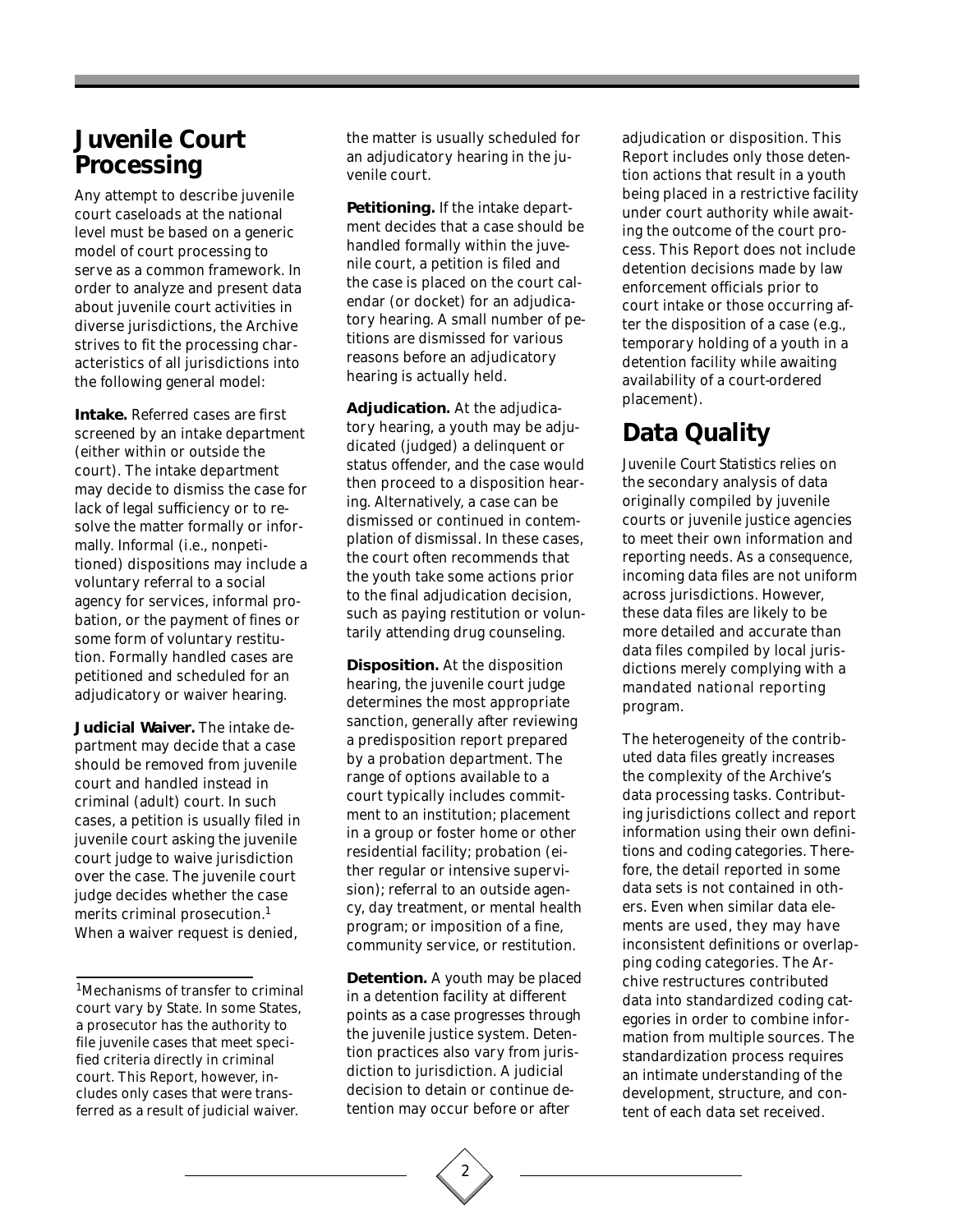Codebooks and operation manuals are studied, data suppliers interviewed, and data files analyzed to maximize the understanding of each information system. Every attempt is made to ensure that only compatible information from the various data sets is used in standardized data files.

While the heterogeneity of the data adds complexity to the development of a national data file, it has proven to be valuable in other applications. The diversity of the data stored in the National Juvenile Court Data Archive enables the data to support a wider range of research efforts than would a uniform, and probably more general, data collection form. For example, the Federal Bureau of Investigation's (FBI's) Uniform Crime Reporting (UCR) Program is limited by necessity to a small number of relatively broad offense codes. The UCR offense code for larceny-theft combines shoplifting with a number of other larcenies. Thus, the data are useless for studies of shoplifting. In comparison, many of the Archive's data sets are sufficiently detailed to enable a researcher to distinguish offenses that are often combined in other reporting series—shoplifting can be distinguished from other larcenies, joyriding from motor vehicle theft, and armed robbery from unarmed robbery. The diversity of these coding structures allows researchers to construct data sets that contain the detail demanded by their research designs.

### **Validity of the Estimates**

The national estimates presented in this Report were generated with data from a large nonprobability sample of juvenile courts. Therefore, statistical confidence in the estimates cannot be mathematically determined. Although statistical confidence would be greater if a probability sampling design were used, the cost of such an effort has long been considered prohibitive. Secondary analysis of available data is the best practical alternative for developing an understanding of the Nation's juvenile courts.2

National estimates for 1996 are based on analyses of 894,571 individual case records from more than 1,300 courts with jurisdiction over half of the U.S. juvenile population, and aggregate court-level data on 191,495 cases from 516 jurisdictions. The weighting procedures that generate national estimates from this sample control for many factors: the size of a community; the demographic composition of its youth population; the volume of cases referred to the reporting courts; the age, sex, and race of the youth involved; the offense characteristics of the cases; the court's response to the cases (manner of handling, detention, adjudication, and disposition); and the nature of each court's jurisdictional responsibilities (i.e., upper age of original jurisdiction).

### **Structure of the Report**

This Report describes the delinquency and status offense cases handled by juvenile courts between 1987 and 1996. First, the Report presents national estimates of petitioned and nonpetitioned delinquency cases handled by courts with juvenile jurisdiction. Next, national estimates of petitioned status offense cases are presented. Together, these sections provide a detailed national portrait of juvenile court cases, including the offenses involved, sources of referral, detention practices, and dispositions ordered.

A brief description of the statistical procedure used to generate these estimates can be found in the "Methods" section.

Readers are encouraged to consult the "Glossary of Terms" for definitions of key terms used throughout the Report. Few terms in the field of juvenile justice have widely accepted definitions. The terminology used in this Report has been carefully developed to communicate the findings of the work as precisely as possible without sacrificing applicability to multiple jurisdictions.

Finally, the appendix presents a detailed list of the number of delinquency, status offense, and dependency cases handled by juvenile courts in 1996, by State and county. Table notes, at the end of the appendix, indicate the source of the data and the unit of count. Because courts report their statistical data using various units of count (e.g., cases disposed, offenses referred, petitions), the reader is cautioned against making cross-jurisdictional comparisons before studying the table notes.

<sup>2</sup> For more detailed analyses of the *JCS* national estimates and their accuracy, see: Jeffrey A. Butts and Howard N. Snyder. 1995. *A Study to Assess the Validity of the National Estimates Developed for the Juvenile Court Statistics Series*. Pittsburgh, PA: National Center for Juvenile Justice.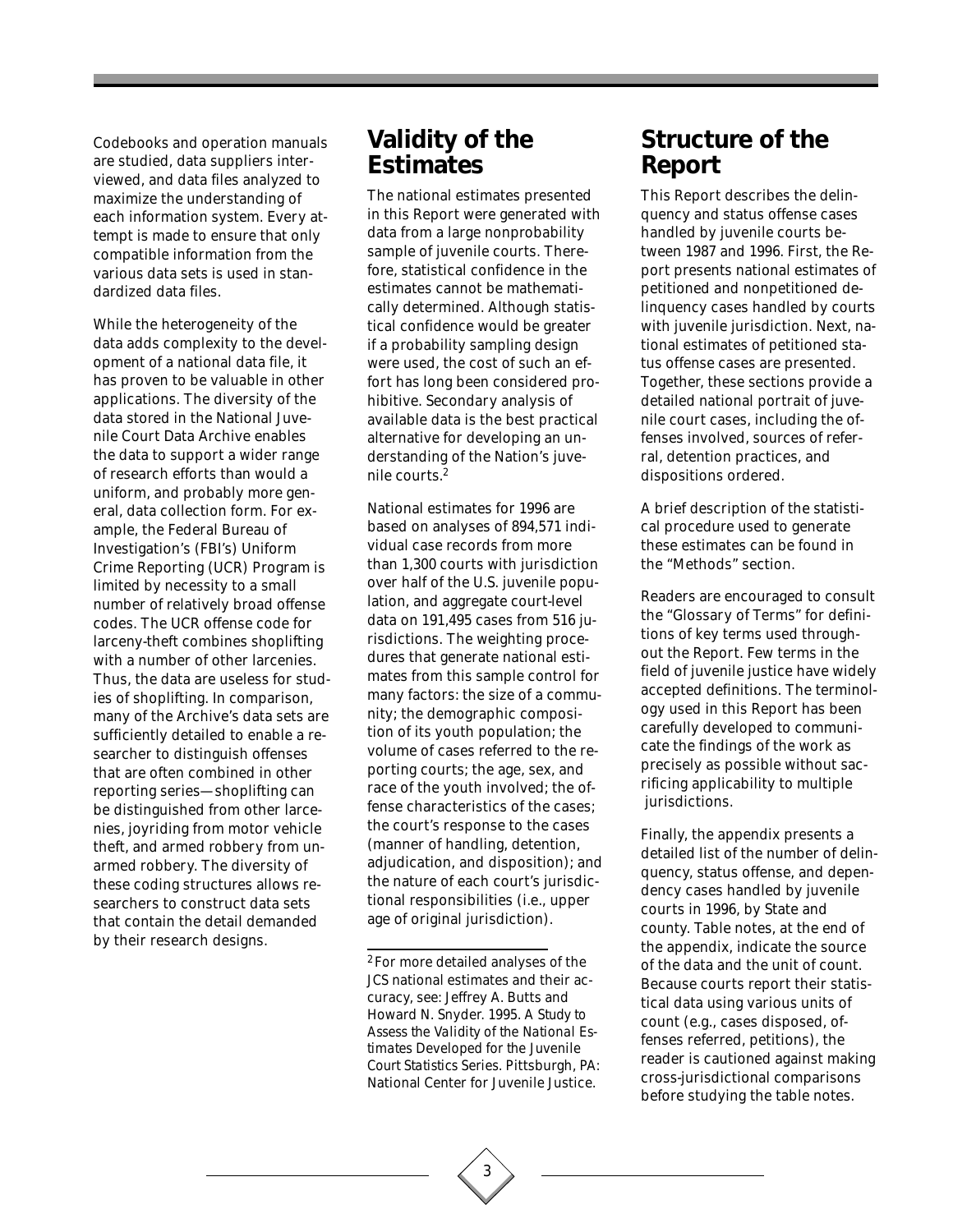### **Other Sources of Juvenile Court Data**

The national delinquency estimates presented in this Report are also available in an easy-to-use software package, *Easy Access to Juvenile Court Statistics: 1987–1996*. With the support of the Office of

Juvenile Justice and Delinquency Prevention, NCJJ distributes this package to facilitate independent analysis of Archive data while eliminating the need for statistical analysis software. All necessary data files, as well as the NCJJ software, are available on two 3.5-inch diskettes that can be easily installed in Windows on an IBMcompatible personal computer or network. Contact the National Center for Juvenile Justice at 412–227–6950 to order a complimentary copy, or download *Easy Access to Juvenile Court Statistics* from OJJDP's Web site at www.ojjdp.ncjrs.org.

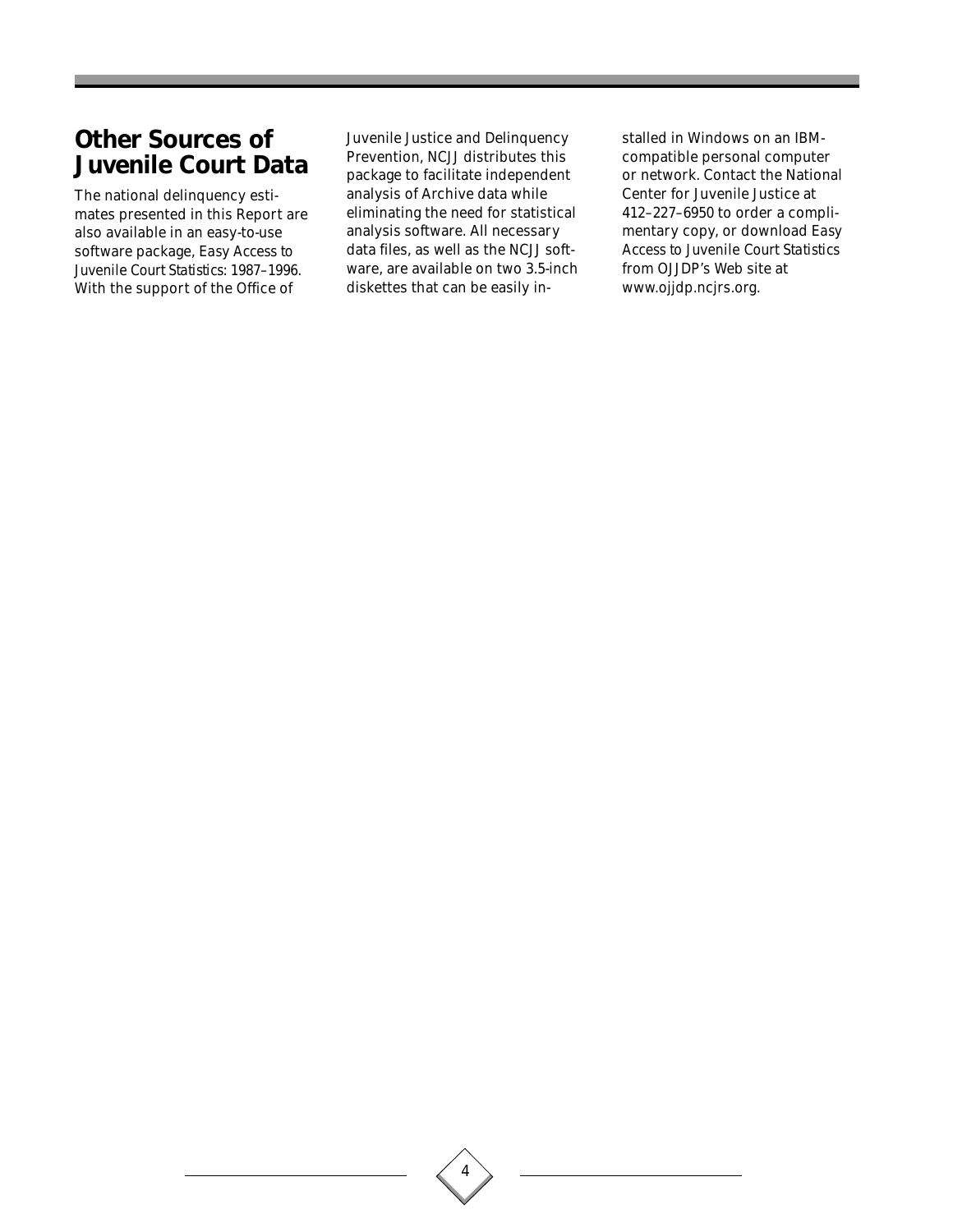## **National Estimates of Delinquency Cases**

### **Counts and Trends**

In 1996, courts with juvenile jurisdiction handled an estimated 1,757,600 delinquency cases, representing a 3% increase over the 1995 caseload (table 1). Delinquency offenses are acts committed by juveniles that could result in criminal prosecution if committed by an adult. Between 1987 and 1996, the number of delinquency cases processed by U.S. juvenile courts increased 49%.

Caseloads increased steadily between 1987 and 1996 across all four major offense categories person, property, drug law violations, and public order (figure 1). The number of person offense cases increased 100% between 1987 and 1996, property offense cases increased 23%, drug law violation cases increased 144%, and public order offense cases grew 58%. Compared with 1987, juvenile courts in 1996 handled 135% more aggravated assault cases, 109% more weapons offense cases, 106% more simple assault cases, 74% more criminal homicide cases, 67% more robbery cases, and 60% more rape cases. Between 1995 and 1996, caseloads dropped in several offense categories, including arson (21%), criminal homicide (12%), weapons offenses (12%), and robbery (5%).

Examination of the caseloads of juvenile courts using the FBI crime indexes indicates that juvenile

#### **Table 1: Delinquency Cases, by Most Serious Offense, 1996**

| <b>Most Serious</b>            | Number    |                | Percent Change |                 |
|--------------------------------|-----------|----------------|----------------|-----------------|
| Offense                        | of Cases  | 1987-96        | 1992-96        | 1995-96         |
|                                |           |                |                |                 |
| <b>Total</b>                   | 1,757,600 | 49%            | 18%            | 3%              |
| <b>Person Offense</b>          | 381,500   | 100            | 24             | $\mathbf{2}$    |
| Criminal Homicide              | 2,400     | 74             | 11             | $-12$           |
| <b>Forcible Rape</b>           | 6,900     | 60             | 8              | $\overline{2}$  |
| Robbery                        | 37,300    | 67             | 13             | $-5$            |
| <b>Aggravated Assault</b>      | 89.900    | 135            | 14             | $-3$            |
| Simple Assault                 | 216,600   | 106            | 39             | $6\phantom{1}6$ |
| Other Violent Sex Offense      | 8,900     | 39             | $-6$           | $-4$            |
| <b>Other Person Offense</b>    | 19,400    | 51             | $-15$          | $-3$            |
| <b>Property Offense</b>        | 874,400   | 23             | $\overline{2}$ | 1               |
| <b>Burglary</b>                | 141,100   | 6              | $-11$          | $\overline{c}$  |
| Larceny-Theft                  | 421,600   | 27             | 11             | 1               |
| Motor Vehicle Theft            | 51,600    | $\overline{7}$ | $-27$          | $-2$            |
| Arson                          | 8,900     | 49             | 13             | $-21$           |
| Vandalism                      | 119,800   | 39             | 1              | 0               |
| Trespassing                    | 65,000    | 18             | 9              | 1               |
| <b>Stolen Property Offense</b> | 32,900    | 6              | 1              | 0               |
| <b>Other Property Offense</b>  | 33,400    | 57             | 1              | 12              |
| <b>Drug Law Violation</b>      | 176,300   | 144            | 143            | 11              |
| <b>Public Order Offense</b>    | 325,400   | 58             | 34             | 7               |
| <b>Obstruction of Justice</b>  | 125,800   | 70             | 58             | 15              |
| <b>Disorderly Conduct</b>      | 90,200    | 95             | 40             | 7               |
| <b>Weapons Offense</b>         | 41,200    | 109            | $-3$           | $-12$           |
| Liquor Law Violation           | 10,300    | $-44$          | $-10$          | $-16$           |
| Nonviolent Sex Offense         | 10,600    | $-17$          | $-20$          | 1               |
| <b>Other Public Order</b>      | 47,300    | 40             | 52             | 15              |
| <b>Violent Crime Index*</b>    | 136,600   | 106            | 13             | $-3$            |
| <b>Property Crime Index**</b>  | 623,300   | 20             | 1              | 1               |

\* Includes criminal homicide, forcible rape, robbery, and aggravated assault.

\*\* Includes burglary, larceny-theft, motor vehicle theft, and arson.

**Note:** Detail may not add to totals because of rounding. Percent change calculations are based on unrounded numbers.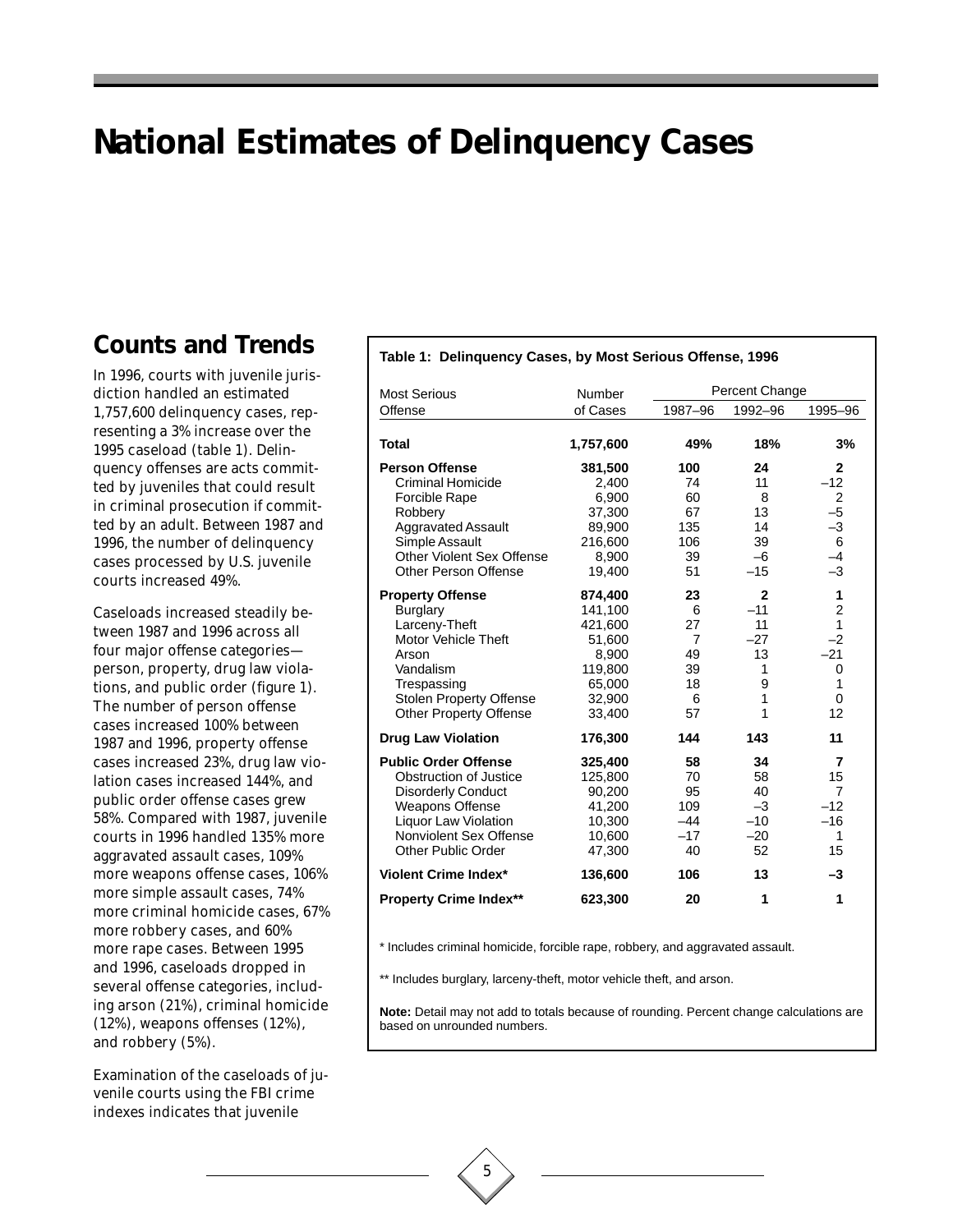

courts handled substantially more Violent Crime Index offense cases in 1996 than in 1987 (106%), while cases involving Property Crime Index offenses increased 20%.1 The increases in juvenile court cases parallel the increases in arrests of persons under the age of 18, as reported by the FBI. Between 1987 and 1996, the number of arrests involving persons under the age of 18 charged with Violent Crime Index offenses increased 60%, while arrests of youth for Property Crime Index offenses increased 8%. (See *Crime in the United States 1996*.) According to the FBI, the

number of juvenile arrests for homicide increased 51% between 1987 and 1996 but decreased 14% between 1995 and 1996, changes that closely correspond to the trends in juvenile court cases involving homicide charges.

The offense profile of juvenile court caseloads changed somewhat between 1987 and 1996 (table 2). The relative proportion of person offenses increased, while property offenses declined. A person offense, such as robbery or assault, was the most serious charge in 22% of delinquency cases in 1996, compared with 16% in 1987. A property offense, such as shoplifting, burglary, or vandalism, was the most serious charge in 50% of the delinquency cases handled by juvenile courts in 1996 versus 60% in 1987. The proportion of drug law violations, such as possession or sale of controlled substances, rose from 6% in 1987 to 10% in 1996; the proportion of public order offenses, such as possession of a weapon or disorderly conduct, increased from 17% to 19%.

| Table 2: Offense Profile of<br>Delinguency Cases, 1987,<br>1992, and 1996 |                |                           |                       |  |  |
|---------------------------------------------------------------------------|----------------|---------------------------|-----------------------|--|--|
| Most Serious<br>Offense                                                   |                | 1987 1992 1996            |                       |  |  |
| Person<br>Property<br>Drugs<br>Public Order                               | 60<br>6.<br>17 | 16% 21%<br>58<br>.5<br>16 | 22%<br>50<br>10<br>19 |  |  |
| Total                                                                     |                | 100% 100% 100%            |                       |  |  |
| <b>Note:</b> Detail may not total 100%<br>because of rounding.            |                |                           |                       |  |  |

In 1996, juvenile courts processed 61.8 delinquency cases for every 1,000 juveniles in the population those age 10 or older who were under the jurisdiction of a juvenile court (table 3).<sup>2</sup> Analysis of this case rate permits comparisons of juvenile court activity over time while controlling for differences in the juvenile population.

The total delinquency case rate rose 34% from 1987 to 1996.3 During the same time period, case rates increased in all four general offense categories. The case rate for person offenses grew 80%, the property case rate increased 10%, the rate of drug cases climbed 120%, and the rate of public order offense cases increased 42%. Over the more recent 5-year period, however, the property case rate declined 5%.

2 The upper age of juvenile court jurisdiction is defined by statute in each State. See the Glossary of Terms section for a more detailed discussion on upper age of juvenile court jurisdiction. Case rates presented in this Report control for State variations in juvenile population.

<sup>3</sup> The percent change in the number of cases disposed may not be equal to the percent change in case rates, because of the changing size of the juvenile population.



<sup>&</sup>lt;sup>1</sup> The annual series of reports from the FBI, *Crime in the United States*, provides information on arrests in offense categories that have become part of the common vocabulary of criminal justice statistics. The *Crime in the United States* series tracks changes in the general nature of arrests through the use of two indexes, the Violent Crime Index and the Property Crime Index. While not containing all violent or all property offenses, the indexes serve as a barometer of criminal activity in the United States.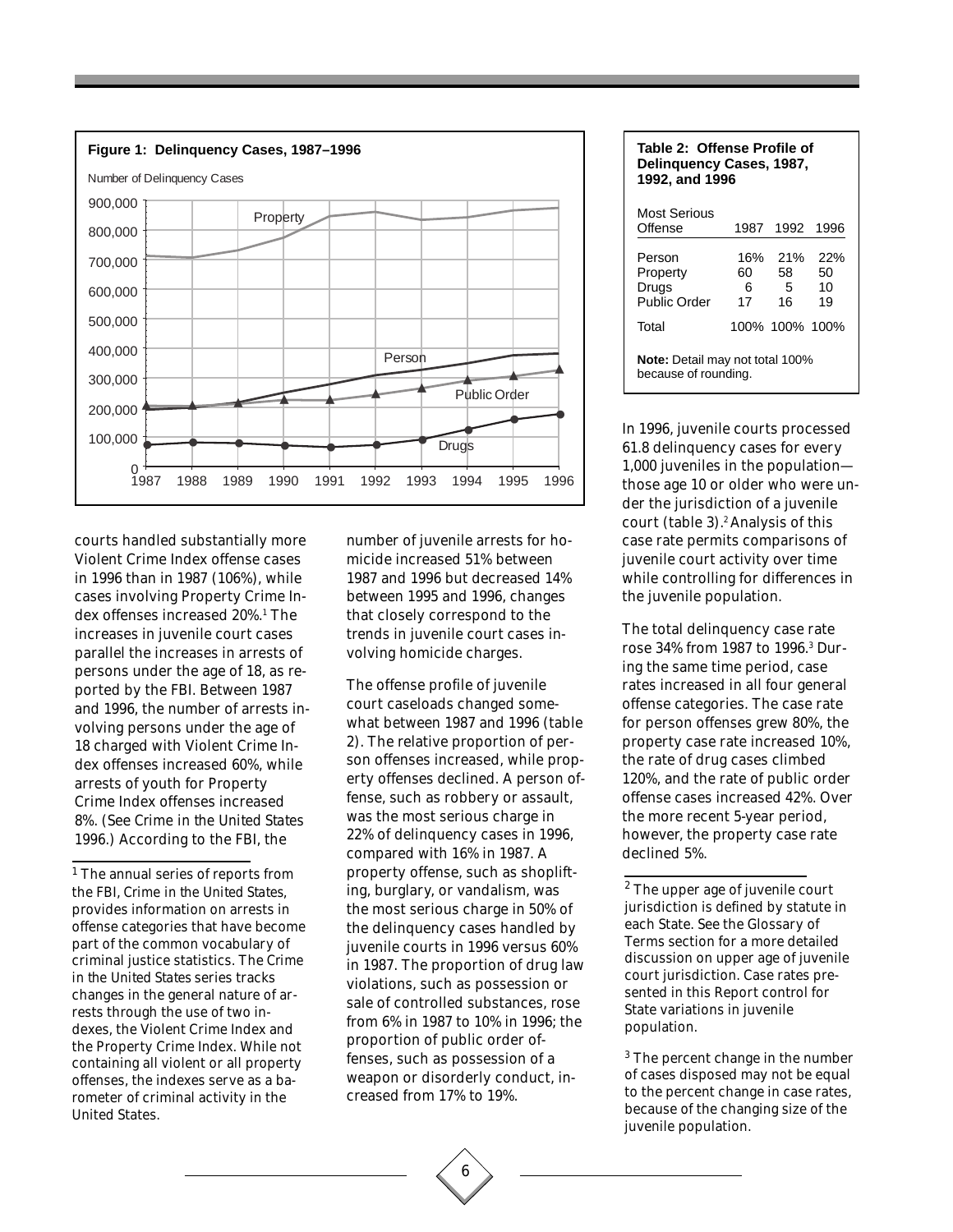| Most Serious           |                      |                      |                      |            | Percent Change        |
|------------------------|----------------------|----------------------|----------------------|------------|-----------------------|
| Offense                | 1987                 | 1992                 | 1996                 | 1987-96    | 1992-96               |
| <b>Number of Cases</b> |                      |                      |                      |            |                       |
| Delinquency<br>Person  | 1,180,800<br>190,800 | 1,483,900<br>308,200 | 1,757,600<br>381,500 | 49%<br>100 | 18%<br>24             |
| Property<br>Drugs      | 712,400<br>72,100    | 860,700<br>72,700    | 874,400<br>176,300   | 23<br>144  | $\overline{2}$<br>143 |
| <b>Public Order</b>    | 205,300              | 242,300              | 325,400              | 58         | 34                    |
| <b>Case Rates</b>      |                      |                      |                      |            |                       |
| Delinguency            | 46.2                 | 55.8                 | 61.8                 | 34%        | 11%                   |
| Person                 | 7.5                  | 11.6                 | 13.4                 | 80         | 16                    |
| Property               | 27.8                 | 32.4                 | 30.7                 | 10         | $-5$                  |
| Drugs                  | 2.8                  | 2.7                  | 6.2                  | 120        | 127                   |
| <b>Public Order</b>    | 8.0                  | 9.1                  | 11.4                 | 42         | 25                    |

**Table 3: Percent Change in Delinquency Cases and Case Rates, 1987–**

**Note:** Detail may not add to totals because of rounding. Percent change calculations are based on unrounded numbers.

### **Source of Referral**

Delinquency cases can be referred to court intake by a number of sources, including law enforcement agencies, social service agencies, schools, parents, probation officers, and victims. However, law enforcement agencies are traditionally the source of most delinquency referrals. In 1996, for example, 86% of delinquency cases were referred to courts by law enforcement (table 4). About the same proportion of delinquency cases were referred to juvenile court by law enforcement in 1987 (84%).

There is some variation across the four major offense categories in the proportion of cases referred by law enforcement. In 1996, 93% of drug law violation cases were referred by law enforcement agencies, as were 91% of property cases and 86% of person offense cases. However, a smaller proportion of public order offense cases were referred by law enforcement sources (69%), perhaps because

this offense category contains probation violations and contempt-ofcourt cases, which are referred most often by court personnel.

### **Detention**

Juvenile courts sometimes hold youth in secure detention facilities during court processing. Depending on the State's detention laws, the court may decide detention is necessary to protect the community from a juvenile's behavior, to ensure a juvenile's appearance at subsequent court hearings, or to secure the juvenile's own safety. Detention may also be ordered for the purpose of evaluating the juvenile.

Juveniles were held in detention facilities at some point between referral to court intake and case disposition in 18% of all delinquency cases disposed in 1996 (table 5). Property offense cases were least likely to involve detention; drug or person offense cases were most likely to involve detention. Deten-



| Table 5: Percentage of<br><b>Delinquency Cases Detained,</b><br>by Offense, 1987, 1992, and<br>1996 |                                    |                             |                             |  |  |  |
|-----------------------------------------------------------------------------------------------------|------------------------------------|-----------------------------|-----------------------------|--|--|--|
| Most Serious<br>Offense                                                                             | 1987                               | 1992                        | 1996                        |  |  |  |
| Delinquency<br>Person<br>Property<br>Drugs<br>Public Order                                          | <b>20%</b><br>23<br>16<br>29<br>25 | 20%<br>24<br>17<br>35<br>23 | 18%<br>23<br>14<br>23<br>21 |  |  |  |

tion was involved in 14% of property offense cases, 23% of both drug and person offense cases, and 21% of public order offense cases.

The proportion of delinquency cases involving detention changed little between 1987 and 1996. During this 10-year time period, the use of detention ranged between 18% and 23%, peaking in 1990. The same general pattern was seen in each of the four major offense categories. With the exception of drug law violation cases, use of detention fluctuated within a 5- to 7 percentage point range, peaking in 1990. The use of detention for drug law violation cases also peaked in 1990, but showed a wider variation: from 38% in 1990 to 23% in 1996, a 15-point change.

The number of delinquency cases in which juveniles were detained

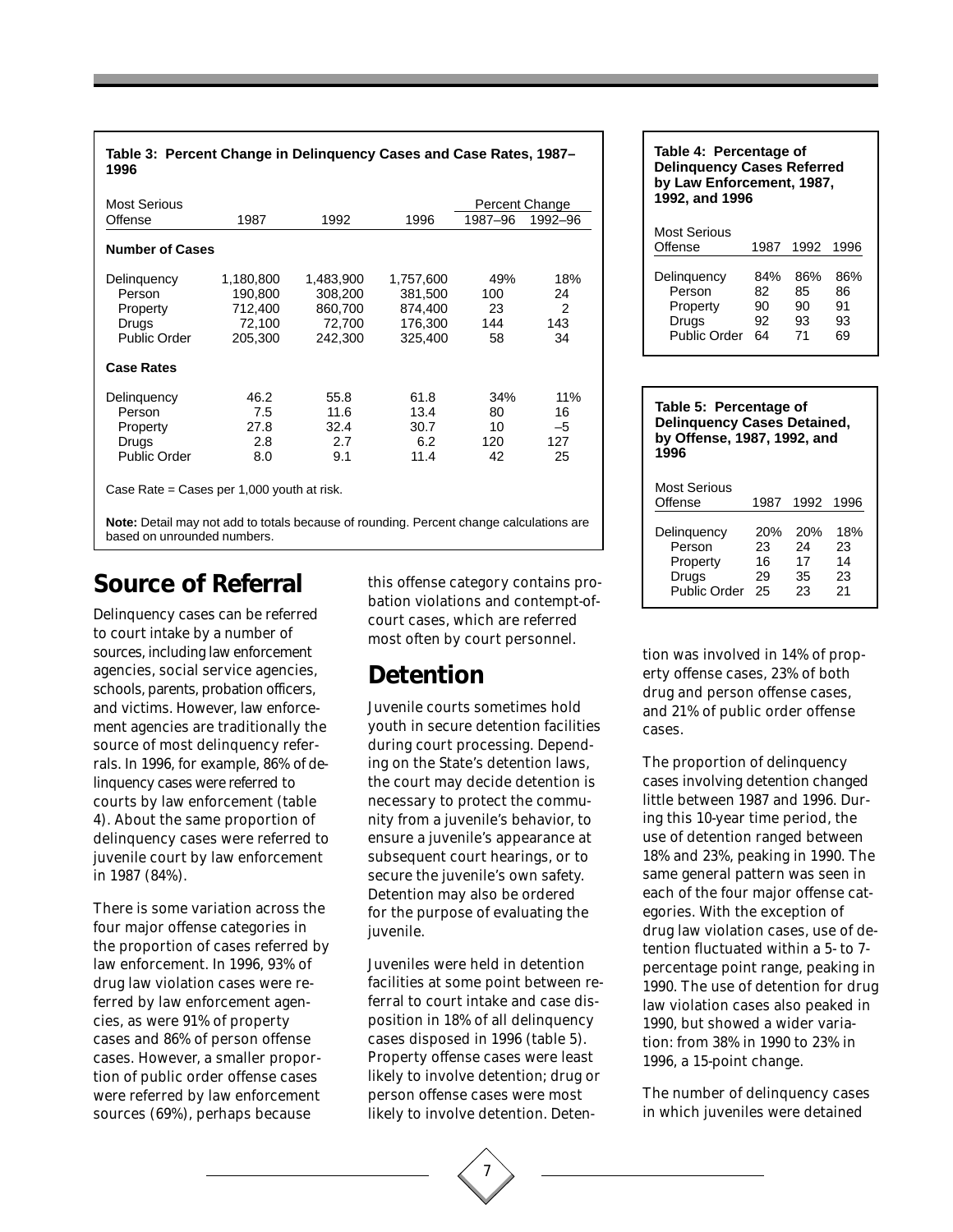increased 38% between 1987 and 1996, rising from 231,900 to 320,900 (table 6). Increases occurred in all offense categories, with person offense cases showing the greatest increase. Between 1987 and 1996, the number of person offense cases in which youth were detained increased 97%; the use of detention increased 89% in drug offense cases, 35% in public order offense cases, and 8% in property offense cases. During the more recent 5-year period from 1992 to 1996, however, the number of property cases in which juveniles were detained declined 13%.

Although detention was least likely in property offense cases in 1996, property offenses accounted for 39% of all delinquency cases involving detention, because they represented the largest share of juvenile court caseloads (table 7). Person offense cases accounted for 27% of cases involving detention, public order offense cases accounted for 21%, and drug law violation cases accounted for 12%. Between 1987 and 1996, the offense characteristics of delinquency cases involving detention changed somewhat, with person offenses and drug law violations accounting for larger proportions of detentions, and property offenses representing a smaller share in 1996 than in 1987 (39% compared with 50%).

#### **Table 6: Percent Change in Detained Delinquency Cases, 1987–1996**

| Most Serious                                                      |                                                  | Number of Cases                                  |                                                  | <b>Percent Change</b>      |                               |
|-------------------------------------------------------------------|--------------------------------------------------|--------------------------------------------------|--------------------------------------------------|----------------------------|-------------------------------|
| Offense                                                           | 1987                                             | 1992                                             | 1996                                             | 1987-96                    | 1992-96                       |
| Delinguency<br>Person<br>Property<br>Drugs<br><b>Public Order</b> | 231.900<br>44.300<br>115.900<br>21,000<br>50,600 | 299.700<br>73.900<br>144.100<br>25.100<br>56,700 | 320,900<br>87.200<br>125.800<br>39.700<br>68,300 | 38%<br>97<br>8<br>89<br>35 | 7%<br>18<br>$-13$<br>58<br>20 |

**Note:** Detail may not add to totals because of rounding. Percent change calculations are based on unrounded numbers.

#### **Table 7: Offense Profile of Detained Delinquency Cases, 1987, 1992, and 1996**

| Most Serious<br>Offense                                     | 1987                 | 1992                 | 1996                  |
|-------------------------------------------------------------|----------------------|----------------------|-----------------------|
| Person<br>Property<br>Drugs<br>Public Order                 | 19%<br>50<br>9<br>22 | 25%<br>48<br>8<br>19 | 27%<br>39<br>12<br>21 |
| Total                                                       | 100%                 | 100%                 | 100%                  |
| Number of Cases<br>Involving Detention:                     | 231,900              | 299.700              | 320,900               |
| <b>Note:</b> Detail may not total 100% because of rounding. |                      |                      |                       |

### **Intake Decision**

More than half (56%) of the delinquency cases disposed by juvenile courts in 1996 were processed formally (figure 2). Formal processing involves the filing of a petition requesting an adjudicatory or waiver hearing. Informal cases, on the other hand, are handled without a petition and without an adjudicatory or waiver hearing. The court dismissed nearly half of the informally handled (nonpetitioned) delinquency cases. Most of the remainder resulted in voluntary probation or other dispositions, but a small proportion involved voluntary out-of-home placements.

Among person offense, drug law violation, and public order cases, approximately 6 in 10 cases were handled formally by juvenile courts in 1996 (figure 3). Among property offense cases, the proportion of cases processed formally was just over half. As a result of this differential handling, formally processed cases in 1996 involved a higher proportion of person, drug, and public order offenses and a lower proportion of property offense cases when compared with the informally handled delinquency caseload (table 8).

#### **Table 8: Offense Profile of Delinquency Cases, by Manner of Handling, 1996**

| Most Serious<br>Offense                                 | Informal             | Formal                |  |  |  |
|---------------------------------------------------------|----------------------|-----------------------|--|--|--|
| Person<br>Property<br>Drugs<br>Public Order             | 20%<br>54<br>9<br>17 | 23%<br>46<br>11<br>20 |  |  |  |
| Total                                                   | 100%                 | 100%                  |  |  |  |
| Number<br>of Cases:                                     | 774,500              | 983.100               |  |  |  |
| Note: Detail may not total 100%<br>because of rounding. |                      |                       |  |  |  |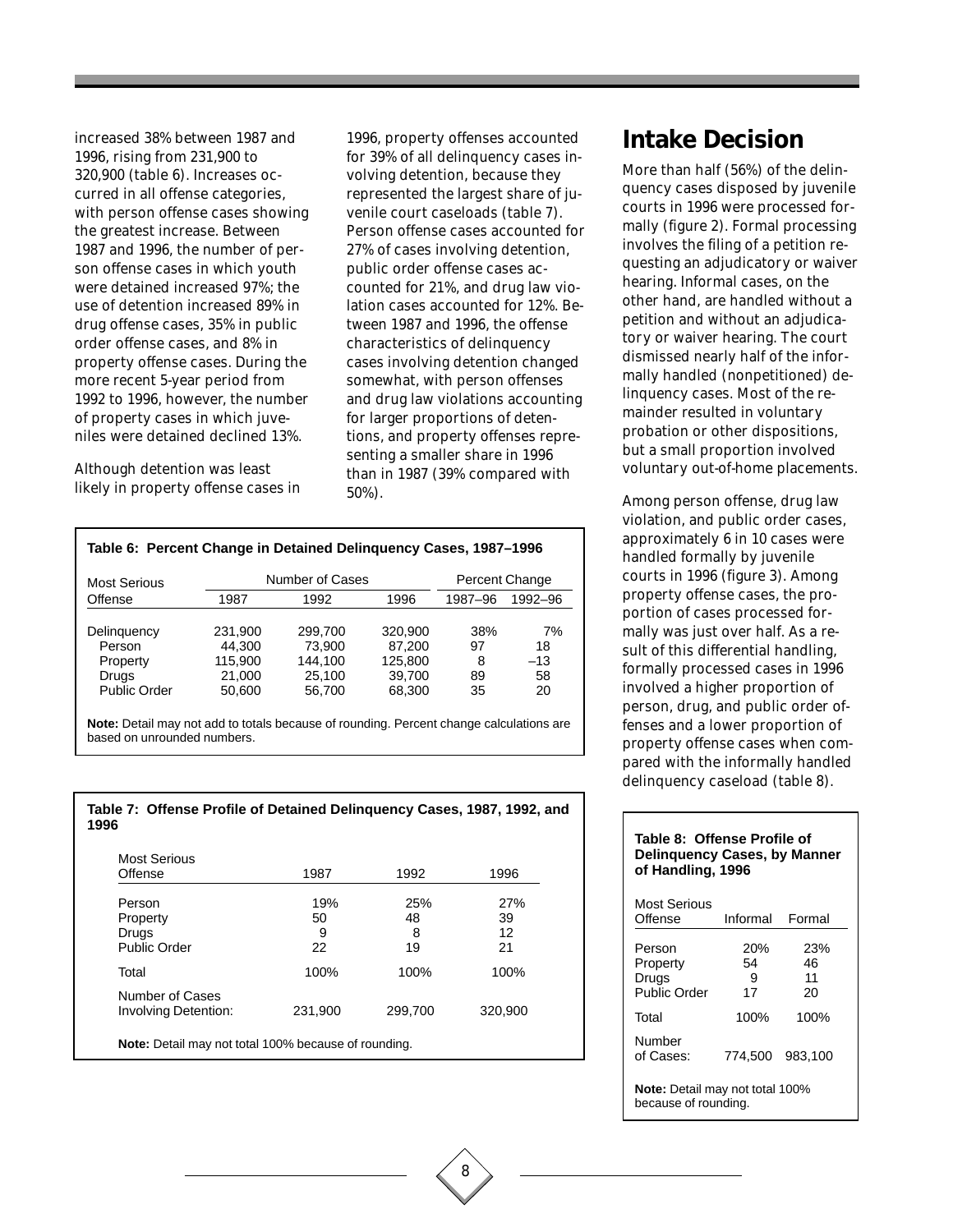

9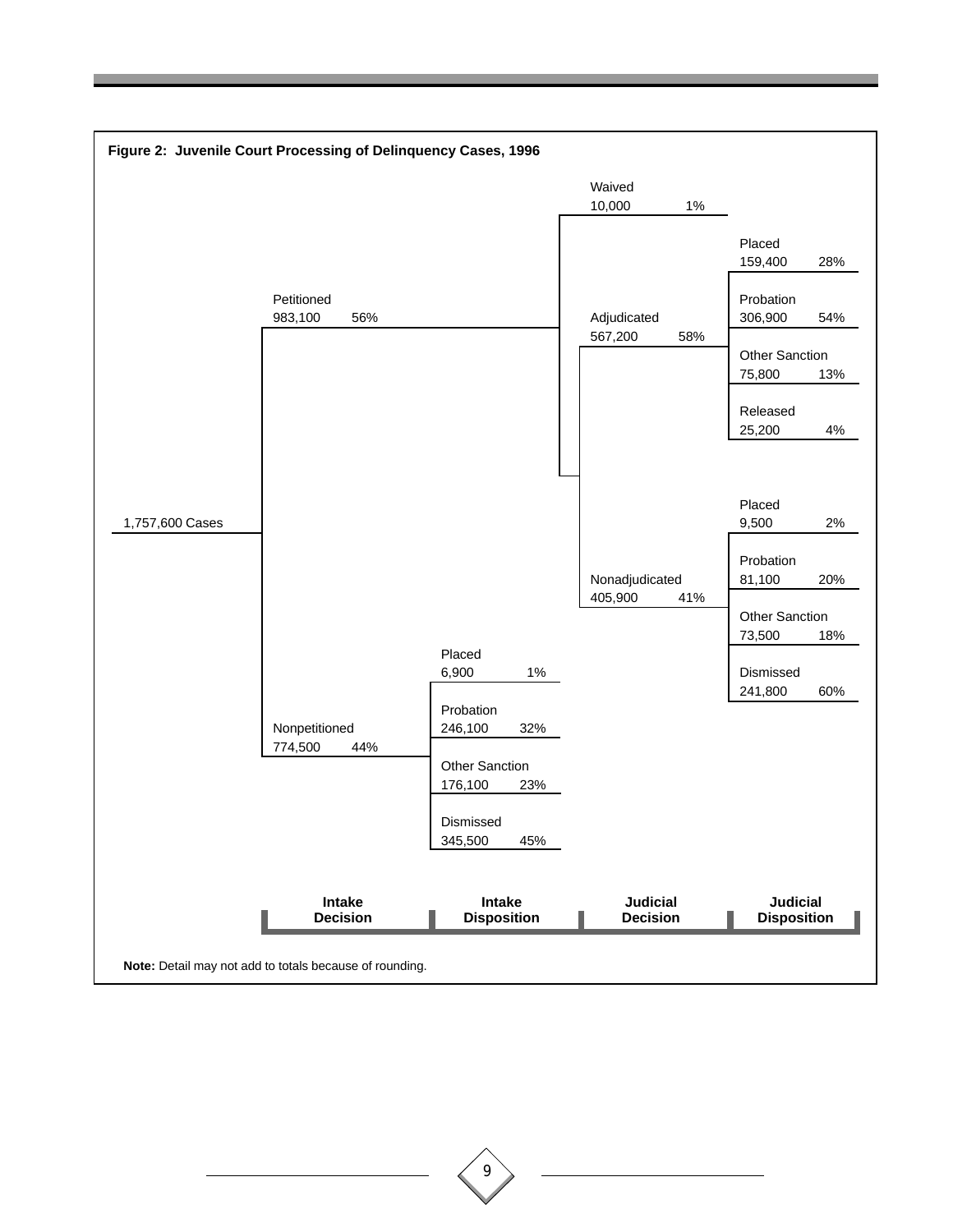

10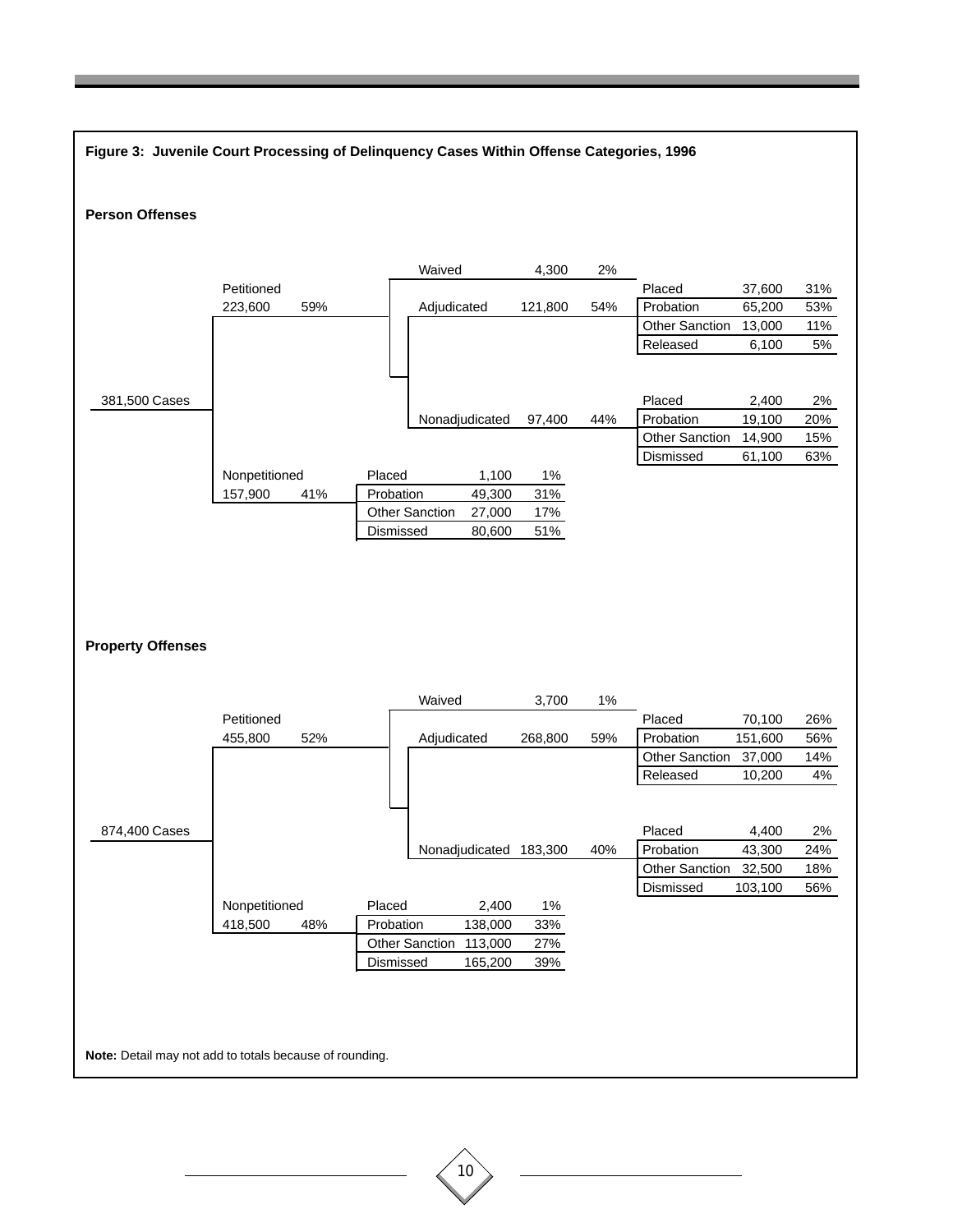### **Figure 3 (continued) Drug Offenses** Waived **1,400** 1% Petitioned Placed 15,600 24% 109,500 62% Adjudicated 63,800 58% Probation 34,500 54% Other Sanction 9,300 15% Released 4,400 7% 176,300 Cases Placed 1,100 2% Nonadjudicated 44,400 41% Probation 8,300 19% Other Sanction 7,400 17% Dismissed 27,600 62% Nonpetitioned Placed 600 1% 66,800 38% Probation 25,200 38% Other Sanction 13,600 20% Dismissed 27,300 41% **Public Order Offenses** Waived 600 <1% Petitioned Placed 36,100 32% 194,200 60% Adjudicated 112,800 58% Probation 55,700 49% Other Sanction 16,500 15% Released 4,500 4% 325,400 Cases Placed 1,700 2% Nonadjudicated 80,800 42% Probation 10,400 13% Other Sanction 18,700 23% Dismissed 50,000 62% Nonpetitioned Placed 2,800 2% 131,200 40% Probation 33,600 26% Other Sanction 22,500 17% Dismissed 72,300 55% **Note:** Detail may not add to totals because of rounding.

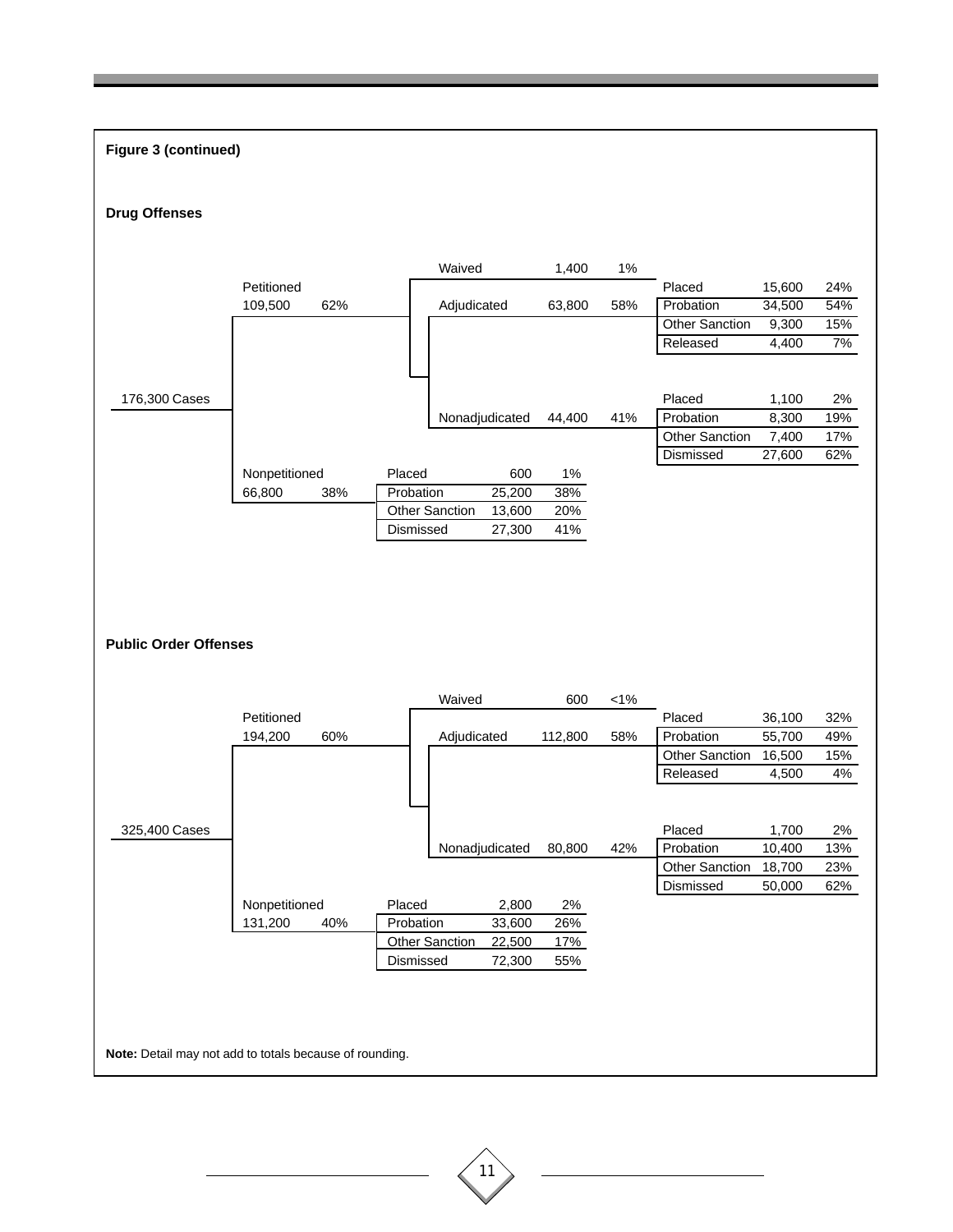|                                |                                  | 1987                                              |                                  | 1996                                              |                                                       |  |
|--------------------------------|----------------------------------|---------------------------------------------------|----------------------------------|---------------------------------------------------|-------------------------------------------------------|--|
| <b>Most Serious</b><br>Offense | Number of<br>Petitioned<br>Cases | Percentage of<br><b>Total Cases</b><br>Petitioned | Number of<br>Petitioned<br>Cases | Percentage of<br><b>Total Cases</b><br>Petitioned | Percent Change<br>in Petitioned<br>Cases<br>1987-1996 |  |
| <b>Total</b>                   | 552,600                          | 47%                                               | 983,100                          | 56%                                               | 78%                                                   |  |
| <b>Person Offense</b>          | 101,300                          | 53                                                | 223,600                          | 59                                                | 121                                                   |  |
| <b>Criminal Homicide</b>       | 1,200                            | 82                                                | 2,200                            | 91                                                | 93                                                    |  |
| <b>Forcible Rape</b>           | 3,400                            | 77                                                | 5,600                            | 79                                                | 64                                                    |  |
| Robbery                        | 18,200                           | 81                                                | 32,700                           | 87                                                | 79                                                    |  |
| <b>Aggravated Assault</b>      | 23,900                           | 63                                                | 53,800                           | 61                                                | 125                                                   |  |
| Simple Assault                 | 43,700                           | 41                                                | 110,400                          | 51                                                | 153                                                   |  |
| Other Violent Sex Offense      | 4,600                            | 71                                                | 6,700                            | 75                                                | 45                                                    |  |
| <b>Other Person Offense</b>    | 6,300                            | 49                                                | 12,200                           | 63                                                | 95                                                    |  |
| <b>Property Offense</b>        | 317,300                          | 45                                                | 455,800                          | 52                                                | 44                                                    |  |
| <b>Burglary</b>                | 90,700                           | 68                                                | 107,500                          | 76                                                | 19                                                    |  |
| Larceny-Theft                  | 114,600                          | 35                                                | 173,000                          | 41                                                | 51                                                    |  |
| <b>Motor Vehicle Theft</b>     | 31,100                           | 64                                                | 38,000                           | 73                                                | 22                                                    |  |
| Arson                          | 3,100                            | 52                                                | 5,000                            | 56                                                | 60                                                    |  |
| Vandalism                      | 31,800                           | 37                                                | 59,500                           | 50                                                | 87                                                    |  |
| Trespassing                    | 17,500                           | 32                                                | 26,500                           | 41                                                | 52                                                    |  |
| Stolen Property Offense        | 16,900                           | 55                                                | 22,400                           | 68                                                | 33                                                    |  |
| <b>Other Property Offense</b>  | 11,600                           | 55                                                | 23,900                           | 71                                                | 106                                                   |  |
| <b>Drug Law Violation</b>      | 38,800                           | 54                                                | 109,500                          | 62                                                | 183                                                   |  |
| <b>Public Order Offense</b>    | 95,200                           | 46                                                | 194,200                          | 60                                                | 104                                                   |  |
| Obstruction of Justice         | 51,800                           | 70                                                | 97,500                           | 77                                                | 88                                                    |  |
| <b>Disorderly Conduct</b>      | 13,100                           | 28                                                | 34,400                           | 38                                                | 164                                                   |  |
| <b>Weapons Offense</b>         | 9,100                            | 47                                                | 26,300                           | 64                                                | 188                                                   |  |
| <b>Liquor Law Violations</b>   | 5,000                            | 27                                                | 5,000                            | 49                                                | 0                                                     |  |
| Nonviolent Sex Offenses        | 6,600                            | 52                                                | 5,400                            | 51                                                | $-18$                                                 |  |
| Other Public Order             | 9,600                            | 29                                                | 25,500                           | 54                                                | 166                                                   |  |
| <b>Violent Crime Index*</b>    | 46,700                           | 71                                                | 94,300                           | 70                                                | 102                                                   |  |
| <b>Property Crime Index**</b>  | 239,500                          | 46                                                | 323,500                          | 52                                                | 35                                                    |  |

\* Violent Crime Index includes criminal homicide, forcible rape, robbery, and aggravated assault.

\*\* Property Crime Index includes burglary, larceny-theft, motor vehicle theft, and arson.

**Note:** Detail may not add to totals because of rounding. Percent change calculations are based on unrounded numbers.

Intake decisions varied among each of the four major offense categories. A detailed analysis of referral offenses showed that the likelihood of formal handling was greater for more serious offenses within the same general offense category. In 1996, for example, 61% of aggravated assault cases were handled formally compared with 51% of simple assault cases (table 9). Similarly, three-quarters of burglary and motor vehicle

theft cases were handled formally by juvenile courts, compared with 41% of larceny-theft cases and 50% of cases in which vandalism was the most serious charge.

The likelihood of formal processing for delinquency referrals increased between 1987 and 1996, rising from 47% to 56%. The change in the proportion of cases formally processed varied across offenses. For example, the proportion of cases

12

handled formally rose from 54% to 62% for drug law violations and from 27% to 49% for delinquency liquor law violations but dropped from 63% to 61% for aggravated assault cases.

As a result of the increase in the number of cases referred to juvenile court intake and the greater likelihood of petitioning, the number of formally processed delinquency cases increased 78%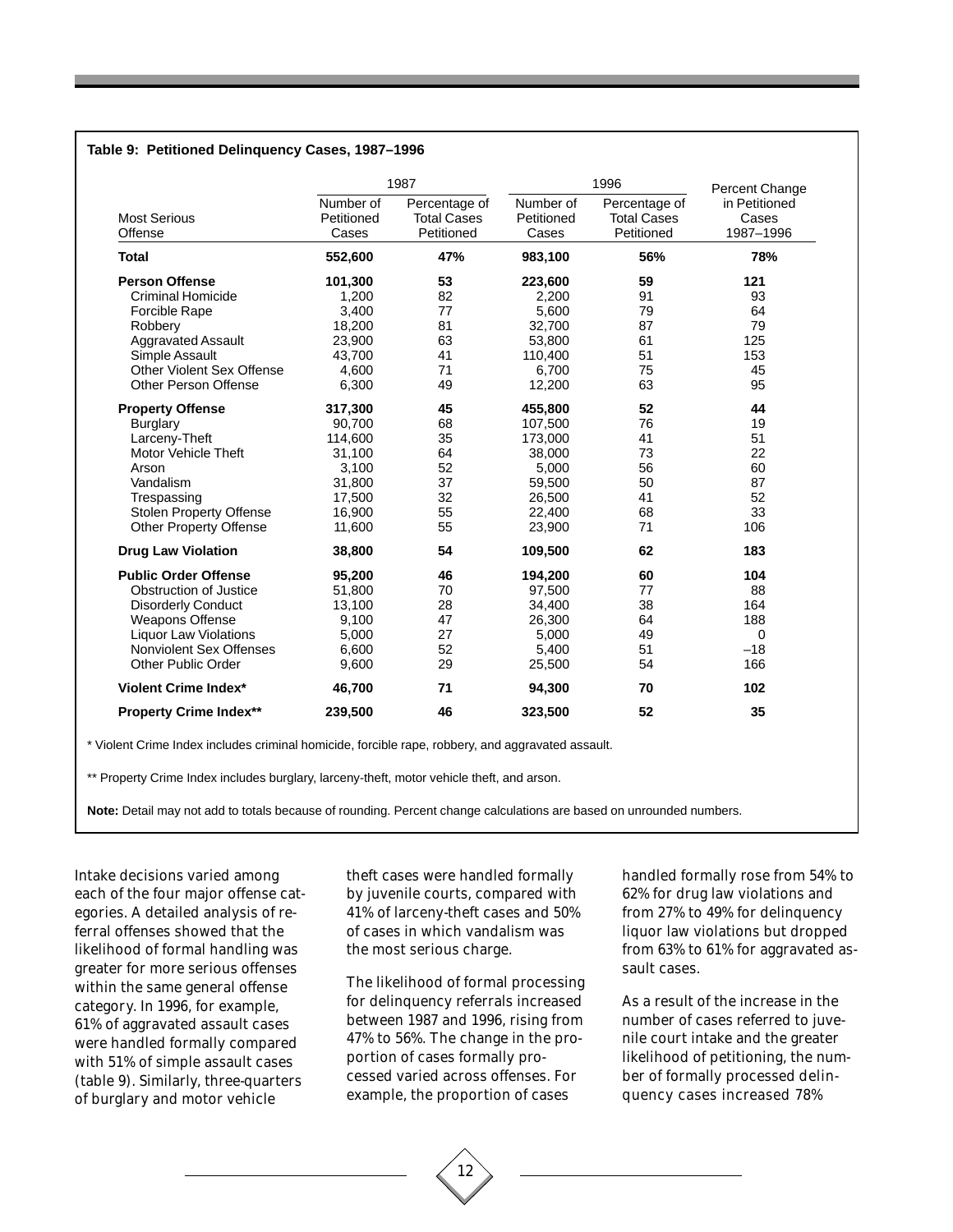between 1987 and 1996, from 552,600 cases to 983,100. The single largest percent change was for weapons offense cases, with juvenile courts formally processing 188% more of these cases in 1996 than in 1987. Other large increases were seen in formally handled drug law violation cases (188%), disorderly conduct cases (164%), simple assault cases (153%), aggravated assault cases (125%), and cases involving criminal homicide (93%).

### **Judicial Decision and Disposition**

#### **Waiver**

One of the first decisions made at intake is determining whether a case should be processed in the criminal (adult) justice system rather than in the juvenile court. The mechanisms used to transfer responsibility for a case to the criminal court vary by State. Most States have more than one mechanism for transferring cases to criminal court. In some States, prosecutors may have the authority to file certain juvenile cases directly in criminal court. In an increasing number of States, cases that meet certain age and offense criteria are excluded by statute from juvenile court jurisdiction and are thus filed directly in criminal court. In most States, there are

| Table 10: Percentage of<br><b>Petitioned Delinquency Cases</b><br>Waived to Criminal Court, 1987,<br>1992, and 1996 |                                       |                                         |                                 |
|---------------------------------------------------------------------------------------------------------------------|---------------------------------------|-----------------------------------------|---------------------------------|
| Most Serious<br>Offense                                                                                             |                                       | 1987 1992 1996                          |                                 |
| Delinguency<br>Person<br>Property<br>Drugs<br>Public Order                                                          | 1.9<br>1.2 <sub>2</sub><br>1.6<br>0.5 | $1.2\%$ 1.4%<br>24<br>1.0<br>2.5<br>0.7 | 1.0%<br>1.9<br>0.8<br>12<br>0.3 |

also statutory provisions for judicial waiver, whereby a juvenile court judge may waive juvenile court jurisdiction in certain juvenile cases, thus authorizing a transfer to criminal court. In most instances, when a waiver request is denied, the case is then scheduled for an adjudicatory hearing in juvenile court. The data described in this Report represent only cases that were transferred to criminal court by judicial waiver.

Judicial waivers to criminal court represented 1.0% of all petitioned delinquency cases in 1996 (table 10). As in 1987, the cases most likely to be judicially waived in 1996 were those involving person offenses. In 1991, drug offense cases were substantially more likely to be waived than person offense cases (4.1% versus 2.4%). However, in 1996, cases involving person offenses were once again more likely to be judicially waived than those involving drug offenses (1.9% versus 1.2%) were. In 1996, 0.8% of cases involving property offenses were waived to criminal court, down from 1.2% in 1987.

The number of delinquency cases judicially waived to criminal court grew 73% between 1987 and 1994 and then dropped 15% between 1994 and 1996. The net result was that the number of cases judicially

13

waived was 47% greater in 1996 than in 1987 (table 11). The greatest relative change between 1987 and 1996 in waived cases was for person and drug offense cases (125% and 124%, respectively). There was a 22% increase in waived public order offense cases and a 2% decline in waived property offense cases.

The pattern of change in the number of waived cases between 1987 and 1996 varied across offense categories (figure 4). For drug cases, the number of waived cases increased substantially from 1987 through 1991 (198%) and then declined substantially between 1991 and 1992 (35%) before rising 15% between 1992 and 1996. The net result was that the number of judicially waived drug offense cases increased 124% between 1987 and 1996. The number of waived person offense cases increased substantially between 1987 and 1994 (167%) and then decreased 16% to the 1996 level. Waived property cases increased 15% between 1987 and 1994, dropped 24% in 1995, and increased 13% in 1996. Overall, between 1987 and 1996, the number of property cases judicially waived decreased 2%. For public order cases, the number of waived cases increased between 1987 and 1994 (97%) and then declined through 1996 (15%).

#### **Table 11: Percent Change in Petitioned Delinquency Cases Waived to Criminal Court, 1987–1996**

| Most Serious        |       | Number of Cases |        |         | Percent Change |
|---------------------|-------|-----------------|--------|---------|----------------|
| Offense             | 1987  | 1992            | 1996   | 1987-96 | 1992-96        |
| Delinguency         | 6.800 | 10.300          | 10.000 | 47%     | $-3%$          |
| Person              | 1.900 | 4,000           | 4.300  | 125     | 7              |
| Property            | 3,800 | 4.200           | 3.700  | $-2$    | $-13$          |
| Drugs               | 600   | 1.200           | 1.400  | 124     | 15             |
| <b>Public Order</b> | 500   | 900             | 600    | 22      | $-30$          |

**Note:** Detail may not add to totals because of rounding. Percent change calculations are based on unrounded numbers.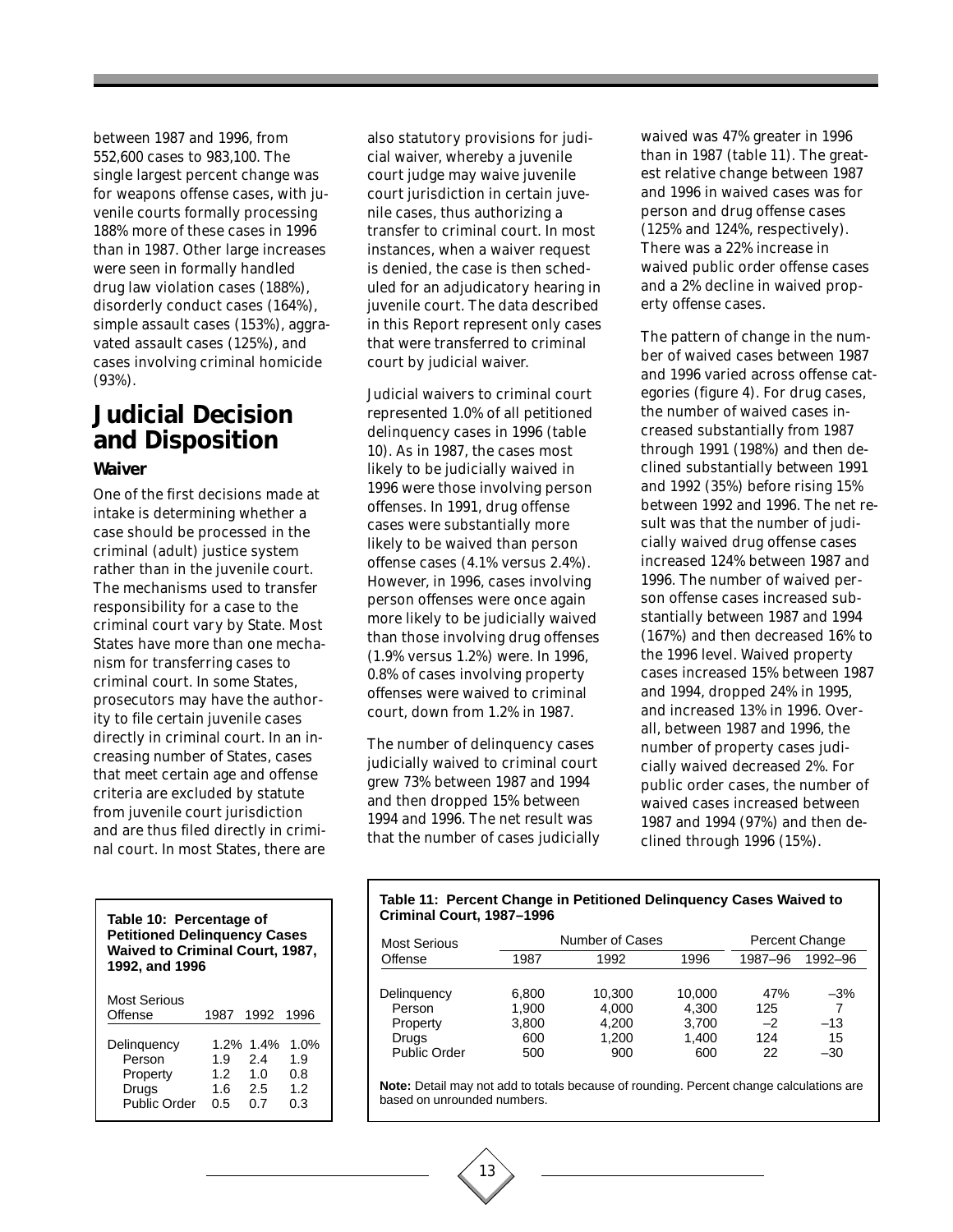As a result, the offense profile of cases judicially waived to criminal court changed considerably between 1987 and 1996. The proportion of all waived delinquency cases that involved a property offense as the most serious charge declined from 55% in 1987 to 37% in 1996 (table 12). In 1996, the largest group of waived cases involved person offenses. The proportion of person offenses among

judicially waived cases grew from 28% to 43% between 1987 and 1996. Drug offense cases increased from 9% of all waivers in 1987 to a high of 17% in 1991, and then declined to 11% in 1992. In 1996, drug offense cases represented 14% of the cases judicially waived to criminal court. The proportion of public order cases among waived cases has held steady between 6% and 9%.



#### **Table 12: Offense Profile of Delinquency Cases Waived to Criminal Court, 1987, 1992, and 1996**

| <b>Most Serious</b> |       |        |        |
|---------------------|-------|--------|--------|
| Offense             | 1987  | 1992   | 1996   |
| Person              | 28%   | 39%    | 43%    |
| Property            | 55    | 41     | 37     |
| Drugs               | 9     | 11     | 14     |
| Public Order        | 7     | 8      | 6      |
| Total               | 100%  | 100%   | 100%   |
| Number of           |       |        |        |
| Waived Cases:       | 6,800 | 10,300 | 10,000 |

14

#### **Adjudication**

A youth may be adjudicated delinquent after admitting to the charges in a case or after the court finds sufficient evidence to judge the youth a delinquent. The court adjudicated juveniles delinquent in 58% of all formally processed delinquency cases in 1996 (table 13). The court adjudicated 54% of person offense cases, 59% of property offense cases, 58% of drug law violation cases, and 58% of public order offense cases.

The proportion of petitioned delinquency cases in which the juvenile was adjudicated delinquent decreased from 63% to 58% between 1987 and 1996. The proportion decreased from 57% to 54% for person offense cases, from 64% to 59% for property offense cases, from 63% to 58% for drug offense cases, and from 65% to 58% for public order offense cases.

Although adjudications declined as a percentage of formally handled delinquency cases between 1987 and 1996, when adjudications and transfers to criminal court are measured together as a proportion of all delinquency cases, the practices of juvenile courts are found to have changed very little during this period (figure 5). During the 10-year period,

| Table 13: Percentage of<br><b>Petitioned Delinguency Cases</b><br>Adjudicated, 1987, 1992, and<br>1996 |                             |                             |                             |  |  |
|--------------------------------------------------------------------------------------------------------|-----------------------------|-----------------------------|-----------------------------|--|--|
| Most Serious<br>Offense                                                                                | 1987                        | 1992                        | 1996                        |  |  |
| Delinquency<br>Person<br>Property<br>Drugs<br>Public Order                                             | 63%<br>57<br>64<br>63<br>65 | 58%<br>54<br>59<br>58<br>60 | 58%<br>54<br>59<br>58<br>58 |  |  |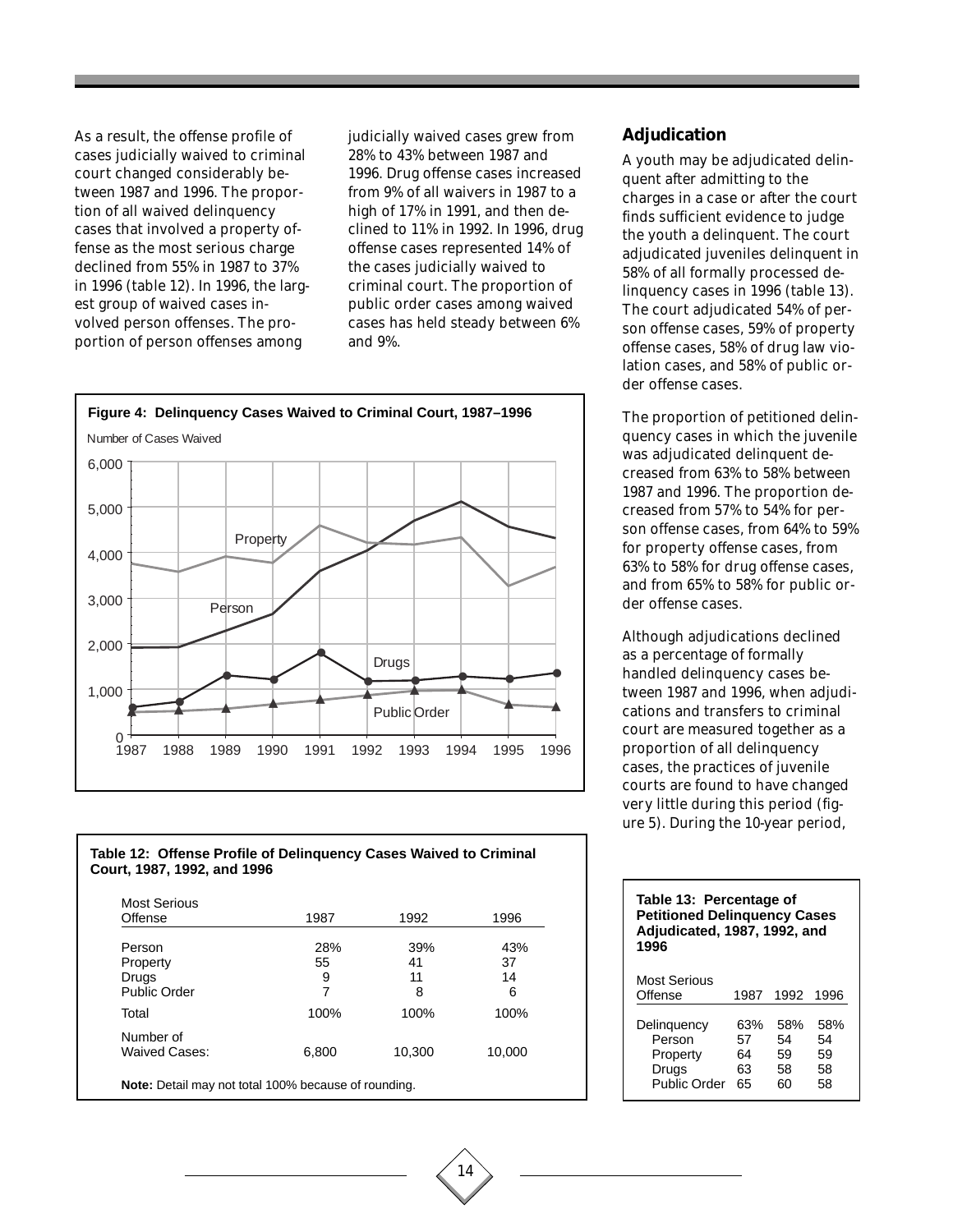

cases resulting in transfer or adjudication have accounted for about 3 in 10 delinquency cases. During the same period, however, the overall use of formal processing increased 10%.

#### **Disposition**

In dispositional hearings, juvenile court judges must determine the most appropriate sanction for delinquent youth, generally after reviewing reports from the probation department. The range of disposition options may include commitment to an institution or another residential facility; probation; or a variety of other dispositions, such as referral to an outside agency or treatment program, community service, restitution, or fines.

In more than half (54%) of all adjudicated delinquency cases in 1996, formal probation was the most severe sanction ordered by the court. More than one-quarter (28%) of adjudicated cases resulted in placement outside the

home in a residential facility.<sup>4</sup> In 13% of adjudicated delinquency cases, the court ordered the juvenile to pay restitution or a fine, to participate in some form of community service, or to enter a treatment or counseling program—dispositions with minimal continuing supervision by probation staff. In a relatively small number of cases (4%), the juvenile was adjudicated but was released with no further sanction or consequence.

In 41% of all petitioned delinquency cases in 1996, the youth was not subsequently adjudicated delinquent. The court dismissed most of these cases (60%), but 20% resulted in some form of informal

<sup>4</sup> Most youth in out-of-home placements are also technically on formal probation. For this Report, however, case disposition is characterized by the most severe sanction. Therefore, cases resulting in an out-of-home placement are not included in the formal probation group.

probation, 18% in other voluntary dispositions, and 2% in voluntary out-of-home placements.

**Out-of-Home Placement.** The court ordered out-of-home placement in 159,400 (28%) of all adjudicated delinquency cases in 1996 (table 14). Juveniles charged with drug offenses were less likely to be placed outside the home than were those charged with person or public order offenses. Following adjudication, placement was ordered in 26% of property cases and 24% of drug cases, compared with 31% of person offense cases and 32% of public order offense cases. The relatively high rate of placement in public order offense cases may be related to the fact that this offense category includes escapes from institutions, weapons offenses, and probation and parole violations.

Although the likelihood of a delinquency case resulting in out-ofhome placement declined between 1987 and 1996 for all four of the major offense categories, the number of adjudicated delinquency cases resulting in out-of-home placement increased 51% (table 15). During the 10-year period, placements increased more for drug offense (102%) and person offense (100%) cases than for property offense (25%) and public order offense (55%) cases.

| Table 14: Percentage of<br><b>Adjudicated Delinquency</b><br><b>Cases That Resulted in Out-of-</b><br><b>Home Placement, 1987, 1992,</b><br>and 1996 |                             |                             |                             |  |  |  |
|------------------------------------------------------------------------------------------------------------------------------------------------------|-----------------------------|-----------------------------|-----------------------------|--|--|--|
| Most Serious<br>Offense                                                                                                                              | 1987                        | 1992                        | 1996                        |  |  |  |
| Delinguency<br>Person<br>Property<br>Drugs<br>Public Order                                                                                           | 31%<br>33<br>28<br>32<br>37 | 30%<br>33<br>27<br>34<br>35 | 28%<br>31<br>26<br>24<br>32 |  |  |  |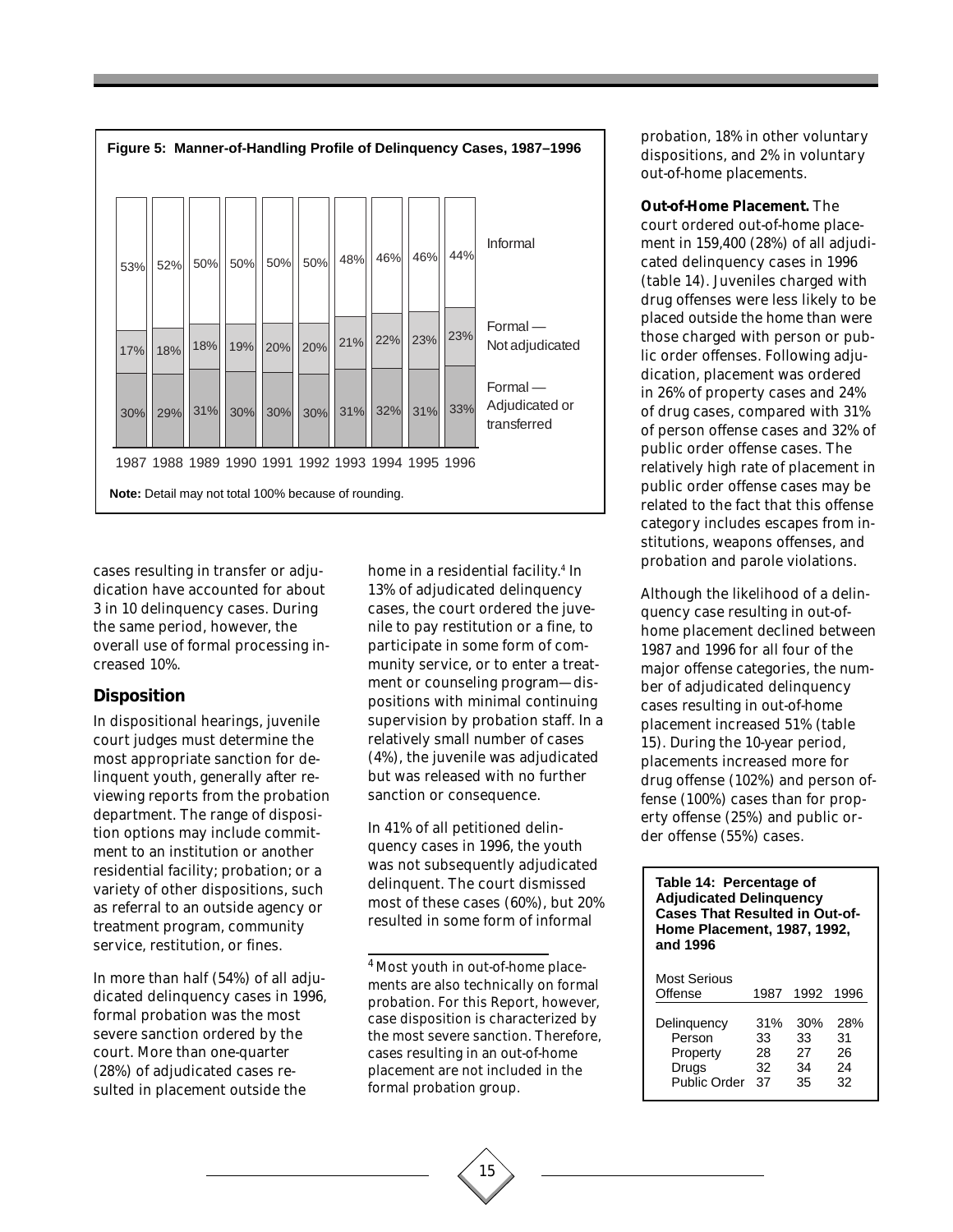In 1996, 44% of all adjudicated cases that resulted in out-of-home placement involved property offenses, 24% involved person offenses, 23% involved public order offenses, and 10% involved drug law violations (table 16). Between 1987 and 1996, the offense profile of the juveniles involved in out-ofhome placement cases changed somewhat. The proportion of outof-home placement cases that involved person and drug offenses increased, while the proportion involving property offenses declined.

**Formal Probation.** Formal probation was the most restrictive disposition used in 306,900 adjudicated delinquency cases in 1996—54% of all such cases handled by juvenile courts (table 17). Juvenile courts ordered formal probation in 56% of adjudicated cases involving property offenses, 54% involving drug law violations, 53% involving person offenses, and 49% involving public order offenses.

The likelihood of formal probation decreased slightly for adjudicated delinquency cases between 1987 and 1996. The use of probation decreased from 55% to 53% for person offense cases, from 58% to 56% for property offense cases, from 59% to 54% for drug law violations, and hovered around 50% for public order offense cases.

Although the proportion of adjudicated cases resulting in a disposition of formal probation declined between 1987 and 1996, the number of such cases increased 58% (table 18). The increase was 104% for person offenses, 30% for property offenses, 140% for drug law violations, and 82% for public order offenses.

Nearly half of the delinquency cases that resulted in formal probation in 1996 involved property

#### **Table 15: Percent Change in Adjudicated Delinquency Cases That Resulted in Out-of-Home Placement, 1987–1996**

| Most Serious        | Number of Cases |         |         | Percent Change |         |
|---------------------|-----------------|---------|---------|----------------|---------|
| Offense             | 1987            | 1992    | 1996    | 1987-96        | 1992-96 |
| Delinguency         | 105.700         | 129,200 | 159.400 | 51%            | 23%     |
| Person              | 18.800          | 29.600  | 37.600  | 100            | 27      |
| Property            | 55.900          | 64.600  | 70.100  | 25             | 8       |
| Drugs               | 7.700           | 9.400   | 15.600  | 102            | 67      |
| <b>Public Order</b> | 23.300          | 25.700  | 36,100  | 55             | 41      |

**Note:** Detail may not add to totals because of rounding. Percent change calculations are based on unrounded numbers.

#### **Table 16: Offense Profile of Adjudicated Delinquency Cases That Resulted in Out-of-Home Placement, 1987, 1992, and 1996**

| Offense                                       | 1987    | 1992    | 1996    |
|-----------------------------------------------|---------|---------|---------|
| Person                                        | 18%     | 23%     | 24%     |
| Property                                      | 53      | 50      | 44      |
| Drugs                                         |         |         | 10      |
| <b>Public Order</b>                           | 22      | 20      | 23      |
| Total                                         | 100%    | 100%    | 100%    |
| Cases Resulting in Out-<br>of-Home Placement: | 105,700 | 129,200 | 159,400 |

| Table 17: Percentage of<br><b>Adjudicated Delinquency</b><br><b>Cases That Resulted in Formal</b><br>Probation, 1987, 1992, and 1996 |                             |                             |                             |  |  |  |
|--------------------------------------------------------------------------------------------------------------------------------------|-----------------------------|-----------------------------|-----------------------------|--|--|--|
| <b>Most Serious</b><br>Offense                                                                                                       | 1987                        | 1992                        | 1996                        |  |  |  |
| Delinguency<br>Person<br>Property<br>Drugs<br>Public Order                                                                           | 56%<br>55<br>58<br>59<br>49 | 56%<br>54<br>58<br>52<br>52 | 54%<br>53<br>56<br>54<br>49 |  |  |  |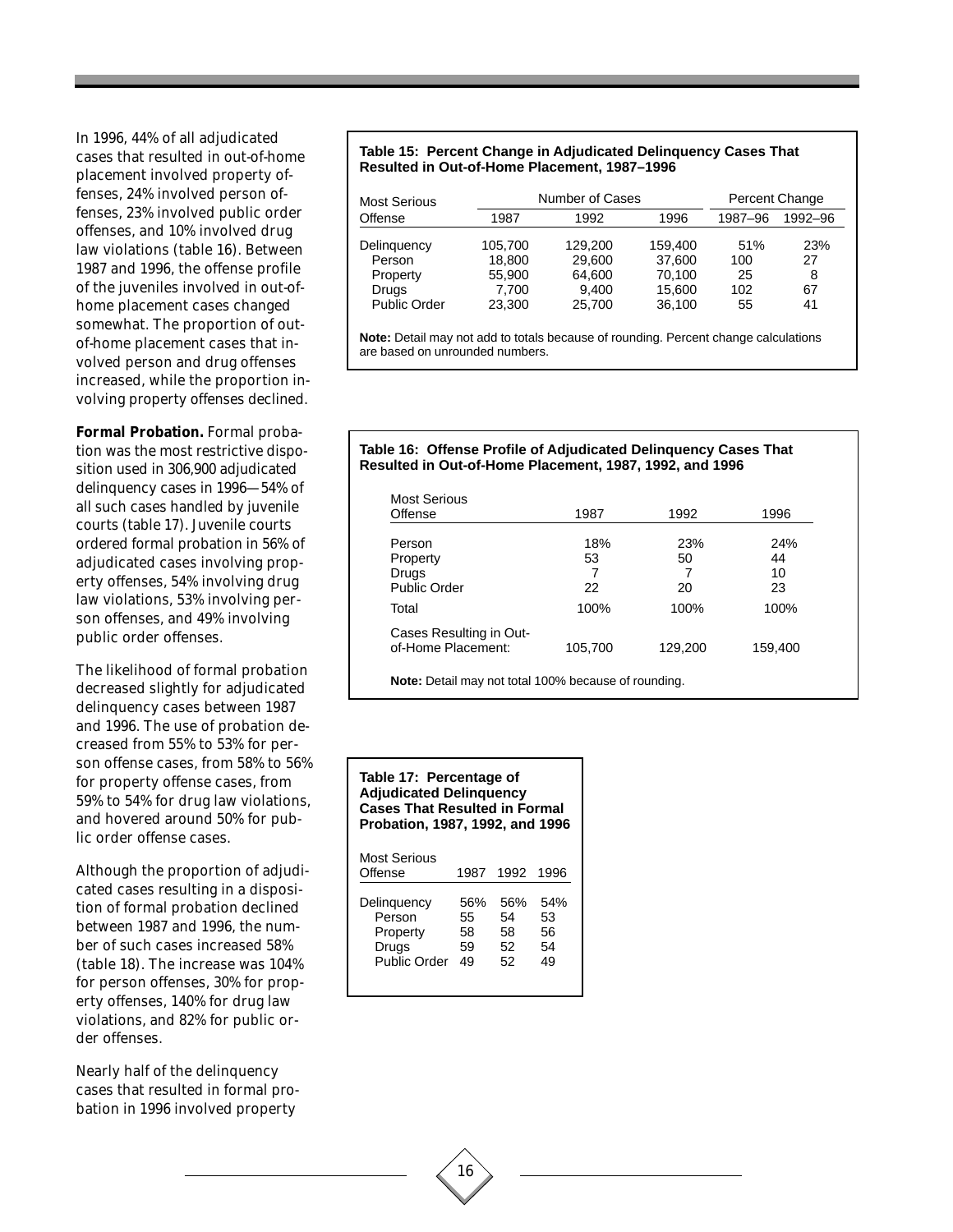offenses, 21% involved person offenses, 18% involved public order offenses, and 11% involved drug law violations (table 19). The offense characteristics of cases resulting in formal probation changed somewhat between 1987 and 1996, with an increase in the proportion of cases involving person or drug offenses and a decrease in the proportion involving property offenses.

### **Age at Referral**

In 1996, 59% of all delinquency cases processed by the Nation's juvenile courts involved youth who were age 15 or younger at the time of referral, compared with 56% in 1987 (table 20). In 1996, juveniles age 15 or younger were responsible for 64% of person offense cases, 62% of property offense cases, 42% of drug law violation cases, and 54% of public order offense cases.

Compared with the delinquency caseload involving older juveniles, the caseload of youth age 15 or younger in 1996 included larger proportions of person and property offense cases and smaller proportions of drug and public order offense cases (table 21). Property offense cases accounted for 53% of the cases involving youth age 15 or younger, compared with 46% of cases involving youth age 16 or older. Drug law violations made up 7% of cases involving younger juveniles, compared with 14% of cases involving older juveniles.

In 1996, delinquency case rates generally increased with the age of the juvenile. For example, the case rate for 16-year-olds was 60% greater than the rate for 14-yearolds, while the rate for 14-yearolds was more than 3 times the rate for 12-year-olds (figure 6). Contrary to this pattern, the case

#### **Table 18: Percent Change in Adjudicated Delinquency Cases That Resulted in Formal Probation, 1987–1996**

| Most Serious                                                      |                                                  | Number of Cases                                  |                                                  |                               | Percent Change                      |
|-------------------------------------------------------------------|--------------------------------------------------|--------------------------------------------------|--------------------------------------------------|-------------------------------|-------------------------------------|
| Offense                                                           | 1987                                             | 1992                                             | 1996                                             | 1987-96                       | 1992-96                             |
| Delinguency<br>Person<br>Property<br>Drugs<br><b>Public Order</b> | 193.800<br>31.900<br>116.800<br>14.400<br>30.700 | 238,000<br>48,000<br>137.600<br>14.300<br>38,100 | 306,900<br>65.200<br>151.600<br>34.500<br>55.700 | 58%<br>104<br>30<br>140<br>82 | <b>29%</b><br>36<br>10<br>142<br>46 |

**Note:** Detail may not add to totals because of rounding. Percent change calculations are based on unrounded numbers.

#### **Table 19: Offense Profile of Adjudicated Delinquency Cases That Resulted in Formal Probation, 1987, 1992, and 1996**

| Most Serious                            |         |            |         |
|-----------------------------------------|---------|------------|---------|
| Offense                                 | 1987    | 1992       | 1996    |
| Person                                  | 16%     | <b>20%</b> | 21%     |
| Property                                | 60      | 58         | 49      |
| Drugs                                   | 7       | 6          | 11      |
| <b>Public Order</b>                     | 16      | 16         | 18      |
| Total                                   | 100%    | 100%       | 100%    |
| Cases Resulting in<br>Formal Probation: | 193,800 | 238,000    | 306,900 |
|                                         |         |            |         |

**Note:** Detail may not total 100% because of rounding.

#### **Table 20: Percentage of Delinquency Cases Involving Youth Age 15 or Younger, by Offense, 1987, 1992, and 1996**

| <b>Most Serious</b><br>Offense | 1987 |     | 1992 1996 |
|--------------------------------|------|-----|-----------|
| Delinguency                    | .56% | 61% | 59%       |
| Person                         | 58   | 63  | 64        |
| Property                       | 60   | 64  | 62        |
| Drugs                          | 36   | 42  | 42        |
| Public Order                   | 48   | 54  | 54        |

#### **Table 21: Offense Profile of Delinquency Cases, by Age at Referral, 1996**

| Most Serious | Age 15     | Age 16   |
|--------------|------------|----------|
| Offense      | or Younger | or Older |
| Person       | 23%        | 19%      |
| Property     | 53         | 46       |
| Drugs        | 7          | 14       |
| Public Order | 17         | 21       |
| Total        | 100%       | 100%     |

**Note:** Detail may not total 100% because of rounding.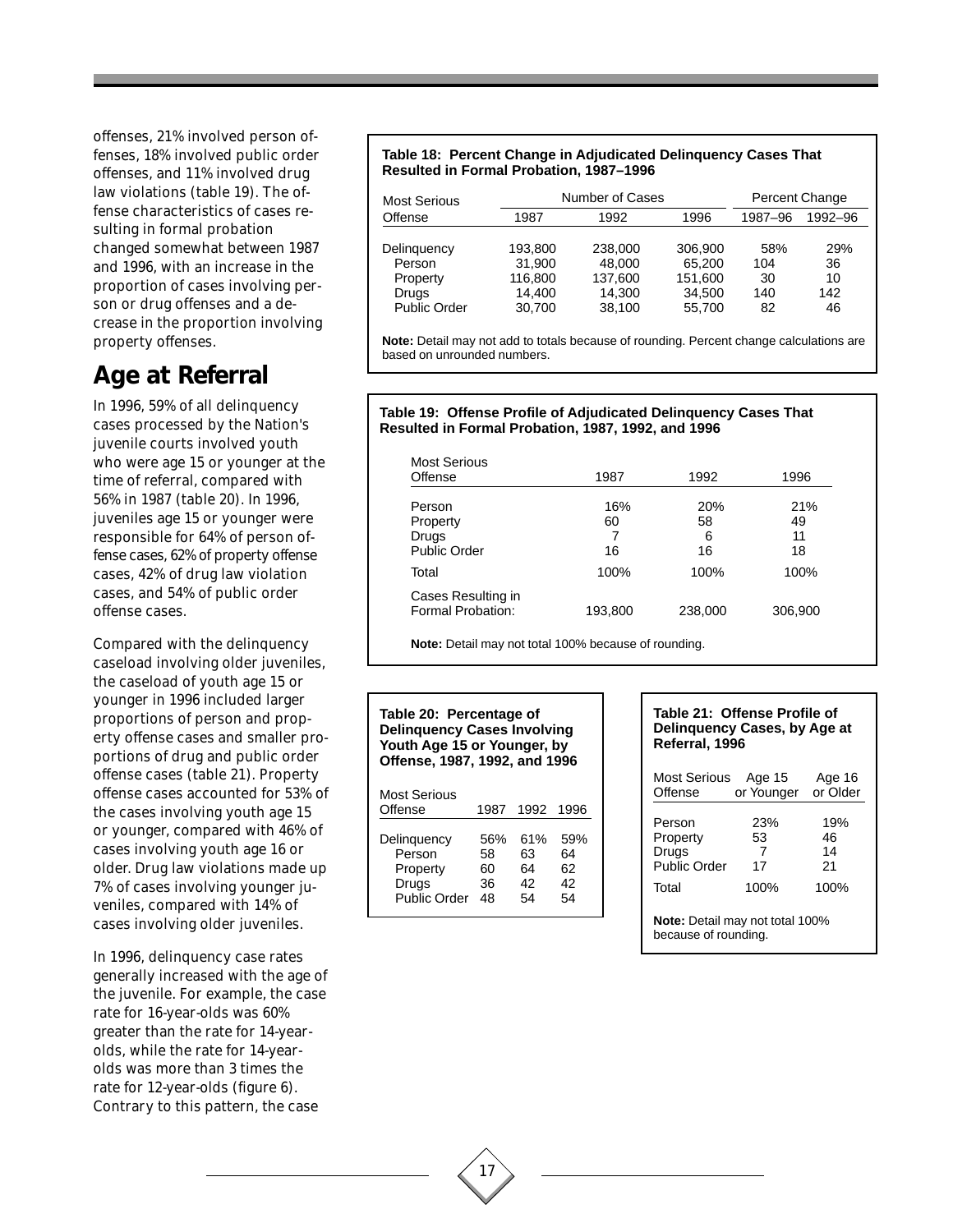

#### **Table 22: Percent Change in Delinquency Case Rates, by Age at Referral, 1987–1996**

| Age at   |      | Case Rate                                                                |       | Percent Change |             |
|----------|------|--------------------------------------------------------------------------|-------|----------------|-------------|
| Referral | 1987 | 1992                                                                     | 1996  | 1987-96        | 1992-96     |
|          |      |                                                                          |       |                |             |
| 10       | 5.7  | 6.3                                                                      | 6.0   | 6%             | $-5%$       |
| 11       | 9.7  | 11.9                                                                     | 11.6  | 19             | $-2$        |
| 12       | 18.0 | 23.6                                                                     | 24.8  | 38             | $\mathbf 5$ |
| 13       | 33.9 | 46.2                                                                     | 47.8  | 41             | 3           |
| 14       | 53.7 | 72.0                                                                     | 74.8  | 39             | 4           |
| 15       | 70.4 | 91.1                                                                     | 101.9 | 45             | 12          |
| 16       | 84.0 | 107.9                                                                    | 119.8 | 43             | 11          |
| 17       | 89.1 | 108.3                                                                    | 119.0 | 34             | 10          |
|          |      | Case Rate = Cases per $1,000$ youth in age group.                        |       |                |             |
|          |      | <b>Note:</b> Percent change calculations are based on unrounded numbers. |       |                |             |

18

rate for 17-year-olds was slightly less than the rate for 16-year-olds. The Nation's juvenile courts disposed 119.0 delinquency cases for every 1,000 youth age 17 in the juvenile population in 1996; among 16-year-olds, the courts disposed 119.8 cases for every 1,000 youth age 16 in the juvenile population. For all age groups 12 and older, delinquency case rates increased 34% or more between 1987 and 1996 (table 22). Delinquency case rates reached a 10-year peak in 1996 for each of these age groups. For younger juveniles, however, case rates dropped from 1992 to 1996: 5% for 10-year-olds and 2% for 11-year-olds.

Patterns of age-specific case rates varied among individual offense categories in 1996. Case rates increased continuously with age for drug and public order offenses, while rates for person and property offenses peaked in the 16 year-old age group and then declined slightly for 17-year-olds (figure 7). Drug law violation case rates showed the sharpest increases after age 13. The case rate for drug offenses for 17-year-old juveniles was 696% greater than the corresponding case rate for 13-year-olds. For person offenses, the 17-year-olds' case rate was 89% greater than the 13-year-olds' case rate. For property offenses, the difference in case rates between these two ages was 100%, while for public order offenses, the difference was 241%.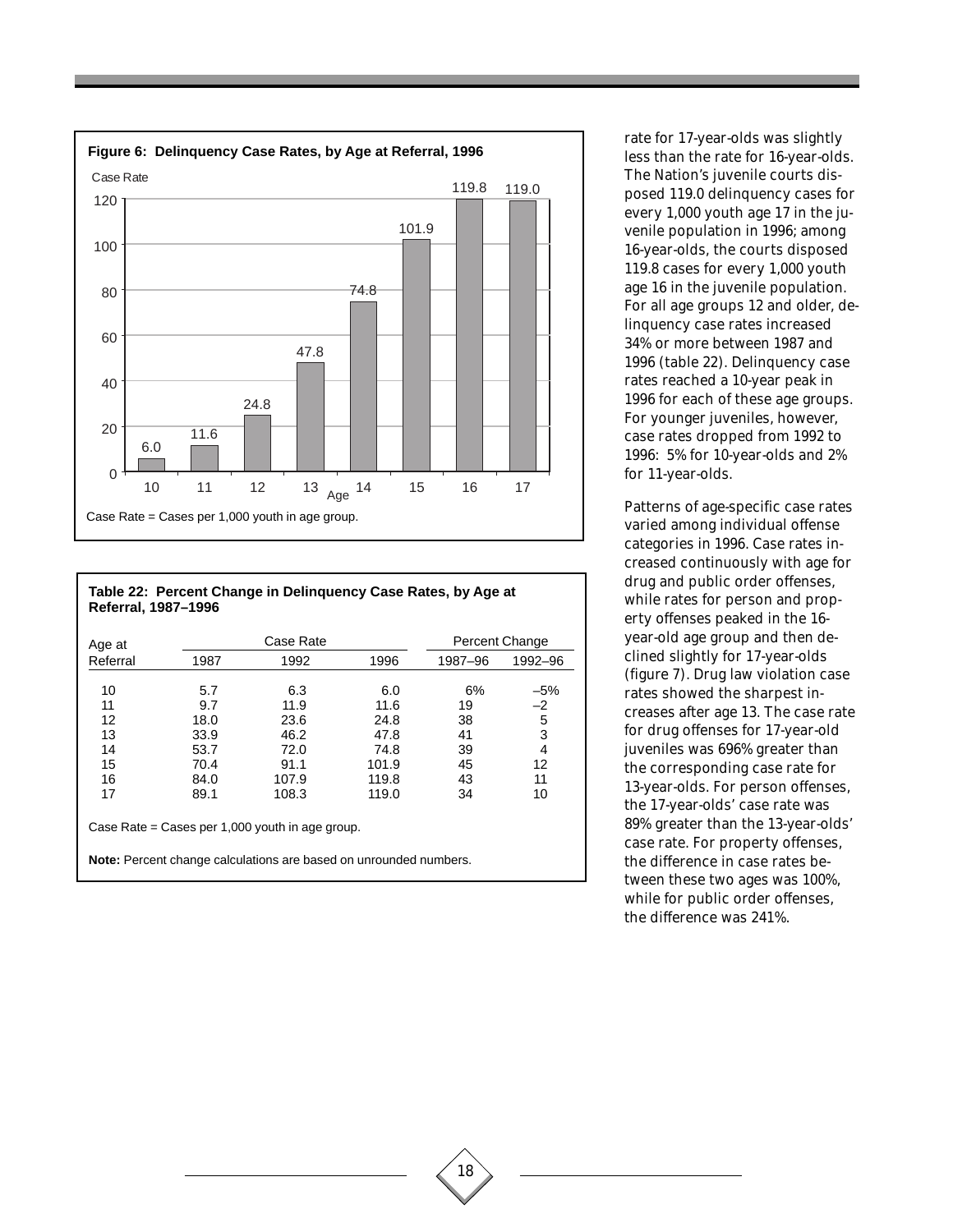#### **Detention**

Juveniles younger than 16 accounted for 56% of the cases that involved detention in 1996, while those younger than 14 accounted for 15% (table 23). The age profile for detention cases changed only slightly between 1987 and 1996. The proportion of cases that involved juveniles younger than 16 increased from 52% in 1987 to 56% in 1996.

In 1996, detention was used more frequently for older juveniles than for younger juveniles. Detention was used in 13% of delinquency cases involving 12-year-olds, 18% of cases involving 14-year-olds, and 20% of cases involving youth ages 15, 16, or 17 (table 24). In general, the likelihood of detention increased for each successive age group through age 15 across all offense categories. However, for all offense categories, detention was not more likely for cases involving 17-year-olds than for cases involving 16-year-olds.

| <b>Detained Delinguency Cases,</b><br>1987, 1992, and 1996       |                                              |                                               |                                           |  |  |  |
|------------------------------------------------------------------|----------------------------------------------|-----------------------------------------------|-------------------------------------------|--|--|--|
| Age at<br>Referral                                               | 1987                                         | 1992                                          | 1996                                      |  |  |  |
| 10 or Younger<br>11<br>12<br>13<br>14<br>15<br>16<br>17 or Older | $1\%$<br>1<br>3<br>8<br>15<br>24<br>28<br>20 | $1\%$<br>1<br>4<br>10<br>17<br>25<br>26<br>17 | 1%<br>1<br>4<br>9<br>17<br>24<br>26<br>18 |  |  |  |
| 100% 100% 100%<br>Total<br>Note: Detail may not total 100%       |                                              |                                               |                                           |  |  |  |
| because of rounding.                                             |                                              |                                               |                                           |  |  |  |

**Table 23: Age Profile of**





Case Rate = Cases per 1,000 youth in age group.

| Age | Person | Property | Drugs | <b>Public Order</b> |
|-----|--------|----------|-------|---------------------|
| 10  | 1.7    | 3.7      | 0.0   | 0.5                 |
| 11  | 3.3    | 6.9      | 0.2   | 1.2                 |
| 12  | 6.7    | 14.2     | 0.7   | 3.2                 |
| 13  | 11.9   | 26.2     | 2.4   | 7.3                 |
| 14  | 17.3   | 38.8     | 5.5   | 13.2                |
| 15  | 21.5   | 50.1     | 10.4  | 19.8                |
| 16  | 23.7   | 56.3     | 15.9  | 23.9                |
| 17  | 22.5   | 52.5     | 19.1  | 24.9                |

#### **Table 24: Percentage of Delinquency Cases Detained, by Age at Referral, 1996**

| Most Serious        |         |     |     | Age at Referral |     |     |     |     |
|---------------------|---------|-----|-----|-----------------|-----|-----|-----|-----|
| Offense             | 10      | 11  | 12  | 13              | 14  | 15  | 16  | 17  |
| Delinguency         | 7%      | 10% | 13% | 16%             | 18% | 20% | 20% | 20% |
| Person              | 9       | 14  | 16  | 20              | 23  | 25  | 26  | 26  |
| Property            | 5       |     | 10  | 13              | 15  | 16  | 16  | 16  |
| Drugs               | $\star$ | 10  | 16  | 21              | 21  | 24  | 24  | 22  |
| <b>Public Order</b> | 9       | 14  | 17  | 21              | 22  | 23  | 22  | 20  |

\* Too few cases to obtain a reliable percentage.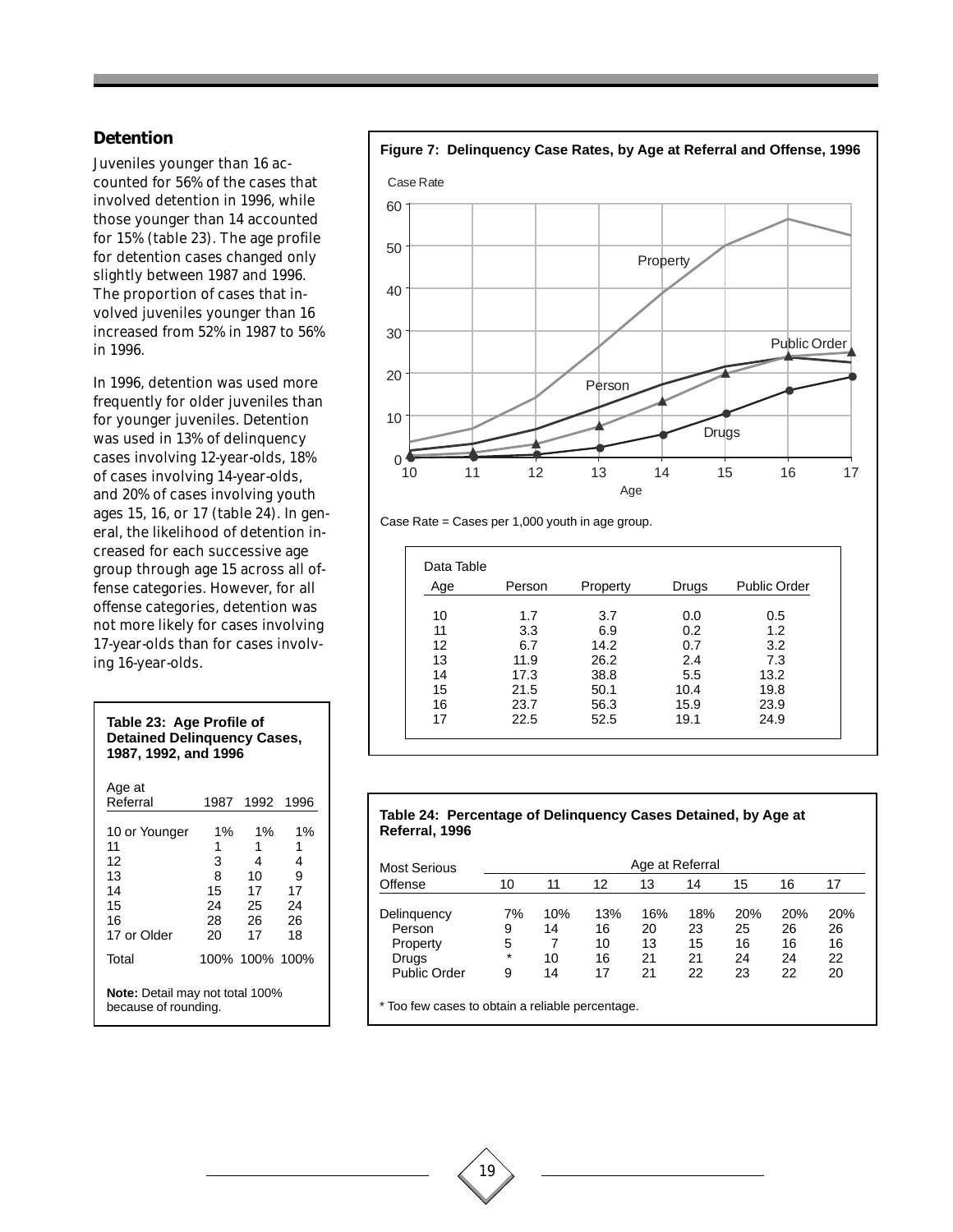

20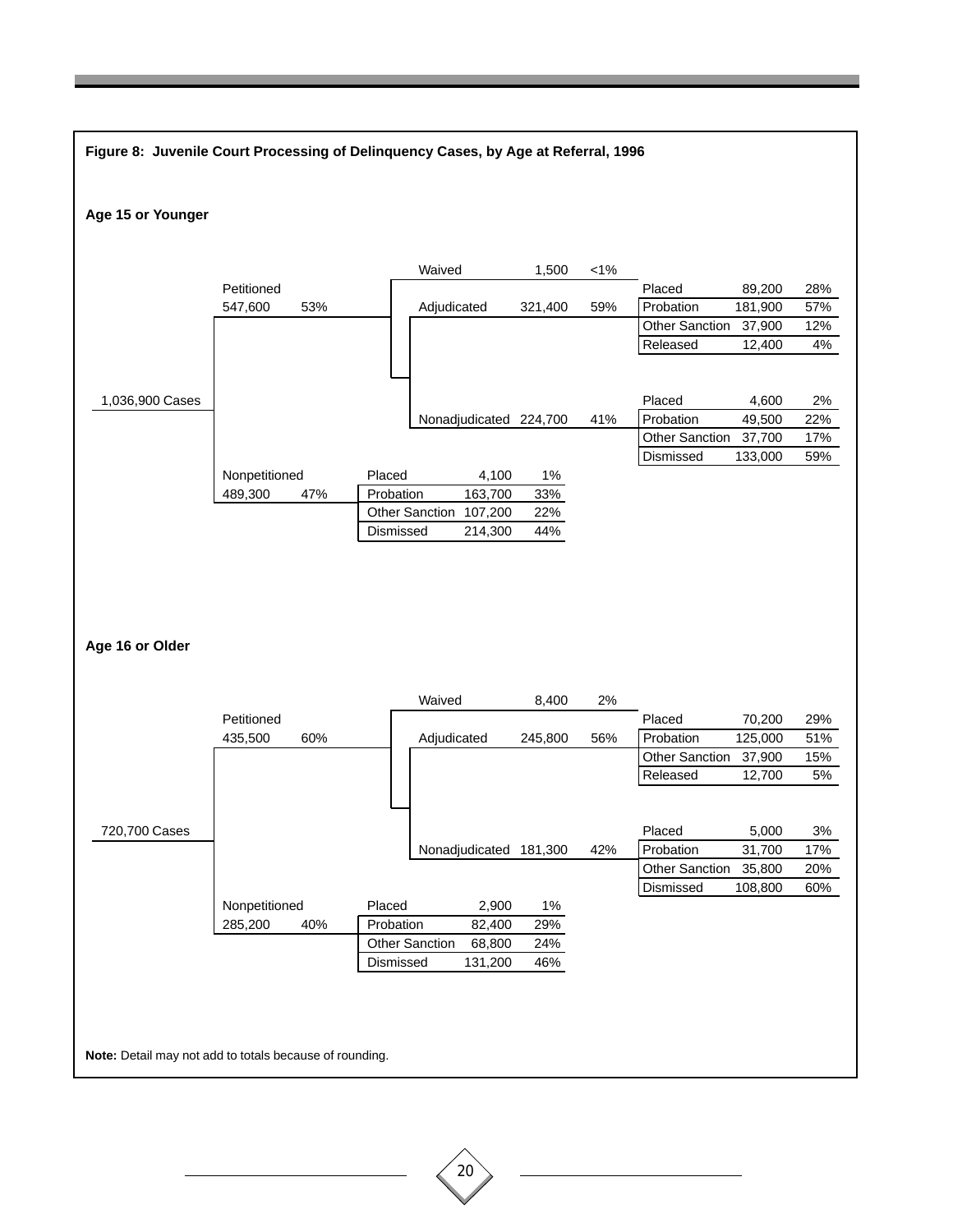#### **Intake Decision**

Delinquency cases involving juveniles age 16 or older in 1996 were more likely to be handled formally than were cases involving younger juveniles (figure 8). Overall, 53% of delinquency cases involving youth age 15 or younger were processed with the filing of a petition, compared with 60% of cases involving older youth. The likelihood of formal handling increased between 1987 and 1996 for both younger and older youth in all offense categories (table 25).

#### **Judicial Decision and Disposition**

The probability of waiver to criminal court was substantially greater for cases involving older juveniles than for cases involving younger juveniles. In 1996, 1.9% of all formally processed delinquency cases involving juveniles age 16 or older were waived to criminal court, compared with 0.3% of cases involving younger juveniles (table 26). For older juveniles, the probability of waiver increased between 1987 and 1992 and then declined between 1992 and 1996. This pattern was most marked for older juveniles charged with drug offenses, where the proportion of cases waived went from 2.3% to 4.0% and then down to 1.9%. For younger juveniles, the overall use of waiver remained relatively unchanged, although there were some variations among offense categories.

Once petitioned, juveniles age 15 and younger were slightly more likely to be adjudicated delinquent than were older youth (59% versus 56% in 1996). This pattern was found in all four offense categories (table 27). Both age groups reflected the general decline between 1987 and 1996 in the propor-

**Table 25: Percentage of Delinquency Cases Petitioned, by Age at Referral, 1987, 1992, and 1996**

| Most Serious<br>Offense | 1987 | 1992 | 1996 |
|-------------------------|------|------|------|
| 15 or Younger           | 44%  | 47%  | 53%  |
| Person                  | 50   | 51   | 56   |
| Property                | 41   | 44   | 49   |
| Drugs                   | 52   | 65   | 61   |
| Public Order            | 46   | 50   | 57   |
| 16 or Older             | 51%  | 54%  | 60%  |
| Person                  | 57   | 58   | 64   |
| Property                | 50   | 52   | 57   |
| Drugs                   | 55   | 65   | 63   |
| Public Order            | 47   | 52   | 63   |

tion of formally handled cases that resulted in adjudication—from 64% to 59% among younger youth and from 62% to 55% among older youth. For both age groups, the likelihood of adjudication decreased in all offense categories.

In 1996, the proportion of adjudicated cases placed outside the home was just under 30% for both age groups (table 28). The use of placement for adjudicated delinquency cases involving person and property offenses remained relatively unchanged between 1987 and 1996 for both younger and older youth. There was, however, substantial change between 1987 and 1996 in the use of placement for drug offense cases: for both age groups, the use of placement in adjudicated drug cases increased between 1987 and 1992 and then declined 10 points between 1992 and 1996.

Once adjudicated, younger juveniles had a greater likelihood of being placed on formal probation than did older juveniles. In 1996, 57% of adjudicated cases involving younger youth resulted in probation, compared with 51% for older youth (table 29). With the exception



| Most Serious<br>Offense | 1987 | 1992      | 1996 |
|-------------------------|------|-----------|------|
|                         |      |           |      |
| 15 or Younger           | 0.2% | 0.3%      | 0.3% |
| Person                  | 0.4  | 0.6       | 0.6  |
| Property                | 0.1  | 0.2       | 0.2  |
| Drugs                   | 0.1  | 0.4       | 0.2  |
| Public Order            | 0.1  | 0.2       | 0.1  |
| 16 or Older             |      | 2.4% 2.9% | 1.9% |
| Person                  | 3.8  | 5.1       | 3.9  |
| Property                | 2.5  | 2.3       | 1.7  |
| Drugs                   | 2.3  | 4.0       | 1.9  |
| Public Order            | 0.9  | 1.3       | 0.5  |

#### **Table 27: Percentage of Petitioned Delinquency Cases Adjudicated, by Age at Referral, 1987, 1992, and 1996**

| Most Serious<br>Offense | 1987 | 1992 | 1996 |
|-------------------------|------|------|------|
| 15 or Younger           | 64%  | 59%  | 59%  |
| Person                  | 58   | 54   | 55   |
| Property                | 65   | 59   | 60   |
| Drugs                   | 66   | 59   | 60   |
| Public Order            | 67   | 62   | 60   |
| 16 or Older             | 62%  | 57%  | 56%  |
| Person                  | 56   | 53   | 53   |
| Property                | 63   | 59   | 58   |
| Drugs                   | 61   | 57   | 57   |
| Public Order            | 63   | 57   | 56   |

#### **Table 28: Percentage of Adjudicated Delinquency Cases That Resulted in Out-of-Home Placement, by Age at Referral, 1987, 1992, and 1996**

| Most Serious<br>Offense | 1987 | 1992 | 1996 |
|-------------------------|------|------|------|
| 15 or Younger           | 30%  | 30%  | 28%  |
| Person                  | 32   | 32   | 30   |
| Property                | 27   | 27   | 25   |
| Drugs                   | 35   | 36   | 26   |
| Public Order            | 40   | 36   | 33   |
| 16 or Older             | 31%  | 31%  | 29%  |
| Person                  | 33   | 35   | 33   |
| Property                | 29   | 28   | 27   |
| Drugs                   | 30   | 33   | 23   |
| Public Order            | 35   | 34   | 31   |

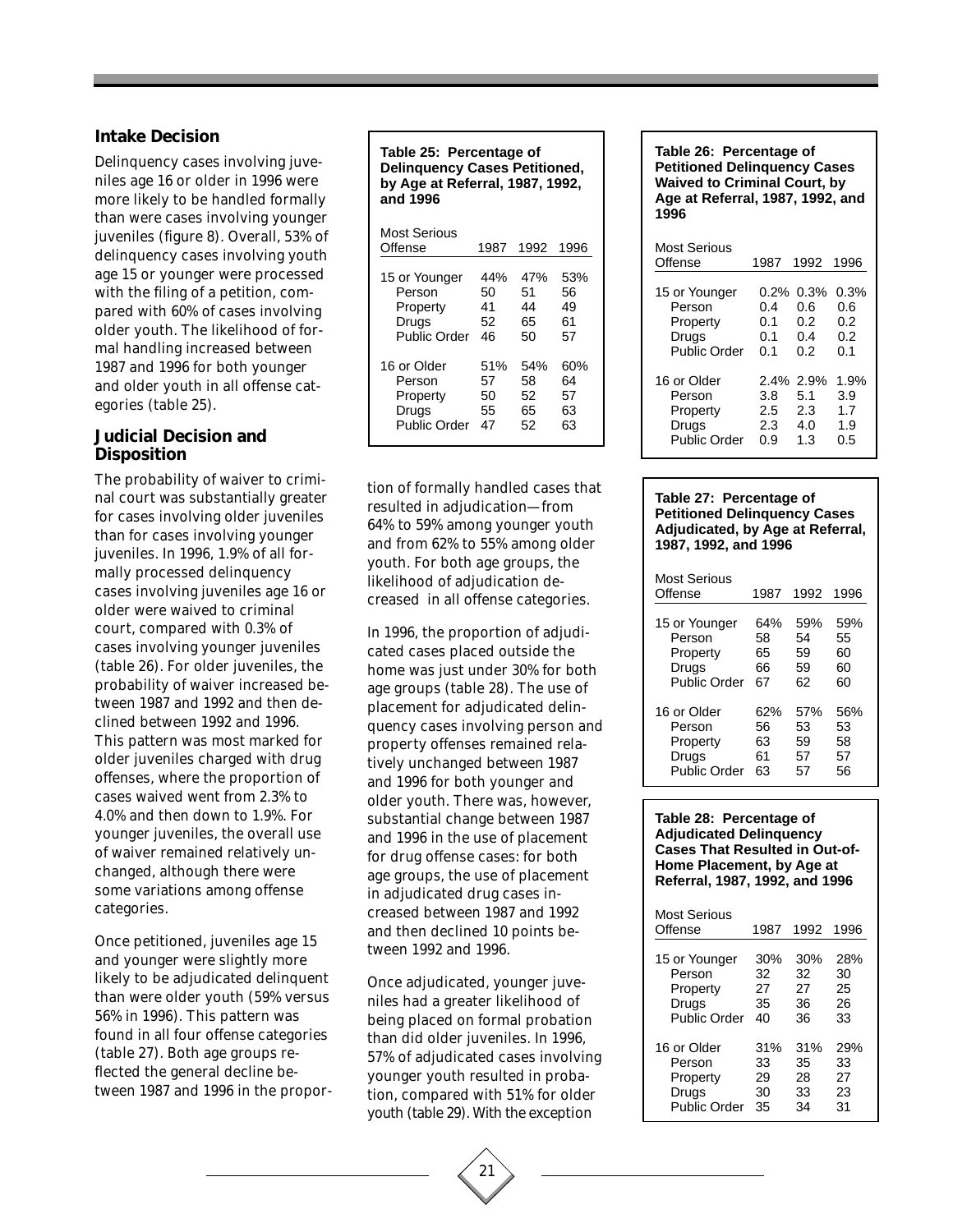**Table 29: Percentage of Adjudicated Delinquency Cases That Resulted in Formal Probation, by Age at Referral, 1987, 1992, and 1996**

| Most Serious<br>Offense | 1987 | 1992 | 1996 |
|-------------------------|------|------|------|
| 15 or Younger           | 58%  | 58%  | 57%  |
| Person                  | 58   | 56   | 56   |
| Property                | 60   | 59   | 59   |
| Drugs                   | 58   | 54   | 56   |
| Public Order            | 50   | 54   | 52   |
| 16 or Older             | 54%  | 53%  | 51%  |
| Person                  | 53   | 50   | 49   |
| Property                | 55   | 55   | 53   |
| Drugs                   | 59   | 51   | 53   |
| Public Order            | 49   | 49   | 47   |

#### **Table 30: Percentage of Delinquency Cases Involving Males, by Offense, 1987, 1992, and 1996**

| Most Serious<br>Offense | 1987 | 1992 | 1996 |
|-------------------------|------|------|------|
| Delinquency             | 81%  | 81%  | 77%  |
| Person                  | 80   | 79   | 75   |
| Property                | 81   | 81   | 77   |
| Drugs                   | 84   | 88   | 86   |
| Public Order            | 79   | 81   | 77   |

| Table 31: Offense Profile of<br>Delinguency Cases, by Sex,<br>1996 |                       |                      |  |  |  |
|--------------------------------------------------------------------|-----------------------|----------------------|--|--|--|
| Most Serious<br>Offense                                            | Male                  | Female               |  |  |  |
| Person<br>Property<br>Drugs<br>Public Order                        | 21%<br>49<br>11<br>18 | 24%<br>51<br>6<br>19 |  |  |  |
| Total                                                              | 100%                  | 100%                 |  |  |  |
| <b>Note:</b> Detail may not total 100%<br>because of rounding.     |                       |                      |  |  |  |

of drug law violation cases, changes in the use of probation between 1987 and 1996 were relatively minor for both age groups. For older youth, the use of probation for drug cases was considerably lower in 1996 than in 1987.

### **Sex**

Males were involved in 77% of the delinquency cases handled by juvenile courts in 1996 (table 30). Male juveniles were responsible for 75% of person offense cases, 77% of property offense cases, 86% of drug law violation cases, and 77% of public order offense cases. The offense characteristics of the male

**Sex, 1987–1996**

and female juvenile court caseloads were similar (table 31), although cases involving female juveniles were slightly less likely to involve drug law violations (6% compared with 11%) and more likely to involve person offenses (24% versus 21%).

Between 1987 and 1996, the number of delinquency cases involving males increased 42%, while the number of cases involving females increased 76% (table 32). Both males and females showed considerable growth in the number of person offense cases (87% and 152%, respectively). Among males, the largest percent change was in

| <b>Most Serious</b>                                          |                                                    |                                                      |                                                       |                               | Percent Change                 |
|--------------------------------------------------------------|----------------------------------------------------|------------------------------------------------------|-------------------------------------------------------|-------------------------------|--------------------------------|
| Offense                                                      | 1987                                               | 1992                                                 | 1996                                                  | 1987-96                       | 1992-96                        |
| <b>Number of Cases</b>                                       |                                                    |                                                      |                                                       |                               |                                |
| Male<br>Person<br>Property<br>Drugs<br><b>Public Order</b>   | 954,100<br>152.900<br>578,400<br>60,800<br>162.000 | 1,197,100<br>243.500<br>693,500<br>63,900<br>196.200 | 1,359,000<br>285.800<br>671,100<br>151,100<br>251.000 | 42%<br>87<br>16<br>149<br>55  | 14%<br>17<br>$-3$<br>136<br>28 |
| Female<br>Person<br>Property<br>Drugs<br><b>Public Order</b> | 226,700<br>38.000<br>134,000<br>11,300<br>43.400   | 286,700<br>64.700<br>167,100<br>8,700<br>46.100      | 398,600<br>95.700<br>203,300<br>25,200<br>74.400      | 76%<br>152<br>52<br>123<br>72 | 39%<br>48<br>22<br>189<br>61   |
| <b>Case Rates</b>                                            |                                                    |                                                      |                                                       |                               |                                |
| Male<br>Person<br>Property<br>Drugs<br><b>Public Order</b>   | 72.7<br>11.7<br>44.1<br>4.6<br>12.3                | 87.7<br>17.8<br>50.8<br>4.7<br>14.4                  | 92.9<br>19.5<br>45.9<br>10.3<br>17.2                  | 28%<br>68<br>4<br>123<br>39   | 6%<br>10<br>$-10$<br>121<br>19 |
| Female<br>Person<br>Property<br>Drugs<br><b>Public Order</b> | 18.2<br>3.0<br>10.7<br>0.9<br>3.5                  | 22.2<br>5.0<br>12.9<br>0.7<br>3.6                    | 28.8<br>6.9<br>14.7<br>1.8<br>5.4                     | 58%<br>127<br>37<br>100<br>54 | 30%<br>38<br>14<br>170<br>51   |

**Table 32: Percent Change in Delinquency Cases and Case Rates, by**

Case Rate = Cases per 1,000 youth at risk.

22

**Note:** Detail may not add to totals because of rounding. Percent change calculations are based on unrounded numbers.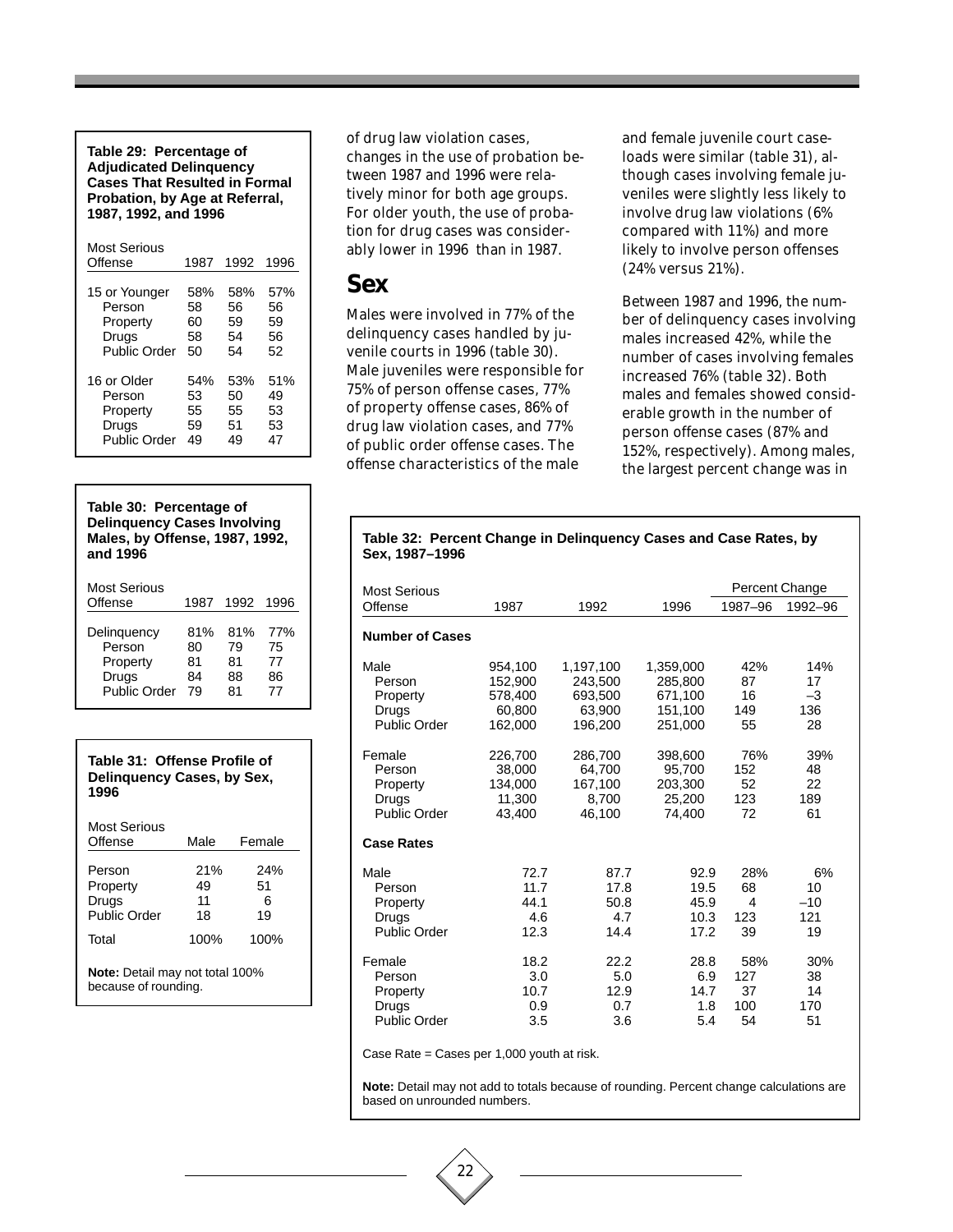drug offense cases (up 149% between 1987 and 1996). Among females, there was also a large percent change in drug offense cases (up 123%), but the largest change was in person offense cases (up 152%).

In 1996, the delinquency case rate for males was more than three times greater than the rate for females—92.9 compared with 28.8. In 1987, however, the male case rate was about four times greater. Between 1987 and 1996, the relative change in delinquency case rates was greater for females than for males in all the major offense categories except drug law violations. Per capita case rates for person offense increased 127% for females and 68% for males; rates for property offenses increased 37% for females and only 4% for males; and rates for public order offenses increased 54% for females and 39% for males. On the other hand, the rate of drug offense cases increased more for males (123%) than for females (100%).

In 1996, overall delinquency case rates for both males and females increased with age through age 16, with a decline among female 17 year-olds (figure 9). Male case rates increased continuously with age in two of the four delinquency offense categories: drug law violations and public order (figure 10). For females, only the drug offense case rate increased continuously through age 17.

#### **Detention**

Male juveniles charged with delinquency offenses were more likely than females to be held in secure facilities while awaiting court disposition. Overall, 20% of male delinquency cases involved detention in 1996 compared with 14% of female cases (table 33). Both

males and females were least likely to be detained in cases involving property offenses (16% and 9%, respectively).

Between 1987 and 1996, changes in the likelihood of detention were generally comparable for males and females. For most offenses, the use of detention changed only a few percentage points. Drug cases were an exception: for both males and females, the use of detention in drug cases increased between 1987 and 1990 and then dropped steadily through 1996. The change in the use of detention

| Table 33: Percentage of<br><b>Delinquency Cases Detained,</b><br>by Sex, 1987, 1992, and 1996 |                             |                             |                             |  |
|-----------------------------------------------------------------------------------------------|-----------------------------|-----------------------------|-----------------------------|--|
| <b>Most Serious</b>                                                                           |                             |                             |                             |  |
| Offense                                                                                       | 1987                        | 1992                        | 1996                        |  |
| Male<br>Person<br>Property<br>Drugs<br>Public Order                                           | 21%<br>25<br>17<br>30<br>25 | 21%<br>26<br>18<br>36<br>24 | 20%<br>24<br>16<br>24<br>21 |  |
| Female<br>Person<br>Property<br>Druas                                                         | 16%<br>17<br>11<br>23       | 15%<br>17<br>12<br>27       | 14%<br>19<br>9<br>15        |  |

Drugs 23 27 15<br>Public Order 25 22 19 Public Order 25 22 19





23

| Data Table                       |                                      |                                            |
|----------------------------------|--------------------------------------|--------------------------------------------|
| Age                              | Male                                 | Female                                     |
| 10<br>11<br>12<br>13<br>14<br>15 | 9.9<br>18.4<br>36.9<br>68.8<br>108.3 | 2.0<br>4.6<br>12.1<br>25.9<br>39.6<br>49.7 |
| 16<br>17                         | 151.3<br>182.3<br>184.8              | 53.2<br>47.9                               |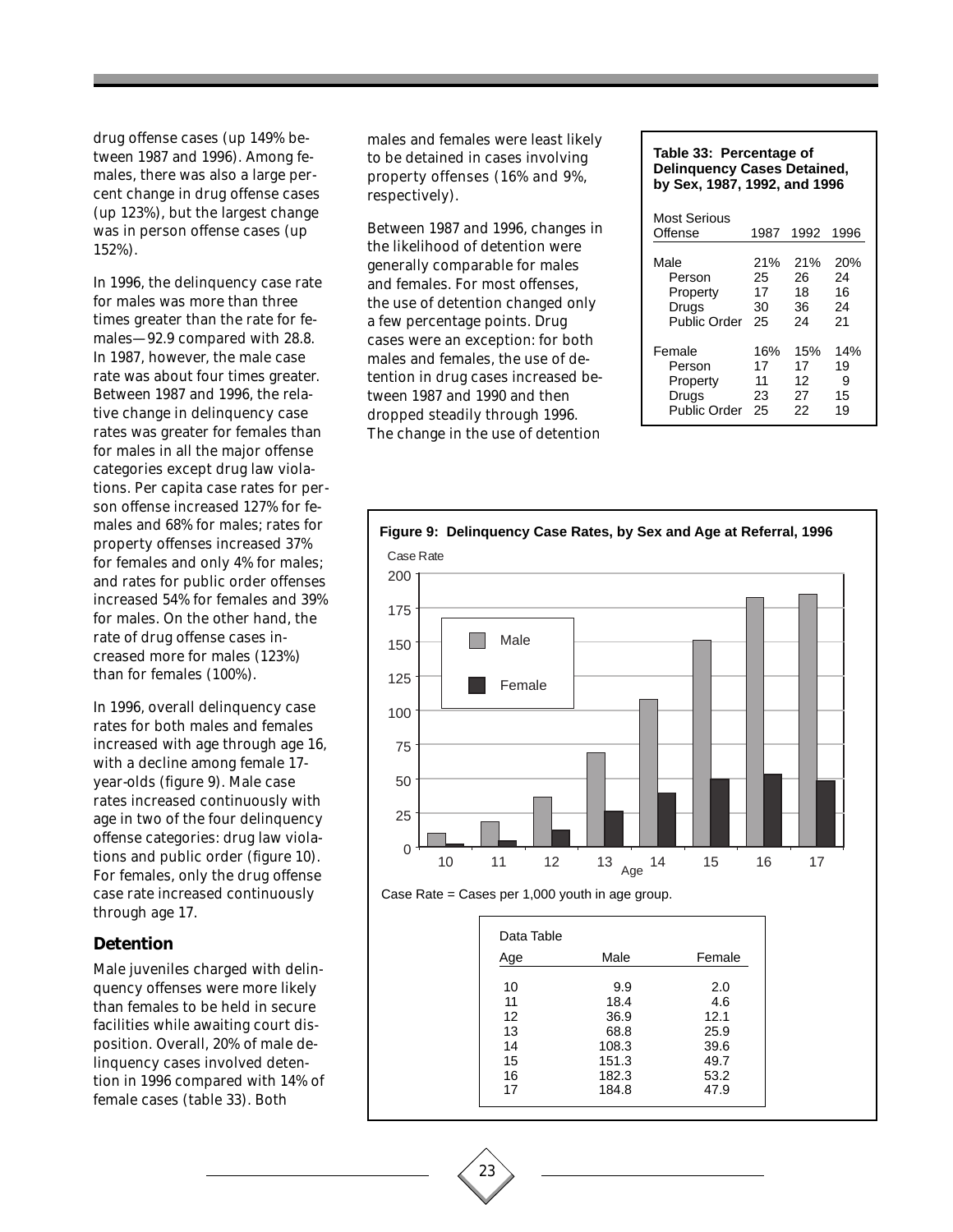

for public order offense cases involving females was also considerable: detention declined 6 percentage points between 1987 and 1996.

#### **Intake Decision**

Juvenile courts were less likely to use formal processing in delinquency cases involving females (46%) than in cases involving males (59%) in 1996 (figure 11). The likelihood of formal handling increased between 1987 and 1996 for both males and females in all offense categories (table 34). There was offense variation for both males and females in the proportion of cases petitioned for formal processing. In 1996, for females, cases involving public order offenses were most likely to be petitioned (55%), while for males, cases involving drug law violations were most likely to be petitioned (64%).

10 2.9 6.0 0.1 0.9 0.5 1.3 0.0 0.2 11 5.2 10.9 0.3 2.0 1.3 2.7 0.1 0.5 12 9.8 21.3 1.1 4.7 3.3 6.7 0.3 1.7 13 16.5 38.2 3.7 10.4 7.1 13.6 1.0 4.2 14 24.2 56.7 8.8 18.6 10.0 20.0 2.1 7.5 15 30.7 74.4 17.4 28.8 11.8 24.4 3.1 10.4 16 34.8 84.0 26.9 36.6 11.8 26.7 4.2 10.4 17 33.9 78.9 32.4 39.7 10.1 24.1 4.8 9.0

#### **Judicial Decision and Disposition**

Delinquency cases involving males in 1996 were six times more likely to be judicially waived to criminal court than were cases involving females. Overall, 1.2% of formally processed cases involving males were waived to criminal court, compared with 0.2% of cases involving females (table 35). The proportion of cases waived to criminal

#### **Table 34: Percentage of Delinquency Cases Petitioned, by Sex, 1987, 1992, and 1996**

| Most Serious |      |      |      |
|--------------|------|------|------|
| Offense      | 1987 | 1992 | 1996 |
| Male         | 49%  | 53%  | 59%  |
| Person       | 56   | 57   | 61   |
| Property     | 48   | 50   | 56   |
| Drugs        | 56   | 67   | 64   |
| Public Order | 47   | 52   | 61   |
| Female       | 36%  | 38%  | 46%  |
| Person       | 41   | 43   | 50   |
| Property     | 31   | 34   | 40   |
| Drugs        | 44   | 49   | 51   |
| Public Order | 43   | 47   | 55   |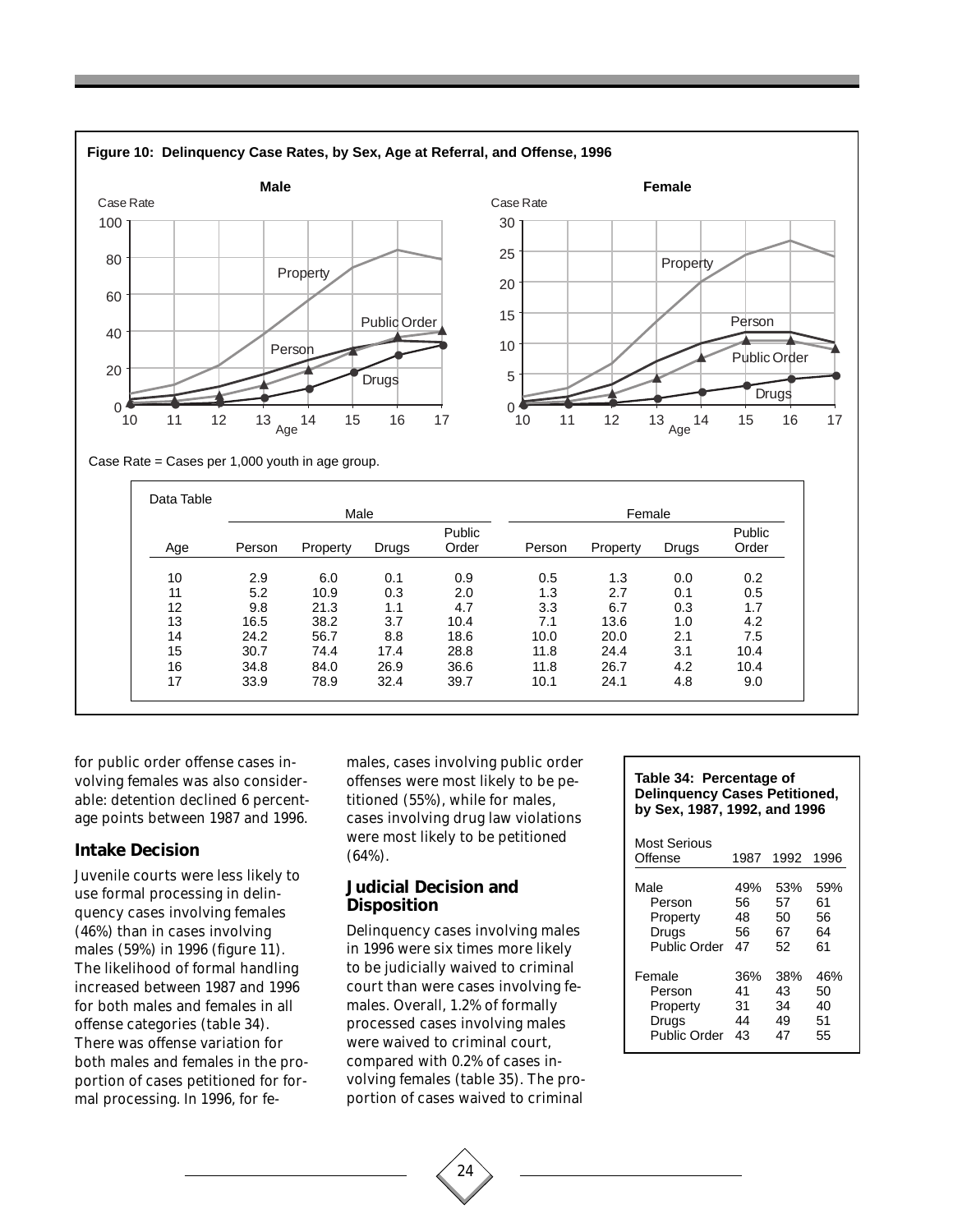

# 25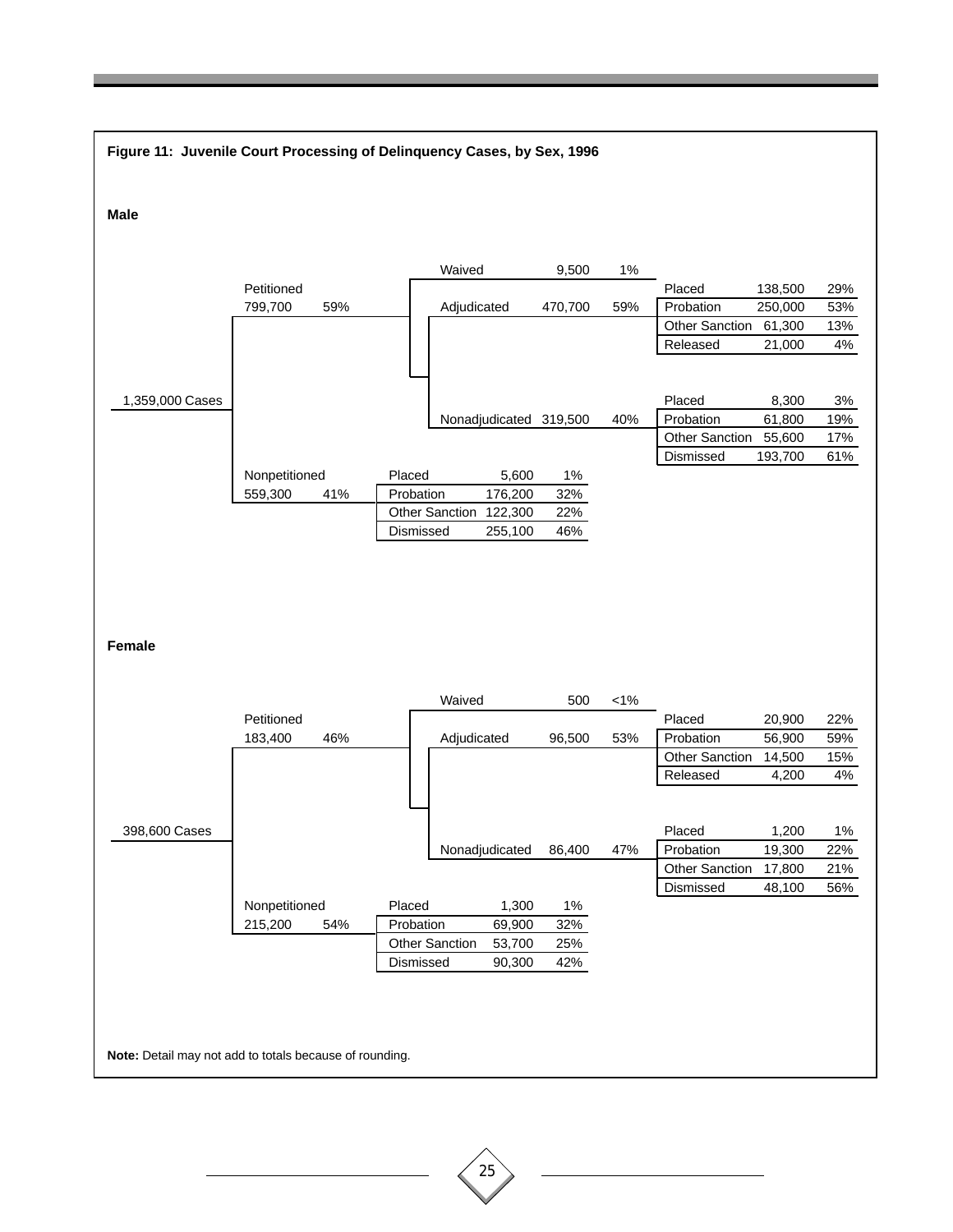court was smaller for both males and females in 1996 than in 1987. Between 1987 and 1996, judicial waivers for formally processed cases involving drug offenses showed the same pattern for both males and females: a large increase between 1987 and 1992 and a substantial decrease between 1992 and 1996.

Cases involving male juveniles were more likely to be adjudicated once petitioned than were those involving females (59% compared with 53% in 1996) (table 36). This pattern was found in all four of-

| Table 35: Percentage of<br><b>Petitioned Delinquency Cases</b><br><b>Waived to Criminal Court, by</b><br>Sex, 1987, 1992, and 1996 |                                     |                                                              |                                     |  |  |
|------------------------------------------------------------------------------------------------------------------------------------|-------------------------------------|--------------------------------------------------------------|-------------------------------------|--|--|
| Most Serious                                                                                                                       |                                     |                                                              |                                     |  |  |
| Offense                                                                                                                            | 1987                                | 1992                                                         | 1996                                |  |  |
| Male<br>Person<br>Property<br>Drugs<br>Public Order                                                                                | 2.1<br>1.3<br>1.7<br>0.6            | 1.4% 1.6%<br>2.8<br>1.2 <sub>1</sub><br>$2.6^{\circ}$<br>0.8 | 1.2%<br>2.3<br>0.9<br>1.3<br>0.4    |  |  |
| Female<br>Person<br>Property<br>Drugs<br>Public Order                                                                              | $0.4\%$<br>0.5<br>0.4<br>0.6<br>0.3 | $0.4\%$<br>0.5<br>0.3<br>0.9<br>0.2                          | $0.2\%$<br>0.4<br>0.2<br>0.5<br>0.0 |  |  |

**Table 36: Percentage of Petitioned Delinquency Cases Adjudicated, by Sex, 1987, 1992, and 1996**

| Most Serious<br>Offense | 1987 | 1992 | 1996 |
|-------------------------|------|------|------|
| Male                    | 63%  | 59%  | 59%  |
| Person                  | 58   | 54   | 56   |
| Property                | 64   | 60   | 60   |
| Drugs                   | 64   | 58   | 59   |
| Public Order            | 65   | 60   | 59   |
| Female                  | 59%  | 53%  | 53%  |
| Person                  | 52   | 50   | 50   |
| Property                | 59   | 54   | 52   |
| Drugs                   | 59   | 52   | 54   |
| Public Order            | 65   | 57   | 56   |

fense categories. For males, the probability of adjudication was greatest in cases involving property offenses (60%); for females, the probability was greatest in cases involving public order offenses (56%). The probability of adjudication decreased between 1987 and 1996 for formally handled cases involving males (from 63% to 59%) and females (from 59% to 53%). The probability of adjudication decreased in all offense categories for both sexes.

| Table 37: Percentage of<br><b>Adjudicated Delinguency Cases</b><br><b>That Resulted in Out-of-Home</b><br><b>Placement, by Sex, 1987, 1992,</b><br>and 1996 |      |      |      |  |  |
|-------------------------------------------------------------------------------------------------------------------------------------------------------------|------|------|------|--|--|
| Most Serious<br>Offense                                                                                                                                     | 1987 | 1992 | 1996 |  |  |
| Male                                                                                                                                                        | 31%  | 31%  | 29%  |  |  |
| Person                                                                                                                                                      | 34   | 35   | 33   |  |  |
| Property                                                                                                                                                    | 29   | 28   | 27   |  |  |
| Drugs                                                                                                                                                       | 32   | 35   | 25   |  |  |
| Public Order                                                                                                                                                | 38   | 35   | 33   |  |  |
| Female                                                                                                                                                      | 26%  | 24%  | 22%  |  |  |
| Person                                                                                                                                                      | 23   | 25   | 23   |  |  |
| Property                                                                                                                                                    | 21   | 20   | 19   |  |  |
| Drugs                                                                                                                                                       | 26   | 30   | 19   |  |  |
| Public Order                                                                                                                                                | 37   | 32   | 27   |  |  |

**Table 38: Percentage of Adjudicated Delinquency Cases That Resulted in Formal Probation, by Sex, 1987, 1992, and 1996**

| Most Serious<br>Offense | 1987 | 1992 | 1996 |
|-------------------------|------|------|------|
| Male                    | 56%  | 55%  | 53%  |
| Person                  | 54   | 53   | 52   |
| Property                | 58   | 57   | 56   |
| Drugs                   | 58   | 51   | 53   |
| Public Order            | 49   | 51   | 48   |
| Female                  | 58%  | 60%  | 59%  |
| Person                  | 62   | 61   | 61   |
| Property                | 59   | 62   | 61   |
| Drugs                   | 64   | 58   | 59   |
| Public Order            | 50   | 56   | 54   |

Adjudicated cases involving male delinquents were more likely than those involving females to result in residential placement (table 37). In 1996, residential placement was the most restrictive disposition in 29% of adjudicated cases involving males and 22% of those involving females. For both sexes, higher proportions of person and public order cases resulted in residential placement than did property or drug cases. Overall, the use of outof-home placement declined slightly between 1987 and 1996 for both sexes.

Formal probation was ordered in 53% of adjudicated delinquency cases involving males and 59% of those involving females in 1996 (table 38). The likelihood of probation decreased slightly between 1987 and 1996 for cases involving males (from 56% to 53%) and increased slightly for females (from 58% to 59%).

### **Race**

White youth accounted for 66% of the delinquency cases disposed by juvenile courts in 1996 (table 39).<sup>5</sup> White youth accounted for 59% of person offense cases, 70% of property offense cases, 65% of drug law violation cases, and 64% of public order cases. Black youth accounted for 30% of all delinquency cases, 38% of person offense cases, 26% of property cases, 33% of drug cases, and 32% of public order cases. Juveniles of other races accounted for 4% of all delinquency cases in 1996 and comparable proportions of each of the four major offense categories.

5 In 1996, whites made up approximately 79% of the juvenile population. Nearly all youth of Hispanic ethnicity are included in the white racial category.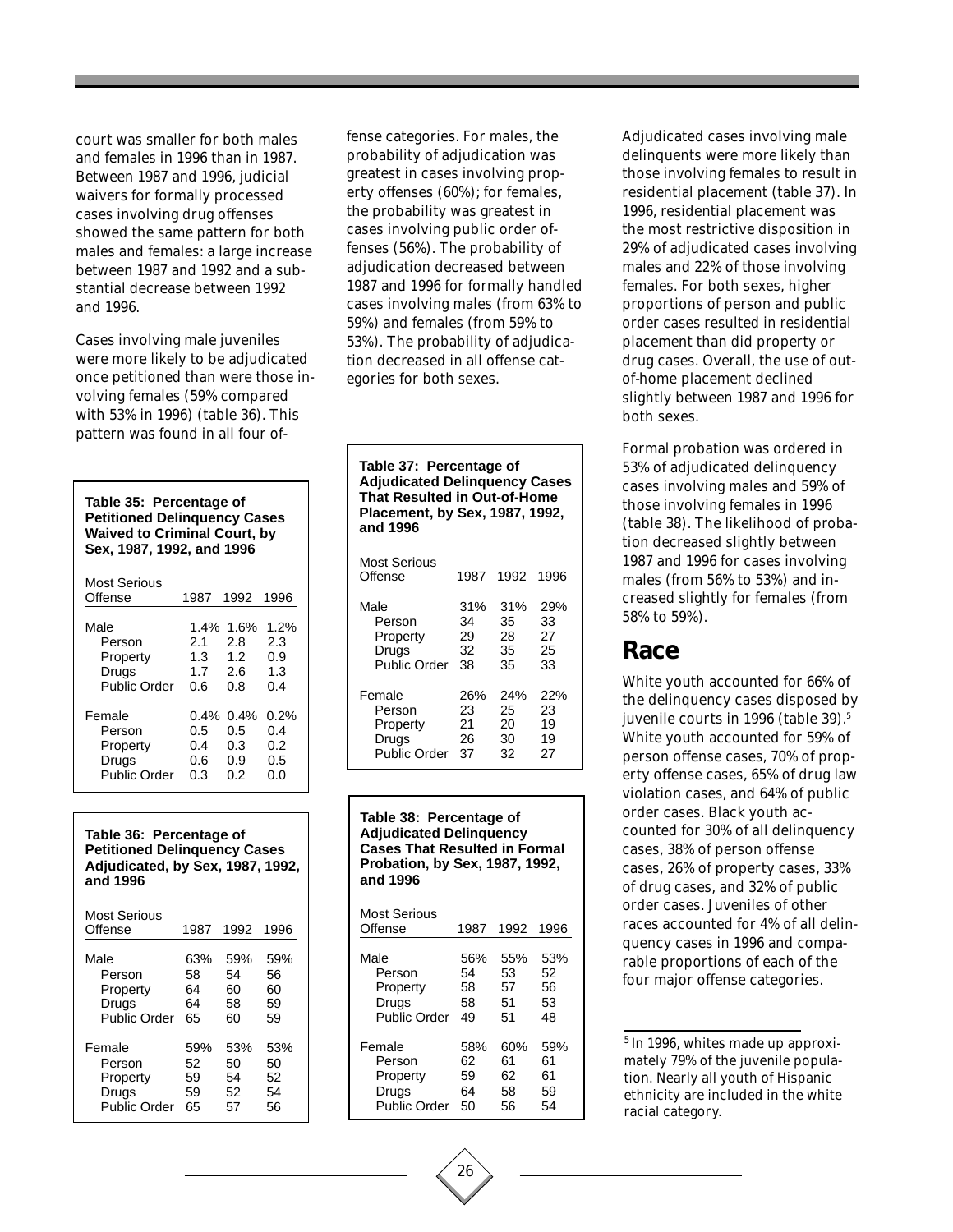For all racial groups, a property offense was the most common charge involved in delinquency cases disposed in 1996 (table 40). Property offenses accounted for 53% of all cases involving white youth, 42% of those involving black youth, and 57% of cases involving youth of other races. In 27% of cases involving blacks, the youth was charged with a person offense, compared with 19% of cases involving white youth and 20% of cases involving youth of other races. The proportion of cases involving drug law violations was somewhat larger for black youth (11%) and white youth (10%) than for youth of other races (6%).

The number of cases involving white youth increased 39% between 1987 and 1996, while cases involving black youth increased 68%, and cases involving youth of other races increased 103% (table 41). Trends differed somewhat across racial groups. For all three groups, the smallest percent increase was in property cases. For black juveniles and white juveniles, drug cases showed the largest percent increase: 159% and 136%, respectively. For youth of other races, the greatest relative growth was in person cases (192%).

| Table 40: Offense Profile of<br>Delinguency Cases, by Race,<br>1996 |                       |                       |                      |  |  |
|---------------------------------------------------------------------|-----------------------|-----------------------|----------------------|--|--|
| Most Serious<br>Offense                                             |                       | White Black Races     | Other                |  |  |
| Person<br>Property<br>Drugs<br>Public Order                         | 19%<br>53<br>10<br>18 | 27%<br>42<br>11<br>20 | 20%<br>57<br>6<br>17 |  |  |
| Total                                                               |                       | 100% 100% 100%        |                      |  |  |
| <b>Note:</b> Detail may not total 100%<br>because of rounding.      |                       |                       |                      |  |  |

#### **Table 39: Race Profile of Delinquency Cases, by Offense, 1996**

| <b>Most Serious</b><br>Offense | White | <b>Black</b> | <b>Other Races</b> | Total |
|--------------------------------|-------|--------------|--------------------|-------|
| Delinguency                    | 66%   | 30%          | 4%                 | 100%  |
| Person                         | 59    | 38           | 4                  | 100   |
| Property                       | 70    | 26           | 4                  | 100   |
| Drugs                          | 65    | 33           | 3                  | 100   |
| <b>Public Order</b>            | 64    | 32           |                    | 100   |

**Note:** Detail may not total 100% because of rounding.

#### **Table 41: Percent Change in Delinquency Cases and Case Rates, by Race, 1987–1996**

| <b>Most Serious</b>                                                              |                                   |                                   |                                   |                                          | Percent Change                 |
|----------------------------------------------------------------------------------|-----------------------------------|-----------------------------------|-----------------------------------|------------------------------------------|--------------------------------|
| Offense                                                                          | 1987                              | 1992                              | 1996                              | 1987-96                                  | 1992-96                        |
| <b>Number of Cases</b>                                                           |                                   |                                   |                                   |                                          |                                |
| White                                                                            | 831,800                           | 975,800                           | 1,158,600                         | 39%                                      | 19%                            |
| Person                                                                           | 110,200                           | 177,000                           | 224,600                           | 104                                      | 27                             |
| Property                                                                         | 522,100                           | 604,500                           | 611,500                           | 17                                       | $\mathbf{1}$                   |
| Drugs                                                                            | 48,200                            | 37,500                            | 114,100                           | 136                                      | 204                            |
| <b>Public Order</b>                                                              | 151,300                           | 156,700                           | 208,400                           | 38                                       | 33                             |
| <b>Black</b>                                                                     | 315,000                           | 453,800                           | 530,100                           | 68%                                      | 17%                            |
| Person                                                                           | 76,000                            | 121,300                           | 143.100                           | 88                                       | 18                             |
| Property                                                                         | 168,000                           | 221,300                           | 223,700                           | 33                                       | 1                              |
| Drugs                                                                            | 22,300                            | 33,500                            | 57,800                            | 159                                      | 72                             |
| <b>Public Order</b>                                                              | 48,700                            | 77,700                            | 105,500                           | 117                                      | 36                             |
| <b>Other Races</b>                                                               | 34,000                            | 54,300                            | 69,000                            | 103%                                     | 27%                            |
| Person                                                                           | 4,700                             | 9,900                             | 13,800                            | 192                                      | 39                             |
| Property                                                                         | 22,400                            | 34,900                            | 39,200                            | 76                                       | 13                             |
| Drugs                                                                            | 1,600                             | 1,600                             | 4.400                             | 182                                      | 170                            |
| <b>Public Order</b>                                                              | 5,400                             | 7,900                             | 11,500                            | 114                                      | 46                             |
| <b>Case Rates</b><br>White<br>Person<br>Property<br>Drugs<br><b>Public Order</b> | 40.2<br>5.3<br>25.2<br>2.3<br>7.3 | 45.8<br>8.3<br>28.4<br>1.8<br>7.4 | 51.0<br>9.9<br>26.9<br>5.0<br>9.2 | 27%<br>86<br>$\overline{7}$<br>116<br>26 | 11%<br>19<br>$-5$<br>186<br>25 |
| <b>Black</b>                                                                     | 82.4                              | 113.7                             | 124.1                             | 51%                                      | 9%                             |
| Person                                                                           | 19.9                              | 30.4                              | 33.5                              | 69                                       | 10                             |
| Property                                                                         | 43.9                              | 55.4                              | 52.3                              | 19                                       | $-6$                           |
| Drugs                                                                            | 5.8                               | 8.4                               | 13.5                              | 132                                      | 61                             |
| <b>Public Order</b>                                                              | 12.7                              | 19.5                              | 24.7                              | 94                                       | 27                             |
| <b>Other Races</b>                                                               | 32.5                              | 42.6                              | 46.7                              | 44%                                      | 10%                            |
| Person                                                                           | 4.5                               | 7.8                               | 9.3                               | 107                                      | 20                             |
| Property                                                                         | 21.4                              | 27.3                              | 26.6                              | 24                                       | $-3$                           |
| Drugs                                                                            | 1.5                               | 1.3                               | 3.0                               | 100                                      | 133                            |
| <b>Public Order</b>                                                              | 5.1                               | 6.2                               | 7.8                               | 52                                       | 26                             |

Case Rate = Cases per 1,000 youth at risk.

27

**Note:** Detail may not add to totals because of rounding. Percent change calculations are based on unrounded numbers.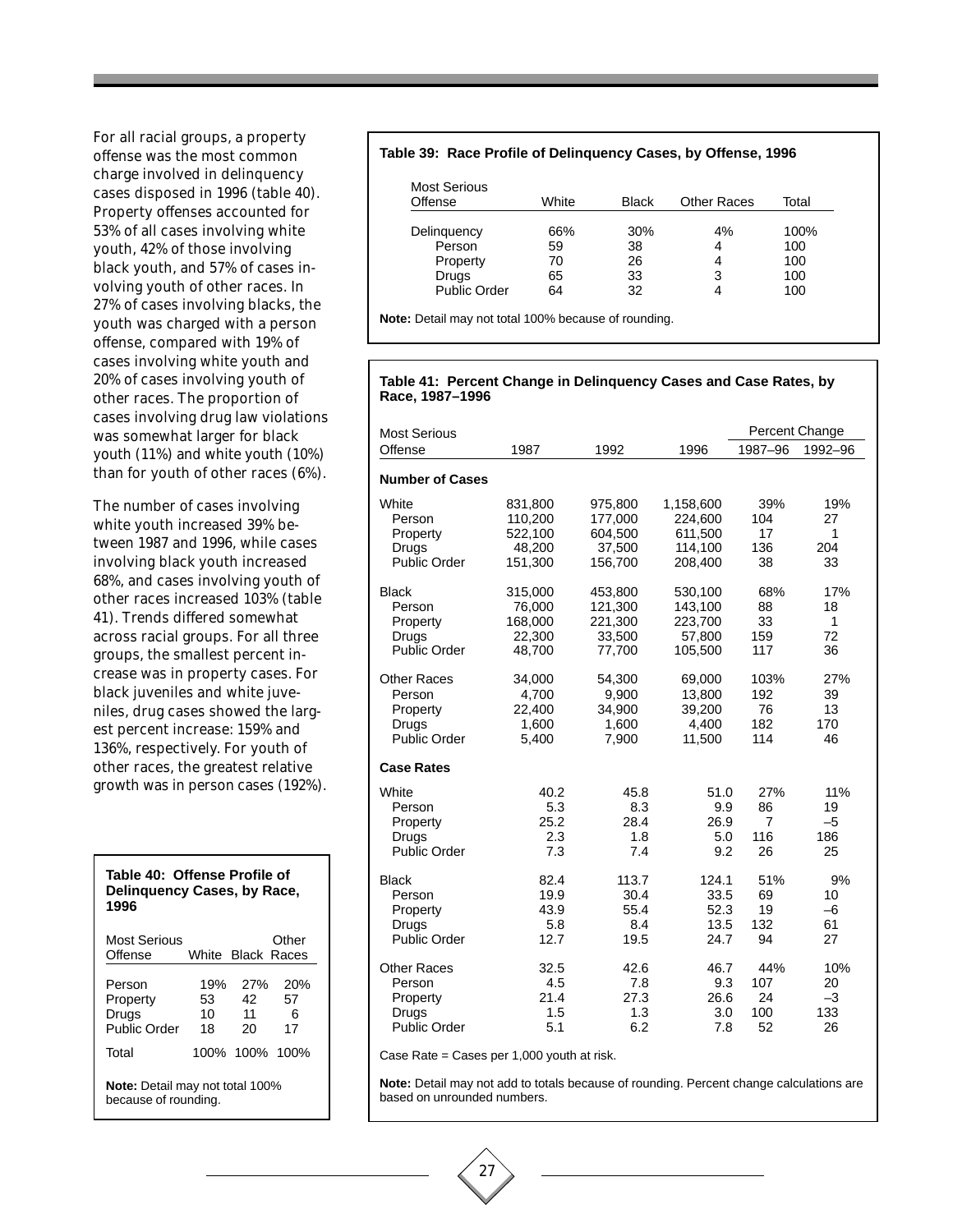Delinquency case rates differed substantially by race. The total case rate for black juveniles in 1996 (124.1) was more than twice the rates for white juveniles (51.0) and for youth of other races (46.7). The person offense case rate for black youth was more than three times greater than the corresponding rates for white youth and for youth of other races. The drug law violation case rate for black juveniles (13.5) was more than twice the rate for white juveniles (5.0) and more than four times the rate for youth of other races (3.0). In all offense categories, the case rates for black juveniles and for white juveniles were higher than the corresponding rate for other races.

Overall, delinquency case rates increased with age in all racial groups. Among youth of other races, however, the rate at age 17 was slightly lower than the rate for 16-year-olds (figure 12). Age-related increases in delinquency case rates occurred within each of the four offense categories for each racial group, although there were variations across the 12 offenserace combinations (figure 13). For example, among white youth, the person offense case rate increased



Case Rate = Cases per 1,000 youth in age group.

| Age | White | Black | <b>Other Races</b> |
|-----|-------|-------|--------------------|
|     |       |       |                    |
| 10  | 4.7   | 13.4  | 4.6                |
| 11  | 8.9   | 26.5  | 9.2                |
| 12  | 19.3  | 55.1  | 18.7               |
| 13  | 38.2  | 100.8 | 40.0               |
| 14  | 61.3  | 151.5 | 54.4               |
| 15  | 83.5  | 204.8 | 78.9               |
| 16  | 99.9  | 239.7 | 90.1               |
| 17  | 101.2 | 250.7 | 83.6               |

from 8.4 cases per 1,000 13-yearolds to 17.8 cases per 1,000 16 year-olds. For black juveniles, the person offense case rate grew from 31.4 at age 13 to 57.7 at age 16.

#### **Detention**

In 1996, youth were detained at some point between referral and disposition in 27% of delinquency cases involving black juveniles, 14% of cases involving whites, and 18% of cases involving youth of other races (table 42). The largest racial variation in detention use was for cases involving drug law violations. Detention was used in 14% of drug cases involving white juveniles, 40% of cases involving blacks, and 19% of cases involving youth of other races.

Between 1987 and 1996, the proportion of cases involving detention stayed about the same for black juveniles (around 27%); for whites and youth of other races, the proportion declined slightly, with much of the change occurring between 1990 and 1996. For all

#### **Table 42: Percentage of Delinquency Cases Detained, by Race, 1987, 1992, and 1996**

| Most Serious<br>Offense | 1987 | 1992 | 1996 |
|-------------------------|------|------|------|
| White                   | 17%  | 18%  | 14%  |
| Person                  | 19   | 21   | 19   |
| Property                | 14   | 15   | 11   |
| Drugs                   | 20   | 25   | 14   |
| Public Order            | 23   | 23   | 17   |
| Black                   | 27%  | 25%  | 27%  |
| Person                  | 29   | 27   | 28   |
| Property                | 22   | 21   | 22   |
| Drugs                   | 48   | 45   | 40   |
| <b>Public Order</b>     | 30   | 24   | 29   |
| Other Races             | 24%  | 23%  | 18%  |
| Person                  | 31   | 28   | 26   |
| Property                | 21   | 21   | 15   |
| Drugs                   | 29   | 22   | 19   |
| <b>Public Order</b>     | 30   | 22   | 17   |

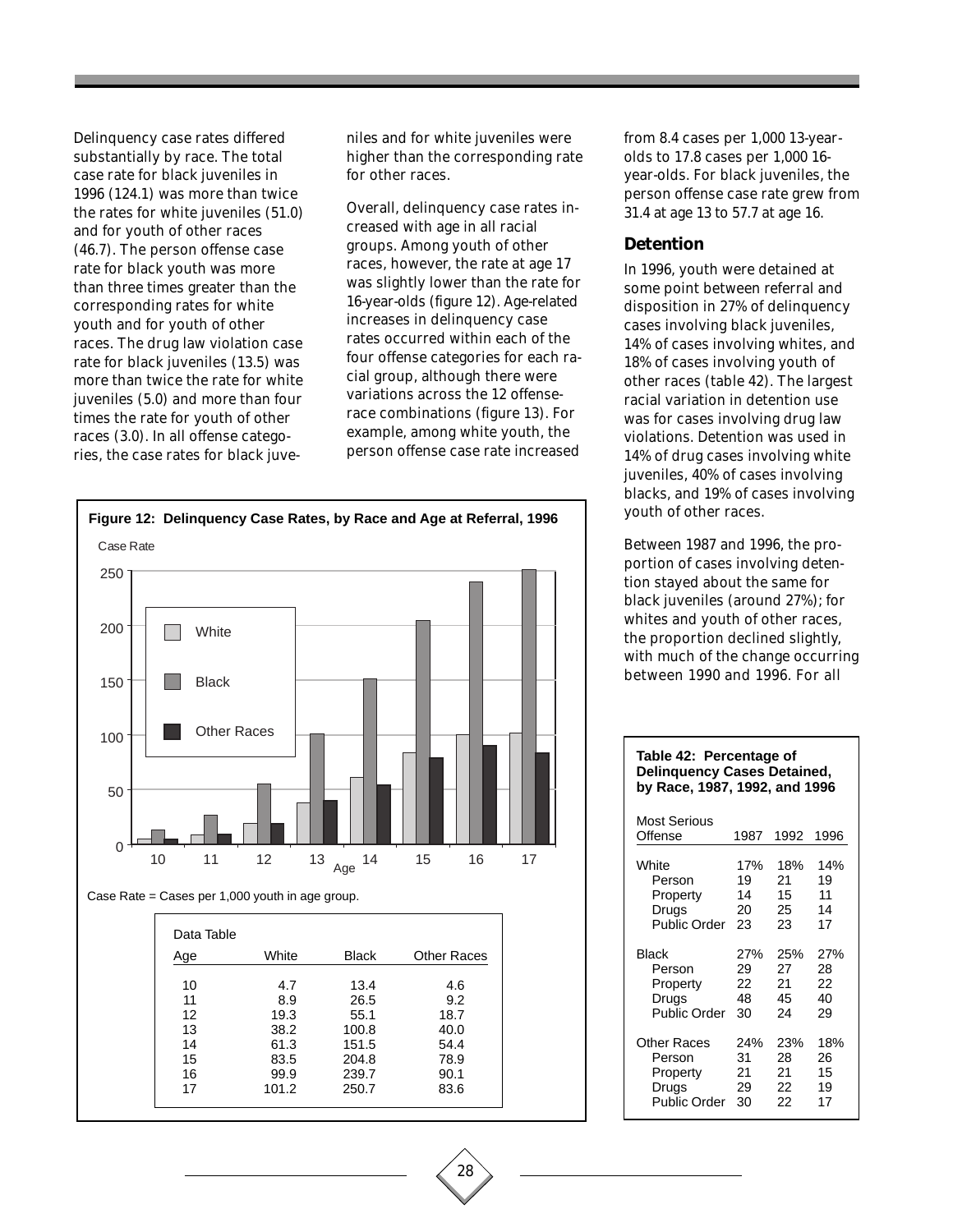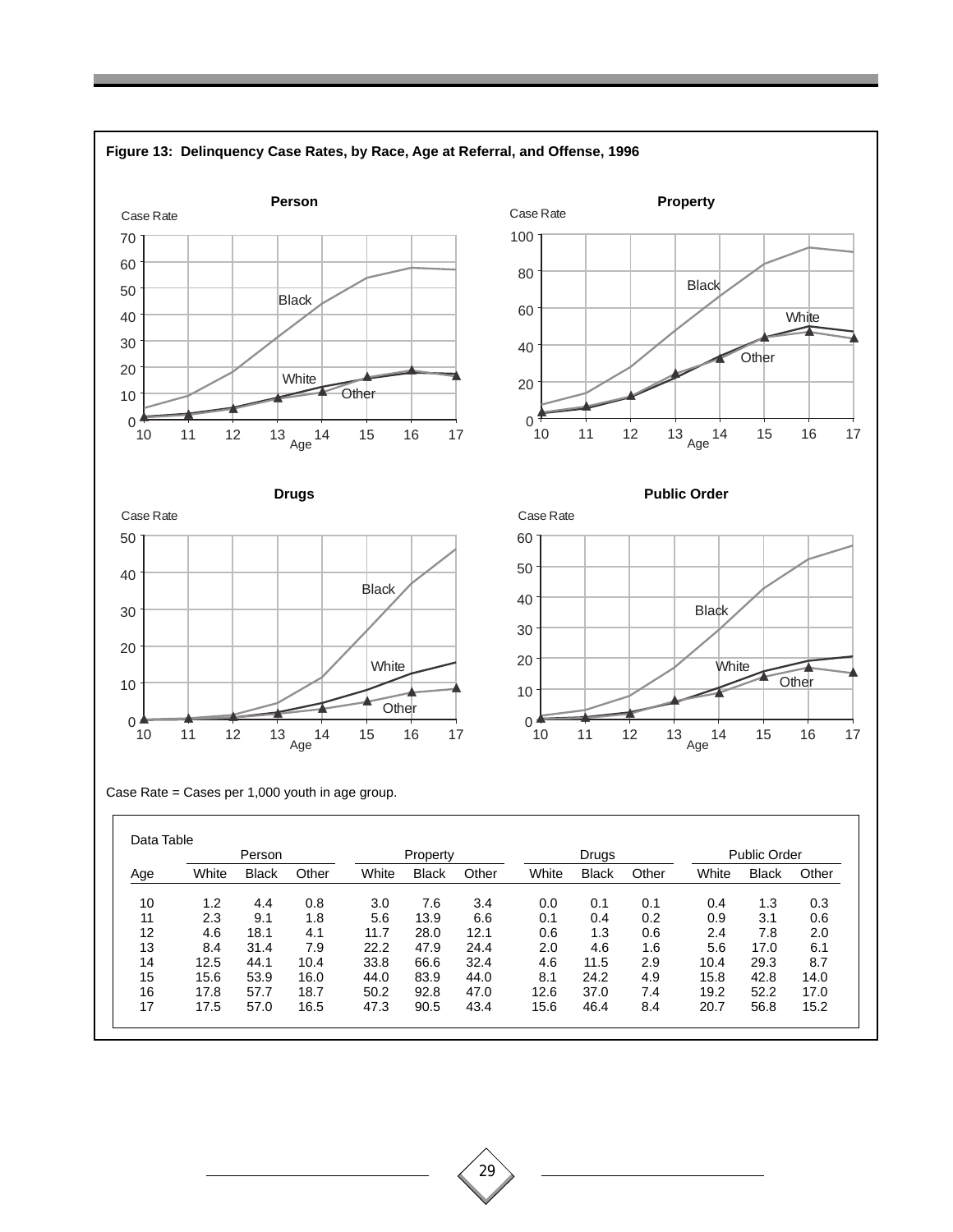racial groups, the greatest decline in use of detention was for drug cases (8 to 11 percentage points). Use of detention for public order cases increased for black juveniles but decreased for whites and youth of other races.

#### **Intake Decision**

In 1996, delinquency cases involving black juveniles were more likely to be handled formally than were cases involving white youth or youth of other races. Formal handling was used in 62% of cases involving black juveniles, 54% of cases involving white juveniles, and 53% of cases involving juveniles of other races (figure 14). Racial differences in the likelihood of formal handling were greatest for drug law violation cases: 78% of drug cases involving black juveniles were handled by formal petition, compared with 55% for white juveniles and 56% for juveniles of other races (table 43). Between 1987 and 1996, the likelihood of formal petitioning generally increased across all four offense categories for all racial groups.

#### **Judicial Decision and Disposition**

Overall, delinquency cases involving black juveniles were somewhat more likely to be judicially waived to criminal court than were cases involving whites and youth of other races. In 1996, 1.4% of formally processed cases involving black juveniles were waived, compared with 0.8% of cases involving whites and youth of other races (table 44).

Among both whites and blacks, the use of waiver to criminal court for cases involving drug offenses increased between 1987 and 1991, then declined through 1996. The use of waiver in person offense cases involving white youth increased from 1987 through 1994, then dropped, so that such cases were as likely to be waived in 1996 as in 1987. The trend in the use of waiver for person offense cases involving black youth was similar to the trend for white youth, although the proportions of cases waived each year were higher.

| Table 43: Percentage of<br><b>Delinquency Cases Petitioned,</b><br>by Race, 1987, 1992, and 1996 |      |      |      |  |  |
|--------------------------------------------------------------------------------------------------|------|------|------|--|--|
| <b>Most Serious</b><br>Offense                                                                   | 1987 | 1992 | 1996 |  |  |
| White                                                                                            | 43%  | 46%  | 54%  |  |  |
| Person                                                                                           | 47   | 49   | 56   |  |  |
| Property                                                                                         | 42   | 44   | 51   |  |  |
| Drugs                                                                                            | 45   | 52   | 55   |  |  |
| Public Order                                                                                     | 42   | 47   | 59   |  |  |
| <b>Black</b>                                                                                     | 58%  | 58%  | 62%  |  |  |
| Person                                                                                           | 61   | 61   | 63   |  |  |
| Property                                                                                         | 54   | 53   | 56   |  |  |
| Drugs                                                                                            | 74   | 81   | 78   |  |  |
| Public Order                                                                                     | 60   | 58   | 62   |  |  |
| <b>Other Races</b>                                                                               | 47%  | 49%  | 53%  |  |  |
| Person                                                                                           | 59   | 55   | 61   |  |  |
| Property                                                                                         | 45   | 47   | 49   |  |  |
| Drugs                                                                                            | 38   | 45   | 56   |  |  |
| <b>Public Order</b>                                                                              | 45   | 52   | 56   |  |  |

#### **Table 44: Percentage of Petitioned Delinquency Cases Waived to Criminal Court, by Race, 1987, 1992, and 1996** Most Serious Offense 1987 1992 1996 White 1.1% 1.1% 0.8% Person 1.6 1.9 1.6<br>Property 1.2 1.0 0.7 **Property** Drugs 1.1 1.0 0.7<br>Public Order 0.4 0.5 0.2 Public Order 0.4 Black 1.5% 2.0% 1.4%

| Person              | 2.2  | 3.0  | 2.3  |
|---------------------|------|------|------|
| Property            | 1.3  | 1.3  | 1.0  |
| Drugs               | 2.3  | 3.6  | 1.9  |
| <b>Public Order</b> | 0.7  | 1.1  | 0.5  |
|                     |      |      |      |
| <b>Other Races</b>  | 1.0% | 1.2% | 0.8% |
| Person              | 2.5  | 3.3  | 1.9  |
| Property            | 0.6  | 0.6  | 0.6  |
| Drugs               | 0.2  | 2.0  | 1.3  |
| <b>Public Order</b> | 1.0  | 0.4  | 0.0  |

Compared with 1987, property offense cases in 1996 made up a smaller proportion of all waived cases involving either white or black juveniles (table 45). On the other hand, person offense cases accounted for a growing proportion of waived cases between 1987 and 1996, increasing from 22% to 40% for white youth and from 37% to 46% for black youth. Among black youth, the proportion of waived cases that involved drug offenses rose substantially from 1987 to 1991 (from 14% to 28%), declined to 16% in 1993, and then increased to the 1996 level (19%). This shifting in drug cases as a proportion of waived cases was not seen among white youth.

Petitioned cases involving black juveniles were less likely to be adjudicated (55%) than were cases involving white juveniles (59%) or juveniles of other races (66%) in 1996 (table 46). The lower rate of

#### **Table 45: Offense Profile of Delinquency Cases Waived to Criminal Court, by Race, 1987, 1992, and 1996**

| Most Serious<br>Offense                                           | 1987                   | 1992                   | 1996                   |
|-------------------------------------------------------------------|------------------------|------------------------|------------------------|
| White<br>Person<br>Property<br>Drugs<br><b>Public Order</b>       | 22%<br>66<br>6<br>7    | 35%<br>53<br>4<br>8    | 40%<br>45<br>9<br>5    |
| Black<br>Person<br>Property<br>Drugs<br>Public Order              | 37%<br>42<br>14<br>8   | 42%<br>30<br>19<br>я   | 46%<br>28<br>19<br>7   |
| Other Races<br>Person<br>Property<br>Drugs<br><b>Public Order</b> | ÷<br>÷<br>$\star$<br>÷ | ÷<br>÷<br>$\star$<br>÷ | ÷<br>÷<br>$\star$<br>÷ |
| * Too few cases to obtain a reliable<br>percentage.               |                        |                        |                        |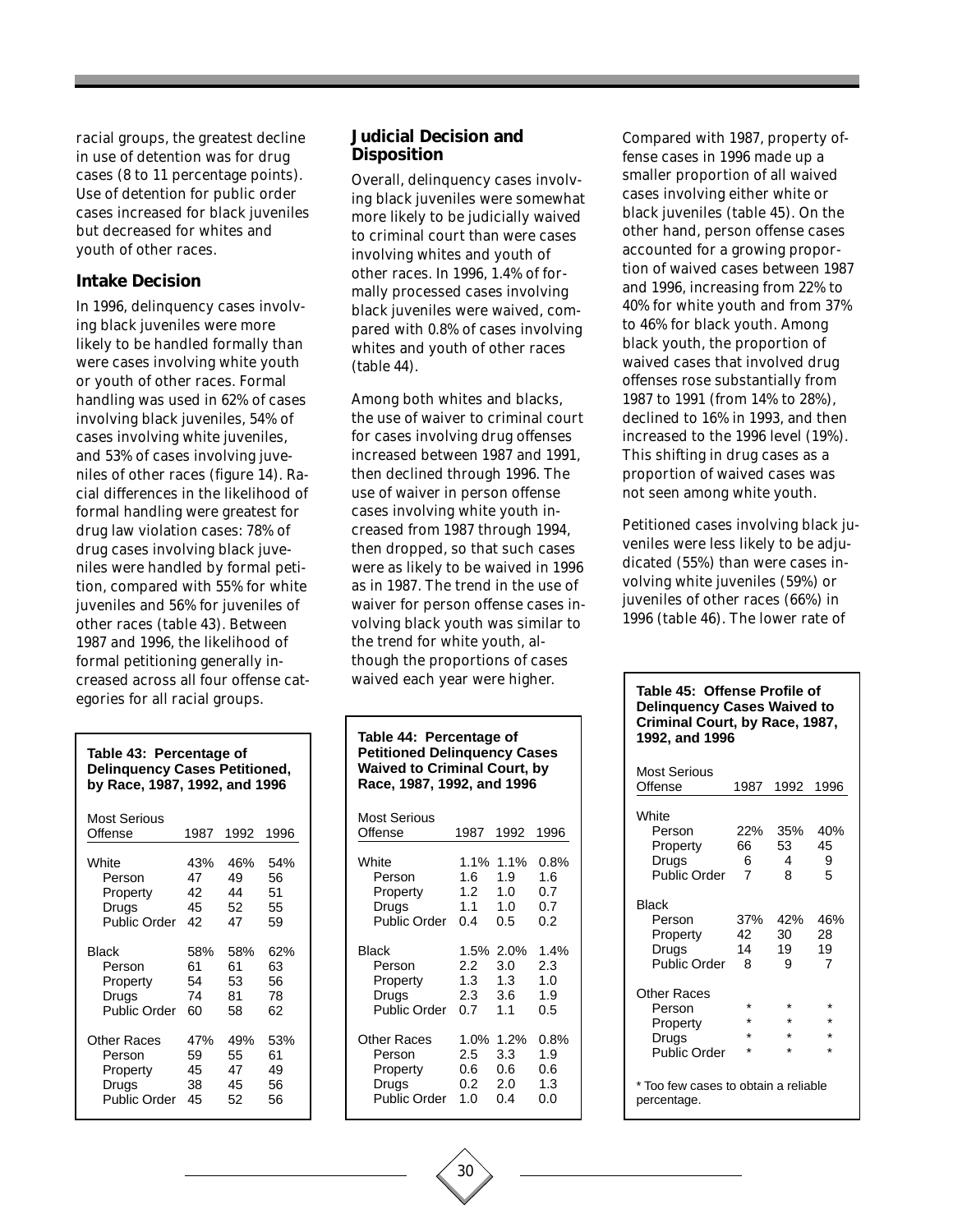

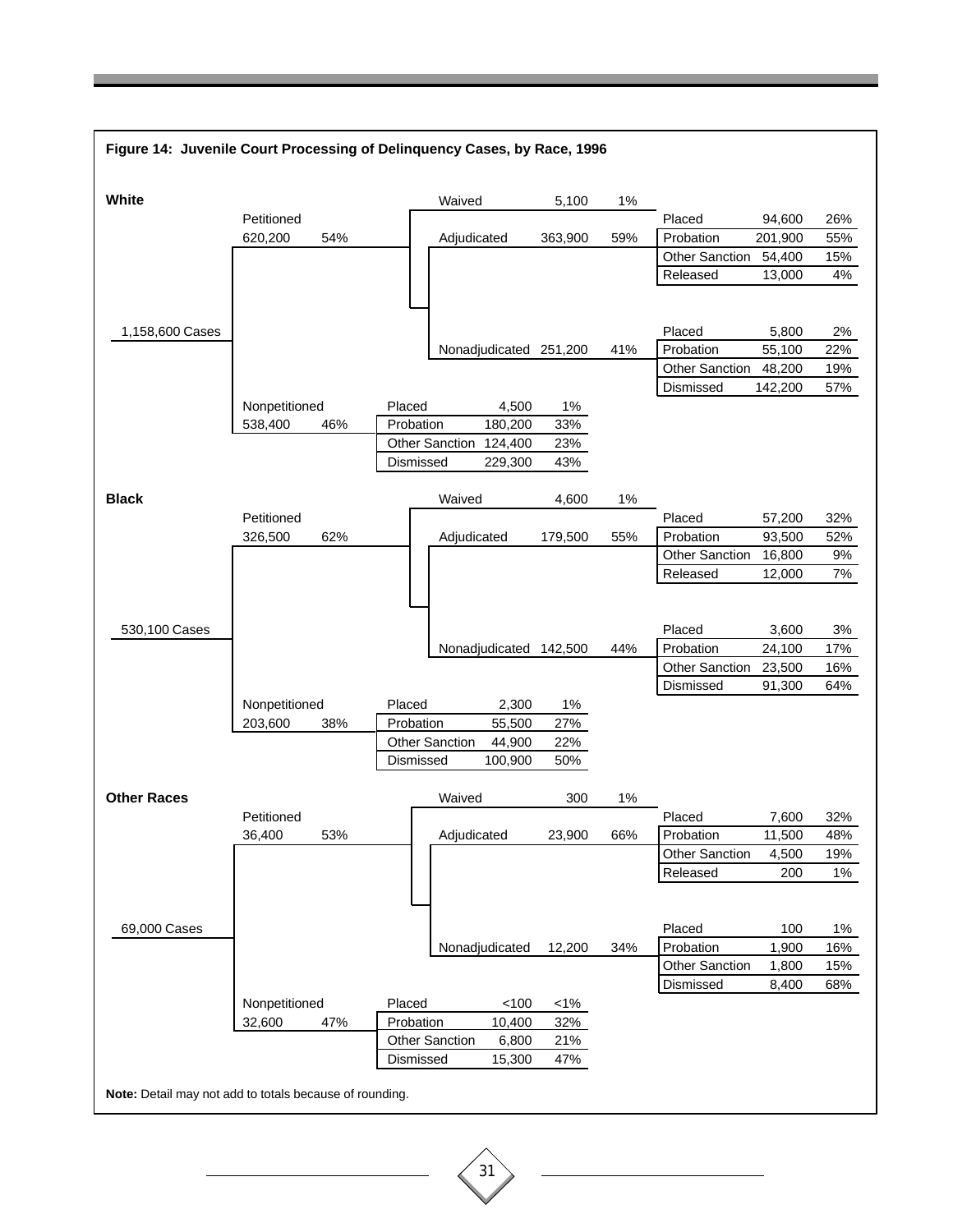adjudication for blacks was found in all four major offense categories.

The likelihood of adjudication for petitioned delinquency cases declined between 1987 and 1996 for all racial groups. In drug cases, for example, the likelihood of adjudication decreased for cases involving white youth (from 66% to 59%), black youth (from 59% to 57%), and youth of other races (from 68% to 60%).

Adjudicated cases involving white youth were less likely to result in out-of-home placement in 1996 (26%) than were cases involving

| Table 46: Percentage of<br><b>Petitioned Delinquency Cases</b><br>Adjudicated, by Race, 1987,<br>1992, and 1996 |            |      |      |  |  |
|-----------------------------------------------------------------------------------------------------------------|------------|------|------|--|--|
| Most Serious<br>Offense                                                                                         | 1987       | 1992 | 1996 |  |  |
| White                                                                                                           | 64%        | 59%  | 59%  |  |  |
| Person                                                                                                          | 59         | 55   | 56   |  |  |
| Property                                                                                                        | 65         | 60   | 60   |  |  |
| Drugs                                                                                                           | 66         | 60   | 59   |  |  |
| <b>Public Order</b>                                                                                             | 67         | 61   | 59   |  |  |
| Black                                                                                                           | 58%        | 55%  | 55%  |  |  |
| Person                                                                                                          | 54         | 51   | 52   |  |  |
| Property                                                                                                        | 59         | 56   | 56   |  |  |
| Drugs                                                                                                           | 59         | 56   | 57   |  |  |
| <b>Public Order</b>                                                                                             | 61         | 58   | 56   |  |  |
| Other Races                                                                                                     | <b>71%</b> | 67%  | 66%  |  |  |
| Person                                                                                                          | 65         | 64   | 64   |  |  |
| Property                                                                                                        | 72         | 68   | 67   |  |  |
| Drugs                                                                                                           | 68         | 68   | 60   |  |  |
| Public Order                                                                                                    | 74         | 65   | 65   |  |  |

black youth (32%) or youth of other races (32%) (table 47). From 1987 through 1996, the use of residential placement for cases involving white youth declined. During the same period, the use of residential placement increased somewhat and then declined for cases involving black youth or youth of other races. Changes in the likelihood of out-of-home placement varied slightly across the four major offense categories within racial groups. For white youth and black youth, the most substantial variation was in the use of residential placement for drug cases.

Adjudicated delinquency cases involving white juveniles were generally more likely to result in formal probation than were cases involving either black juveniles or youth of other races (table 48). In 1996, formal probation was the disposition for 55% of adjudicated cases involving white youth, compared with 52% for blacks and 48% for other races. Between 1987 and 1996, use of formal probation remained relatively unchanged for white youth, but declined for blacks and other races.

| Table 47: Percentage of<br><b>Adjudicated Delinquency</b><br><b>Cases That Resulted in Out-of-</b><br>Home Placement, by Race,<br>1987, 1992, and 1996 |      |      |      |
|--------------------------------------------------------------------------------------------------------------------------------------------------------|------|------|------|
| <b>Most Serious</b><br>Offense                                                                                                                         | 1987 | 1992 | 1996 |
| White                                                                                                                                                  | 29%  | 28%  | 26%  |
| Person                                                                                                                                                 | 30   | 31   | 29   |
| Property                                                                                                                                               | 26   | 25   | 24   |
| Drugs                                                                                                                                                  | 28.  | 29.  | 19   |
| Public Order                                                                                                                                           | 37   | 35   | 31   |
| <b>Black</b>                                                                                                                                           | 34%  | 34%  | 32%  |
| Person                                                                                                                                                 | 36   | 36   | 32   |
| Property                                                                                                                                               | 31   | 32   | 30   |
| Drugs                                                                                                                                                  | 37   | 38   | 32   |
| <b>Public Order</b>                                                                                                                                    | 38   | 35   | 35   |
| Other Races                                                                                                                                            | 30%  | 37%  | 32%  |
| Person                                                                                                                                                 | 34   | 42   | 39   |
| Property                                                                                                                                               | 27   | 35   | 29   |
| Drugs                                                                                                                                                  | 31   | 33   | 29   |
| <b>Public Order</b>                                                                                                                                    | 36   | 41   | 33   |

#### **Table 48: Percentage of Adjudicated Delinquency Cases That Resulted in Formal Probation, by Race, 1987, 1992, and 1996**

| Most Serious<br>Offense                             | 1987    | 1992    | 1996 |
|-----------------------------------------------------|---------|---------|------|
| White                                               | 56%     | 56%     | 55%  |
| Person                                              | 57      | 55      | 55   |
| Property                                            | 58      | 58      | 57   |
| Drugs                                               | 60      | 55      | 58   |
| <b>Public Order</b>                                 | 48      | 51      | 49   |
| Black                                               | 56%     | 55%     | 52%  |
| Person                                              | 54      | 53      | 51   |
| Property                                            | 58      | 58      | 55   |
| Drugs                                               | 56      | 49      | 48   |
| <b>Public Order</b>                                 | 52      | 55      | 50   |
| Other Races                                         | 54%     | 46%     | 48%  |
| Person                                              | 52      | 45      | 48   |
| Property                                            | 55      | 47      | 48   |
| Drugs                                               | $\star$ | $\star$ | 51   |
| Public Order                                        | 54      | 42      | 46   |
| * Too few cases to obtain a reliable<br>percentage. |         |         |      |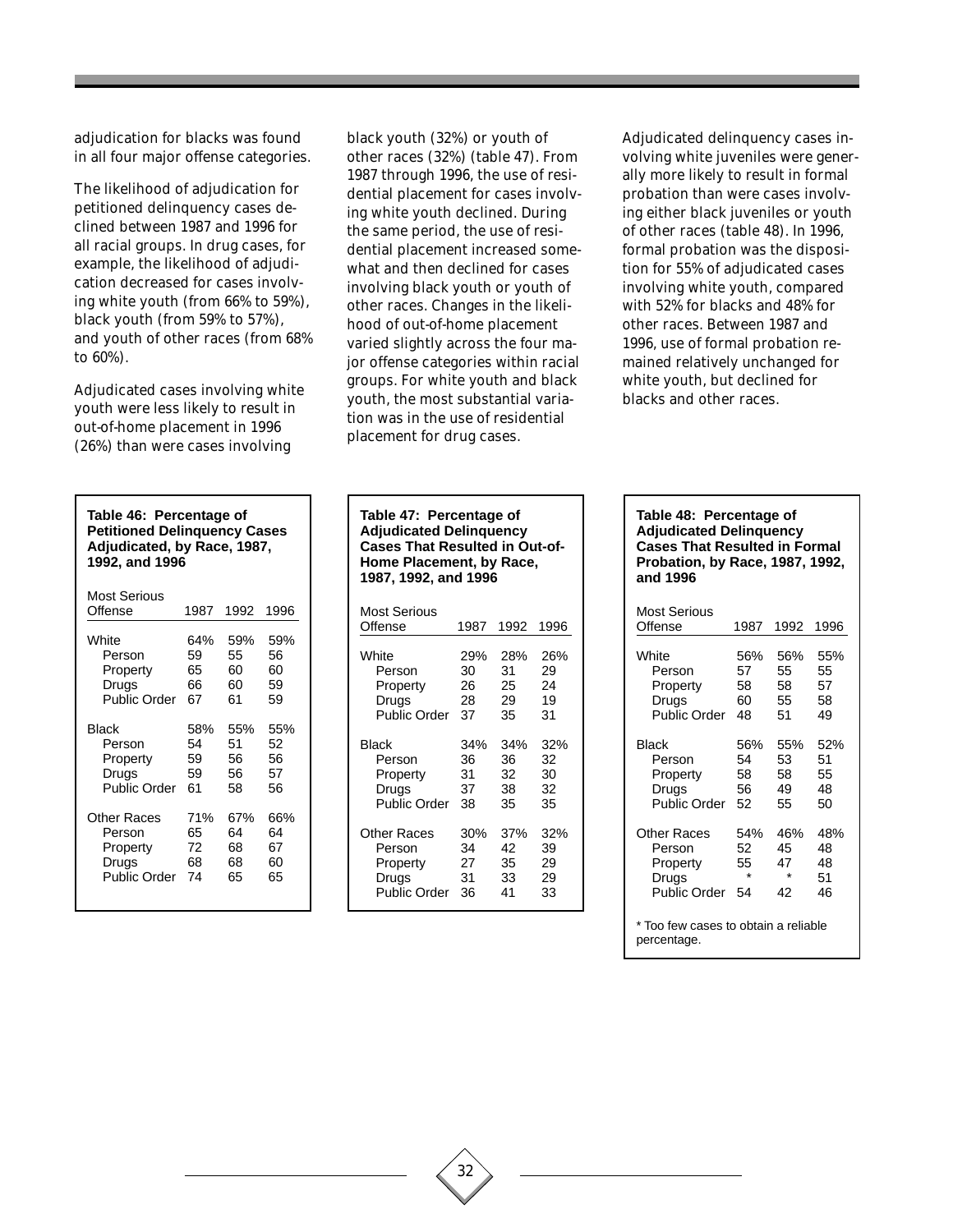# **National Estimates of Petitioned Status Offense Cases**

# **Counts and Trends**

Status offenses are acts that are illegal only because the person committing them is of juvenile status. In other words, adults cannot be arrested for status offenses. The four major status offense categories used in this Report are running away, truancy, ungovernability (also known as incorrigibility or being beyond the control of one's parents), and underage liquor law violations (e.g., a minor in possession of alcohol, underage drinking).<sup>1</sup>

In 1996, U.S. courts with juvenile jurisdiction petitioned and formally disposed an estimated 162,000 status offense cases (table 49).2 This number was 101% more than the number of petitioned status offense cases handled in 1987. Caseloads generally increased between 1987 and 1996 across all four offense categories (figure 15). The number of petitioned truancy cases increased 92%, runaway

<sup>1</sup> A number of other behaviors may be considered status offenses (e.g., curfew violations, tobacco offenses). All such offenses are combined within a "miscellaneous" category in this Report. Because of the heterogeneity of these offenses, these cases are not discussed independently. However, all totals include the "miscellaneous status offenses."

2 This Report presents analyses only of formally handled status offenses. See the Introduction to this Report for further explanation.

cases increased 83%, status liquor offense cases increased 77%, and ungovernability cases increased 42%.

The Nation's juvenile courts processed 5.7 petitioned status offense cases for every 1,000 juveniles in the population in 1996. The case rate for all petitioned status offense cases was 81% higher in 1996 than in 1987. The rate for truancy cases increased 73%, the runaway rate grew 65%, the rate for status liquor law violation cases increased 59%, and the rate for

**Rates, 1987–1996**

ungovernability cases was 28% higher than in 1987.

In 1996, status liquor law violations accounted for more than one quarter (28%) of formally handled status offense cases, truancy cases for 24%, runaway cases for 16%, ungovernability cases for 12%, and other miscellaneous status offenses for 20% (table 50). Since 1987, liquor law violation and truancy cases have consistently made up a greater share of the status offense caseload than runaway and ungovernability cases.

| Most Serious           |        |        |         |         | Percent Change |
|------------------------|--------|--------|---------|---------|----------------|
| Offense                | 1987   | 1992   | 1996    | 1987-96 | 1992-96        |
| <b>Number of Cases</b> |        |        |         |         |                |
| <b>Status Offense</b>  | 80,600 | 94,200 | 162,000 | 101%    | 72%            |
| Runaway                | 14,100 | 16,700 | 25,800  | 83      | 54             |
| Truancy                | 20.400 | 25.700 | 39,300  | 92      | 53             |
| Ungovernable           | 14,100 | 10.700 | 20,100  | 42      | 88             |
| Liquor                 | 25,300 | 29,600 | 44,800  | 77      | 51             |
| Miscellaneous          | 6.700  | 11,500 | 32,000  | 376     | 178            |
| <b>Case Rates</b>      |        |        |         |         |                |
| Status Offense         | 3.2    | 3.5    | 5.7     | 81%     | 60%            |
| Runaway                | 0.6    | 0.6    | 0.9     | 65      | 44             |
| Truancy                | 0.8    | 1.0    | 1.4     | 73      | 43             |
| Ungovernable           | 0.6    | 0.4    | 0.7     | 28      | 75             |
| Liquor                 | 1.0    | 1.1    | 1.6     | 59      | 41             |
| Miscellaneous          | 0.3    | 0.4    | 1.1     | 328     | 159            |

**Table 49: Percent Change in Petitioned Status Offense Cases and Case**

Case Rate = Cases per 1,000 youth at risk.

33

**Note:** Detail may not add to totals because of rounding. Percent change calculations are based on unrounded numbers.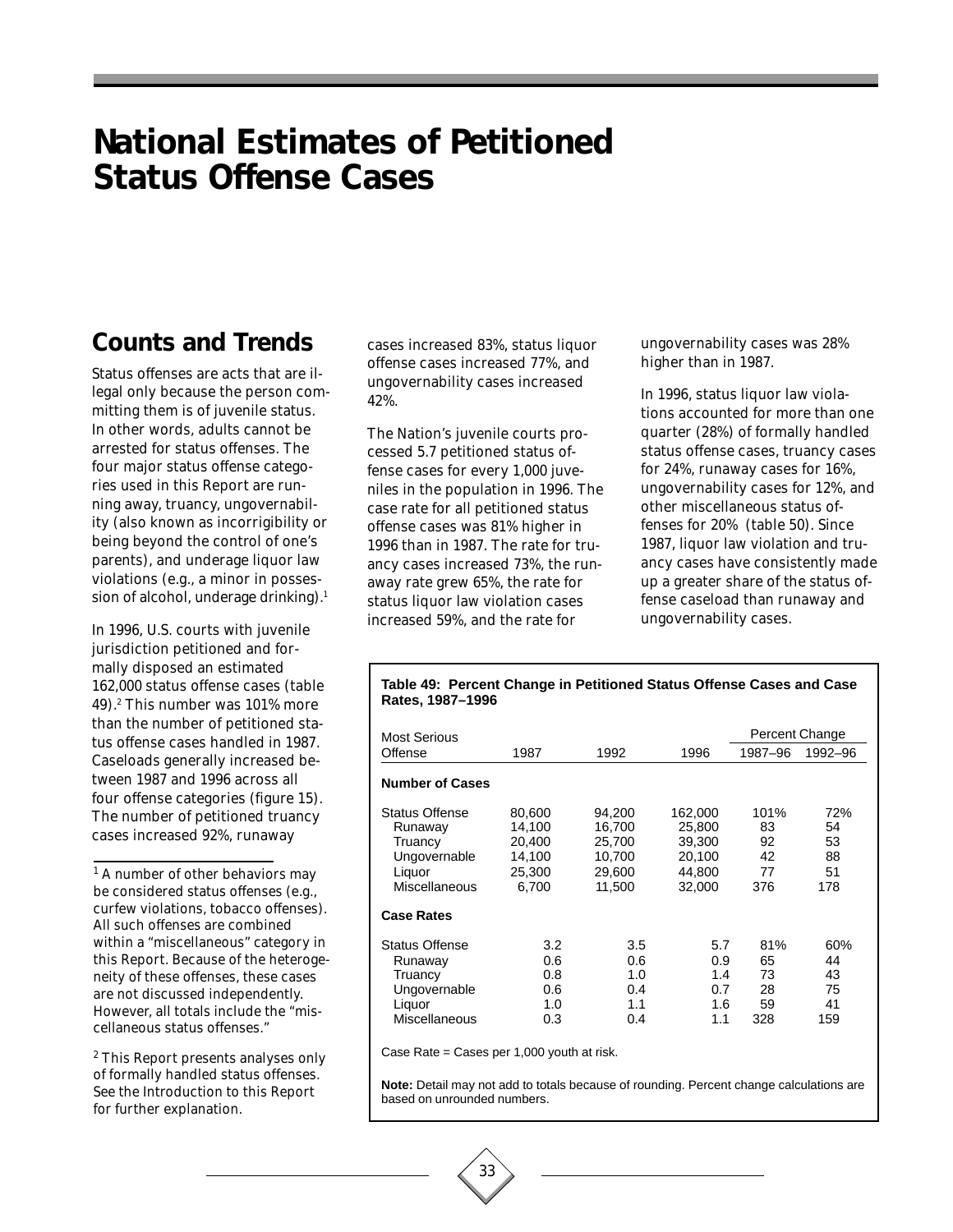

#### **Table 51: Percentage of Petitioned Status Offense Cases Referred by Law Enforcement, 1987, 1992, and 1996** Most Serious Offense 1987 1992 1996

| Offense               |     | 1987 1992 1996 |     |
|-----------------------|-----|----------------|-----|
|                       |     |                |     |
| <b>Status Offense</b> | 42% | 44%            | 48% |
| Runaway               | 35  | 43             | 37  |
| Truancy               | 17  | 13             | 10  |
| Ungovernable          | 12  | 9              | 12  |
| Liquor                | 88  | 91             | 93  |
| Miscellaneous         | 61  | 57             | 83  |
|                       |     |                |     |

**Table 52: Percentage of Petitioned Status Offense Cases Detained by Offense, 1987, 1992, and 1996**

| Most Serious<br>Offense |     | 1987 1992 1996 |    |
|-------------------------|-----|----------------|----|
| <b>Status Offense</b>   | 14% | 8%             | 6% |
| Runaway                 | 34  | 15             | 10 |
| Truancy                 | 6   | 2              | 2  |
| Ungovernable            | 18  | 9              | 7  |
| Liquor                  | 6   | 6              | 6  |
| Miscellaneous           | 15  | 17             | 7  |

#### **Table 53: Offense Profile of Detained Petitioned Status Offense Cases, 1987, 1992, and 1996**

| <b>Most Serious</b><br>Offense | 1987   | 1992  | 1996  |
|--------------------------------|--------|-------|-------|
|                                |        |       |       |
| Runaway                        | 42%    | 32%   | 27%   |
| Truancy                        | 11     | 6     | 6     |
| Ungovernable                   | 23     | 13    | 15    |
| Liquor                         | 14     | 23    | 29    |
| Miscellaneous                  | 9      | 25    | 22    |
| Total                          | 100%   | 100%  | 100%  |
| Number of Cases                |        |       |       |
| Involving Detention:           | 11,100 | 7,600 | 9,600 |



# **Source of Referral**

Law enforcement agencies referred 48% of the petitioned status offense cases disposed by juvenile courts in 1996 (table 51). The source of referral varied substantially with the nature of the offense. Law enforcement agencies referred 93% of formally handled status liquor law violation cases to juvenile court, but a smaller proportion of the other types of cases: runaway (37%), truancy (10%), and ungovernability (12%).

# **Detention**

Status offense cases were much less likely to involve detention than were delinquency cases. In 6% of the formally processed status offense cases disposed by juvenile courts in 1996, the juvenile was held in a detention facility at some point between referral to court and case disposition (table 52). Juveniles were detained in 10% of runaway cases, 7% of ungovernability cases, 6% of status liquor law violations, and 2% of cases involving truancy charges. Of the estimated 9,600 petitioned status offense cases that involved detention in 1996, liquor law violation cases and runaway cases made up the greatest proportions (table 53).

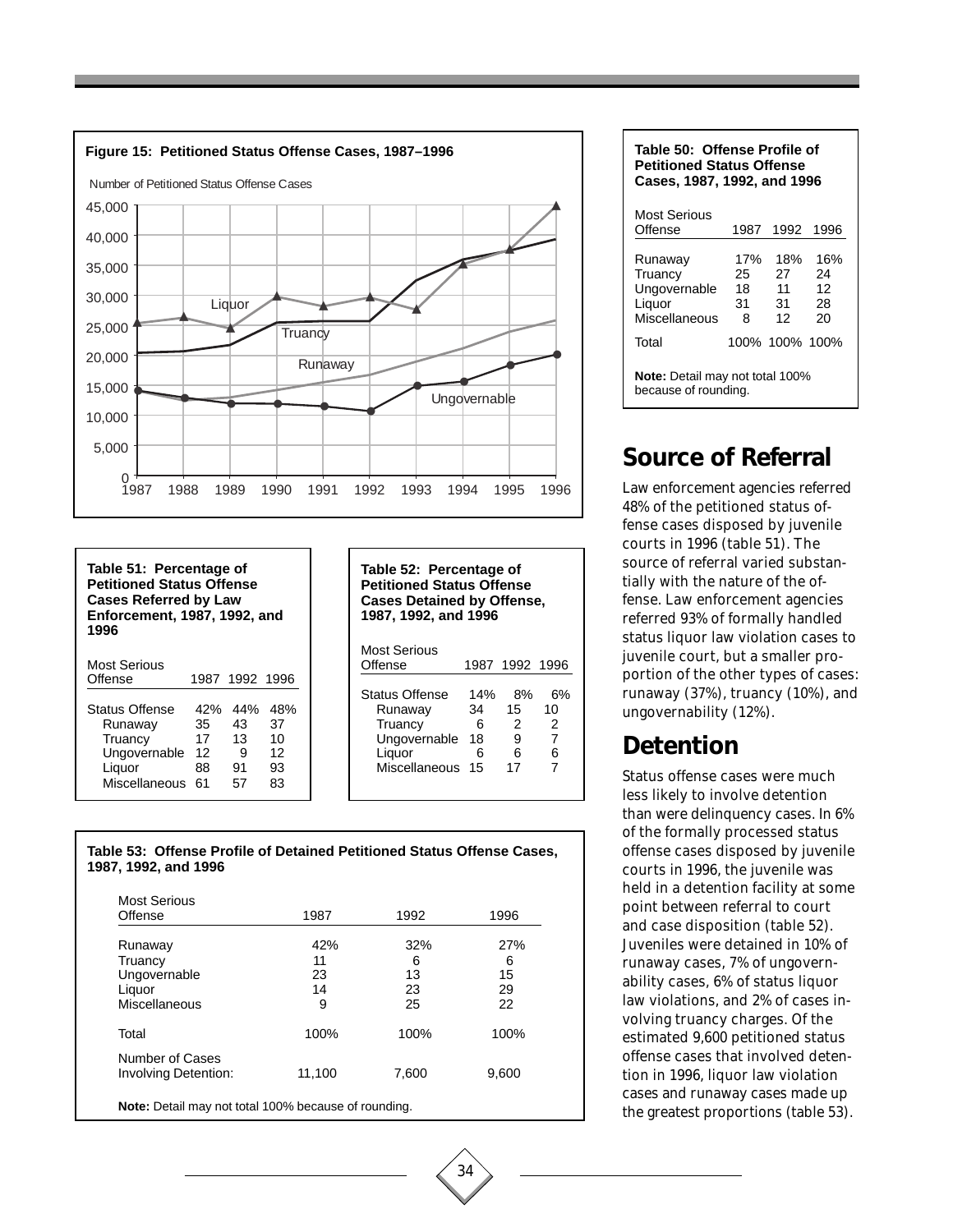The number of formal status offense cases that involved detention was 25% greater in 1996 than in 1992, but 14% lower than the number of detention cases in 1987 (table 54). Although the number of cases involving detention has declined within most status offense categories since 1987, it has substantially increased in the liquor and miscellaneous categories.

# **Judicial Decision and Disposition**

#### **Adjudication**

In 1996, 52% of petitioned status offense cases handled by juvenile courts resulted in formal adjudication (figure 16).3 Ungovernability, truancy, and liquor law violation cases carried virtually the same likelihood of adjudication (figure 17). Proportionately fewer runaway cases were adjudicated. The proportion of petitioned status offense cases resulting in adjudication declined from 66% to 52% between 1987 and 1996 (table 55). The proportion of petitioned cases resulting in adjudication declined in each of the four major offense categories between 1987 and 1996.

3 The remaining flow diagrams in this chapter present only percentages rather than estimates of case counts for the specific adjudication and disposition branches, because of the relatively low volumes of cases in many of the branches.

#### **Table 54: Percent Change in Detained Petitioned Status Offense Cases, 1987–1996**

| Number of Cases<br><b>Most Serious</b> |        |       | Percent Change |         |         |
|----------------------------------------|--------|-------|----------------|---------|---------|
| Offense                                | 1987   | 1992  | 1996           | 1987-96 | 1992-96 |
| Status Offense                         | 11,100 | 7,600 | 9.600          | $-14%$  | 25%     |
| Runaway                                | 4.700  | 2,500 | 2.600          | $-45$   | 5       |
| Truancy                                | 1.300  | 500   | 600            | $-53$   | 21      |
| Ungovernable                           | 2,600  | 1,000 | 1.400          | $-44$   | 47      |
| Liquor                                 | 1.600  | 1,800 | 2,800          | 79      | 59      |
| <b>Miscellaneous</b>                   | 1.000  | 1.900 | 2.100          | 109     | 11      |

**Note:** Detail may not add to totals because of rounding. Percent change calculations are based on unrounded numbers.



35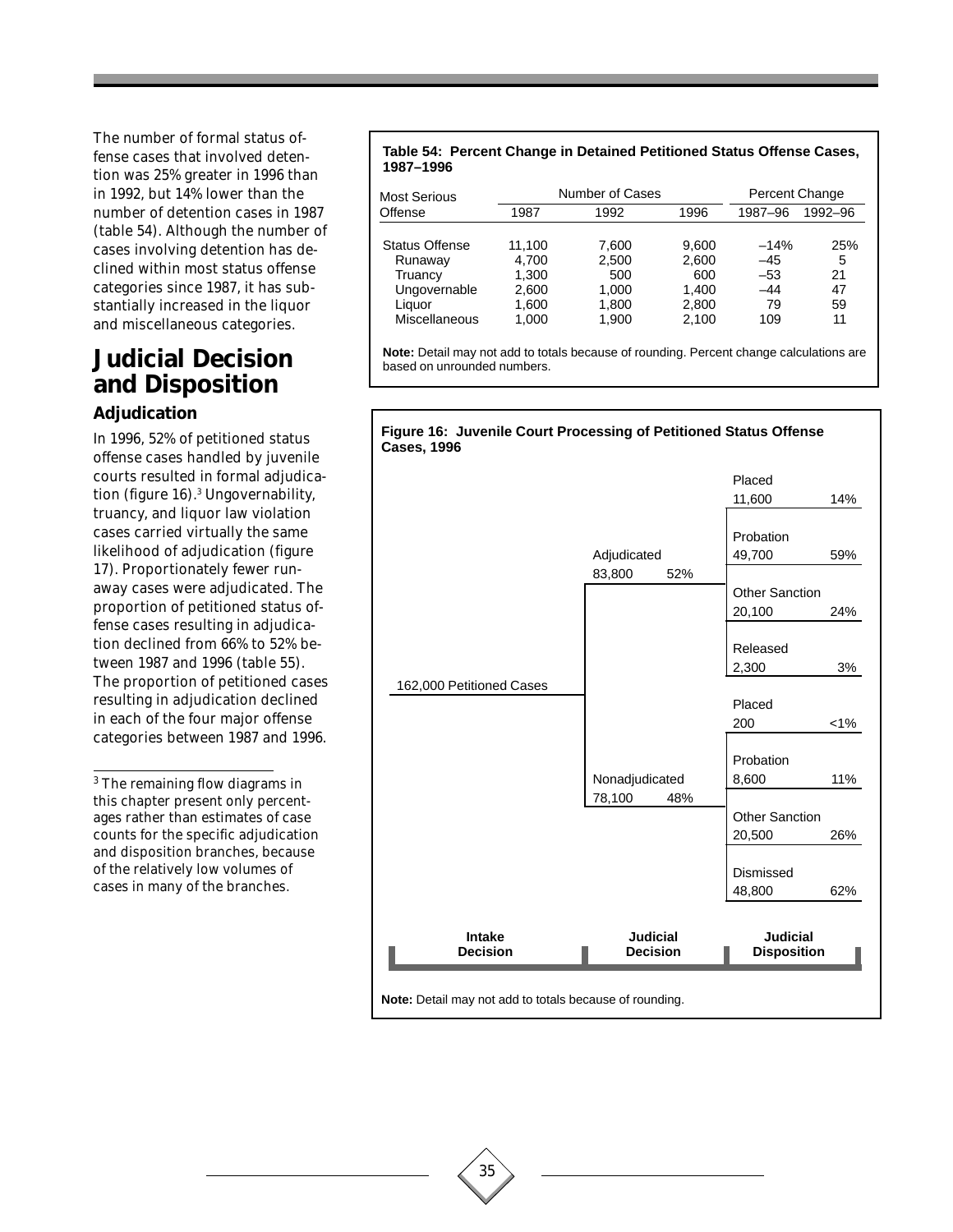| Figure 17: Juvenile Court Processing of Petitioned Status Offense<br><b>Cases Within Offense Categories, 1996</b> |                |     |                       |              |
|-------------------------------------------------------------------------------------------------------------------|----------------|-----|-----------------------|--------------|
|                                                                                                                   |                |     |                       |              |
| Runaway                                                                                                           |                |     | Placed                | 28%          |
|                                                                                                                   | Adjudicated    | 35% | Probation             | 58%          |
|                                                                                                                   |                |     | <b>Other Sanction</b> | 9%           |
|                                                                                                                   |                |     | Released              | 5%           |
| 25,800 Petitioned Cases                                                                                           |                |     |                       |              |
|                                                                                                                   |                |     | Placed                | $1\%$        |
|                                                                                                                   | Nonadjudicated | 65% | Probation             | 6%           |
|                                                                                                                   |                |     | <b>Other Sanction</b> | 32%          |
|                                                                                                                   |                |     | Dismissed             | 61%          |
| <b>Truancy</b>                                                                                                    |                |     | Placed                | 12%          |
|                                                                                                                   | Adjudicated    | 57% | Probation             | 74%          |
|                                                                                                                   |                |     | <b>Other Sanction</b> | 11%          |
|                                                                                                                   |                |     | Released              | 3%           |
| 39,300 Petitioned Cases                                                                                           |                |     |                       |              |
|                                                                                                                   | Nonadjudicated | 43% | Placed<br>Probation   | 1%<br>11%    |
|                                                                                                                   |                |     | <b>Other Sanction</b> | 11%          |
|                                                                                                                   |                |     | Dismissed             | 78%          |
|                                                                                                                   |                |     |                       |              |
| Ungovernable                                                                                                      |                |     | Placed                | 23%          |
|                                                                                                                   | Adjudicated    | 56% | Probation             | 65%          |
|                                                                                                                   |                |     | <b>Other Sanction</b> | 9%           |
|                                                                                                                   |                |     | Released              | 3%           |
| 20,100 Petitioned Cases                                                                                           |                |     |                       |              |
|                                                                                                                   |                |     | Placed                | $1\%$        |
|                                                                                                                   | Nonadjudicated | 44% | Probation             | 12%          |
|                                                                                                                   |                |     | <b>Other Sanction</b> | 14%          |
|                                                                                                                   |                |     | Dismissed             | 73%          |
| <b>Liquor Law Violations</b>                                                                                      |                |     | Placed                | 7%           |
|                                                                                                                   | Adjudicated    | 55% | Probation             | 58%          |
|                                                                                                                   |                |     | <b>Other Sanction</b> | 33%          |
|                                                                                                                   |                |     | Released              | 2%           |
| 44,800 Petitioned Cases                                                                                           |                |     |                       |              |
|                                                                                                                   | Nonadjudicated | 45% | Placed<br>Probation   | $1\%$<br>20% |
|                                                                                                                   |                |     | <b>Other Sanction</b> | 38%          |
|                                                                                                                   |                |     | Dismissed             | 42%          |
|                                                                                                                   |                |     |                       |              |
| Note: Detail may not add to totals because of rounding.                                                           |                |     |                       |              |

#### **Disposition**

The majority (59%) of adjudicated status offense cases in 1996 resulted in probation. In 14% of adjudicated cases, the youth was placed outside the home in a residential facility. In 24% of cases, other dispositions resulted (including restitution or fines, participation in some form of community service, or enrollment in a nonresidential treatment or counseling program). A higher proportion of status offense cases than delinquency cases received a disposition of "other," possibly reflecting the use of counseling and treatment referrals for status cases involving liquor law violations. In a small number of status offense cases (3%), the youth was adjudicated but was released without further sanctions or consequenses.

**Out-of-Home Placement.** The dispositions used in adjudicated status offense cases varied according to the most serious offense involved in the case. Adjudicated cases involving charges of ungovernability or running away were

#### **Table 55: Percentage of Petitioned Status Offense Cases Adjudicated, 1987, 1992, and 1996**

| <b>Most Serious</b><br>Offense |     | 1987 1992 1996 |     |
|--------------------------------|-----|----------------|-----|
| <b>Status Offense</b>          | 66% | 55%            | 52% |
| Runaway                        | 57  | 39             | 35  |
| Truancy                        | 71  | 61             | 57  |
| Ungovernable                   | 70  | 64             | 56  |
| Liquor                         | 64  | 55             | 55  |
| Miscellaneous                  | 69  | 57             | 51  |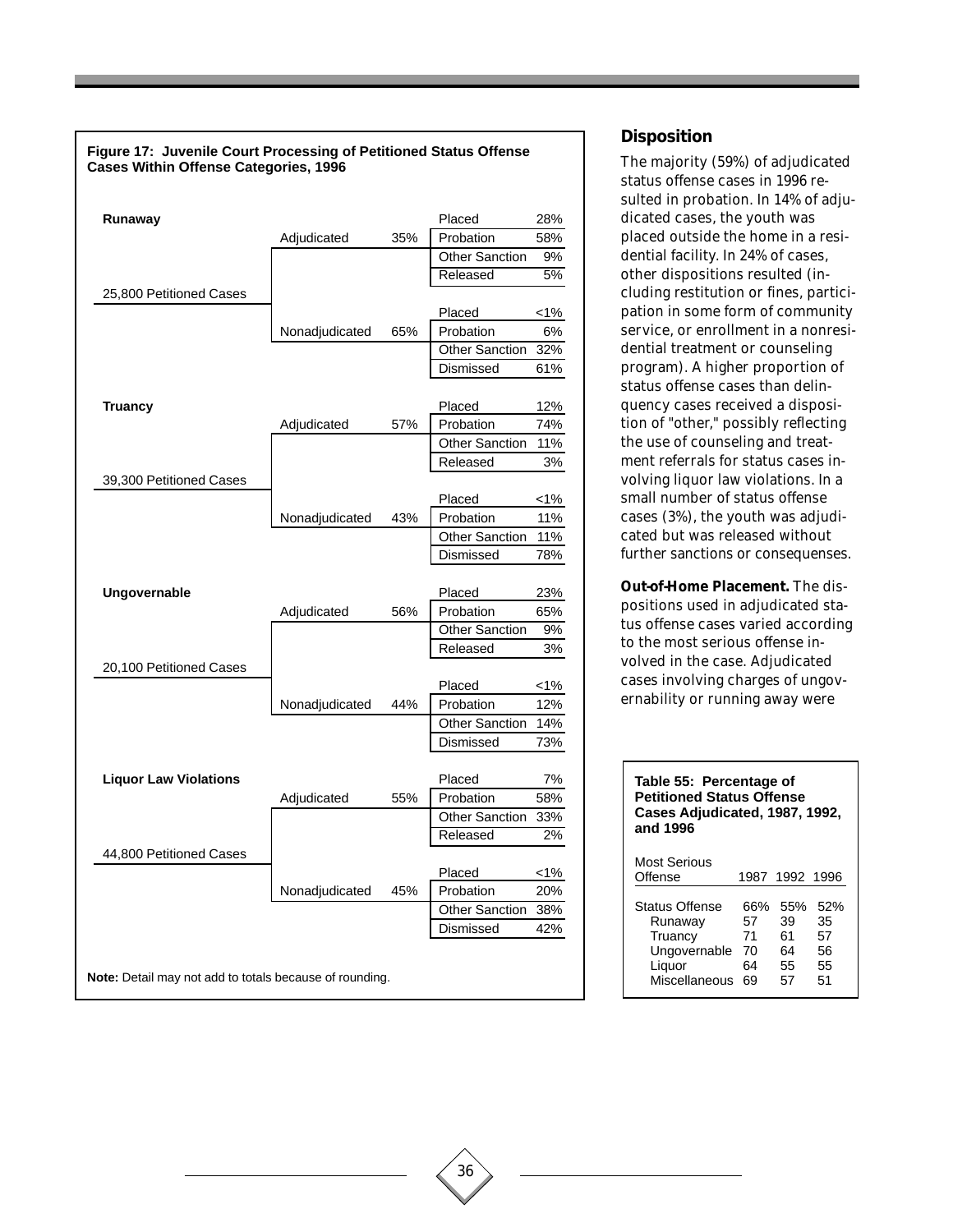the most likely to result in out-ofhome placement in 1996 (table 56). Residential placement was far less common for adjudicated cases involving status liquor law violations or truancy. The likelihood of outof-home placement for status offense cases in general decreased between 1987 and 1996 (from 19% to 14%). This drop stemmed from declines in the use of placement for runaway and ungovernable cases.

Despite the drop in the overall proportion of adjudicated cases resulting in out-of-home placement, the number of adjudicated status offense cases that resulted in outof-home placement increased 13% between 1987 and 1996 (table 57). The number of truancy, liquor law, and miscellaneous cases resulting in out-of-home placement increased, but the number declined for ungovernable and runaway cases.

Of all formally handled status offense cases involving out-of-home placement in 1996, 22% were referred to court for running away, 22% for ungovernability, 22% for truancy, and 15% for status liquor law violations (table 58).

**Table 56: Percentage of Adjudicated Status Offense Cases That Resulted in Out-of-Home Placement, 1987, 1992, and 1996**

| <b>Most Serious</b><br>Offense                                                            |                            | 1987 1992 1996                   |                                  |
|-------------------------------------------------------------------------------------------|----------------------------|----------------------------------|----------------------------------|
| <b>Status Offense</b><br>Runaway<br>Truancy<br>Ungovernable<br>Liquor<br>Miscellaneous 24 | 19%<br>36<br>12<br>33<br>8 | 17%<br>30<br>10<br>28<br>8<br>29 | 14%<br>28<br>12<br>23<br>7<br>14 |

#### **Table 57: Percent Change in Adjudicated Status Offense Cases That Resulted in Out-of-Home Placement, 1987–1996**

| Most Serious          |        | Number of Cases |        |         | Percent Change |
|-----------------------|--------|-----------------|--------|---------|----------------|
| Offense               | 1987   | 1992            | 1996   | 1987-96 | 1992-96        |
| <b>Status Offense</b> | 10.300 | 8.700           | 11.600 | 13%     | 34%            |
| Runaway               | 2.900  | 2,000           | 2,500  | $-11$   | 29             |
| Truancy               | 1.700  | 1.500           | 2.600  | 56      | 68             |
| Ungovernable          | 3,300  | 1.900           | 2,600  | $-22$   | 33             |
| Liquor                | 1.400  | 1.300           | 1.700  | 24      | 26             |
| Miscellaneous         | 1.100  | 1,900           | 2,300  | 103     | 20             |

**Note:** Detail may not add to totals because of rounding. Percent change calculations are based on unrounded numbers.

#### **Table 58: Offense Profile of Adjudicated Status Offense Cases That Resulted in Out-of-Home Placement, 1987, 1992, and 1996**

| Offense                   | 1987   | 1992  | 1996   |
|---------------------------|--------|-------|--------|
| Runaway                   | 28%    | 23%   | 22%    |
| Truancy                   | 16     | 18    | 22     |
| Ungovernable              | 32     | 22    | 22     |
| Liquor                    | 13     | 16    | 15     |
| Miscellaneous             | 11     | 22    | 19     |
| Total                     | 100%   | 100%  | 100%   |
| <b>Total Cases Placed</b> |        |       |        |
| Out of Home:              | 10,300 | 8,700 | 11,600 |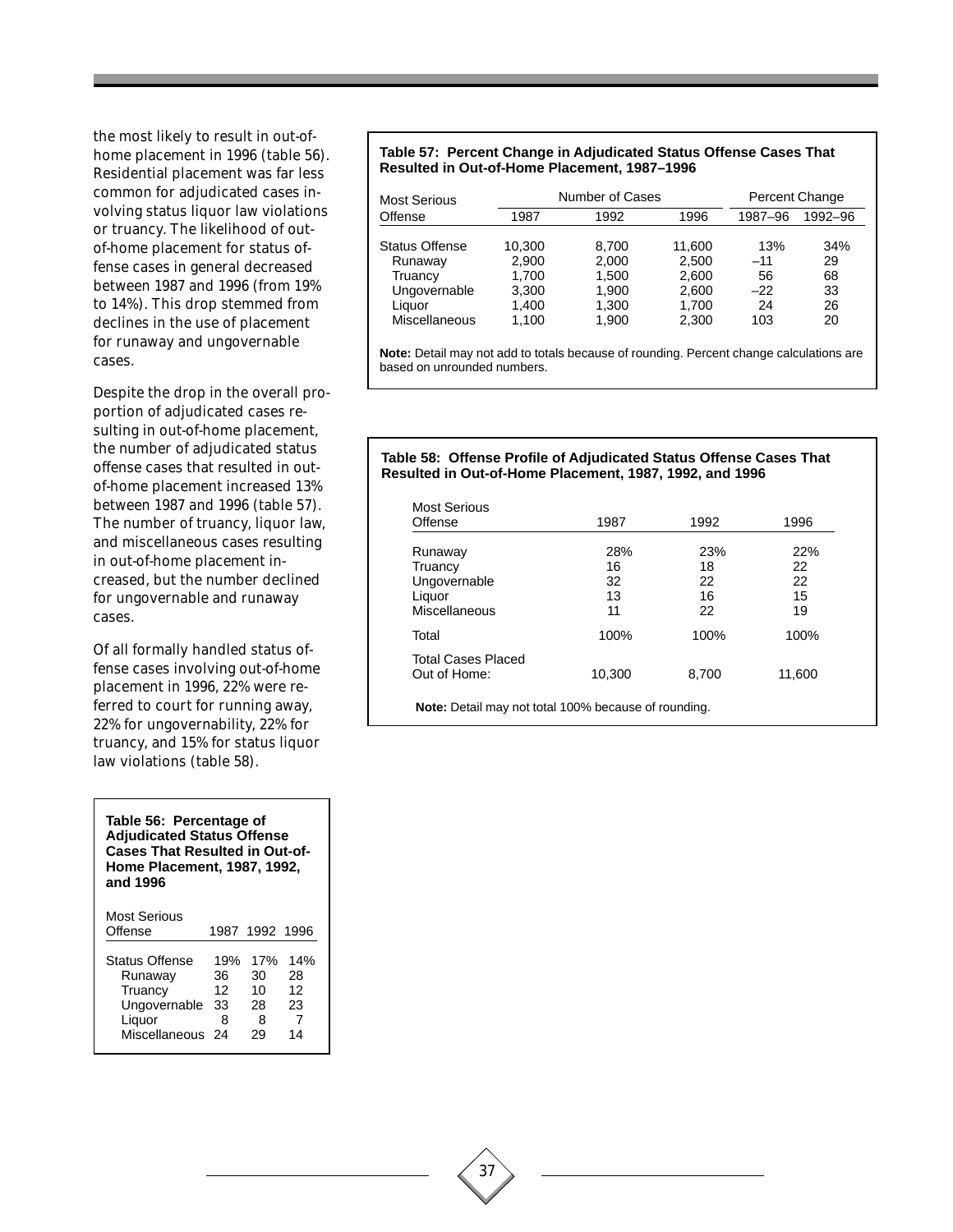**Formal Probation.** In 1996, an order of formal probation was most likely in adjudicated truancy cases (74%) (table 59). Probation orders were less common among ungovernable cases (65%), liquor law violations (58%), and runaway cases (58%). Overall, the proportion of adjudicated status offense cases that resulted in formal probation increased between 1987 and 1992 (from 59% to 65%), and then decreased between 1992 and 1996, returning to the 1987 level.

Although the proportion of adjudicated cases ordered to probation was the same in 1996 as in 1987, the number of cases increased 57% (table 60). Liquor law violations accounted for the largest share of this increase. The number of formal probation cases increased 83% for liquor law cases, 44% for truancy cases, 24% for runaway cases, and 22% for ungovernability cases.

Although the 1996 offense profile for formal probation was similar to the 1987 profile, there were smaller proportions of status offense cases involving running away, truancy, and ungovernability and a larger proportion involving liquor law violations. In 1996, 33% of the adjudicated status offense cases that resulted in probation involved truancy as the most serious charge, 15% involved ungovernability, 11% involved running away, and 29% involved liquor law violations (table 61).

#### **Table 59: Percentage of Adjudicated Status Offense Cases That Resulted in Formal Probation, 1987, 1992, and 1996** Most Serious<br>Offense Offense 1987 1992 1996 Status Offense 59% 65% 59%

| 53 | 59 | 58 |  |
|----|----|----|--|
| 80 | 85 | 74 |  |
| 60 | 67 | 65 |  |
| 48 | 57 | 58 |  |
| 42 | 41 | 38 |  |
|    |    |    |  |
|    |    |    |  |

#### **Table 60: Percent Change in Adjudicated Status Offense Cases That Resulted in Formal Probation, 1987–1996**

| Number of Cases |                  |                  |           | Percent Change |
|-----------------|------------------|------------------|-----------|----------------|
| 1987            | 1992             | 1996             | 1987-96   | 1992-96        |
|                 |                  | 49.700           | 57%       | 48%            |
| 4.300           | 3.900            | 5.300            | 24        | 37             |
| 5.900           | 4.600            | 7.200            | 22        | 25<br>58       |
| 7.800<br>2.000  | 9.300<br>2.700   | 14,400<br>6,200  | 83<br>215 | 55<br>130      |
|                 | 31,600<br>11.600 | 33,700<br>13.300 | 16.700    | 44             |

**Note:** Detail may not add to totals because of rounding. Percent change calculations are based on unrounded numbers.

#### **Table 61: Offense Profile of Adjudicated Status Offense Cases That Resulted in Formal Probation, 1987, 1992, and 1996**

| Offense                                    | 1987   | 1992   | 1996   |
|--------------------------------------------|--------|--------|--------|
| Runaway                                    | 13%    | 11%    | 11%    |
| Truancy                                    | 37     | 40     | 33     |
| Ungovernable                               | 19     | 14     | 15     |
| Liquor                                     | 25     | 27     | 29     |
| Miscellaneous                              | 6      | 8      | 12     |
| Total                                      | 100%   | 100%   | 100%   |
| Total Cases Placed on<br>Formal Probation: | 31,600 | 33,700 | 49,700 |

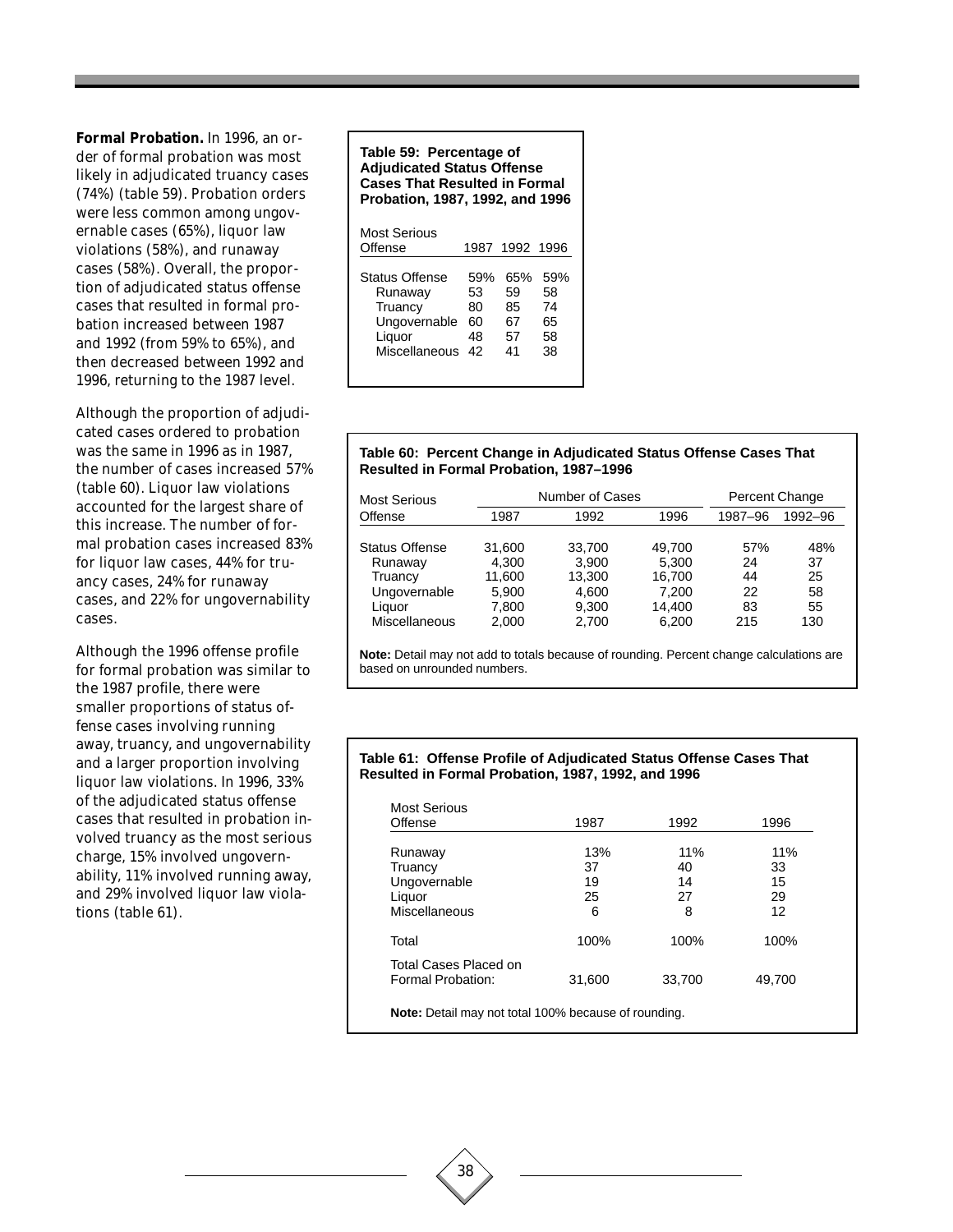# **Age at Referral**

Juveniles age 15 or younger at the time of court referral accounted for 55% of formally processed status offense cases disposed by courts in 1996, compared with 57% in 1987 (table 62). Juveniles age 15 or younger were involved in 77% of truancy cases, 70% of ungovernability cases, 63% of runaway cases, and 25% of status liquor law violation cases. The differing offense profiles of younger and older juveniles reflect age-related differences in behavior (table 63). Truancy was a more common charge among younger juveniles (34% of cases, compared with 13% for older juveniles); liquor law violations were more common among older juveniles (46% of cases, compared with 13% for younger juveniles).

Petitioned status offense case rates increased continuously with the age of juveniles (figure 18). In 1996, juvenile courts processed 3.7 petitioned status offense cases involving 13-year-old juveniles for every 1,000 13-year-olds in the juvenile population. The case rate for 15-year-olds (10.2) was more than double the rate for 13-yearolds, while the rate for 17-yearolds (13.3) was more than three times that for 13-year-olds. Between 1987 and 1996, petitioned status offense case rates increased in all age categories (table 64). The rates for 10-year-olds, 16-year-olds, and 17-year-olds had the largest increases: 145%, 108%, and 112%, respectively.

Age-specific case rate patterns differed among the individual offense categories (figure 19). Truancy and ungovernability case rates peaked at age 15 and runaway case rates peaked at age 16. In contrast, status liquor law violation case rates increased continuously with age: from 1.8 at age 15 to 7.6 at age 17.

**Table 62: Percentage of Petitioned Status Offense Cases Involving Youth Age 15 or Younger, by Offense, 1987, 1992, and 1996**

| Most Serious<br>Offense                                                                                  | 1987 1992 1996                                        |                                   |
|----------------------------------------------------------------------------------------------------------|-------------------------------------------------------|-----------------------------------|
| <b>Status Offense</b><br>Runaway<br>Truancy<br>Ungovernable<br>69<br>Liquor<br>20<br>Miscellaneous<br>60 | .59%<br>57%<br>73<br>65<br>86<br>84<br>75<br>24<br>61 | 55%<br>63<br>77<br>70<br>25<br>55 |

| Table 63: Offense Profile of<br><b>Petitioned Status Offense</b><br>Cases, by Age at Referral, 1996 |                                      |                            |  |  |  |  |
|-----------------------------------------------------------------------------------------------------|--------------------------------------|----------------------------|--|--|--|--|
| <b>Most Serious</b><br>Offense                                                                      | Age 15 or Age 16<br>Younger or Older |                            |  |  |  |  |
| Runaway<br>Truancy<br>Ungovernable<br>Liquor<br>Miscellaneous                                       | 18%<br>34<br>16<br>13<br>20          | 13%<br>13<br>8<br>46<br>20 |  |  |  |  |
| Total                                                                                               | 100%                                 | 100%                       |  |  |  |  |
| <b>Note:</b> Detail may not total 100%<br>because of rounding.                                      |                                      |                            |  |  |  |  |



#### **Table 64: Percent Change in Petitioned Status Offense Case Rates, by Age at Referral, 1987–1996**

| Age at   | Case Rates |      |      |         | Percent Change |
|----------|------------|------|------|---------|----------------|
| Referral | 1987       | 1992 | 1996 | 1987-96 | 1992-96        |
| 10       | 0.1        | 0.2  | 0.3  | 145%    | 46%            |
| 11       | 0.3        | 0.4  | 0.5  | 81      | 46             |
| 12       | 0.8        | 1.0  | 1.5  | 92      | 52             |
| 13       | 2.2        | 2.7  | 3.7  | 67      | 38             |
| 14       | 4.2        | 5.0  | 6.7  | 62      | 35             |
| 15       | 5.7        | 6.5  | 10.2 | 79      | 57             |
| 16       | 5.7        | 6.7  | 11.8 | 108     | 77             |
| 17       | 6.3        | 8.1  | 13.3 | 112     | 64             |

Case Rate = Cases per 1,000 youth in age group.

39

**Note:** Percent change calculations are based on unrounded numbers.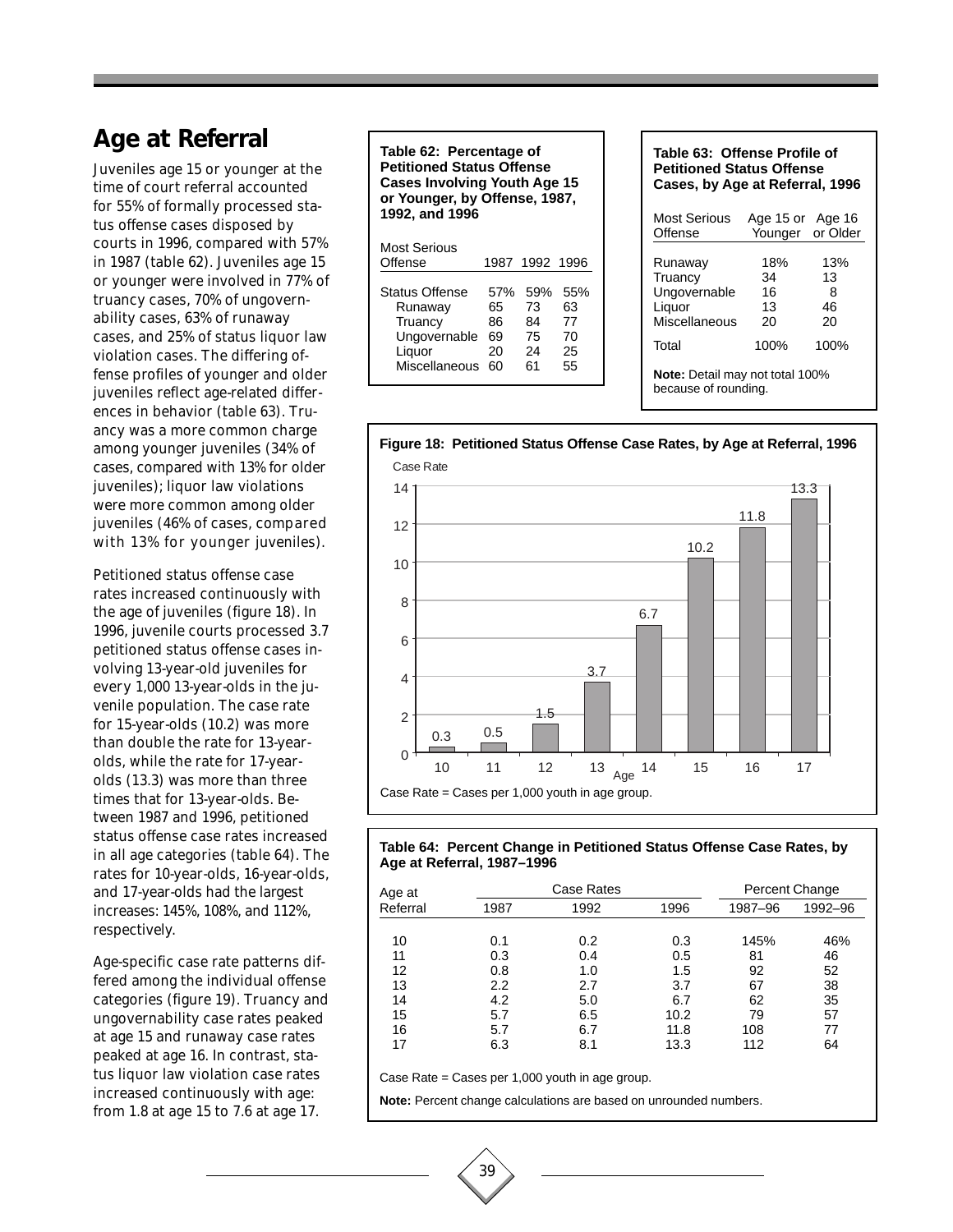

#### **Detention**

Youth ages 15 and 16 each accounted for one quarter or more of the cases involving detention (table 65). In contrast, youth younger than 13 accounted for only 4% of all detained cases.

The likelihood of detention in formally processed status offense cases varied little across age groups (table 66). Overall, detention was used in 5% to 7% of petitioned status offense cases involving youth between ages 13 and 17.

#### **Judicial Decision and Disposition**

The overall probability of adjudication was greater for status offenders age 15 or younger than for those age 16 or older (54% versus 49%) in 1996 (figure 20). The likelihood of adjudication was higher for the younger group for each of the four major status offense categories (table 67).

Between 1987 and 1996, the likelihood of adjudication declined for status offense cases involving younger youth (from 68% to 54%) and older youth (from 63% to 49%). The likelihood of adjudication declined in all offense categories for both age groups.

| <b>Detained Petitioned Status</b><br>Offense Cases, 1987, 1992, and<br>1996 |                |                |               |  |
|-----------------------------------------------------------------------------|----------------|----------------|---------------|--|
| Age at                                                                      |                |                |               |  |
| Referral                                                                    |                | 1987 1992 1996 |               |  |
| 10 or Younger                                                               | $1\%$          |                | $< 1\% < 1\%$ |  |
| 11                                                                          | 1              | 1              | 1             |  |
| 12                                                                          | 4              | 3              | 3             |  |
| 13                                                                          | 11             | 10             | 9             |  |
| 14                                                                          | 21             | 19             | 15            |  |
| 15                                                                          | 28             | - 25           | -25           |  |
| 16                                                                          | 24             | - 25           | 28            |  |
| 17 or Older                                                                 | 10             | 18             | 19            |  |
| Total                                                                       | 100% 100% 100% |                |               |  |
| <b>Note:</b> Detail may not total 100%<br>because of rounding.              |                |                |               |  |

**Table 65: Age Profile of**

#### **Table 66: Percentage of Petitioned Status Offense Cases Detained, by Age at Referral, 1996**

| <b>Most Serious</b>   |         |         |         | Age at Referral |    |    |    |    |
|-----------------------|---------|---------|---------|-----------------|----|----|----|----|
| Offense               | 10      | 11      | 12      | 13              | 14 | 15 | 16 | 17 |
| <b>Status Offense</b> | 2%      | 4%      | 4%      | 6%              | 5% | 6% | 7% | 5% |
| Runaway               | $\star$ | $\star$ | 5       | 9               | 10 | 12 | 11 |    |
| Truancy               | 0       | 2       | 1       |                 | 2  | 2  | 2  |    |
| Ungovernable          | $\star$ | 2       | 8       |                 |    |    | 9  | 8  |
| Liquor                | $\star$ | $\star$ | $\star$ | 11              | 8  | 6  | 6  | 5  |
| Miscellaneous         | $\star$ | $\star$ | 5       | 9               | 4  | 8  |    | 6  |

\* Too few cases to obtain a reliable percentage.

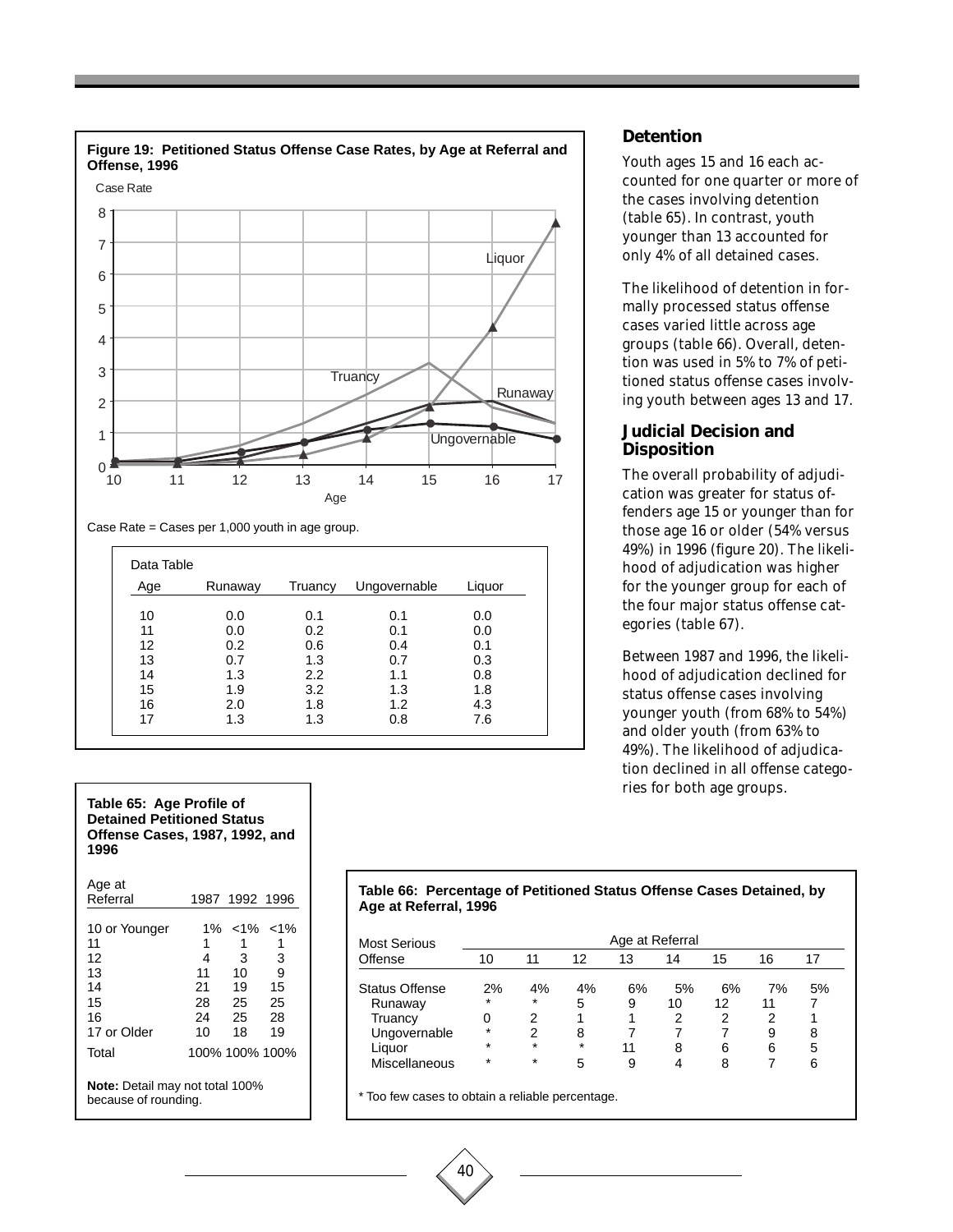Adjudicated status offense cases involving juveniles younger than 16 were more likely to result in out-of-home placement than were cases involving older youth (16% versus 11% in 1996) (table 68). For both age groups, the proportion of adjudicated cases resulting in outof-home placement declined between 1987 and 1996.

Adjudicated status offense cases involving younger juveniles were more likely to result in formal probation than were cases involving older juveniles (63% versus 54% in 1996) (table 69). A larger proportion of the older group was ordered to pay fines or to enter a treatment or counseling program (32% versus 18%), possibly reflecting the greater involvement of older juveniles in status liquor law violation cases. For both age groups, the overall proportion of adjudicated cases that resulted in formal probation remained about the same between 1987 and 1996.

| Table 67: Percentage of<br><b>Petitioned Status Offense</b><br><b>Cases Adjudicated, by Age at</b><br>Referral, 1987, 1992, and 1996 |      |           |     |  |  |
|--------------------------------------------------------------------------------------------------------------------------------------|------|-----------|-----|--|--|
| Most Serious<br>Offense                                                                                                              | 1987 | 1992 1996 |     |  |  |
| 15 or Younger                                                                                                                        | 68%  | 56%       | 54% |  |  |
| Runaway                                                                                                                              | 60   | 40        | 38  |  |  |
| Truancy                                                                                                                              | 70   | 60        | 59  |  |  |
| Ungovernable                                                                                                                         | 72   | 65        | 58  |  |  |
| Liquor                                                                                                                               | 68   | 60        | 59  |  |  |
| Miscellaneous                                                                                                                        | 73   | 60        | 54  |  |  |
| 16 or Older                                                                                                                          | 63%  | 53%       | 49% |  |  |
| Runaway                                                                                                                              | 52   | 38        | 31  |  |  |
| Truancy                                                                                                                              | 74   | 64        | 49  |  |  |
| Ungovernable                                                                                                                         | 66   | 62        | 50  |  |  |
| Liquor                                                                                                                               | 63   | 53        | 54  |  |  |
| Miscellaneous                                                                                                                        | 63   | 52        | 48  |  |  |



**Table 68: Percentage of Adjudicated Status Offense Cases That Resulted in Out-of-Home Placement, by Age at Referral, 1987, 1992, and 1996**

| Most Serious<br>Offense | 1987 | 1992 1996 |     |
|-------------------------|------|-----------|-----|
| 15 or Younger           | 23%  | 19%       | 16% |
| Runaway                 | 37   | 29        | 29  |
| Truancy                 | 13   | 11        | 12  |
| Ungovernable            | 36   | 29        | 24  |
| Liquor                  | 11   | 10        | 8   |
| Miscellaneous           | 25   | 31        | 15  |
| 16 or Older             | 14%  | 13%       | 11% |
| Runaway                 | 33   | 31        | 26  |
| Truancy                 | 5    | 6         | 9   |
| Ungovernable            | 28   | 25        | 20  |
| Liquor                  | 7    | 7         | 6   |
| Miscellaneous           | 23   | 25        | 12  |

#### **Table 69: Percentage of Adjudicated Status Offense Cases That Resulted in Formal Probation, by Age at Referral, 1987, 1992, and 1996**

| Most Serious<br>Offense | 1987 | 1992 1996 |     |
|-------------------------|------|-----------|-----|
| 15 or Younger           | 64%  | 69%       | 63% |
| Runaway                 | 52   | 59        | 58  |
| Truancy                 | 79   | 84        | 75  |
| Ungovernable            | 59   | 66        | 64  |
| Liquor                  | 57   | 59        | 62  |
| Miscellaneous           | 48   | 44        | 43  |
| 16 or Older             | 53%  | 60%       | 54% |
| Runaway                 | 55   | 57        | 58  |
| Truancy                 | 91   | 91        | 72  |
| Ungovernable            | 64   | 68        | 66  |
| Liquor                  | 46   | 56        | 56  |
| Miscellaneous           | 33   | 36        | 31  |

41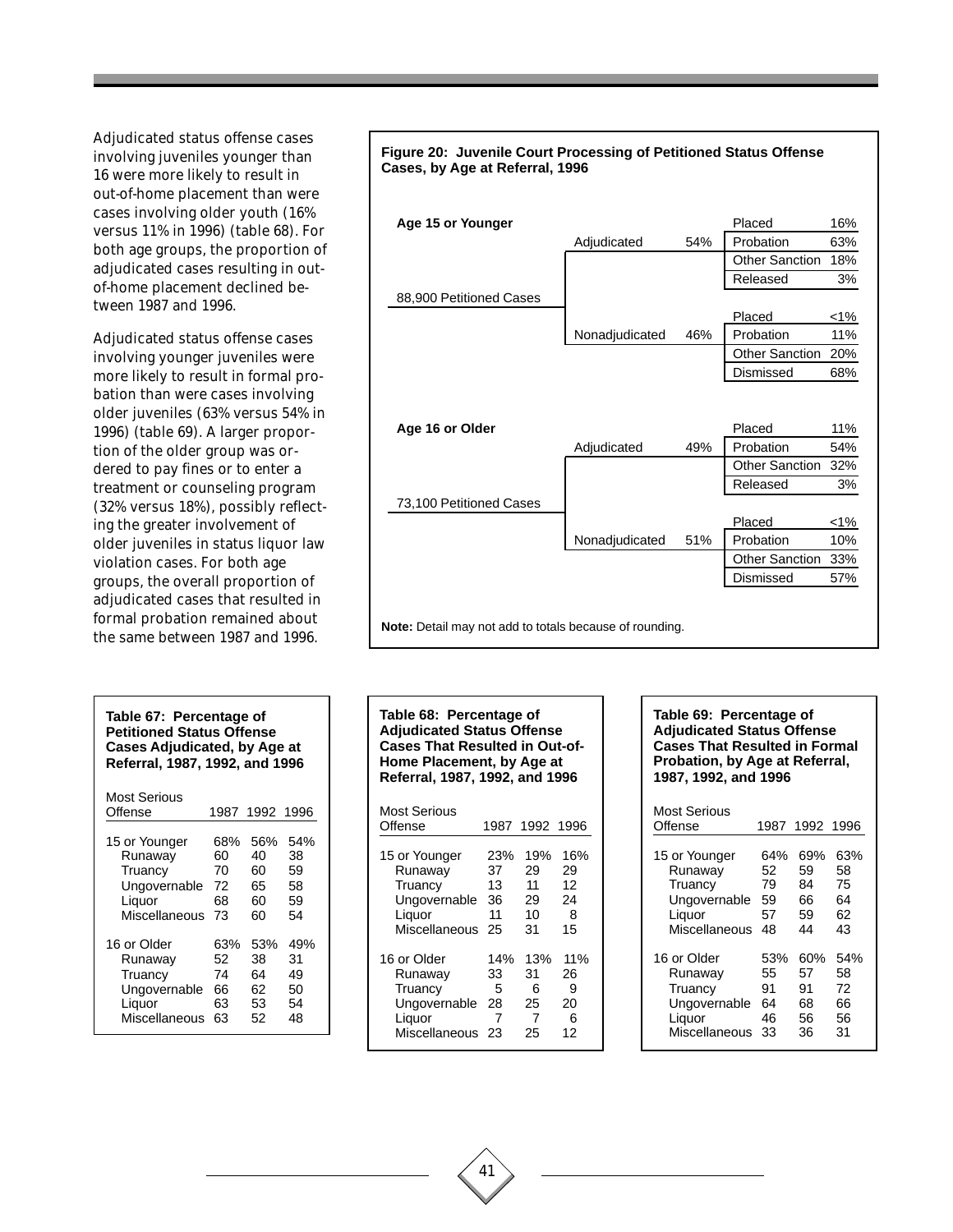| Table 70: Percentage of<br><b>Petitioned Status Offense</b><br><b>Cases Involving Males, by</b><br>Offense, 1987, 1992, and 1996 |                                   |                                   |                                   |  |  |  |
|----------------------------------------------------------------------------------------------------------------------------------|-----------------------------------|-----------------------------------|-----------------------------------|--|--|--|
| Most Serious<br>Offense                                                                                                          |                                   | 1987 1992 1996                    |                                   |  |  |  |
| Status Offense<br>Runaway<br>Truancy<br>Ungovernable<br>Liquor<br>Miscellaneous                                                  | 58%<br>38<br>55<br>49<br>74<br>68 | 58%<br>38<br>55<br>51<br>72<br>70 | 59%<br>40<br>53<br>57<br>69<br>69 |  |  |  |

| Table 71: Offense Profile of<br><b>Petitioned Status Offense</b><br>Cases, by Sex, 1996 |                             |                             |  |  |  |
|-----------------------------------------------------------------------------------------|-----------------------------|-----------------------------|--|--|--|
| Most Serious<br>Offense                                                                 | Male                        | Female                      |  |  |  |
| Runaway<br>Truancy<br>Ungovernable<br>Liquor<br>Miscellaneous                           | 11%<br>22<br>12<br>32<br>23 | 23%<br>28<br>13<br>21<br>15 |  |  |  |
| Total                                                                                   | 100%                        | 100%                        |  |  |  |
| <b>Note:</b> Detail may not total 100%<br>because of rounding.                          |                             |                             |  |  |  |

#### **Table 72: Percent Change in Petitioned Status Offense Cases and Case Rates, by Sex, 1987–1996**

| <b>Most Serious</b>    |        |        |        |         | Percent Change |
|------------------------|--------|--------|--------|---------|----------------|
| Offense                | 1987   | 1992   | 1996   | 1987-96 | 1992-96        |
| <b>Number of Cases</b> |        |        |        |         |                |
| Male                   | 46,700 | 55,100 | 95,400 | 104%    | 73%            |
| Runaway                | 5,300  | 6,400  | 10,400 | 96      | 63             |
| Truancy                | 11,200 | 14,000 | 21,000 | 88      | 50             |
| Ungovernable           | 6,900  | 5,500  | 11,400 | 66      | 108            |
| Liquor                 | 18,800 | 21,200 | 30,700 | 63      | 45             |
| Miscellaneous          | 4,600  | 8,000  | 21,900 | 381     | 173            |
| Female                 | 33,900 | 39,100 | 66,500 | 96%     | 70%            |
| Runaway                | 8,800  | 10,300 | 15,400 | 76      | 49             |
| Truancy                | 9,300  | 11,700 | 18,300 | 98      | 57             |
| Ungovernable           | 7,200  | 5,200  | 8,700  | 20      | 67             |
| Liquor                 | 6,500  | 8,400  | 14,100 | 117     | 67             |
| Miscellaneous          | 2,200  | 3,500  | 10.100 | 365     | 188            |
| <b>Case Rates</b>      |        |        |        |         |                |
| Male                   | 3.6    | 4.0    | 6.5    | 83%     | 62%            |
| Runaway                | 0.4    | 0.5    | 0.7    | 76      | 52             |
| Truancy                | 0.9    | 1.0    | 1.4    | 69      | 40             |
| Ungovernable           | 0.5    | 0.4    | 0.8    | 49      | 94             |
| Liquor                 | 1.4    | 1.6    | 2.1    | 47      | 35             |
| Miscellaneous          | 0.3    | 0.6    | 1.5    | 331     | 155            |
| Female                 | 2.7    | 3.0    | 4.8    | 77%     | 59%            |
| Runaway                | 0.7    | 0.8    | 1.1    | 58      | 39             |
| Truancy                | 0.7    | 0.9    | 1.3    | 78      | 47             |
| Ungovernable           | 0.6    | 0.4    | 0.6    | 8       | 56             |
| Liquor                 | 0.5    | 0.7    | 1.0    | 95      | 56             |
| Miscellaneous          | 0.2    | 0.3    | 0.7    | 319     | 169            |

Case Rate = Cases per 1,000 youth at risk.

**Note:** Detail may not add to totals because of rounding. Percent change calculations are based on unrounded numbers.

### **Sex**

Males were involved in 59% of petitioned status offense cases in 1996. Males accounted for the majority (69%) of status liquor law violation cases, 57% of ungovernability cases, and 53% of truancy cases, but less than half (40%) of runaway cases (table 70).

The offense profiles of status offense cases for males and females reflect the relatively greater involvement of males in liquor law violations and of females in runaway cases (table 71). Runaway cases accounted for 23% of status offense cases involving females, compared with 11% of cases involving males. In contrast, a liquor law violation was charged in 32% of status offense cases involving males, compared with 21% of cases involving females.

The number of petitioned status offense cases involving females increased 96% between 1987 and 1996, while the number involving males increased 104% (table 72). The largest percent increase among females was for liquor law violations (117%). Among males, the largest increase was for runaway cases (96%).

In 1996, the status offense case rate for males was 6.5 cases per 1,000 males in the juvenile population, compared with 4.8 for females. The case rate difference between males and females was much smaller for status offenses than for delinquency cases. The status offense case rate for males age 16 and older, however, was considerably higher than the rate for females in the same age groups (figure 21). The status offense case rate for females peaked at age 15

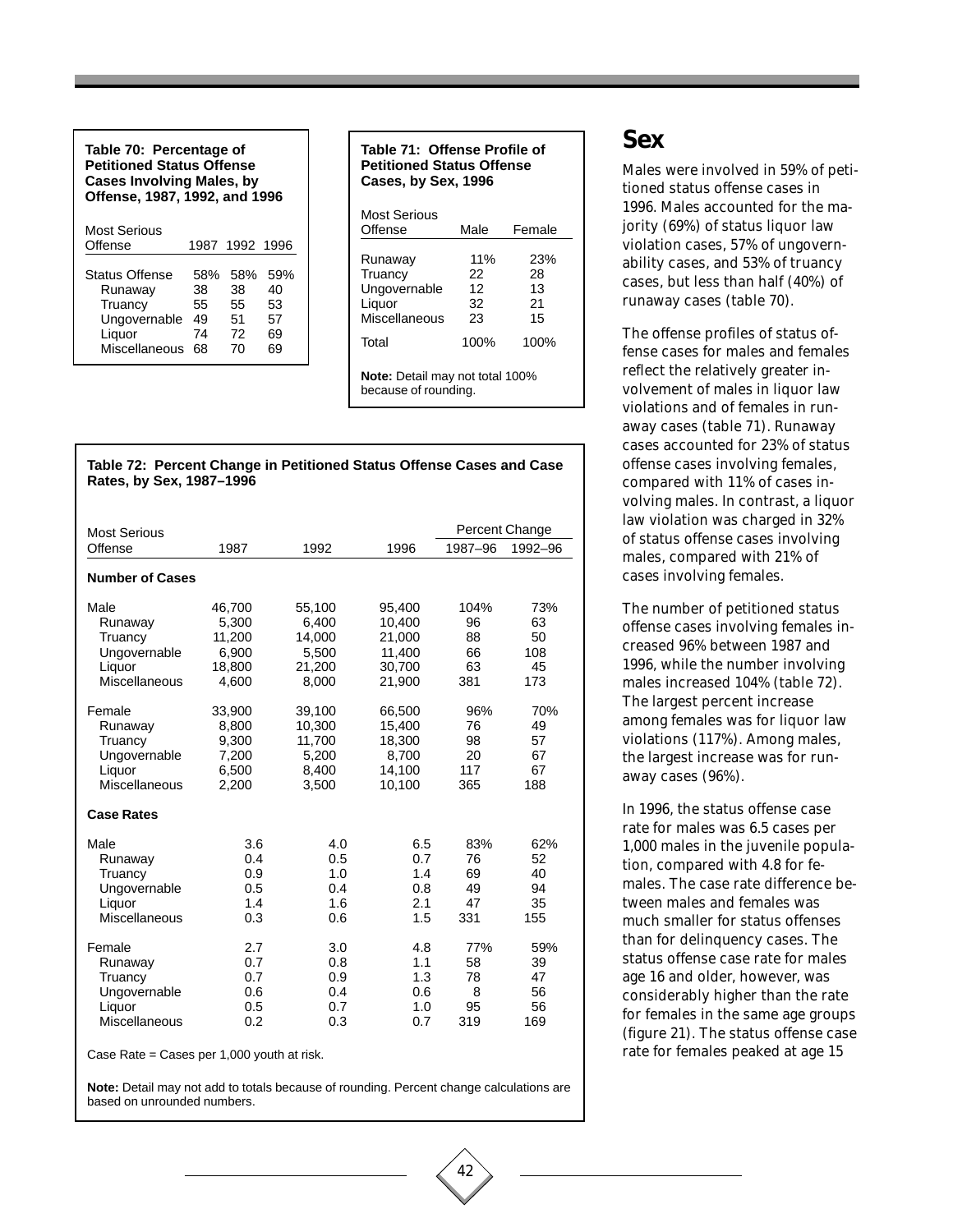then declined through age 17, whereas the case rate for males increased continuously through age 17.

For both truancy and ungovernability cases, the male and female age-specific case rate patterns were comparable, with rates peaking at age 15 (figure 22). By contrast, status liquor case rates were considerably greater for males than for females after age 15. Case rates within the status liquor category increased continuously with age for both males and females, showing large increases in the older age groups. In runaway cases, unlike any of the other status offense categories, the case rate for females was greater than the case rate for males at all but the youngest ages.

#### **Detention**

The proportion of status offense cases involving detention was the same for males and females in 1996 (table 73). Detention was used in 6% of all cases involving either sex. For both males and females, runaway cases were more likely than other status offense cases to involve detention (9% for males and 11% for females). The likelihood of detention decreased between 1987 and 1996 for both sexes. The largest decreases were seen in the runaway and ungovernable offense categories. The use of detention among runaway cases dropped from 36% to 9% for males, and from 32% to 11% for females. The use of detention in ungovernability cases dropped from 18% to 7% for both sexes.



# **Figure 21: Petitioned Status Offense Case Rates, by Sex and Age at**

Case Rate = Cases per 1,000 youth in age group.

| Age | Male | Female |
|-----|------|--------|
|     |      |        |
| 10  | 0.4  | 0.2    |
| 11  | 0.7  | 0.4    |
| 12  | 1.7  | 1.4    |
| 13  | 3.7  | 3.7    |
| 14  | 6.5  | 7.0    |
| 15  | 10.9 | 9.5    |
| 16  | 14.1 | 9.3    |
| 17  | 18.0 | 8.3    |

#### **Table 73: Percentage of Petitioned Status Offense Cases Detained, by Sex, 1987, 1992, and 1996**

| Most Serious  |     |                |    |
|---------------|-----|----------------|----|
| Offense       |     | 1987 1992 1996 |    |
|               |     |                |    |
| Male          | 12% | 9%             | 6% |
| Runaway       | 36  | 19             | 9  |
| Truancy       | 6   | 2              | 2  |
| Ungovernable  | 18  | 10             | 7  |
| Liquor        | 6   | 6              | 7  |
| Miscellaneous | 14  | 17             | 7  |
| Female        | 16% | 7%             | 6% |
| Runaway       | 32  | 12             | 11 |
| Truancy       | 6   | 2              | 1  |
| Ungovernable  | 18  | 9              | 7  |
| Liquor        | 5   | 5              | 5  |
| Miscellaneous | 19  | 15             |    |

43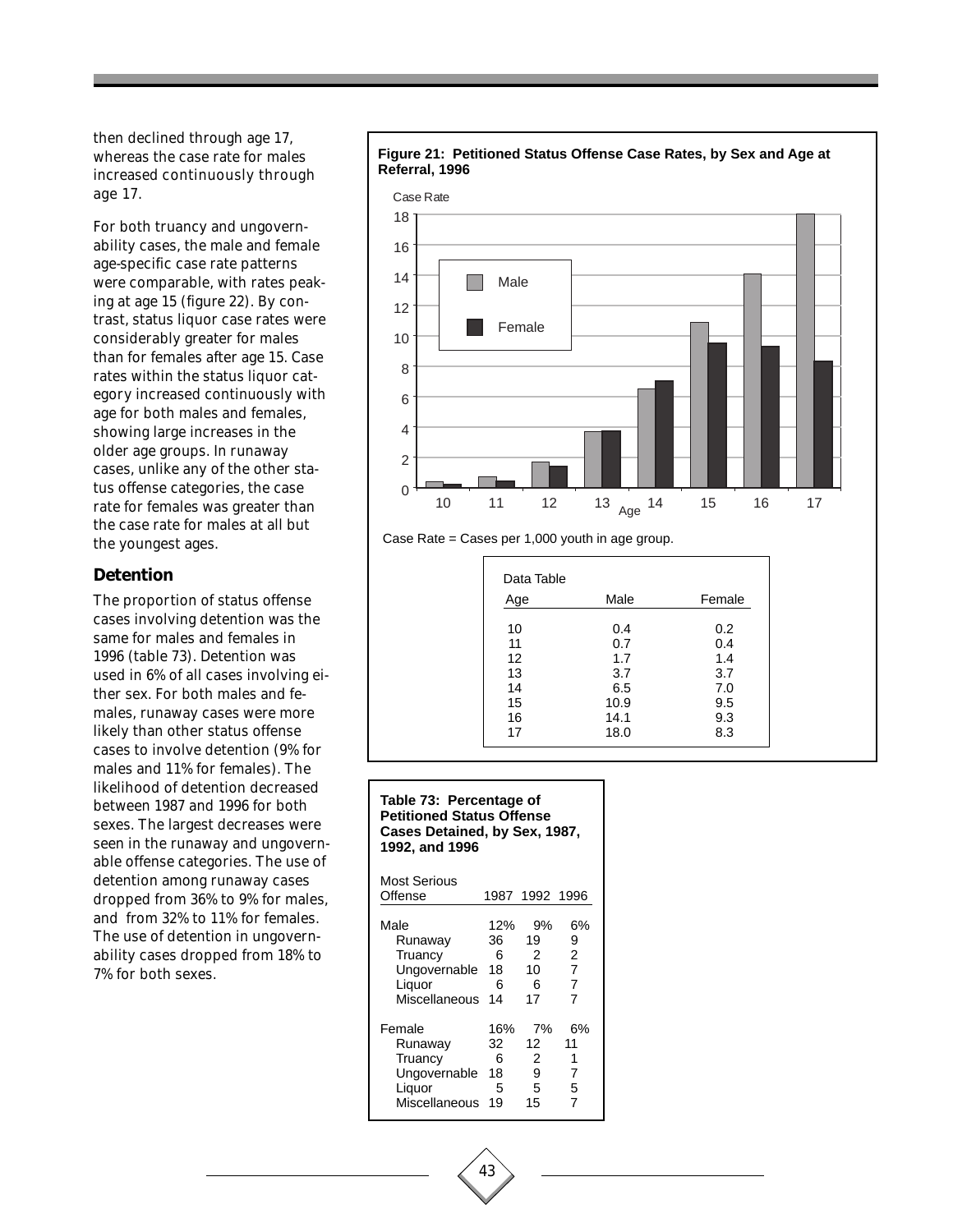

44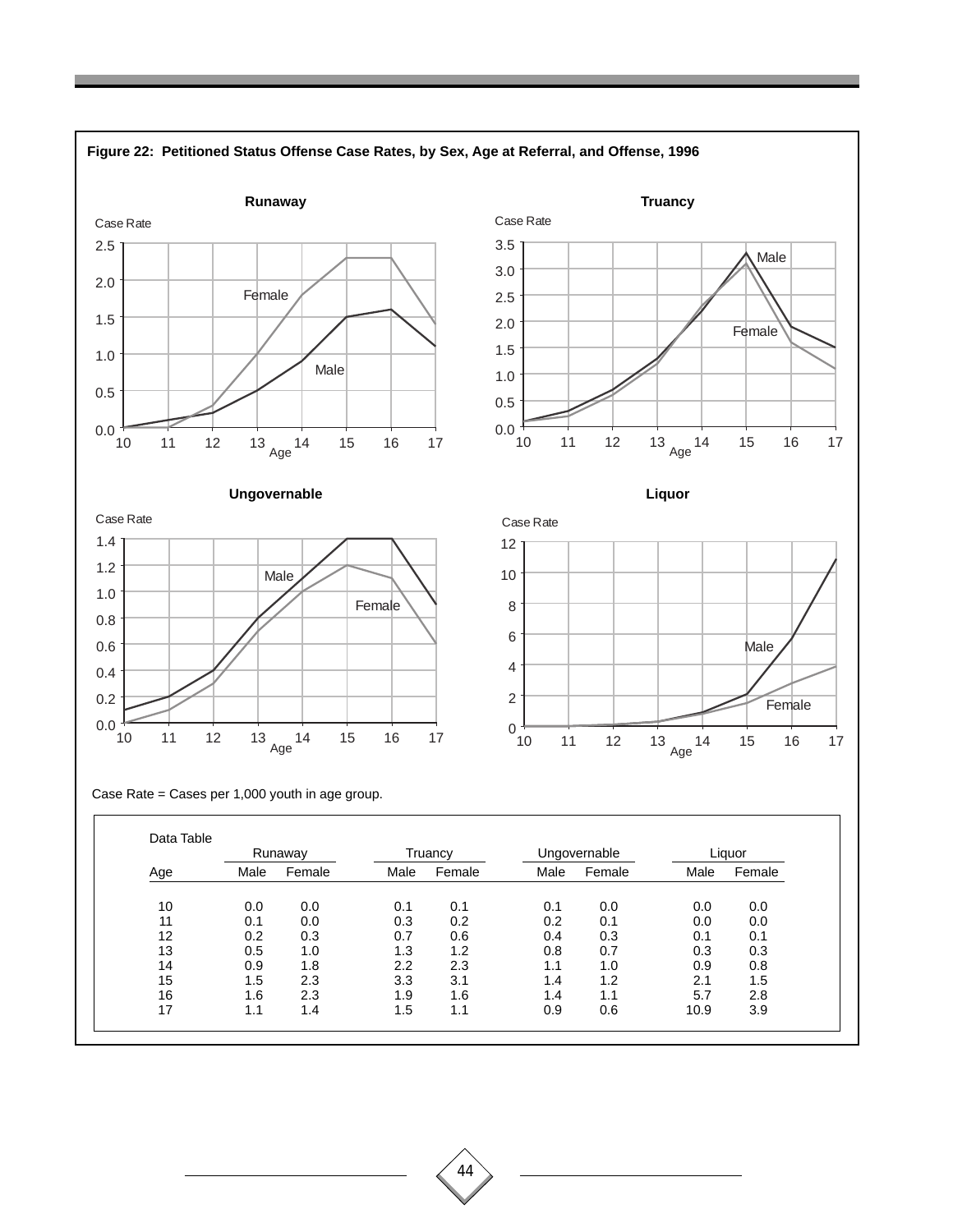#### **Judicial Decision and Disposition**

Juvenile court handling of petitioned status offense cases varied little between males and females (figure 23). The proportion of status offense cases adjudicated was 53% for males and 50% for females. The likelihood of adjudication was comparable for males and females across all four major status offense categories (table 74). The likelihood of adjudication declined between 1987 and 1996 in all offense categories for both sexes.

Once adjudicated, the probability of out-of-home placement for petitioned status offense cases was about the same for males (14%) and females (13%) in 1996 (table 75). The overall likelihood of outof-home placement declined between 1987 and 1996 for both sexes. For ungovernability cases, use of out-of-home placement declined from 33% to 23% (males) and 22% (females). For runaway cases involving females, out-ofhome placement declined from 34% to 24%.

For both males and females, the overall proportion of adjudicated status offense cases resulting in formal probation was about the same in 1996 as in 1987 (table 76). The use of probation was essentially the same for males as for females, with female cases slightly more likely than male cases to result in probation for all offense categories. For both sexes, the use of probation increased between 1987 and 1996 in all offense categories except truancy; use of probation for truancy cases declined for both sexes.



#### **Table 74: Percentage of Petitioned Status Offense Cases Adjudicated, by Sex, 1987, 1992, and 1996**

| Most Serious  |     |                |     |
|---------------|-----|----------------|-----|
| Offense       |     | 1987 1992 1996 |     |
|               |     |                |     |
| Male          | 67% | 56%            | 53% |
| Runaway       | 60  | 41             | 35  |
| Truancy       | 71  | 60             | 56  |
| Ungovernable  | 71  | 64             | 56  |
| Liquor        | 65  | 56             | 57  |
| Miscellaneous | 69  | 59             | 51  |
| Female        | 64% | 53%            | 50% |
| Runaway       | 55  | 38             | 35  |
| Truancy       | 70  | 62             | 58  |
| Ungovernable  | 69  | 65             | 56  |
| Liquor        | 64  | 52             | 52  |
| Miscellaneous | 69  | 52             | 52  |

#### **Table 75: Percentage of Adjudicated Status Offense Cases That Resulted in Out-of-Home Placement, by Sex, 1987, 1992, and 1996**

| Most Serious<br>Offense |     | 1987 1992 1996 |     |
|-------------------------|-----|----------------|-----|
| Male                    | 18% | 17%            | 14% |
| Runaway                 | 38  | 36             | 33  |
| Truancy                 | 13  | 10             | 13  |
| Ungovernable            | 33  | 29             | 23  |
| Liquor                  | 9   | 9              | 8   |
| Miscellaneous           | 24  | 29             | 14  |
| Female                  | 21% | 16%            | 13% |
| Runaway                 | 34  | 26             | 24  |
| Truancy                 | 10  | 9              | 10  |
| Ungovernable            | 33  | 27             | 22  |
| Liquor                  | 6   | 6              | 4   |
| Miscellaneous           | 24  | 28             | 14  |

**Figure 23: Juvenile Court Processing of Petitioned Status Offense**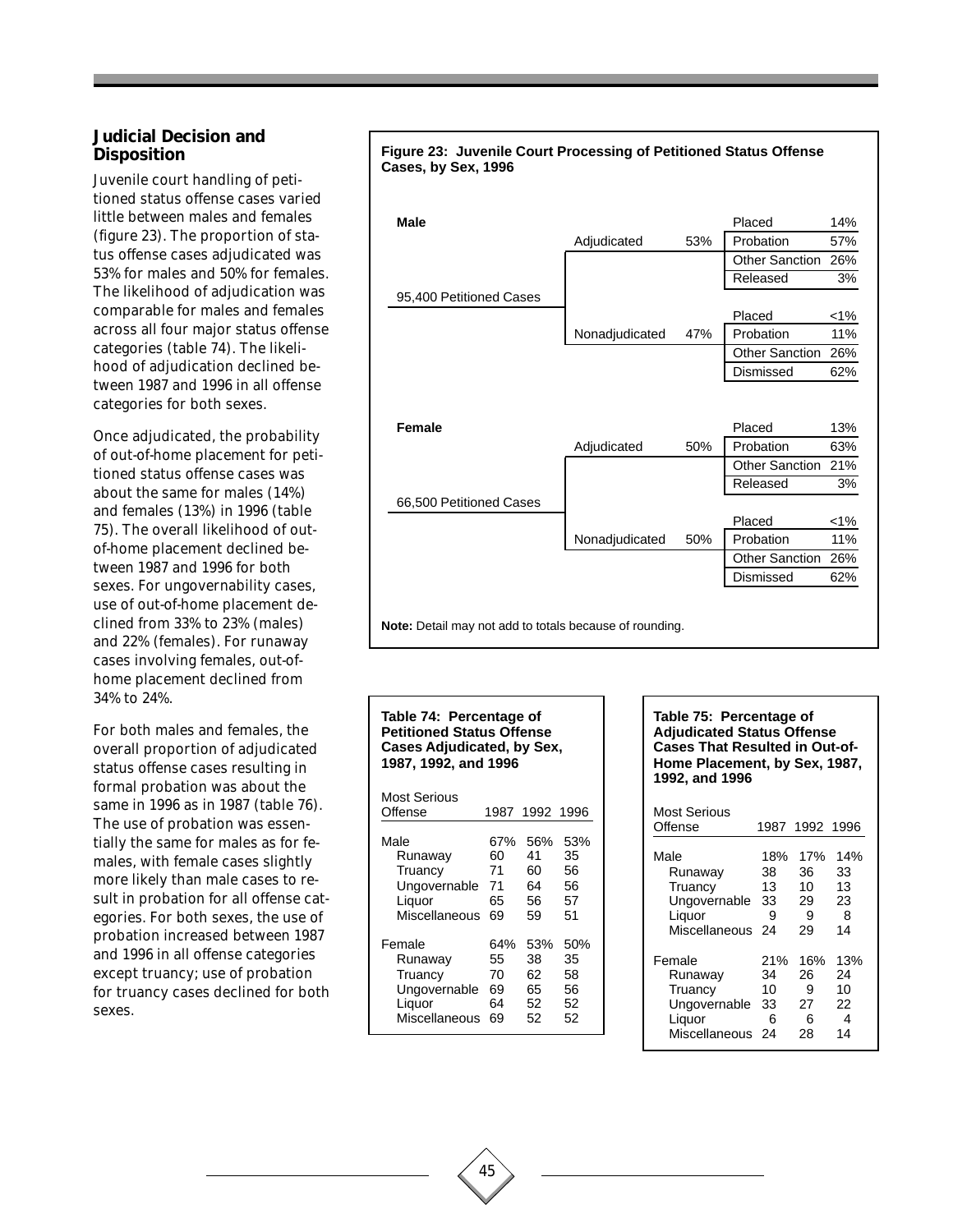**Table 76: Percentage of Adjudicated Status Offense Cases That Resulted in Formal Probation, by Sex, 1987, 1992, and 1996**

| Most Serious<br>Offense |     | 1987 1992 1996 |     |
|-------------------------|-----|----------------|-----|
| Male                    | 57% | 62%            | 57% |
| Runaway                 | 51  | 52             | 54  |
| Truancy                 | 80  | 84             | 73  |
| Ungovernable            | 59  | 65             | 64  |
| Liquor                  | 48  | 57             | 57  |
| Miscellaneous           | 39  | 39             | 37  |
| Female                  | 62% | 69%            | 63% |
| Runaway                 | 55  | 63             | 61  |
| Truancy                 | 81  | 86             | 75  |
| Ungovernable            | 61  | 69             | 65  |
| Liquor                  | 48  | 58             | 60  |
| Miscellaneous           | 49  | 47             | 40  |

#### **Race**

In 1996, white juveniles were involved in a substantial majority of all formally processed status offense cases (78%), a proportion comparable to their representation in the general population (table 77).4 White youth were involved in 90% of status liquor law violation cases, 75% of runaway cases, 74% of ungovernability cases, and 72% of truancy cases. Compared with black youth, white youth and youth of other races had greater proportions of status liquor law violations and smaller proportions of truancy cases (table 78).

4 In 1996, whites made up approximately 79% of the juvenile population. Nearly all youth of Hispanic ethnicity are included in the white racial category.

46

**Table 77: Race Profile of Petitioned Status Offense Cases, by Offense, 1996**

| Offense               | White | Black | Races | Total |
|-----------------------|-------|-------|-------|-------|
| <b>Status Offense</b> | 78%   | 17%   | 5%    | 100%  |
| Runaway               | 75    | 21    | 4     | 100   |
| Truancy               | 72    | 24    | 4     | 100   |
| Ungovernable          | 74    | 24    | 2     | 100   |
| Liquor                | 90    | 4     |       | 100   |
| Miscellaneous         | 74    | 20    | 5     | 100   |

Between 1987 and 1996, the number of petitioned status offense cases increased 95% for white youth, 117% for blacks, and 164% for youth of other races (table 79). Increases occurred in all offense categories for all races, with white juveniles having the largest increase in truancy cases, and black youth and youth of other races the largest increase in liquor law violation cases.

In 1996, the total status offense case rate for black juveniles (6.5 cases per 1,000 black youth in the juvenile population) was greater than the rates for white youth (5.6) and for youth of other races (5.2). In all offense categories except liquor violations, case rates for black youth were greater than corresponding rates for whites or for youth of other races. The case rate for liquor law violations, on the other hand, was lowest among black juveniles: 0.4, compared with

#### **Table 78: Offense Profile of Petitioned Status Offense Cases, by Race, 1996**

| Most Serious<br>Offense                                        |                             | White Black Races          | Other                      |  |
|----------------------------------------------------------------|-----------------------------|----------------------------|----------------------------|--|
| Runaway<br>Truancy<br>Ungovernable<br>Liquor<br>Miscellaneous  | 15%<br>22<br>12<br>32<br>19 | 19%<br>34<br>17<br>6<br>23 | 14%<br>19<br>5<br>39<br>23 |  |
| Total                                                          |                             | 100% 100% 100%             |                            |  |
| <b>Note:</b> Detail may not total 100%<br>because of rounding. |                             |                            |                            |  |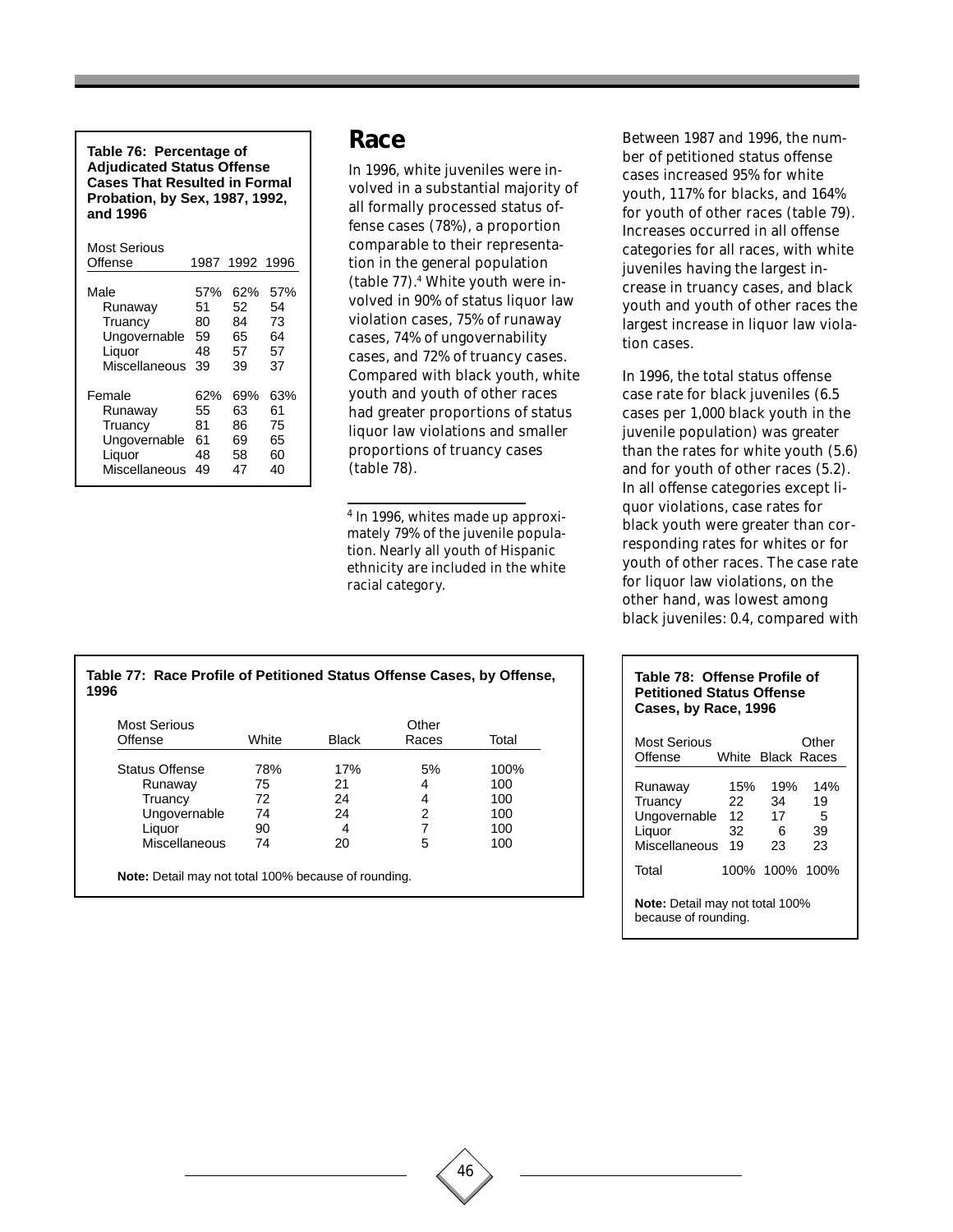1.8 for white youth and 2.0 for youth of other races.

The overall status offense case rate for white juveniles increased continuously with age in 1996, rising from 3.3 for 13-year-olds to 14.1 for 17-year-olds (figure 24). Compared with case rates for whites, rates for black youth were higher through age 15, nearly equal at age 16, and lower at age 17. Case rates for black youth increased through age 15 and then dropped. For youth of other races, case rates peaked at age 17.

For runaway, truancy, and ungovernability offenses, case rates among all racial groups peaked at age 15 or 16, then dropped (figure 25). In contrast, case rates for status liquor law violations increased continuously through age 17 among all racial groups.

#### **Detention**

In 1996, detention was used at some point between referral and disposition in 5% of all petitioned status offense cases involving white youth, 8% of those involving black youth, and 5% of those involving youth of other races (table 80). Black youth were more likely than white youth or youth of other races to be detained in cases involving runaway and liquor law violations. Between 1987 and 1996, the use of detention for petitioned status offense cases declined substantially among all racial groups.

#### **Table 79: Percent Change in Petitioned Status Offense Cases and Case Rates, by Race, 1987–1996**

| <b>Most Serious</b>    |        |        |         |         | Percent Change |
|------------------------|--------|--------|---------|---------|----------------|
| Offense                | 1987   | 1992   | 1996    | 1987–96 | 1992-96        |
| <b>Number of Cases</b> |        |        |         |         |                |
| White                  | 65,000 | 69,800 | 126,500 | 95%     | 81%            |
| Runaway                | 10,700 | 12,100 | 19,400  | 81      | 61             |
| Truancy                | 15,200 | 17,000 | 28,400  | 87      | 66             |
| Ungovernable           | 10,000 | 6,600  | 14,900  | 49      | 125            |
| Liquor                 | 23,800 | 26,000 | 40,100  | 69      | 55             |
| Miscellaneous          | 5,200  | 8,100  | 23,700  | 353     | 195            |
| <b>Black</b>           | 12,800 | 19,800 | 27,800  | 117%    | 41%            |
| Runaway                | 2,900  | 4,100  | 5,300   | 86      | 31             |
| Truancy                | 4,300  | 7,800  | 9,500   | 120     | 22             |
| Ungovernable           | 3,800  | 3,500  | 4,800   | 28      | 36             |
| Liquor                 | 700    | 1,400  | 1,700   | 129     | 18             |
| Miscellaneous          | 1,100  | 3,000  | 6,500   | 485     | 118            |
| <b>Other Races</b>     | 2,900  | 4,700  | 7,600   | 164%    | 63%            |
| Runaway                | 500    | 600    | 1,100   | 127     | 96             |
| Truancy                | 900    | 900    | 1,400   | 56      | 61             |
| Ungovernable           | 300    | 500    | 400     | 19      | $-22$          |
| Liquor                 | 800    | 2,200  | 3,000   | 280     | 34             |
| Miscellaneous          | 400    | 500    | 1,700   | 373     | 261            |
| <b>Case Rates</b>      |        |        |         |         |                |
| White                  | 3.1    | 3.3    | 5.6     | 78%     | 70%            |
| Runaway                | 0.5    | 0.6    | 0.9     | 65      | 51             |
| Truancy                | 0.7    | 0.8    | 1.2     | 70      | 56             |
| Ungovernable           | 0.5    | 0.3    | 0.7     | 36      | 111            |
| Liquor                 | 1.1    | 1.2    | 1.8     | 54      | 45             |
| Miscellaneous          | 0.3    | 0.4    | 1.0     | 313     | 176            |
| <b>Black</b>           | 3.3    | 5.0    | 6.5     | 95%     | 31%            |
| Runaway                | 0.7    | 1.0    | 1.2     | 66      | 22             |
| Truancy                | 1.1    | 1.9    | 2.2     | 97      | 14             |
| Ungovernable           | 1.0    | 0.9    | 1.1     | 14      | 27             |
| Liquor                 | 0.2    | 0.4    | 0.4     | 105     | 10             |
| Miscellaneous          | 0.3    | 0.7    | 1.5     | 424     | 104            |
| <b>Other Races</b>     | 2.8    | 3.7    | 5.2     | 87%     | 41%            |
| Runaway                | 0.5    | 0.4    | 0.7     | 61      | 69             |
| Truancy                | 0.9    | 0.7    | 1.0     | 11      | 39             |
| Ungovernable           | 0.3    | 0.4    | 0.3     | $-16$   | -33            |
| Liquor                 | 0.7    | 1.7    | 2.0     | 169     | 15             |
| Miscellaneous          | 0.4    | 0.4    | 1.2     | 235     | 211            |

Case Rate = Cases per 1,000 youth at risk.

**Note:** Detail may not add to totals because of rounding. Percent change calculations are based on unrounded numbers.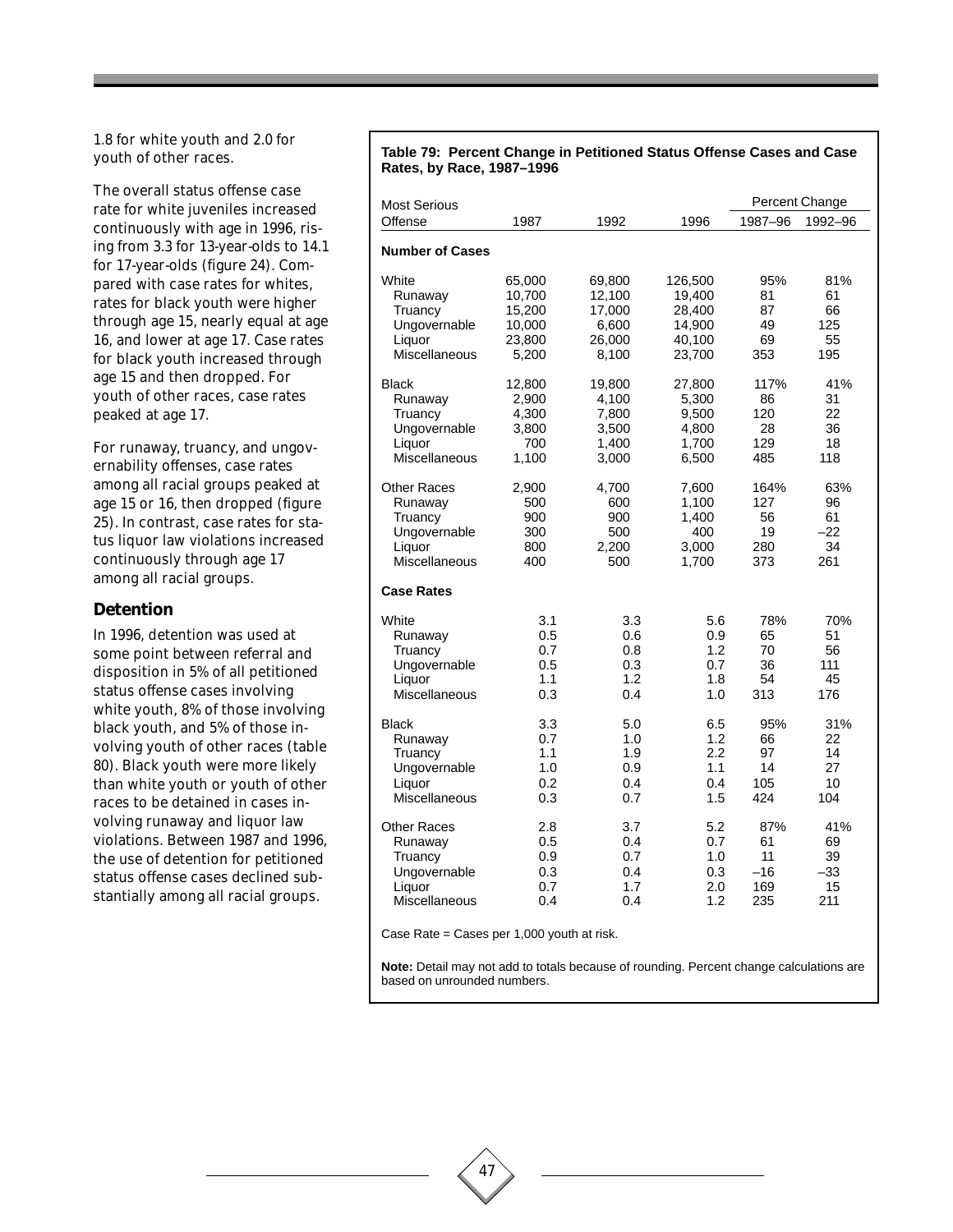

| Table 80: Percentage of<br><b>Petitioned Status Offense</b><br>Cases Detained, by Race, 1987,<br>1992, and 1996 |                                                 |                                                  |                                                                   |  |  |  |
|-----------------------------------------------------------------------------------------------------------------|-------------------------------------------------|--------------------------------------------------|-------------------------------------------------------------------|--|--|--|
| Most Serious<br>Offense                                                                                         | 1987                                            | 1992                                             | 1996                                                              |  |  |  |
| White<br>Runaway<br>Truancy<br>Ungovernable<br>Liquor<br>Miscellaneous                                          | 13%<br>33<br>6<br>17<br>6<br>12                 | 7%<br>14<br>2<br>8<br>6<br>13                    | 5%<br>9<br>1<br>7<br>6<br>5                                       |  |  |  |
| <b>Black</b><br>Runaway<br>Truancy<br>Ungovernable<br>Liquor<br>Miscellaneous                                   | 20%<br>38<br>6<br>21<br>15<br>27                | 11%<br>18<br>3<br>10<br>15<br>24                 | 8%<br>13<br>$\overline{\mathbf{c}}$<br>$\overline{7}$<br>16<br>14 |  |  |  |
| <b>Other Races</b><br>Runaway<br>Truancy<br>Ungovernable<br>Liquor<br>Miscellaneous                             | 15%<br>$\star$<br>15<br>$\star$<br>7<br>$\star$ | 9%<br>14<br>2<br>10 <sup>1</sup><br>5<br>$\star$ | 5%<br>8<br>$\frac{2}{x}$<br>4<br>7                                |  |  |  |
| * Too few cases to obtain a reliable<br>percentage.                                                             |                                                 |                                                  |                                                                   |  |  |  |

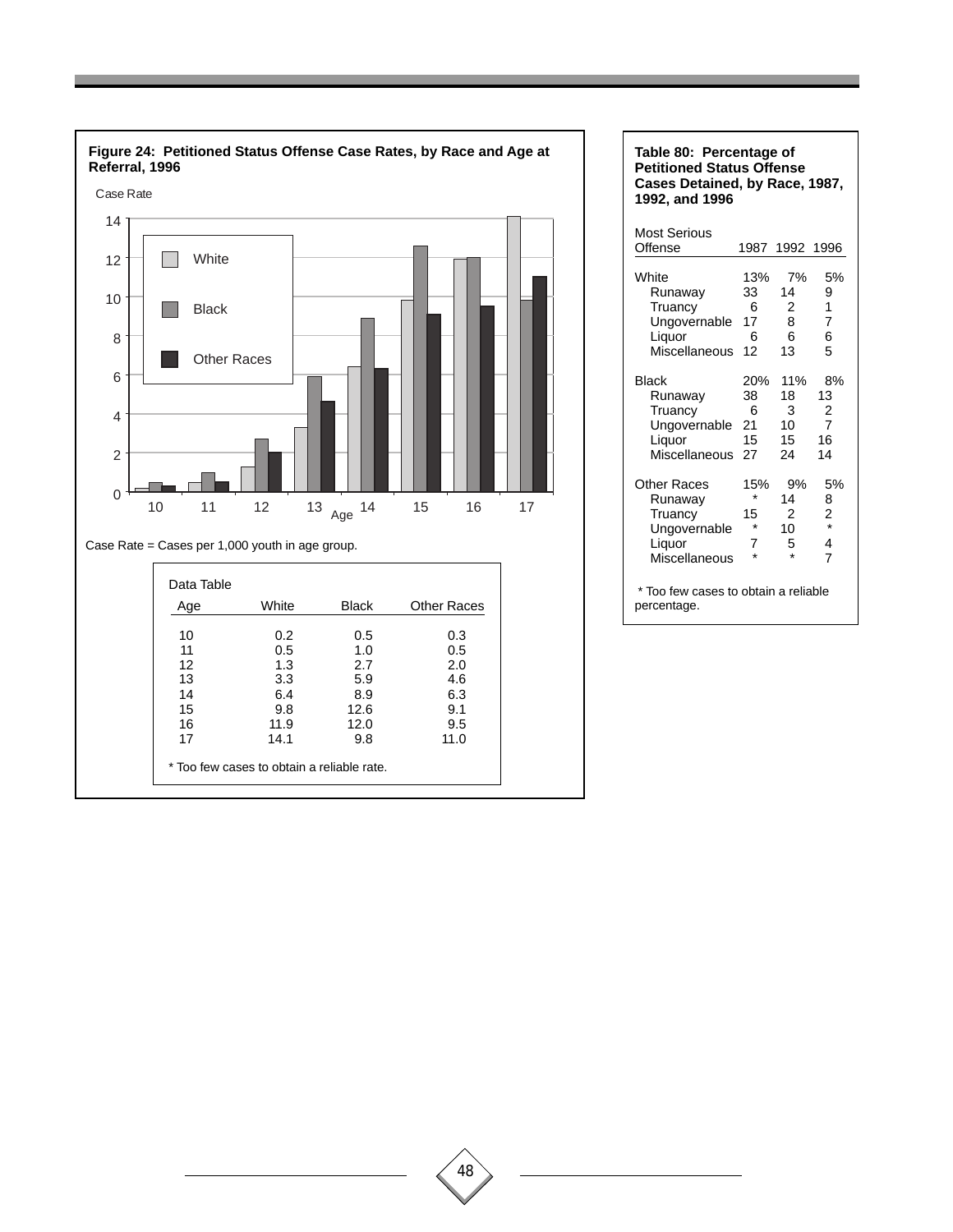

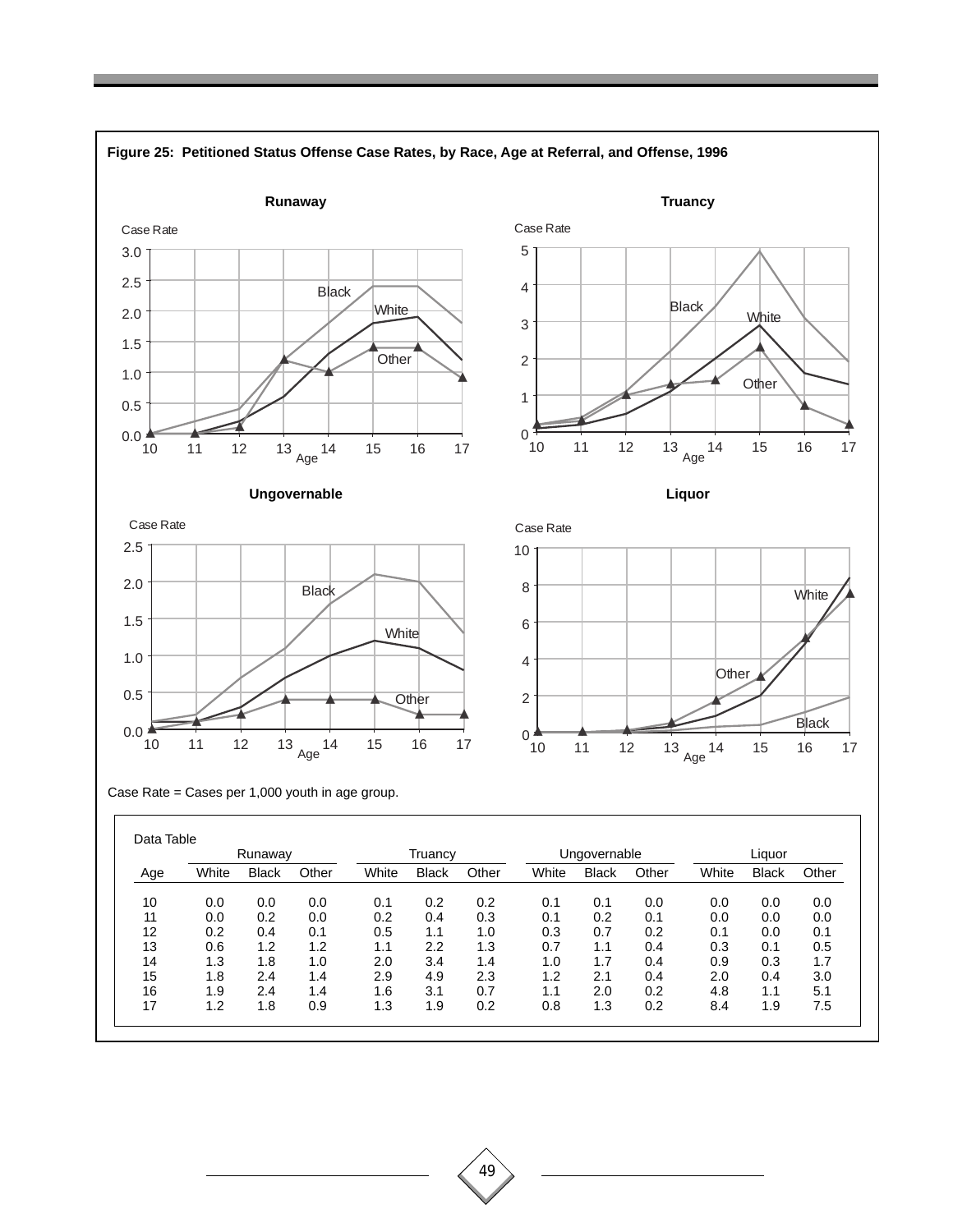#### **Judicial Decision and Disposition**

Petitioned status offense cases involving white youth and black youth were less likely to be adjudicated than were cases involving youth of other races in 1996 (figure 26). Adjudication resulted in 52% of cases involving white youth, 50% of those involving black youth, and 60% of those involving youth of other races. Adjudicated cases involving black youth were less likely than those involving white youth or youth of other races to receive a disposition of "other," possibly as a result of the relatively low volume of liquor violation cases among blacks.

In 1996, the overall likelihood of adjudication was comparable for all races in all offense categories, with one exception: for status liquor law violations, adjudication was less likely for white youth (54%) and black youth (50%) than for youth of other races (74%) (table 81).

Once adjudicated, status offense cases involving black youth were more likely to result in out-ofhome placement than were cases involving white youth or youth of other races (table 82). In 1996, out-of-home placement was used in 20% of adjudicated cases involving black youth, 13% of those involving whites, and 10% of those involving youth of other races. Out-of-home placement in liquor law cases was more likely for blacks (17%) than for whites (6%) and other races (7%). Placement in truancy cases was more likely for whites (11%) and blacks (12%) than for other races (8%). For ungovernability cases, the likelihood of out-of-home placement was about the same for white youth (22%) and black youth (25%). Be-

**White** 2008 **Manufacture 2018** 2019 **Placed** 213% Adjudicated 52% Probation 58% Other Sanction 26% Released 2% 126,500 Petitioned Cases Placed <1% Nonadjudicated 48% Probation 12% Other Sanction 28% Dismissed 61% **Black** 20% Adjudicated 50% Probation 65% Other Sanction 11% Released 5% 27,800 Petitioned Cases Placed <1% Nonadjudicated 50% Probation 11% Other Sanction 23% Dismissed 66%

| <b>Other Races</b>                                             |                |     | Placed                | 10%   |
|----------------------------------------------------------------|----------------|-----|-----------------------|-------|
|                                                                | Adjudicated    | 60% | Probation             | 58%   |
|                                                                |                |     | <b>Other Sanction</b> | 32%   |
|                                                                |                |     | Released              | $1\%$ |
| 7,600 Petitioned Cases                                         |                |     |                       |       |
|                                                                |                |     | Placed                | $1\%$ |
|                                                                | Nonadjudicated | 40% | Probation             | 2%    |
|                                                                |                |     | <b>Other Sanction</b> | 17%   |
|                                                                |                |     | Dismissed             | 81%   |
|                                                                |                |     |                       |       |
| <b>Note:</b> Detail may not add to totals because of rounding. |                |     |                       |       |

tween 1987 and 1996, the probability of out-of-home placement decreased for youth of all races.

In 1996, probation was the most restrictive disposition used in 65% of adjudicated status offense cases involving black youth and 58% of cases involving whites or youth of other races (table 83). In all racial

50

groups, probation was most likely for truancy cases. Between 1987 and 1996, the likelihood of formal probation increased slightly for cases involving white youth (from 57% to 58%), and decreased for cases involving black youth (from 69% to 65%) and youth of other races (from 71% to 58%).

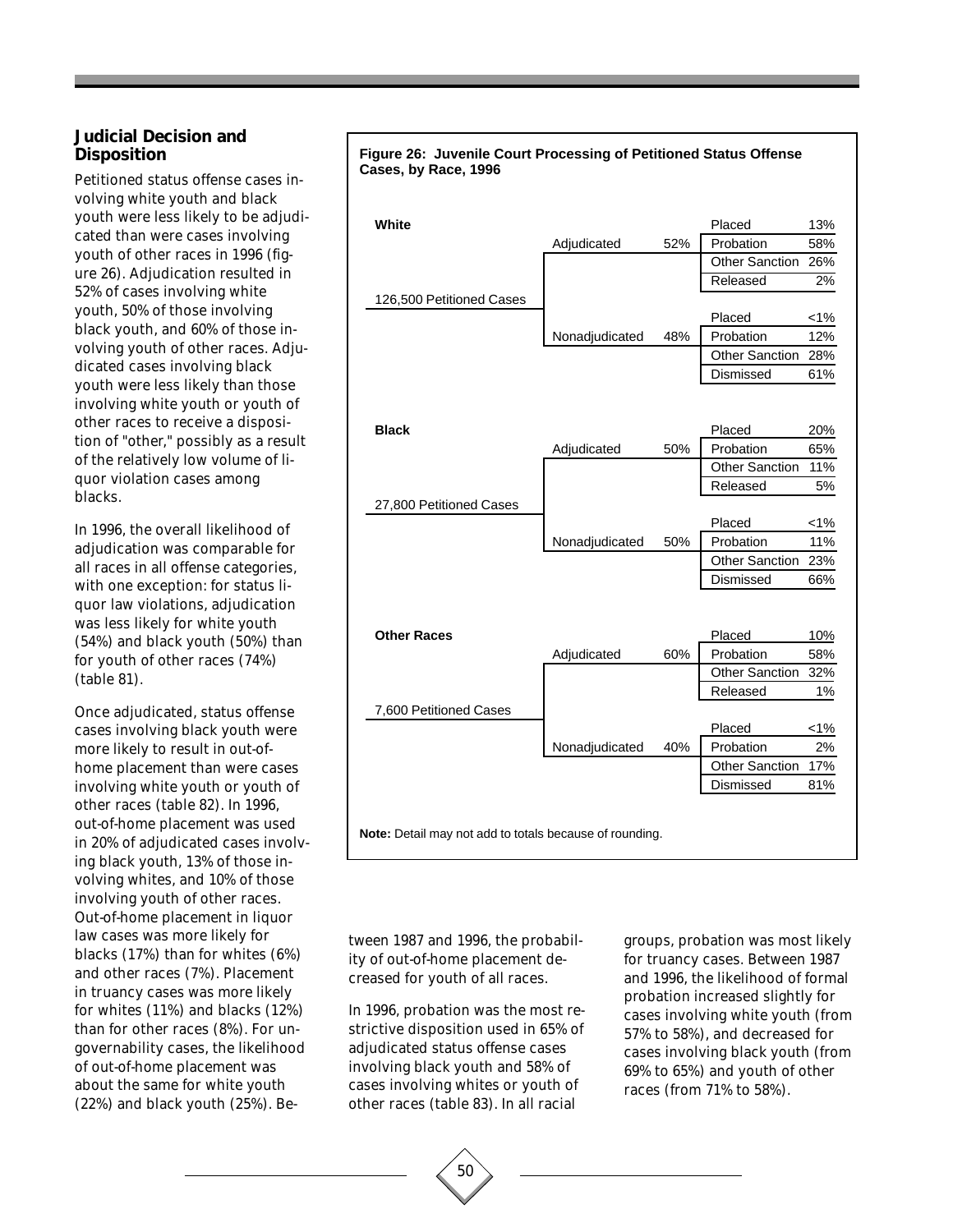**Table 81: Percentage of Petitioned Status Offense Cases Adjudicated, by Race, 1987, 1992, and 1996**

| Most Serious<br>Offense                           |         | 1987 1992 1996 |     |
|---------------------------------------------------|---------|----------------|-----|
| White                                             | 65%     | 55%            | 52% |
| Runaway                                           | 55      | 38             | 36  |
| Truancy                                           | 70      | 61             | 56  |
| Ungovernable                                      | 71      | 67             | 55  |
| Liquor                                            | 64      | 54             | 54  |
| Miscellaneous                                     | 70      | 59             | 53  |
| <b>Black</b>                                      | 66%     | 54%            | 50% |
| Runaway                                           | 63      | 40             | 33  |
| Truancy                                           | 70      | 62             | 60  |
| Ungovernable                                      | 66      | 57             | 56  |
| Liquor                                            | 50      | 48             | 50  |
| Miscellaneous                                     | 64      | 52             | 45  |
| Other Races                                       | 81%     | 65%            | 60% |
| Runaway                                           | $\star$ | 55             | 39  |
| Truancy                                           | 80      | 57             | 56  |
| Ungovernable                                      | ÷       | 78             | ÷   |
| Liquor                                            | 86      | 70             | 74  |
| Miscellaneous                                     | ÷       | ÷              | 49  |
| Too few cases to obtain a reliable<br>percentage. |         |                |     |

#### **Table 82: Percentage of Adjudicated Status Offense Cases That Resulted in Out-of-Home Placement, by Race, 1987, 1992, and 1996**

| Most Serious                                        |         |         |         |
|-----------------------------------------------------|---------|---------|---------|
| Offense                                             | 1987    | 1992    | 1996    |
| White                                               | 19%     | 15%     | 13%     |
| Runaway                                             | 37      | 29      | 27      |
| Truancy                                             | 12      | 9       | 12      |
| Ungovernable                                        | 35      | 30      | 22      |
| Liquor                                              | 8       | 7       | 6       |
| Miscellaneous                                       | 23      | 25      | 12      |
| Black                                               | 24%     | 22%     | 20%     |
| Runaway                                             | 37      | 33      | 32      |
| Truancy                                             | 11      | 12      | 11      |
| Ungovernable                                        | 29      | 24      | 25      |
| Liquor                                              | $\star$ | 19      | 17      |
| Miscellaneous                                       | 36      | 43      | 24      |
| Other Races                                         | 15%     | 17%     | 10%     |
| Runaway                                             | $\star$ | $\star$ | $\star$ |
| Truancy                                             | 9       | 10      | 8       |
| Ungovernable                                        | ÷       | ÷       | ÷       |
| Liquor                                              | 16      | 14      | 7       |
| Miscellaneous                                       | $\star$ | $\star$ | 5       |
| * Too few cases to obtain a reliable<br>percentage. |         |         |         |

**Table 83: Percentage of Adjudicated Status Offense Cases That Resulted in Formal Probation, by Race, 1987, 1992, and 1996**

| Most Serious<br>Offense                             | 1987    | 1992    | 1996    |
|-----------------------------------------------------|---------|---------|---------|
| White                                               | 57%     | 64%     | 58%     |
| Runaway                                             | 50      | 60      | 59      |
| Truancy                                             | 79      | 86      | 73      |
| Ungovernable                                        | 58      | 64      | 64      |
| Liquor                                              | 48      | 58      | 58      |
| Miscellaneous                                       | 39      | 40      | 36      |
| Black                                               | 69%     | 70%     | 65%     |
| Runaway                                             | 58      | 53      | 56      |
| Truancy                                             | 82      | 84      | 77      |
| Ungovernable                                        | 67      | 73      | 66      |
| Liquor                                              | $\star$ | 67      | 62      |
| Miscellaneous                                       | 49      | 40      | 45      |
| Other Races                                         | 71%     | 60%     | 58%     |
| Runaway                                             | $\star$ | $\star$ | $\star$ |
| Truancy                                             | 90      | 84      | 78      |
| Ungovernable                                        | $\star$ | 70      | $\star$ |
| Liquor                                              | 52      | 45      | 55      |
| Miscellaneous                                       | ÷       | $\star$ | 47      |
| * Too few cases to obtain a reliable<br>percentage. |         |         |         |

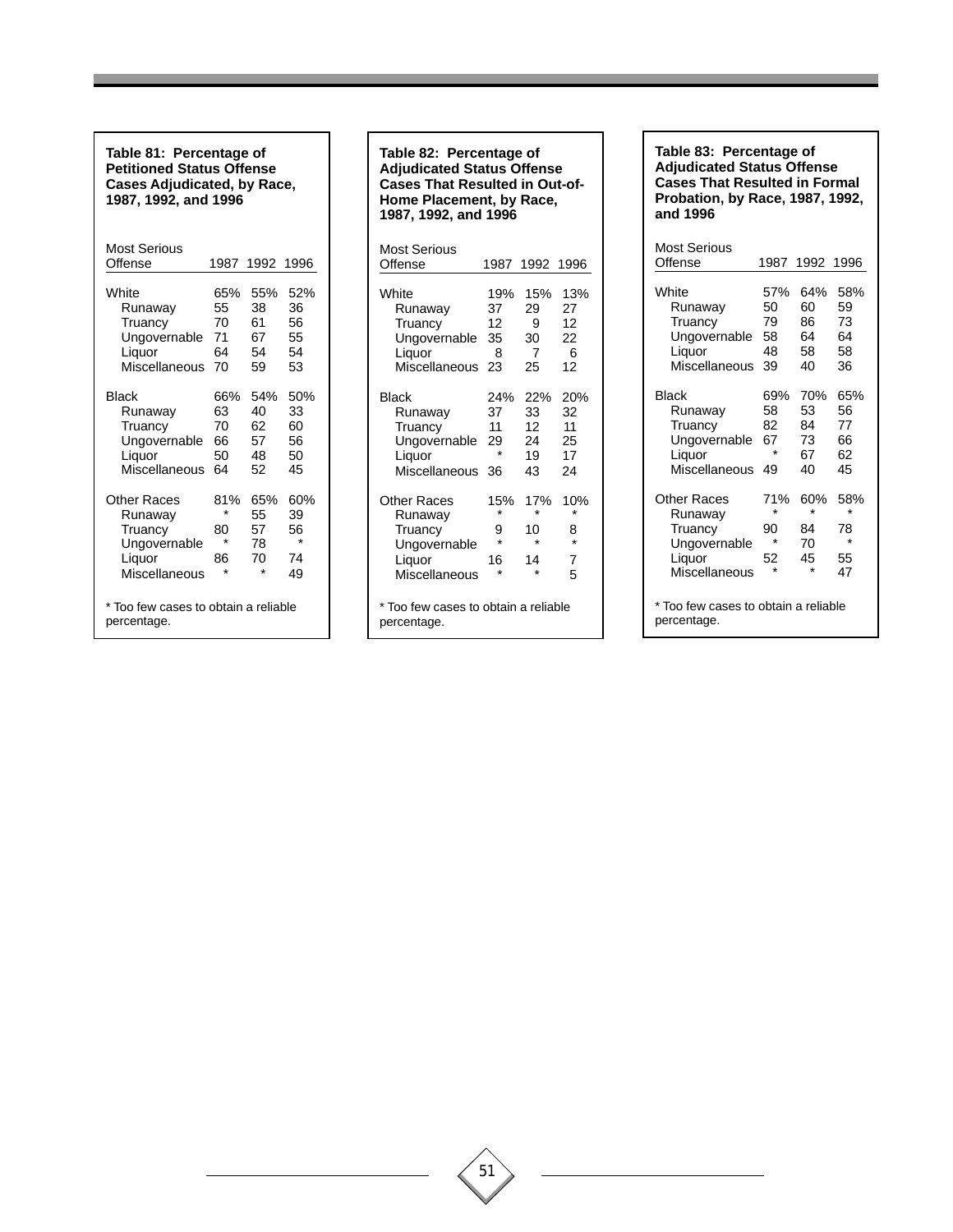# **Methods**

*Juvenile Court Statistics* (*JCS*) utilizes data provided to the National Juvenile Court Data Archive by State and county agencies responsible for collecting and/or disseminating information on the processing of youth in juvenile courts. These data are not the result of a uniform data collection effort. They are not derived from a complete census of juvenile courts or obtained from a probability sample of courts. The national estimates presented in this Report are developed by using compatible information from all courts that are able to provide data to the Archive.

# **Sources of Data**

The Archive collects data in two forms: court-level aggregate statistics and detailed case-level data. Court-level aggregate statistics either are abstracted from the annual reports of State and local courts or are contributed directly to the Archive. Court-level statistics typically provide counts of the delinquency and status offense cases handled by courts in a defined time period (calendar or fiscal year).

Case-level data are usually generated by automated client-tracking systems or case-reporting systems managed by juvenile courts or other juvenile justice agencies. These systems provide detailed data on the characteristics of each delinquency and status offense

case handled by courts, generally including the age, sex, and race of the youth referred; the date and source of referral; the offenses charged; detention; petitioning; and the date and type of disposition.

The structure of each data set contributed to the Archive is unique, having been designed to meet the information needs of a particular jurisdiction. Archive staff study the structure and content of each data set in order to design an automated restructuring procedure that will transform each jurisdiction's data into a common caselevel format.

The aggregation of these standardized case-level data files constitutes the Archive's national caselevel database. The compiled data from jurisdictions that contribute only court-level statistics constitute the national court-level database. Together, these two multijurisdictional databases are used to generate the Archive's national estimates of delinquency and status offense cases.

Each year, juvenile courts with jurisdiction over more than 96% of the U.S. juvenile population contribute either case-level data or court-level aggregate statistics to the Archive. However, not all of this information can be used to generate the national estimates contained in *JCS*. To be used in the development of national estimates, the data must be in a compatible unit of count (i.e., case disposed), the data source must demonstrate a pattern of consistent reporting over time (at least 2 years), and the data file contributed to the Archive must represent a complete count of delinquency and/or status offense cases disposed in a jurisdiction during a given year.

In 1996, case-level data describing 894,571 delinquency cases handled by 1,317 jurisdictions in 26 States met the Archive's criteria for inclusion in the development of national estimates. Compatible data were available from Alabama, Arizona, Arkansas, California, Connecticut, Florida, Illinois, Maryland, Michigan, Minnesota, Mississippi, Missouri, Montana, Nebraska, New Jersey, New York, North Dakota, Ohio, Pennsylvania, South Carolina, South Dakota, Tennessee, Utah, Virginia, Washington, and West Virginia. These courts had jurisdiction over 52% of the Nation's juvenile population in 1996. Compatible court-level aggregate statistics on an additional 191,495 delinquency cases from 516 jurisdictions were reported from the District of Columbia and the States of California, Hawaii, Idaho, Illinois, Indiana, New York, Texas, and Vermont. In all, the Archive received compatible case-level data and court-level statistics on delinquency cases from 1,775 jurisdictions containing 67% of the Nation's juvenile population in 1996 (table A–1).

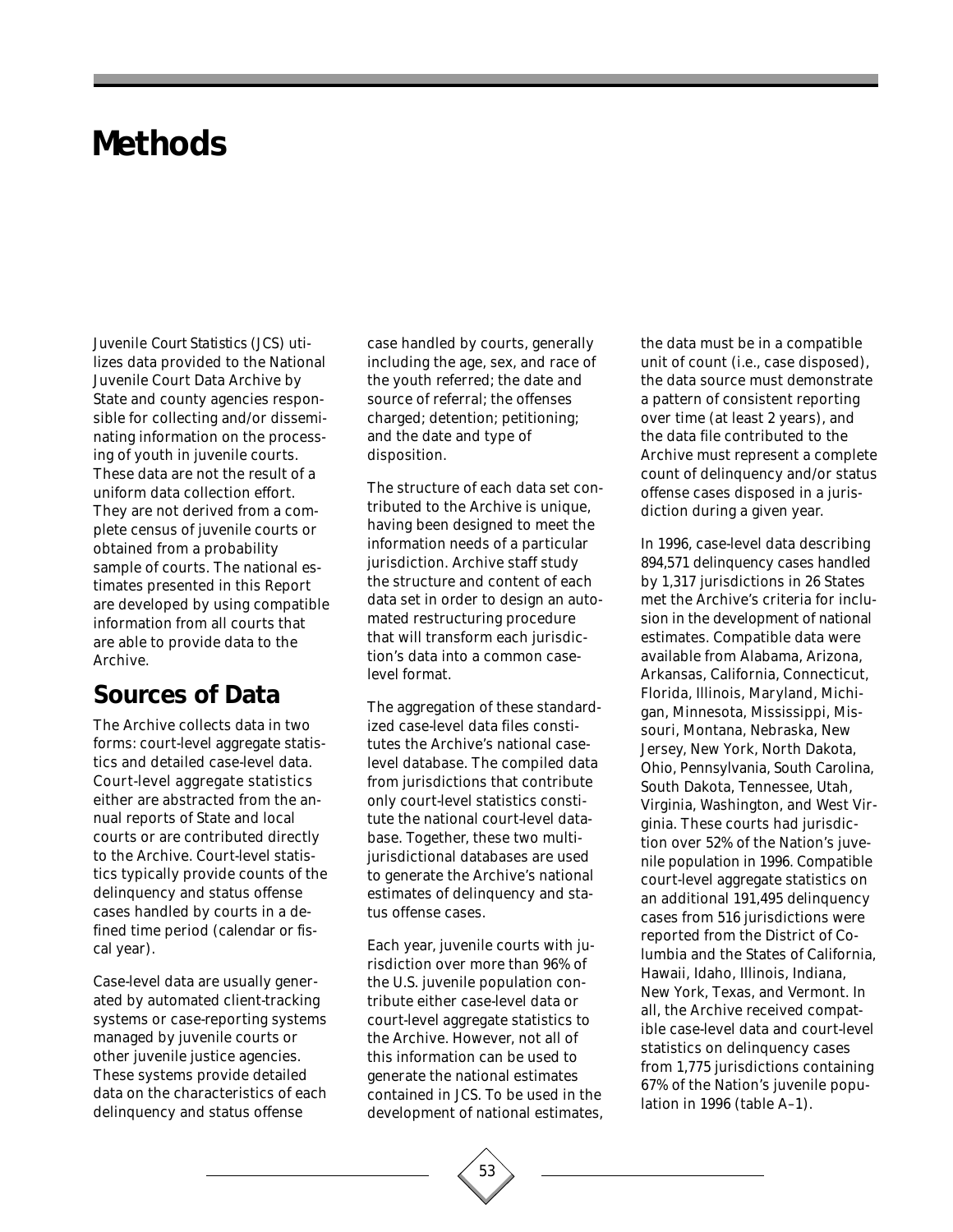#### **Table A–1: 1996 Stratum Profiles: Delinquency Data**

| Stratum | <b>County Population</b><br>Ages 10-17 | Counties<br>in Stratum | <b>Counties Reporting Compatible Data</b> |                 |        |                                      |  |
|---------|----------------------------------------|------------------------|-------------------------------------------|-----------------|--------|--------------------------------------|--|
|         |                                        |                        | <b>Number of Counties</b>                 |                 |        |                                      |  |
|         |                                        |                        | Case-<br>Level                            | Court-<br>Level | Total* | Percentage of<br>Juvenile Population |  |
|         | Less than $10,283$                     | 2,535                  | 1.082                                     | 398             | 1,452  | 57%                                  |  |
| 2       | 10,284-41,376                          | 398                    | 156                                       | 84              | 222    | 58                                   |  |
| 3       | 41,377-107,490                         | 115                    | 52                                        | 21              | 68     | 61                                   |  |
| 4       | More than 107,490                      | 37                     | 27                                        | 13              | 33     | 92                                   |  |
| Total   |                                        | 3,085                  | 1.317                                     | 516             | 1.775  | 67                                   |  |

\* Some counties reported both case-level and court-level data; therefore, the total number of counties reporting delinquency data is not equal to the number of counties reporting case-level data plus the number of counties reporting court-level data.

| Table A-2: 1996 Stratum Profiles: Status Offense Data |                                        |                                           |                |                    |       |                                      |
|-------------------------------------------------------|----------------------------------------|-------------------------------------------|----------------|--------------------|-------|--------------------------------------|
|                                                       |                                        | <b>Counties Reporting Compatible Data</b> |                |                    |       |                                      |
|                                                       |                                        |                                           |                | Number of Counties |       |                                      |
| <b>Stratum</b>                                        | <b>County Population</b><br>Ages 10-17 | Counties<br>in Stratum                    | Case-<br>Level | Court-<br>Level    | Total | Percentage of<br>Juvenile Population |
| 4                                                     | Less than 10,283                       | 2,535                                     | 1,168          | 356                | 1.524 | 59%                                  |
| 2                                                     | 10,284-41,376                          | 398                                       | 155            | 58                 | 213   | 56                                   |
| 3                                                     | 41.377-107.490                         | 115                                       | 42             | 11                 | 53    | 48                                   |
| 4                                                     | More than 107,490                      | 37                                        | 27             | 6                  | 33    | 92                                   |
| Total                                                 |                                        | 3.085                                     | 1,392          | 431                | 1.823 | 64                                   |

Case-level data describing 82,472 formally handled status offense cases from 1,392 jurisdictions in 26 States met the estimation criteria for 1996. The contributing States were Alabama, Arizona, Arkansas, California, Connecticut, Florida, Illinois, Iowa, Maryland, Michigan, Minnesota, Mississippi, Missouri, Montana, Nebraska, New York, North Dakota, Ohio, Pennsylvania, South Carolina, South Dakota, Tennessee, Utah, Virginia, Washington, and West Virginia. These courts had jurisdiction over 51% of the juvenile population. An additional 431 jurisdictions in 6 States (California, Hawaii, Idaho, Indiana, Texas, and Vermont) and the District of Columbia reported

compatible court-level aggregate statistics on 10,937 petitioned status offense cases. Altogether, compatible case-level and court-level data on petitioned status offense cases were available from 1,823 jurisdictions containing 64% of the U.S. juvenile population (table A–2).

### **Juvenile Population**

The volume and characteristics of juvenile court caseloads are partly a function of the size and demographic composition of a jurisdiction's population. Therefore, a critical element in the Archive's development of national estimates is the population of youth that generate the juvenile court referrals in

each jurisdiction—i.e., the "juvenile" population of every U.S. county.

A survey of the Archive's caselevel data shows that very few delinquency or status offense cases involve youth younger than 10. Therefore, the lower age limit of the juvenile population is set at 10 years for all jurisdictions. On the other hand, the upper age limit varies by State. Every State defines an upper age limit for youth who will come under the jurisdiction of the juvenile court if they commit an illegal act. (See "upper age of jurisdiction" in the "Glossary of Terms" section.) Most States define this age to be 17 years, although some

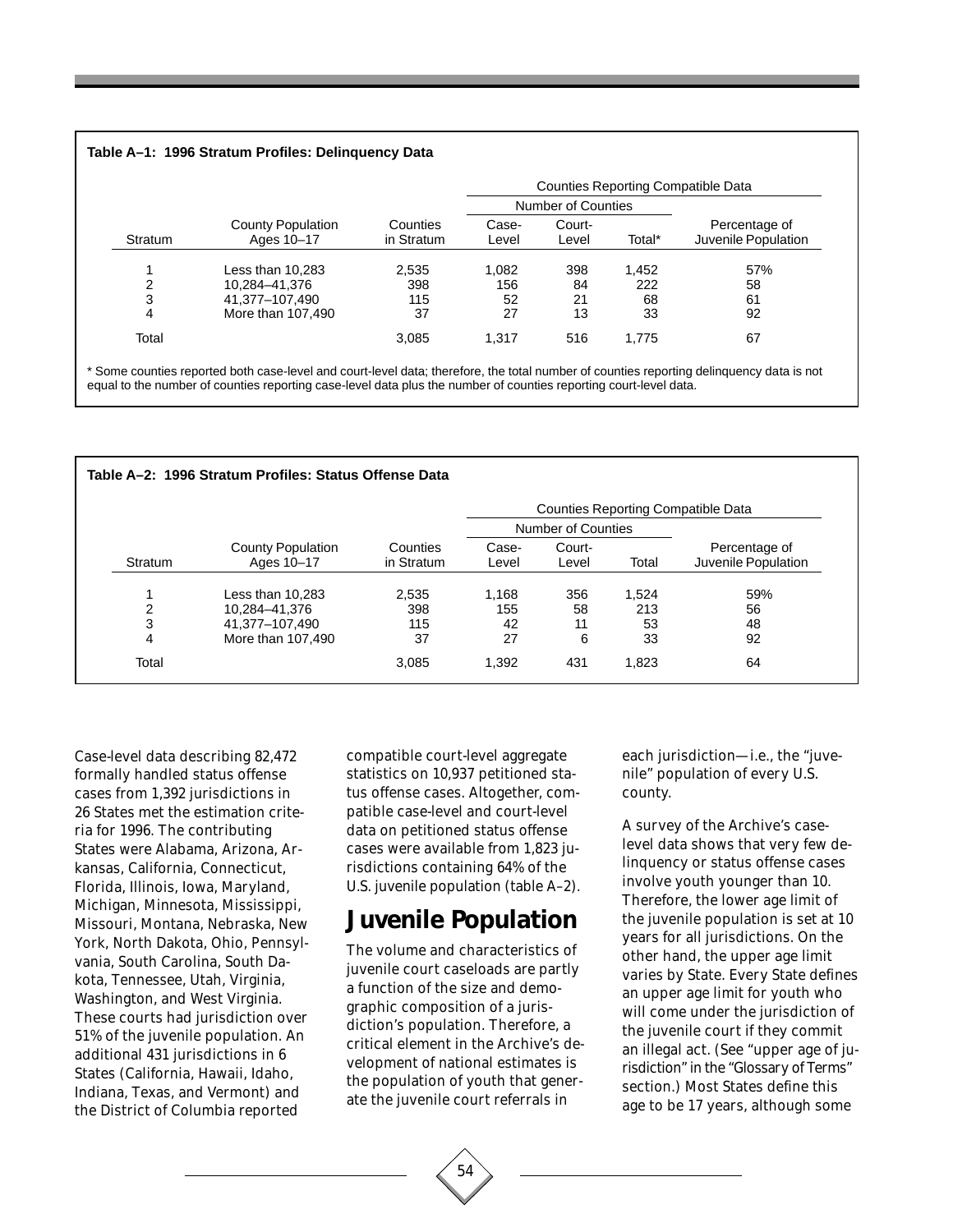States have set the age at 15 or 16. States often enact exceptions to this simple age criterion (e.g., youthful offender legislation and concurrent jurisdiction or extended jurisdiction provisions). In general, however, juvenile courts have responsibility for all law violations committed by youth at or below the upper age of original jurisdiction.

For the purposes of this Report, therefore, the juvenile population is defined as the number of youth living in a jurisdiction who are at least 10 years old but who are not older than the upper age of original juvenile court jurisdiction. For example, in New York, where the upper age of juvenile court jurisdiction is 15, the juvenile population is the number of youth residing in a county who are between the ages of 10 and 15.

The juvenile population estimates used in this Report were developed with data from the Bureau of the Census.<sup>1</sup> The estimates, separated into single-year age groups,

1 County-level intercensal estimates were obtained from the Bureau of the Census for the years 1987–1996. The following data files were used:

U.S. Bureau of the Census. (1994). *1980–1989 Preliminary Estimates of the Population of Counties by Age, Sex, and Race* [machine-readable data file]. Washington, DC: U.S. Bureau of the Census.

U.S. Bureau of the Census. (1998). *Estimates of the Population of Counties by Age and Gender: 1990–1996* [machine-readable data file]. Washington, DC: U.S. Bureau of the Census.

U.S. Bureau of the Census. (1998). *Estimates of the Population of Counties by Age, Sex, and Race/Hispanic Origin: 1990–1996* [machine-readable data file]. Washington, DC: U.S. Bureau of the Census.

reflect the number of whites, blacks, and individuals of other races who reside in each county in the Nation and who are between the ages of 10 and the upper age of original juvenile court jurisdiction.<sup>2</sup>

# **Estimation Procedure**

National estimates are developed by using the national case-level database, the national court-level database, and the Archive's juvenile population estimates for every U.S. county. "County" was selected as the unit of aggregation because (1) most juvenile court jurisdictions in the United States are concurrent with county boundaries, (2) most data contributed by juvenile courts include the county in which the case was handled, and (3) youth population estimates can be developed at the county level.<sup>3</sup>

The Archive's national estimates are generated by analyzing the data obtained from its nonprobability sample of juvenile courts and then weighting (multiplying)

2 "Other races" are Asians, Native Americans, and Pacific Islanders. Most individuals of Hispanic ancestry are coded as white.

3 The only information used in this Report that cannot be aggregated by county is data contributed by the Florida Department of Juvenile Justice, which identifies only the district in which each case is handled. To utilize the Florida data, the aggregation criterion is relaxed to include districts. In 1996, there were 3,141 counties in the United States. By replacing Florida's counties with districts, the total number of aggregation units for this report becomes 3,085. Therefore, while the report uses the term "county" to describe its aggregation unit, the reader should be aware of the exception made for Florida's data.

those cases to represent the number of cases handled by juvenile courts nationwide. The Archive employs an elaborate multivariate weighting procedure that adjusts for a number of factors related to juvenile court caseloads: the court's jurisdictional responsibilities (upper age); the size and demographic composition of the community; the age, sex, and race profile of the youth involved in juvenile court cases; and the offenses charged against the youth.

The basic assumption underlying the estimation procedure is that similar legal and demographic factors shape the volume and characteristics of cases in reporting and nonreporting counties of comparable size and features. The estimation procedure develops independent estimates for the number of petitioned delinquency cases, the number of nonpetitioned delinquency cases, and the number of petitioned status offense cases handled by juvenile courts nationwide. Identical procedures are used to develop all case estimates.

The first step in the estimation procedure is to place all U.S. counties into one of four strata based on the population of youth between the ages of 10 and 17. The lower and upper population limits of the four strata are defined each year so that each stratum contains one-quarter of the national population of youth between the ages of 10 and 17. In each of the four strata, the Archive determines the number of juveniles in three age groups: 10- through 15-year-olds, 16-year-olds, and 17-year-olds. The three age groups are further subdivided into three racial groups: white, black, and other. Thus, juvenile population estimates are developed for nine age-by-race categories in each stratum of counties.

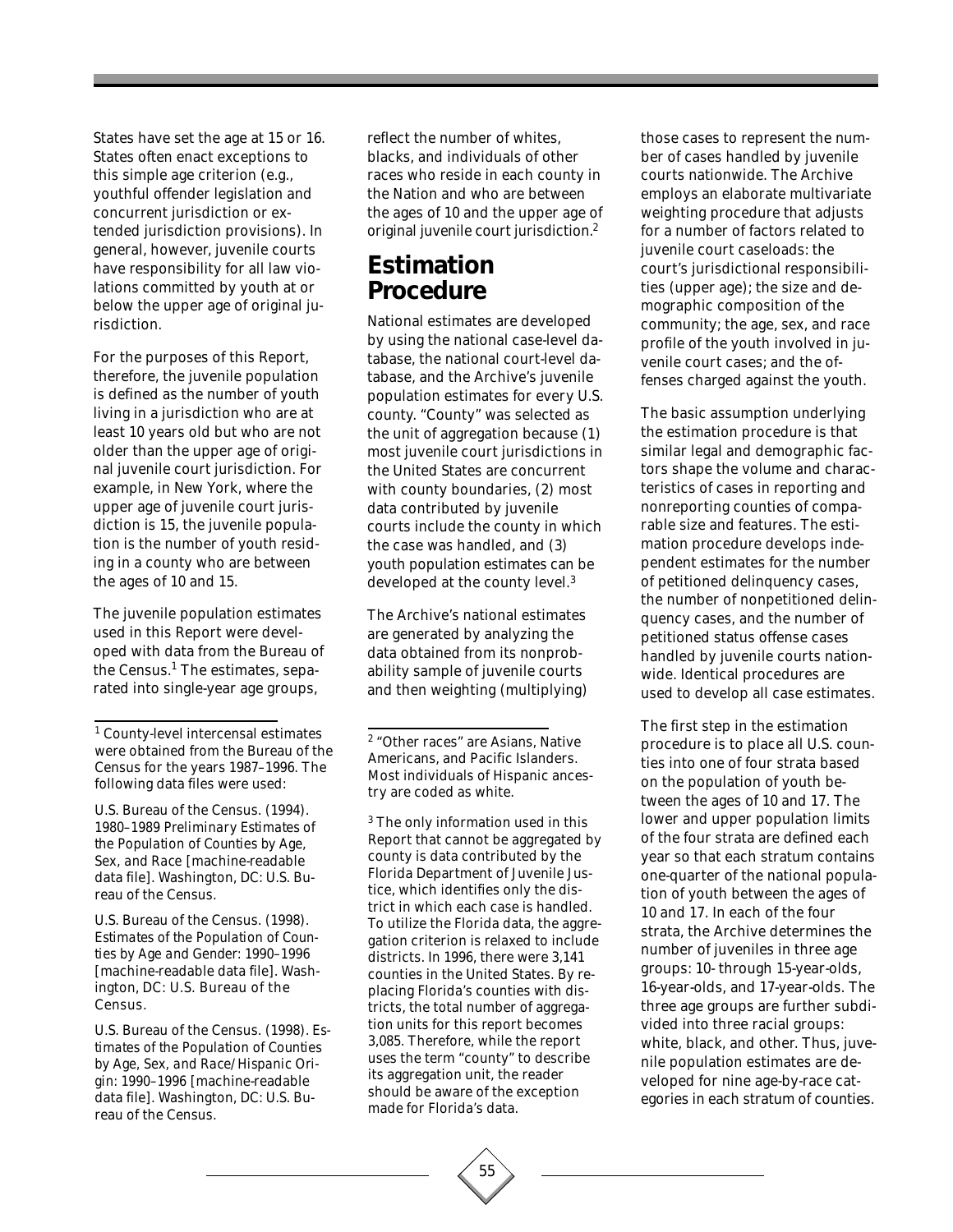The next step is to identify within each stratum the jurisdictions that contributed to the Archive caselevel data consistent with *JCS* reporting requirements. The national case-level database is summarized to determine within each stratum the number of court cases that involved youth in each of the nine age/race population groups. Case rates (number of cases per 1,000 juveniles in the population) are developed for the nine age/race groups within each of the four strata.

For example, assume that a total of 1,960,000 white youth between the ages of 10 and 15 resided in the stratum 2 counties that reported case-level data to the Archive. If the Archive's case-level database shows that the juvenile courts in these counties handled 37,869 petitioned delinquency cases involving white youth between the ages of 10 and 15, the number of cases per 1,000 white youth ages 10 to 15 for stratum 2 would be 19.3, or:

 $(37,869/1,960,000) \times 1,000 = 19.3$ 

Comparable analyses are then used to establish the stratum 2 case rates for black youth and youth of other races in the same age group (62.1 and 30.7, respectively).

Next, information contained in the national court-level database is introduced, and case rates are adjusted accordingly. First, each court-level statistic is disaggregated into the nine age/race groups. This separation is accomplished by assuming that for each jurisdiction, the relationships among the stratum's nine age/race case rates (developed from the case-level data) are paralleled in the aggregate statistic.

For example, assume that a jurisdiction in stratum 2 with an upper age of 15 processed 600 cases during the year and that this jurisdiction had a juvenile population of 12,000 white youth, 6,000 black youth, and 2,000 youth of other races. The stratum 2 case rates for each racial group in the 10–15 age group would be multiplied by the corresponding population to develop estimates of the proportion of the court's caseload that came from each age/race group, as follows:

White:

 $(19.3 \times 12,000) / [(19.3 \times 12,000) +$  $(62.1 \times 6{,}000) + (30.7 \times 2{,}000) = 0.348$ 

Black:

 $(62.1 \times 6,000) / [(19.3 \times 12,000) +$  $(62.1 \times 6{,}000) + (30.7 \times 2{,}000) = 0.560$ 

#### Other:

 $(30.7 \times 2,000) / [(19.3 \times 12,000) +$  $(62.1 \times 6,000) + (30.7 \times 2,000) = 0.092$ 

The jurisdiction's total caseload of 600 would then be allocated based on these proportions. In this example, 34.8% of all cases reported in the jurisdiction's aggregate statistics involved white youth, 56.0% involved black youth, and the remaining 9.2% involved youth of other races. When these proportions are applied to a reported aggregate statistic of 600 cases, this jurisdiction is estimated to have handled 209 white youth, 336 black youth, and 55 youth of other races age 15 or younger. The same method is used to develop case counts for all nine age/race groups for each jurisdiction reporting only aggregate court-level statistics.

The disaggregated court-level counts are added to the counts developed from case-level data to produce an estimate of the number

56

of cases involving each of the nine age/race groups handled by reporting courts in each of the four strata. The juvenile population figures for the entire sample are also compiled. Together, the case counts and the juvenile population figures are used to generate a revised set of case rates for each of the nine age/race groups within the four strata.

Stratum estimates for the total number of cases involving each age/race group are then calculated by multiplying the revised case rate for each of the nine age/race groups in a stratum by the corresponding juvenile population in all counties belonging to that stratum (both reporting and nonreporting).

After the national estimate for the total number of cases in each age/ race group in each stratum has been calculated, the next step is to generate estimates of their case characteristics. This estimate is accomplished by weighting the individual case-level records stored in the Archive's national case-level database. For example, assume that the Archive generates an estimate of 41,100 petitioned delinquency cases involving white 16 year-olds from stratum 2 juvenile courts. Assume also that the national case-level database for that year contained 16,189 petitioned delinquency cases involving white 16-year-olds from stratum 2 counties. In the Archive's national estimation database, each stratum 2 petitioned delinquency case that involved a white 16-year-old would be weighted by 2.54, because:

#### $41,100/16,189 = 2.54$

The final step in the estimation procedure is to impute missing data on individual case records.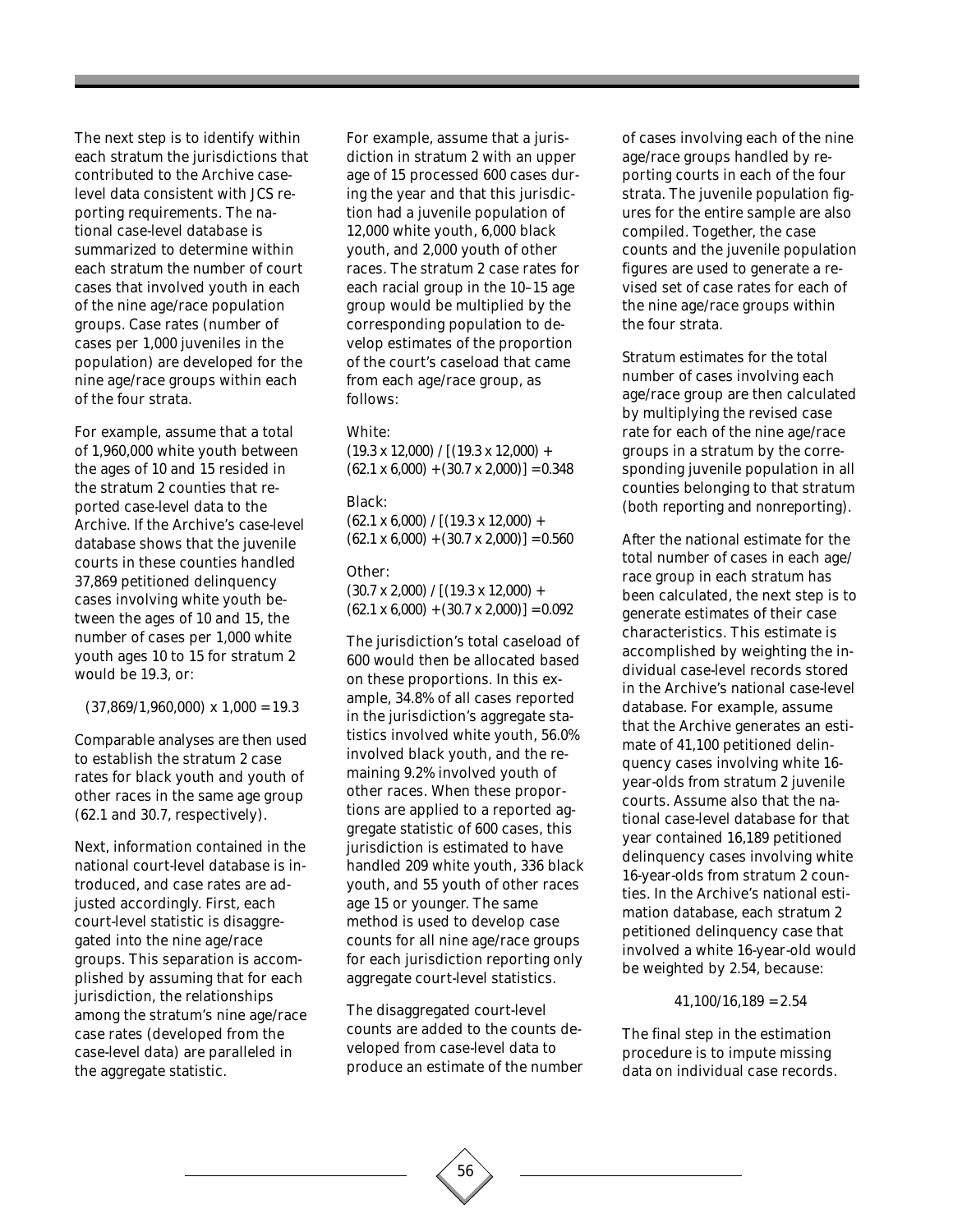Table A–3 indicates the standardized data elements that were available from each jurisdiction's 1996 data set. The procedures to adjust for missing data assume that case records with missing data are similar in structure to those without missing data. For example, assume that among cases from a particular stratum, detention information was missing on 100 cases involving 16-year-old white males who were

petitioned to court, adjudicated for a property offense, and then placed on probation. If similar cases from the same stratum showed that 20% of these cases involved detention, then it would be assumed that 20% of the 100 cases missing detention information also involved detention. Thus, missing data are imputed within each stratum by reviewing the characteristics of cases with similar case attributes (i.e., the age, sex, and race of the youth; the offense charged; and the court's decisions on detention, petition, adjudication, and disposition).

More detailed information about the Archive's national estimation methodology is available upon request from the National Center for Juvenile Justice.

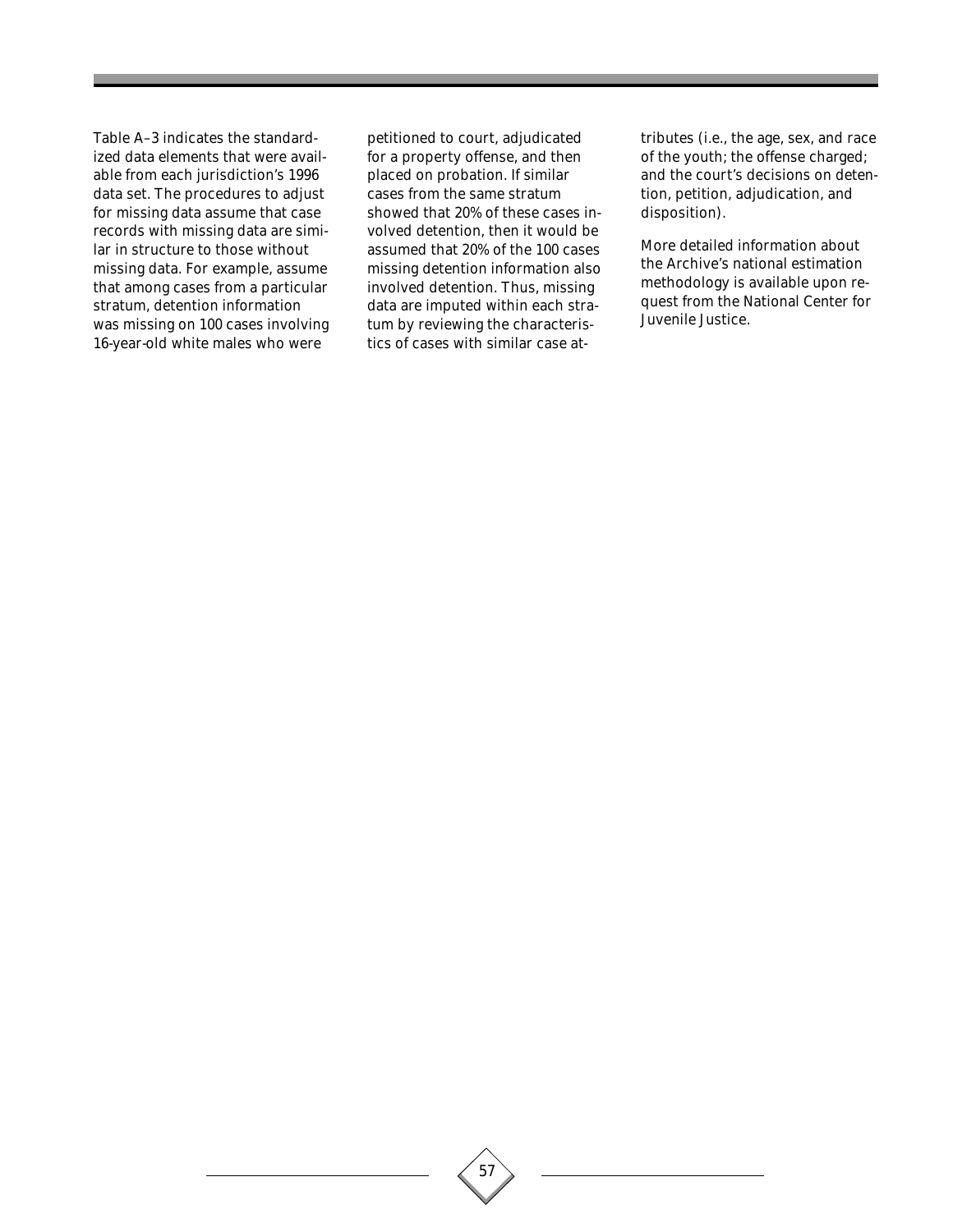| Table A-3: Content of Case-Level Data Sources, 1996 |                    |           |                          |                          |                    |                          |                       |                          |                  |
|-----------------------------------------------------|--------------------|-----------|--------------------------|--------------------------|--------------------|--------------------------|-----------------------|--------------------------|------------------|
| Data Source                                         | Age at<br>Referral | Sex       | Race                     | Referral<br>Source       | Referral<br>Reason | Secure<br>Detention      | Manner of<br>Handling | Adjudi-<br>cation        | Dispo-<br>sition |
| Alabama                                             | AL.                | AL.       | AL                       | $\mathsf{AL}$            | <b>AL</b>          | <b>AL</b>                | <b>AL</b>             | AL.                      | AL.              |
| Arizona <sup>1</sup>                                | AZ                 | <b>AZ</b> | AZ                       | $\mathsf{A}\mathsf{Z}$   | AZ                 | <b>AZ</b>                | <b>AZ</b>             | <b>AZ</b>                | AZ               |
| Arkansas                                            | <b>AR</b>          | <b>AR</b> | <b>AR</b>                | $\overline{\phantom{0}}$ | <b>AR</b>          | $\overline{\phantom{0}}$ | <b>AR</b>             | <b>AR</b>                | <b>AR</b>        |
| California                                          | CA                 | CA        | CA                       | CA                       | CA                 | CA                       | CA                    | CA                       | CA               |
| Connecticut                                         | <b>CT</b>          | <b>CT</b> | <b>CT</b>                | <b>CT</b>                | <b>CT</b>          | $\qquad \qquad -$        | <b>CT</b>             | CT                       | <b>CT</b>        |
| Florida                                             | <b>FL</b>          | <b>FL</b> | FL.                      | $\overline{\phantom{0}}$ | FL.                | <b>FL</b>                | <b>FL</b>             | <b>FL</b>                | <b>FL</b>        |
| Illinois <sup>2</sup>                               | IL.                | IL.       | IL.                      | IL.                      | IL.                | IL                       | IL.                   | IL.                      | IL.              |
| Maryland                                            | <b>MD</b>          | <b>MD</b> | <b>MD</b>                | <b>MD</b>                | <b>MD</b>          | $\overline{\phantom{0}}$ | <b>MD</b>             | <b>MD</b>                | <b>MD</b>        |
| Michigan                                            | MI                 | MI        | MI                       |                          | MI                 | $\qquad \qquad -$        | MI                    | $\overline{\phantom{0}}$ |                  |
| Minnesota                                           | <b>MN</b>          | <b>MN</b> | <b>MN</b>                | <b>MN</b>                | <b>MN</b>          | $\overline{\phantom{0}}$ | <b>MN</b>             | <b>MN</b>                | <b>MN</b>        |
| Mississippi                                         | <b>MS</b>          | <b>MS</b> | <b>MS</b>                | <b>MS</b>                | <b>MS</b>          | <b>MS</b>                | <b>MS</b>             | <b>MS</b>                | <b>MS</b>        |
| Missouri                                            | <b>MO</b>          | <b>MO</b> | <b>MO</b>                | <b>MO</b>                | <b>MO</b>          | <b>MO</b>                | <b>MO</b>             | <b>MO</b>                | <b>MO</b>        |
| Montana                                             | MT                 | <b>MT</b> | MT                       | <b>MT</b>                | <b>MT</b>          | $\overline{\phantom{0}}$ | MT                    | MT                       | MT               |
| Nebraska                                            | <b>NE</b>          | <b>NE</b> | <b>NE</b>                | <b>NE</b>                | <b>NE</b>          | <b>NE</b>                | <b>NE</b>             | <b>NE</b>                | <b>NE</b>        |
| New Jersey                                          | <b>NJ</b>          | <b>NJ</b> | <b>NJ</b>                | $\overline{\phantom{0}}$ | <b>NJ</b>          | $\qquad \qquad -$        | <b>NJ</b>             | <b>NJ</b>                | <b>NJ</b>        |
| New York                                            | <b>NY</b>          | <b>NY</b> | $\overline{\phantom{0}}$ | <b>NY</b>                | <b>NY</b>          | <b>NY</b>                | <b>NY</b>             | <b>NY</b>                | <b>NY</b>        |
| North Dakota                                        | <b>ND</b>          | <b>ND</b> | <b>ND</b>                | <b>ND</b>                | <b>ND</b>          | —                        | <b>ND</b>             | <b>ND</b>                | <b>ND</b>        |
| Ohio <sup>3</sup>                                   | OH                 | OH        | OH                       | OH                       | OH                 | OH                       | OH                    | OH                       | OH               |
| Pennsylvania                                        | PA                 | PA        | PA                       | PA                       | PA                 | PA                       | PA                    | PA                       | PA               |
| South Carolina                                      | SC                 | SC        | SC                       | SC                       | SC                 | SC                       | SC                    | SC                       | SC               |
| South Dakota                                        | <b>SD</b>          | <b>SD</b> | SD                       | $\overline{\phantom{0}}$ | SD                 | SD                       | <b>SD</b>             | <b>SD</b>                | <b>SD</b>        |
| Tennessee                                           | <b>TN</b>          | <b>TN</b> | <b>TN</b>                | <b>TN</b>                | <b>TN</b>          | <b>TN</b>                | <b>TN</b>             | <b>TN</b>                | <b>TN</b>        |
| Utah                                                | UT                 | UT        | UT                       | UT                       | UT                 | $\overline{\phantom{0}}$ | UT                    | UT                       | UT               |
| Virginia                                            | VA                 | VA        | VA                       | $\qquad \qquad -$        | VA                 | $\qquad \qquad -$        | VA                    | $\qquad \qquad -$        | VA               |
| Washington                                          | <b>WA</b>          | <b>WA</b> | <b>WA</b>                | <b>WA</b>                | <b>WA</b>          | -                        | <b>WA</b>             | <b>WA</b>                | <b>WA</b>        |
| West Virginia                                       | WV                 | WV        | WV                       | WV                       | WV                 | <b>WV</b>                | WV                    | <b>WV</b>                | WV               |
| Percentage of<br><b>Estimation Sample</b>           | 99%                | 100%      | 90%                      | 65%                      | 95%                | 54%                      | 100%                  | 92%                      | 93%              |
|                                                     |                    |           |                          |                          |                    |                          |                       |                          |                  |

**Note:** The symbol "–" indicates that compatible data for this variable are not reported by this State.

1 Data from Maricopa County only.

2 Data from Cook County only.

3 Data from Cuyahoga County only.

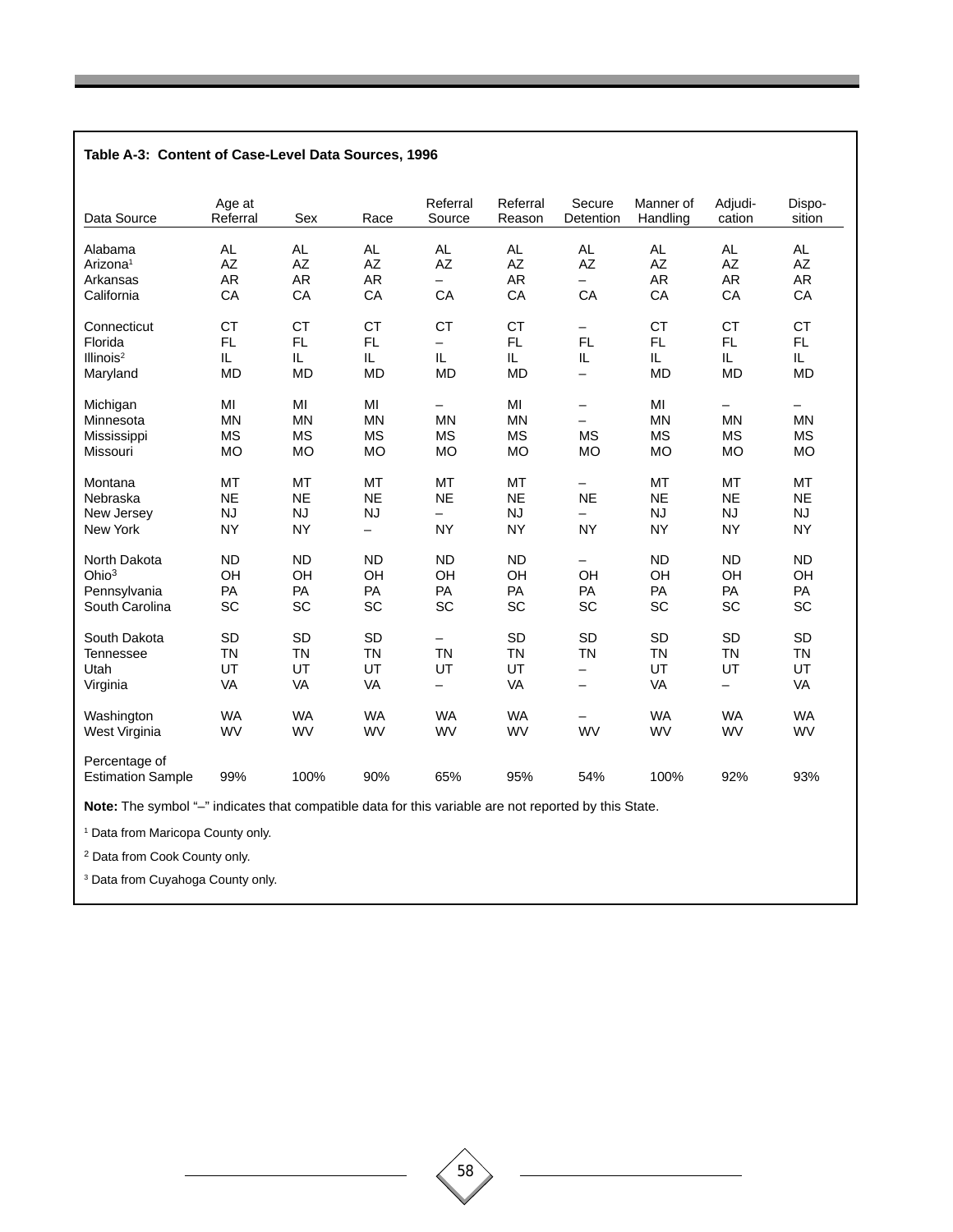# **Glossary of Terms**

**Adjudication:** Judicial determination (judgment) that a juvenile is responsible for the delinquency or status offense that is charged in a petition.

**Age:** Age at the time of referral to juvenile court.

**Case rate:** Number of cases disposed per 1,000 juveniles in the population. The population base used to calculate the case rate varies. For example, the population base for the male case rate is the total number of male youth age 10 or older who are under the jurisdiction of the juvenile courts. (See "juvenile population.")

**Delinquency:** Acts or conduct in violation of criminal law. (See "reason for referral.")

**Delinquent act:** An act committed by a juvenile which, if committed by an adult, would be a criminal act. The juvenile court has jurisdiction over delinquent acts. Delinquent acts include crimes against persons, crimes against property, drug offenses, and crimes against public order.

**Dependency case:** Those cases covering neglect or inadequate care on the part of parents or guardians, such as abandonment or desertion; abuse or cruel treatment; improper or inadequate conditions in the home; and insufficient care or support resulting

from death, absence, or physical or mental incapacity of parents.

**Detention:** The placement of a youth in a secure facility under court authority at some point between the time of referral to court intake and case disposition. This Report does not include detention decisions made by law enforcement officials prior to court referral or those occurring after the disposition of a case.

**Disposition:** Sanction ordered or treatment plan decided upon or initiated in a particular case. Case dispositions are coded into the following categories:

- ◆ Waived to criminal court— Cases that were transferred to criminal court as the result of a judicial waiver hearing in juvenile court.
- ◆ Placement—Cases in which youth were placed in a residential facility for delinquents or status offenders, or cases in which youth were otherwise removed from their homes and placed elsewhere.
- ◆ Probation—Cases in which youth were placed on informal/ voluntary or formal/courtordered supervision.
- ◆ Dismissed/released—Cases dismissed or otherwise released (including those warned and

counseled) with no further sanction or consequence anticipated. Among cases handled informally (see "manner of handling"), some cases may be dismissed by the juvenile court because the matter is being handled in another court or agency.

◆ Other—Miscellaneous dispositions not included above. These dispositions include fines, restitution, community service, referrals outside the court for services with minimal or no further court involvement anticipated, and dispositions coded as "other" in a jurisdiction's original data.

**Formal handling:** See "manner of handling."

**Informal handling:** See "manner of handling."

**Intake decision:** The decision made by juvenile court intake that results in the case either being handled informally at the intake level or being petitioned and scheduled for an adjudicatory or transfer hearing.

**Judicial decision:** The decision made in response to a petition that asks the court to adjudicate or transfer the youth. This decision is generally made by a juvenile court judge or referee.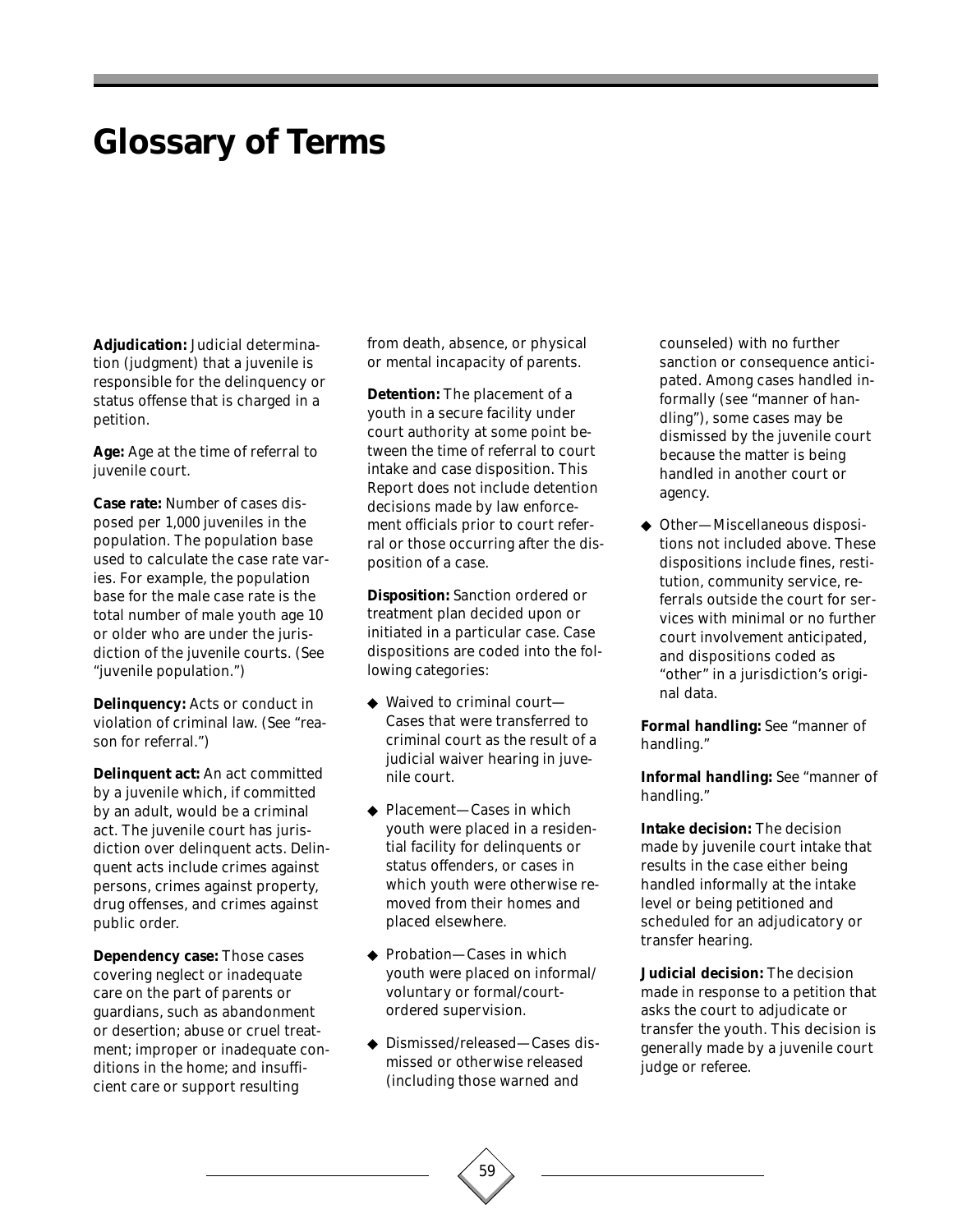**Judicial disposition:** The disposition rendered in a case after the judicial decision has been made.

**Juvenile:** Youth at or below the upper age of original juvenile court jurisdiction. (See "juvenile population" and "upper age of jurisdiction.")

**Juvenile court:** Any court that has jurisdiction over matters involving juveniles.

**Juvenile population:** For delinquency and status offense matters, the juvenile population is defined as the number of children between the age of 10 and the upper age of jurisdiction. For dependency matters, it is defined as the number of children at or below the upper age of jurisdiction. In all States, the upper age of jurisdiction is defined by statute. Thus, when the upper age of jurisdiction is 17, the delinquency and status offense juvenile population is equal to the number of children ages 10 through 17 living within the geographical area serviced by the court. (See "upper age of jurisdiction.")

**Manner of handling:** A general classification of case processing within the court system. Petitioned (formally handled) cases are those that appear on the official court calendar in response to the filing of a petition, complaint, or other legal instrument requesting the court to adjudicate a youth as a delinquent, status offender, or dependent child or to waive jurisdiction and transfer a youth to criminal court for processing as a criminal offender. In nonpetitioned (informally handled) cases, duly authorized court personnel, having screened the case, decide not to file a formal petition. Such personnel include judges, referees, probation officers, other officers

of the court, and/or agencies statutorily designated to conduct petition screening for the juvenile court.

**Nonpetitioned case:** See "manner of handling."

**Petition:** A document filed in juvenile court alleging that a juvenile is a delinquent or a status offender and asking that the court assume jurisdiction over the juvenile or that an alleged delinquent be transferred to criminal court for prosecution as an adult.

**Petitioned case:** See "manner of handling."

**Race:** The race of the youth referred, as determined by the youth or by court personnel.

- ◆ White—A person having origins in any of the indigenous peoples of Europe, North Africa, or the Middle East. (In both the population and court data, nearly all youth of Hispanic ethnicity were included in the white racial category.)
- ◆ Black—A person having origins in any of the black racial groups of Africa.
- ◆ Other—A person having origins in any of the indigenous peoples of North America, the Far East, Southeast Asia, the Indian Subcontinent, or the Pacific Islands.

**Reason for referral:** The most serious offense for which the youth was referred to court intake. Attempts to commit an offense were included under that offense, except attempted murder, which was included in the aggravated assault category.

◆ Crimes against persons—Includes criminal homicide, forcible rape, robbery, aggravated

assault, simple assault, and other person offenses as defined below.

- Criminal homicide—Causing the death of another person without legal justification or excuse. Criminal homicide is a summary category, not a single codified offense. In law, the term embraces all homicides in which the perpetrator intentionally kills someone without legal justification or accidentally kills someone as a consequence of reckless or grossly negligent conduct. It includes all conduct encompassed by the terms murder, nonnegligent (voluntary) manslaughter, negligent (involuntary) manslaughter, and vehicular manslaughter. The term is broader than the Index Crime category used in the Federal Bureau of Investigation's (FBI's) *Uniform Crime Reports* (*UCR*), in which murder/ nonnegligent manslaughter does not include negligent manslaughter or vehicular manslaughter.
- Forcible rape—Sexual intercourse or attempted sexual intercourse with a female against her will by force or threat of force. The term is used in the same sense as in the *UCR* Crime Index. Some States have enacted genderneutral rape or sexual assault statutes that prohibit forced sexual penetration of either sex. Data reported by such States do not distinguish between forcible rape of females as defined above and other sexual assaults. (Other violent sex offenses are classified as "other offenses against persons.")

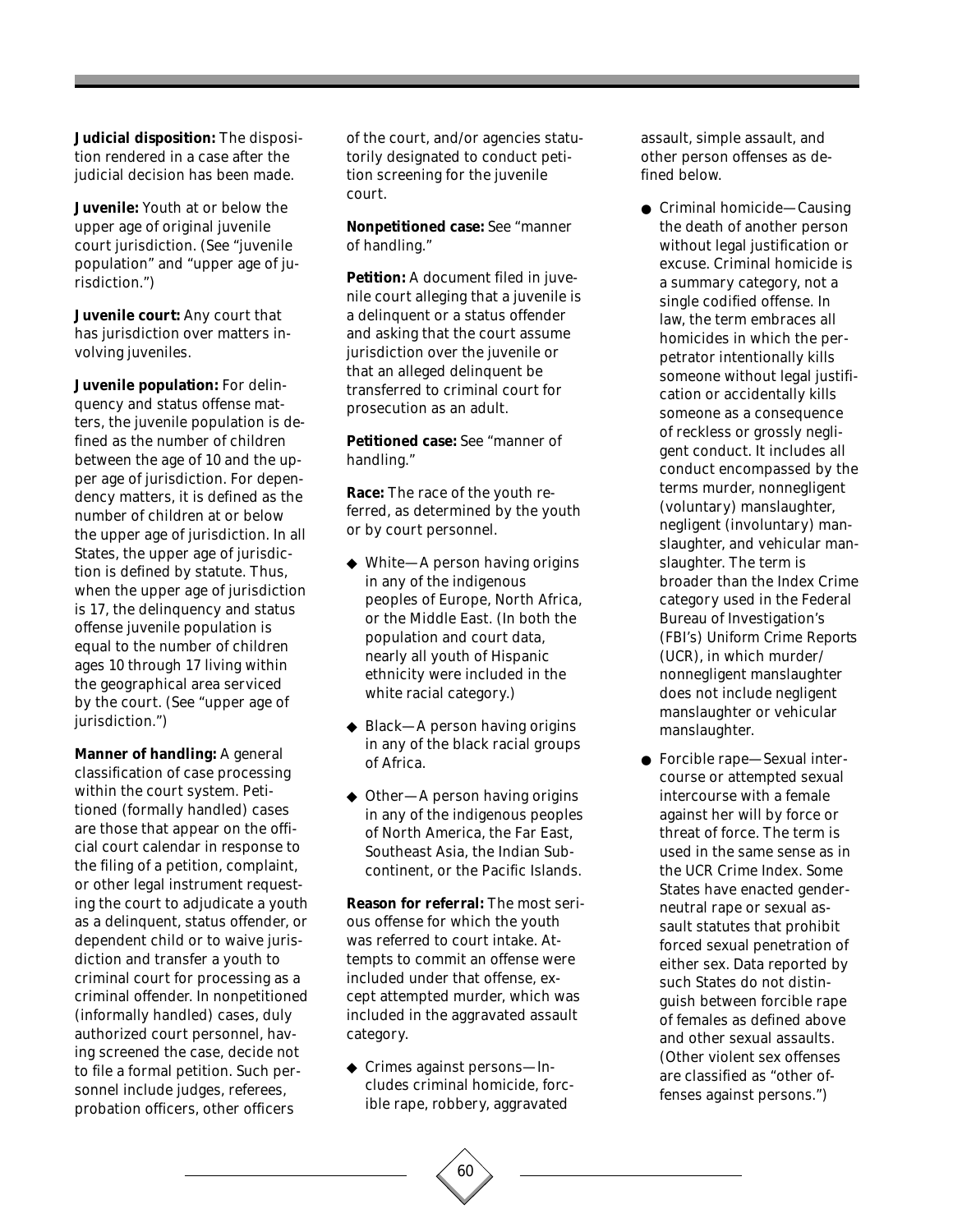- Robbery—Unlawful taking or attempted taking of property that is in the immediate possession of another by force or threat of force. The term is used in the same sense as in the *UCR* Crime Index and includes forcible purse snatching.
- Assault—Unlawful intentional infliction, or attempted or threatened infliction, of injury upon the person of another.
	- ✱ Aggravated assault—Unlawful intentional infliction of serious bodily injury or unlawful threat or attempt to inflict bodily injury or death by means of a deadly or dangerous weapon with or without actual infliction of any injury. The term is used in the same sense as in the *UCR* Crime Index. It includes conduct encompassed under the statutory names aggravated assault and battery, aggravated battery, assault with intent to kill, assault with intent to commit murder or manslaughter, atrocious assault, attempted murder, felonious assault, and assault with a deadly weapon.
	- ✱ Simple assault—Unlawful intentional infliction or attempted or threatened infliction of less than serious bodily injury without a deadly or dangerous weapon. The term is used in the same sense as in *UCR* reporting. Simple assault is not often distinctly named in statutes because it encompasses all assaults not explicitly named and defined as serious. Unspecified assaults are clas-

sified as "other offenses against persons."

- Other offenses against persons—Includes kidnaping, violent sex acts other than forcible rape (e.g., incest, sodomy), custody interference, unlawful restraint, false imprisonment, reckless endangerment, harassment, and attempts to commit any such acts.
- ◆ Crimes against property—Includes burglary, larceny, motor vehicle theft, arson, vandalism, stolen property offenses, trespassing, and other property offenses as defined below.
	- Burglary—Unlawful entry or attempted entry of any fixed structure, vehicle, or vessel used for regular residence, industry, or business, with or without force, with intent to commit a felony or larceny. The term is used in the same sense as in the *UCR* Crime Index.
	- Larceny—Unlawful taking or attempted taking of property (other than a motor vehicle) from the possession of another by stealth, without force and without deceit, with intent to permanently deprive the owner of the property. This term is used in the same sense as in the *UCR* Crime Index. It includes shoplifting and purse snatching without force.
	- Motor vehicle theft—Unlawful taking or attempted taking of a self-propelled road vehicle owned by another with the intent to deprive the owner of it permanently or temporarily. The term is used in the same sense as in the *UCR* Crime Index. It

includes joyriding or unauthorized use of a motor vehicle as well as grand theft auto.

- Arson—Intentional damage or destruction by means of fire or explosion of the property of another without the owner's consent or of any property with intent to defraud, or attempting the above acts. The term is used in the same sense as in the *UCR* Crime Index.
- Vandalism—Destroying, damaging, or attempting to destroy or damage public property or the property of another without the owner's consent, except by burning.
- Stolen property offenses— Unlawfully and knowingly receiving, buying, or possessing stolen property or attempting any of the above. The term is used in the same sense as the *UCR* category "stolen property: buying, receiving, possessing."
- Trespassing—Unlawful entry or attempted entry of the property of another with the intent to commit a misdemeanor other than larceny or without intent to commit a crime.
- Other property offenses—Includes extortion and all fraud offenses, such as forgery, counterfeiting, embezzlement, check or credit card fraud, and attempts to commit any such offenses.
- ◆ Drug law violations—Includes unlawful sale, purchase, distribution, manufacture, cultivation, transport, possession, or use of a controlled or prohibited substance or drug or drug paraphernalia, or attempt to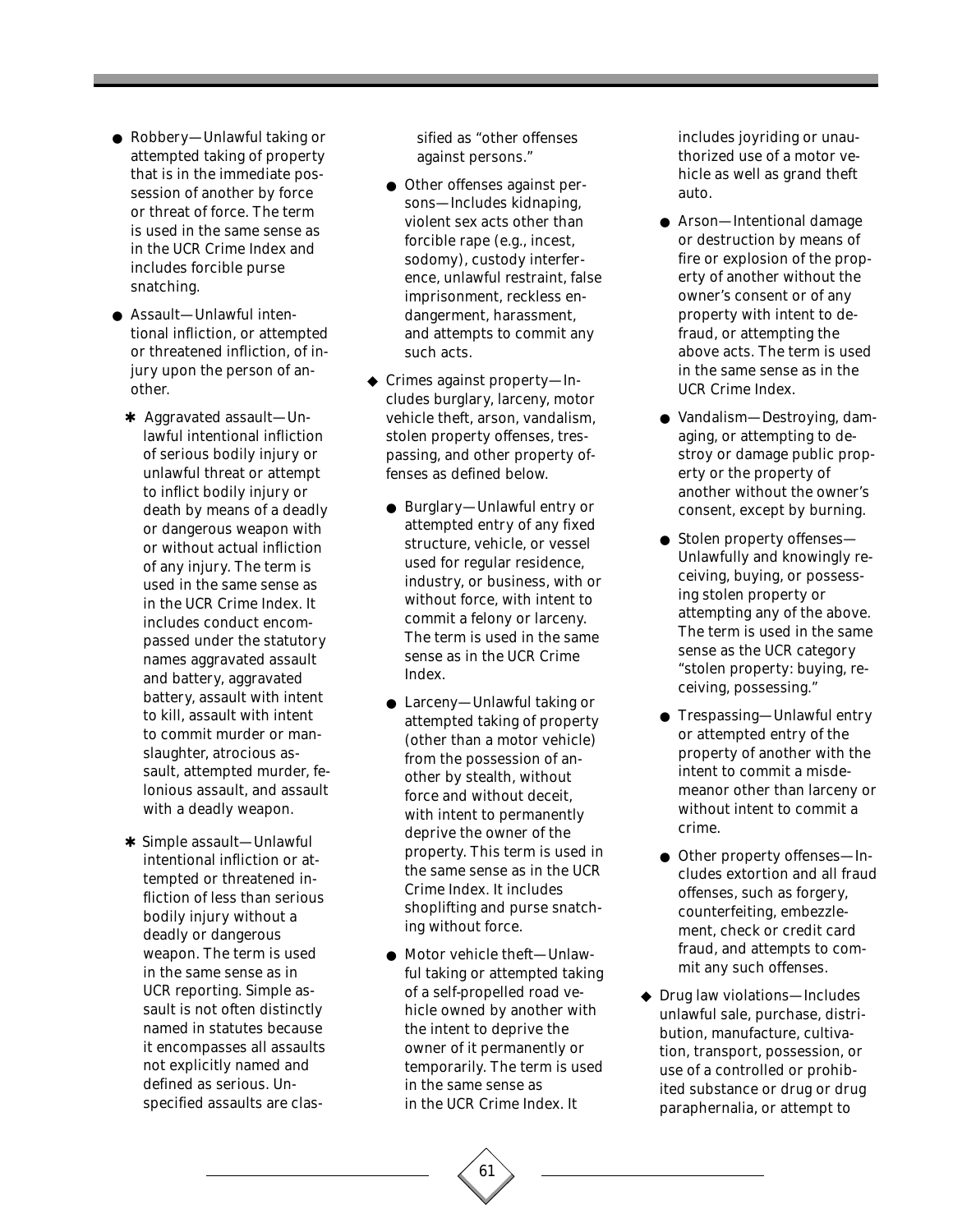commit these acts. Sniffing of glue, paint, gasoline, and other inhalants is also included. Hence, the term is broader than the *UCR* category "drug abuse violations."

- ◆ Offenses against public order— Includes weapons offenses; nonviolent sex offenses; liquor law violations, not status; disorderly conduct; obstruction of justice; and other offenses against public order as defined below.
	- Weapons offenses—Unlawful sale, distribution, manufacture, alteration, transportation, possession, or use of a deadly or dangerous weapon or accessory, or attempt to commit any of these acts. The term is used in the same sense as the *UCR* category "weapons: carrying, possessing, etc."
	- Sex offenses—All offenses having a sexual element not involving violence. The term combines the meaning of the *UCR* categories "prostitution and commercialized vice" and "sex offenses." It includes offenses such as statutory rape, indecent exposure, prostitution, solicitation, pimping, lewdness, fornication, and adultery.
	- Liquor law violations, not status—Being in a public place while intoxicated through consumption of alcohol or intake of a controlled substance or drug. It includes public intoxication, drunkenness, and other liquor law violations. It does not include driving under the influence. The term is used in the same sense as the *UCR*

category of the same name. Some States treat public drunkenness of juveniles as a status offense rather than delinquency. Hence, some of these offenses may appear under the status offense code "status liquor law violations." (When a person who is publicly intoxicated performs acts that cause a disturbance, he or she may be charged with disorderly conduct.)

- Disorderly conduct—Unlawful interruption of the peace, quiet, or order of a community, including offenses called disturbing the peace, vagrancy, loitering, unlawful assembly, and riot.
- Obstruction of justice—Intentionally obstructing court or law enforcement efforts in the administration of justice, acting in a way calculated to lessen the authority or dignity of the court, failing to obey the lawful order of a court, escape from confinement, and violating probation or parole. This term includes contempt, perjury, obstruction of justice, bribery of witnesses, failure to report a crime, and nonviolent resistance of arrest.
- Other offenses against public order—Other offenses against government administration or regulation, such as bribery; violations of laws pertaining to fish and game, gambling, health, hitchhiking, and immigration; and false fire alarms.
- ◆ Status offenses—Includes acts or types of conduct that are offenses only when committed or engaged in by a juvenile and

62

that can be adjudicated only by a juvenile court. Although State statutes defining status offenses vary and some States may classify cases involving these offenses as dependency cases, for the purposes of this Report the following types of offenses were classified as status offenses:

- Runaway—Leaving the custody and home of parents, guardians, or custodians without permission and failing to return within a reasonable length of time, in violation of a statute regulating the conduct of youth.
- Truancy-Violation of a compulsory school attendance law.
- Ungovernability—Being beyond the control of parents, guardians, or custodians or being disobedient of parental authority. This classification is referred to in various juvenile codes as unruly, unmanageable, and incorrigible.
- Status liquor law violations— Violation of laws regulating the possession, purchase, or consumption of liquor by minors. Some States treat consumption of alcohol and public drunkenness of juveniles as status offenses rather than delinquency. Hence, some of these offenses may appear under this status offense code.
- Miscellaneous status offenses—Numerous status offenses not included above (e.g., tobacco violation, curfew violation, and violation of a court order in a status offense proceeding) and those offenses coded as "other" in a jurisdiction's original data.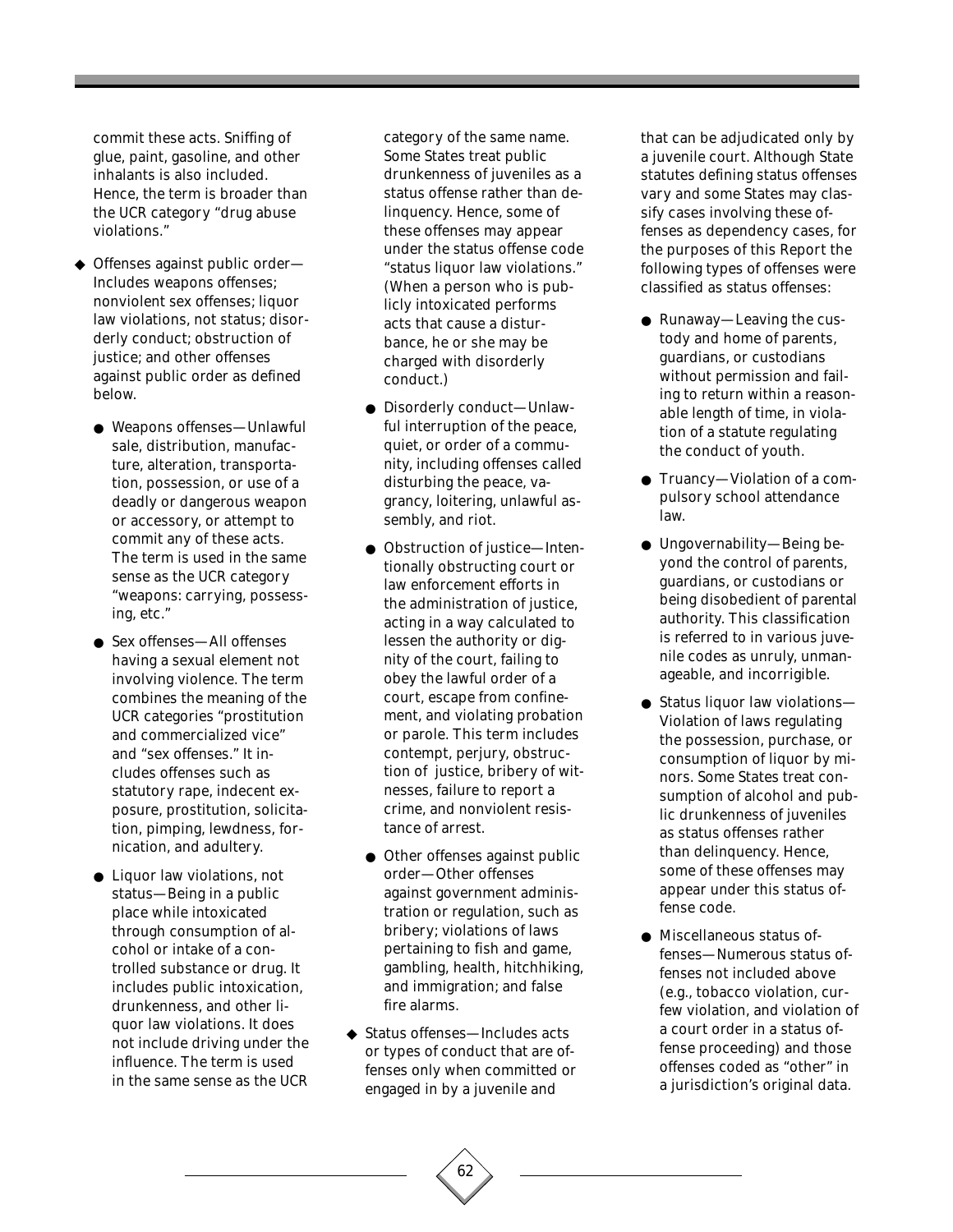◆ Dependency offenses—Includes actions that come to the attention of a juvenile court involving neglect or inadequate care of minors on the part of the parents or guardians, such as abandonment or desertion; abuse or cruel treatment; improper or inadequate conditions in the home; and insufficient care or support resulting from death, absence, or physical or mental incapacity of the parents.

Offenses may also be grouped into categories commonly used in the FBI's *Uniform Crime Reports*. These groupings are:

- ◆ Crime Index—Includes all offenses contained within the violent crime and property crime categories defined below.
	- Violent Crime Index— Includes the offenses of murder/nonnegligent manslaughter, forcible rape, robbery, and aggravated assault.
	- Property Crime Index— Includes the offenses of burglary, larceny-theft, motor vehicle theft, and arson.

**Source of referral:** The agency or individual filing a complaint with intake that initiates court processing.

◆ Law enforcement agency—Includes metropolitan police,

State police, park police, sheriffs, constables, police assigned to the juvenile court for special duty, and all others performing a police function, with the exception of probation officers and officers of the court.

◆ Other—Includes the youth's own parents, foster parents, adoptive parents, stepparents, grandparents, aunts, uncles, other legal guardians, counselors, teachers, principals, attendance officers, social agencies, district attorneys, probation officers, victims, other private citizens, and miscellaneous sources of referral that are often only defined by the code *other* in the original data.

**Status offense:** Behavior that is considered an offense only when committed by a juvenile (e.g., running away from home). (See "reason for referral.")

**Unit of count:** A case disposed by a court with juvenile jurisdiction during the calendar year. Each case represents a youth referred to the juvenile court for a new referral for one or more offenses. (See "reason for referral.") The term disposed means that during the year some definite action was taken or some treatment plan was decided on or initiated. (See "disposition.") Under this definition, a

youth could be involved in more than one case during a calendar year.

**Upper age of jurisdiction:** The oldest age at which a juvenile court has original jurisdiction over an individual for law-violating behavior. For the time period covered by this Report, the upper age of jurisdiction was 15 in 3 States (Connecticut, New York, and North Carolina), and 16 in 10 States (Georgia, Illinois, Louisiana, Massachusetts, Michigan, Missouri, New Hampshire, South Carolina, Texas, and Wisconsin). In the remaining 37 States and the District of Columbia, the upper age of jurisdiction was 17. It must be noted that within most States, there are exceptions in which youth at or below the State's upper age of jurisdiction can be placed under the original jurisdiction of the adult criminal court. For example, in most States, if a youth of a certain age is charged with an offense from a defined list of "excluded offenses," the case must originate in the adult criminal court. In addition, in a number of States, the district attorney is given the discretion of filing certain cases in either the juvenile court or the criminal court. Therefore, while the upper age of jurisdiction is commonly recognized in all States, there are numerous exceptions to this age criterion.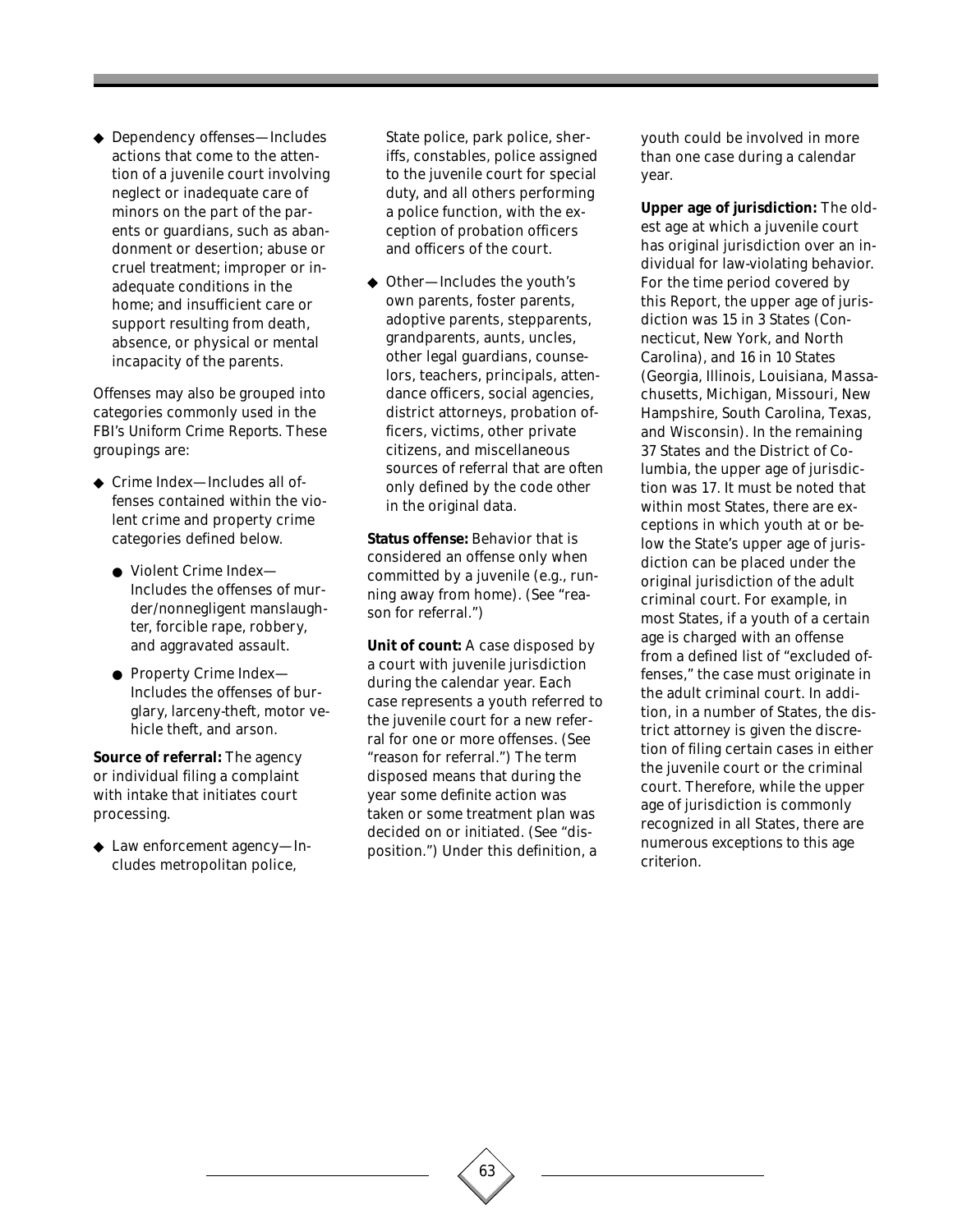# **Appendix: Reported Juvenile Court Cases Disposed in 1996, by County**

Information on the courts' petitioned and nonpetitioned delinquency, status, and dependency caseloads for the year is presented in the following table. The total population of each reporting jurisdiction, its population age 10 through the upper age of jurisdiction, and its population age 0 through the upper age of jurisdiction are also presented. Case rates (the number of cases per 1,000 juveniles in the population) are presented for each case type for the State (or jurisdiction). Delinquency and status offense case rates are based on the population age 10 through upper age, while rates for dependency cases are based on the population age 0 through upper age.

Table notes follow the table. The notes associated with each data presentation identify the source of the data, the mode of transmission, and the characteristics of data reported.

State and local agencies responsible for the collection of their juvenile court statistics compiled the data found in this table. Agencies transmitted these juvenile court caseload data to the National Juvenile Court Data Archive in one of four different modes. First, many jurisdictions were able to provide the project with an automated data file that contained a detailed description of each case processed by their juvenile courts. Second, some agencies completed a juvenile court statistics (JCS) survey form provided by the project. The survey requested in-

formation about each county jurisdiction, asking for the number of delinquency, status offense, and dependency cases disposed and for the number of petition and nonpetition cases. Third, statistics for some jurisdictions were abstracted from their annual reports. In these instances, the report name and the page containing the information are listed. Finally, a few States simply sent statistical pages to the National Center for Juvenile Justice that contained counts of their courts' handling of juvenile matters.

The units of count for the court statistics vary across jurisdictions. Although many States used cases disposed as the unit of count, other States reported cases filed, children disposed, petitions filed, hearings, juvenile arraignments, and charges. The unit of count is identified in the notes for each data set. The unit of count for each source should be reviewed before any attempt is made to compare statistics either across or within data sets. Variations in administrative practices, differences in upper ages of jurisdiction, and wide ranges in available community resources affect the number of cases handled by individual counties and States. Therefore, the data displayed in this table should not be used to make comparisons among the delinquency, status offense, or dependency workloads of counties or States without carefully studying the definitions of the statistics presented. States that have indicated incomplete reporting of data also are noted.

Furthermore, caution must be taken when interpreting the case rates appearing at the end of each State table. Case rate is defined as the number of juvenile court cases per 1,000 juveniles in the population in the reporting counties. For example, not all California counties reported statistics on nonpetitioned delinquency cases. The California nonpetitioned delinquency case rate was generated from the total number of nonpetitioned delinquency cases from reporting counties.

The figures within a column relate only to the specific case type. However, some jurisdictions were unable to provide statistics that distinguish delinquency and status offense cases from dependency matters or, at times, from other court activities. Such information is presented in this appendix in a column labeled "All Reported Cases." By its nature, this column contains a heterogeneous mixture of units of count and case types. These variations are identified in the notes associated with each presentation of data. Furthermore, due to the nature of these data, case rates are not calculated for the "All Reported Cases" column.

Finally, although the majority of the data presented in the appendix are for calendar year 1996, several reporting jurisdictions were not able to aggregate data for this timeframe. In those instances, the data cover fiscal year 1996. The period of coverage is indicated in the notes.

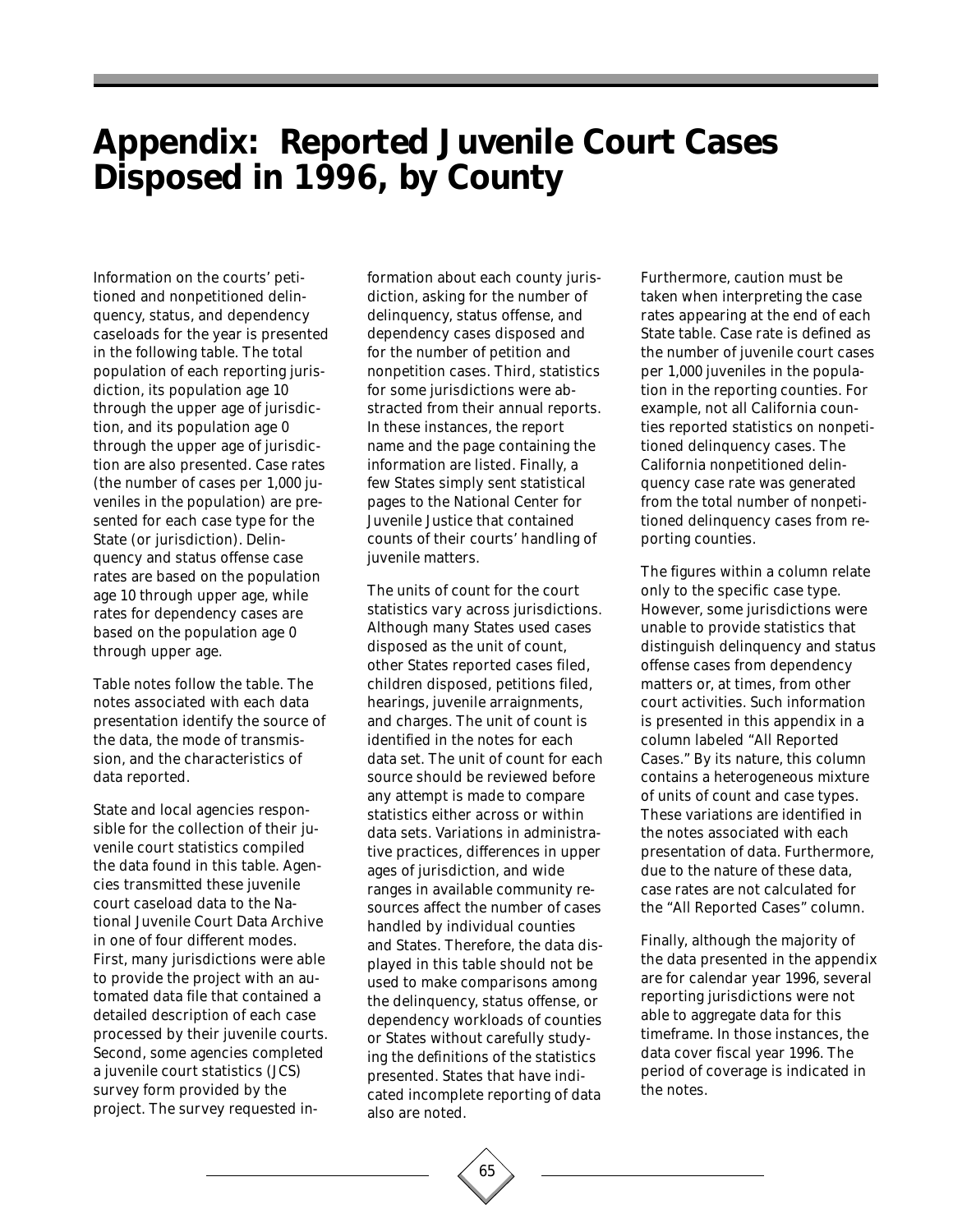|                                     |                   | 1996 Populations<br>10 Through | 0 Through        | Delinquency  | Non-      | <b>Status</b>  | Non-     | Dependency | Non-     | All<br>Reported               |
|-------------------------------------|-------------------|--------------------------------|------------------|--------------|-----------|----------------|----------|------------|----------|-------------------------------|
| <b>Reporting County</b>             | Total             | Upper Age                      | Upper Age        | Petition     | petition  | Petition       | petition | Petition   | petition | Cases                         |
|                                     |                   |                                |                  |              |           |                |          |            |          |                               |
| Alabama - 67 Counties               |                   |                                |                  |              |           |                |          |            |          |                               |
| Upper age of jurisdiction: 17       |                   |                                |                  |              |           |                |          |            |          |                               |
| <b>Baldwin</b>                      | 123,000           | 14,100                         | 30,800           | 994          | 10        | 459            | 356      |            |          |                               |
| Calhoun                             | 113,500           | 13,100                         | 28,000           | 759          | 254       | 85             | 186      |            |          |                               |
| Coffee<br>Colbert                   | 41,900<br>52,500  | 4,900<br>5,500                 | 10,300<br>12,200 | 218<br>179   | 1<br>0    | 115<br>51      | 1<br>0   |            |          | —                             |
| Cullman                             | 73,300            | 8,200                          | 17,800           | 307          | 43        | 105            | 448      |            |          |                               |
| Dale                                | 49,200            | 5,600                          | 13,700           | 425          | 1         | 456            | 0        |            |          |                               |
| Dallas                              | 47,400            | 6,500                          | 14,200           | 537          | 5         | 229            | 0        |            |          |                               |
| De Kalb                             | 57,200            | 6,700                          | 13,900           | 165          | 0         | 40             | 0        |            |          | —                             |
| Elmore<br>Etowah                    | 58,500<br>102,100 | 6,700<br>11,700                | 14,600<br>24,100 | 396<br>421   | 3<br>29   | 99<br>75       | 0<br>45  | --         |          | $\overline{\phantom{0}}$      |
| Houston                             | 83,800            | 10,100                         | 22,300           | 759          | 9         | 409            | 6        |            |          |                               |
| Jackson                             | 50,400            | 6,100                          | 12,400           | 321          | 1         | 100            | 1        |            |          |                               |
| Jefferson                           | 661,900           | 69,300                         | 158,100          | 2,723        | 1,767     | 293            | 1,189    |            |          |                               |
| Lauderdale                          | 83,600            | 8,700                          | 19,300           | 474          | 15        | 128            | 333      |            |          |                               |
| Lee<br>Limestone                    | 95,000<br>59,800  | 9,000<br>6,600                 | 20,600<br>14,500 | 672<br>120   | 133<br>23 | 237<br>8       | 29<br>5  |            |          | $\overline{\phantom{0}}$<br>— |
| Madison                             | 270,300           | 26,900                         | 64,300           | 1,041        | 1,020     | 29             | 372      |            |          |                               |
| Marshall                            | 79,200            | 8,700                          | 18,700           | 603          | 20        | 238            | 236      |            |          |                               |
| Mobile                              | 396,000           | 48,100                         | 108,600          | 3,578        | 1,124     | 360            | 1,385    |            |          |                               |
| Montgomery                          | 216,400           | 24,800                         | 56,900           | 2,276        | 235       | 80             | 8        |            |          |                               |
| Morgan<br>Russell                   | 106,900<br>51,400 | 12,100<br>5,800                | 26,800<br>13,200 | 863<br>406   | 22<br>4   | 261<br>594     | 256<br>0 | —          |          | $\overline{\phantom{0}}$      |
| St. Clair                           | 59,200            | 6,900                          | 15,200           | 102          | 0         | 172            | 0        |            |          |                               |
| Shelby                              | 130,200           | 14,200                         | 34,500           | 395          | 138       | 113            | 213      |            |          |                               |
| Talladega                           | 76,400            | 9,800                          | 20,300           | 351          | 2         | 140            | 1        |            |          |                               |
| Tuscaloosa                          | 158,800           | 16,700                         | 36,700           | 1,072        | 226       | 78             | 46       |            |          |                               |
| Walker<br>40 Small Counties         | 69,700<br>905,500 | 8,200<br>111,800               | 16,900           | 371<br>5,239 | 1<br>211  | 167            | 0<br>359 |            |          |                               |
| Number of Reported Cases            |                   |                                | 237,000          | 25,767       | 5,297     | 2,367<br>7,488 | 5,475    |            |          | —<br>$\overline{\phantom{0}}$ |
| <b>Population Represented</b>       | 4,273,100         | 486,900                        | 1,075,800        | 486,900      | 486,900   | 486,900        | 486,900  |            |          |                               |
| <b>Rates for Reporting Counties</b> |                   |                                |                  | 52.92        | 10.88     | 15.38          | 11.24    |            |          |                               |
| Number of Reporting Counties        |                   |                                |                  | 67           | 67        | 67             | 67       |            |          |                               |
| Alaska - 23 Districts               |                   |                                |                  |              |           |                |          |            |          |                               |
| Upper age of jurisdiction: 17       |                   |                                |                  |              |           |                |          |            |          |                               |
| Anchorage                           |                   |                                |                  |              |           |                |          |            |          | 552                           |
| Barrow<br><b>Bethel</b>             |                   |                                |                  |              |           |                |          |            |          | 34<br>93                      |
| Dillingham                          |                   |                                |                  |              |           |                |          |            |          | 24                            |
| Fairbanks                           |                   |                                |                  |              |           |                |          |            |          | 176                           |
| Juneau                              |                   |                                |                  |              |           |                |          |            |          | 60                            |
| Kenai                               |                   |                                |                  |              |           |                |          |            |          | 162                           |
| Ketchikan<br>Kodiak                 |                   |                                |                  |              |           |                |          |            |          | 51<br>55                      |
| Nome                                |                   |                                |                  |              |           |                |          |            |          | 85                            |
| Palmer                              |                   |                                |                  |              |           |                |          |            |          | 138                           |
| 12 Small Districts                  |                   |                                |                  | -            | -         | —              |          |            | —        | 179                           |
| Number of Reported Cases            |                   |                                |                  |              | -         |                | —        |            |          | 1,609                         |
| Population Represented              | 607,000           | 80,800                         | 184,100          |              |           |                |          |            |          | 80,800                        |
| Rates for Reporting Districts       |                   |                                |                  |              |           |                |          |            |          |                               |
| Number of Reporting Districts       |                   |                                |                  |              |           |                |          |            |          | 23                            |
| Arizona - 15 Counties               |                   |                                |                  |              |           |                |          |            |          |                               |
| Upper age of jurisdiction: 17       |                   |                                |                  |              |           |                |          |            |          |                               |
| Apache                              | 69,100            | 12,100                         | 27,600           | 209          |           | 27             |          |            |          |                               |
| Cochise                             | 110,400           | 13,700                         | 30,100           | 861          |           | 46             |          |            |          |                               |
|                                     |                   |                                |                  |              |           |                |          |            |          |                               |
|                                     |                   |                                |                  | 66           |           |                |          |            |          |                               |
|                                     |                   |                                |                  |              |           |                |          |            |          |                               |
|                                     |                   |                                |                  |              |           |                |          |            |          |                               |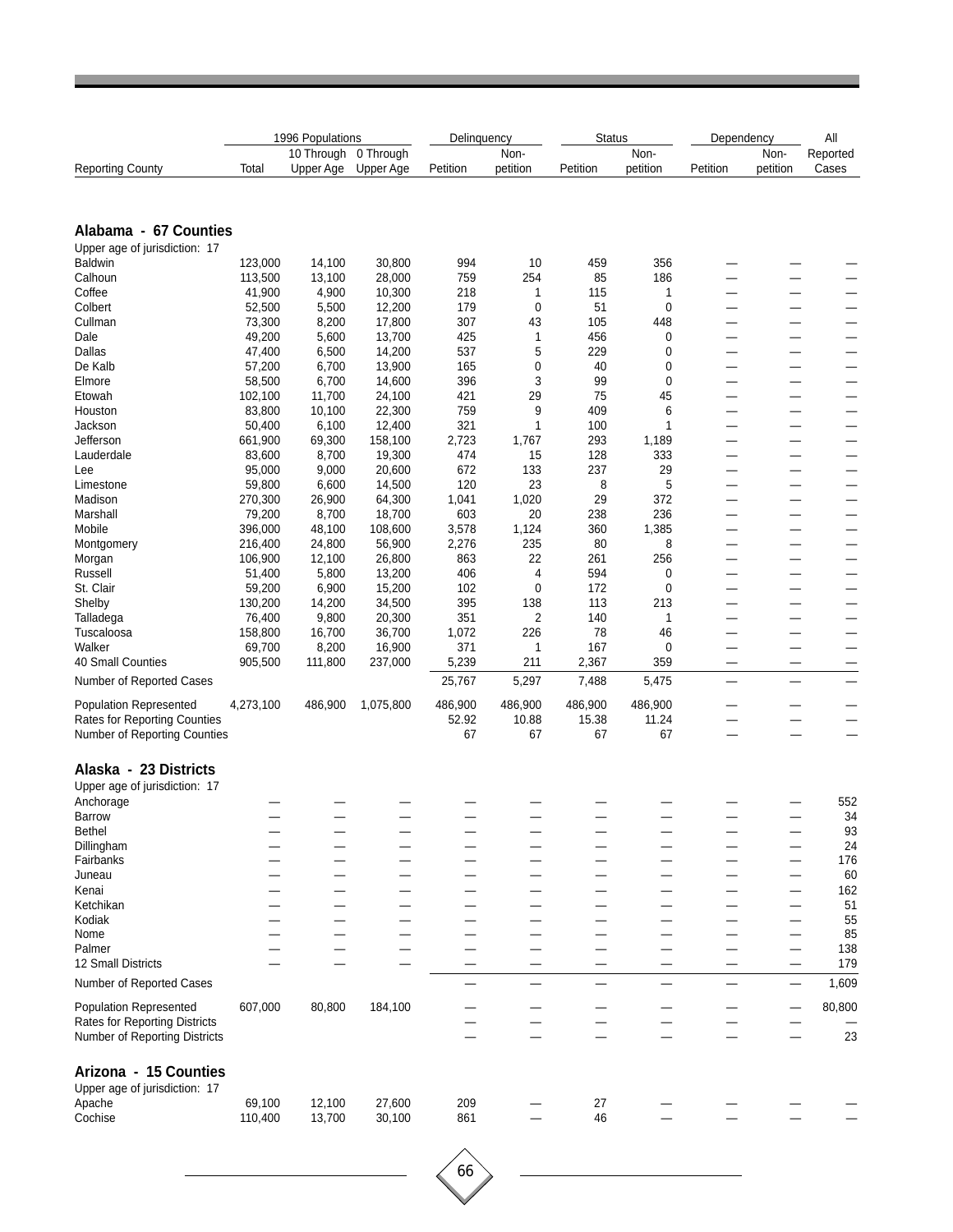|                                     |                    | 1996 Populations        |                        | Delinguency  |                          | <b>Status</b>                 |                               | Dependency   |                   | All               |
|-------------------------------------|--------------------|-------------------------|------------------------|--------------|--------------------------|-------------------------------|-------------------------------|--------------|-------------------|-------------------|
| <b>Reporting County</b>             | Total              | 10 Through<br>Upper Age | 0 Through<br>Upper Age | Petition     | Non-<br>petition         | Petition                      | Non-<br>petition              | Petition     | Non-<br>petition  | Reported<br>Cases |
|                                     |                    |                         |                        |              |                          |                               |                               |              |                   |                   |
| Coconino                            | 112,300            | 15,100                  | 34,000                 | 682          |                          | 56                            |                               |              |                   |                   |
| Maricopa                            | 2,611,300          | 276,600                 | 666,300                | 12,374       | 13,483                   | 746                           | 10,927                        |              |                   |                   |
| Mohave                              | 126,300            | 11,900                  | 27,400                 | 901          |                          | 8                             |                               |              |                   |                   |
| Navajo                              | 92,100             | 14,900                  | 33,900                 | 684          |                          | 50                            | —                             |              |                   |                   |
| Pima                                | 767,900            | 78,400                  | 186,500                | 5,553        |                          | 30                            |                               |              |                   |                   |
| Pinal                               | 135,400            | 16,500                  | 38,500                 | 1,466        |                          | 60                            |                               |              |                   |                   |
| Yavapai<br>Yuma                     | 139,400<br>125,100 | 13,000<br>15,500        | 28,600<br>36,300       | 839<br>2,264 |                          | 49<br>103                     | -                             |              |                   |                   |
| 5 Small Counties                    | 138,900            | 18,400                  | 40,700                 | 1,376        |                          | 116                           |                               |              |                   |                   |
| Number of Reported Cases            |                    |                         |                        | 27,209       | 13,483                   | 1,291                         | 10,927                        |              |                   |                   |
| <b>Population Represented</b>       | 4,428,100          | 486,100                 | 1,150,000              | 486,100      | 276,600                  | 486,100                       | 276,600                       |              |                   |                   |
| <b>Rates for Reporting Counties</b> |                    |                         |                        | 55.97        | 48.75                    | 2.66                          | 39.51                         |              |                   |                   |
| Number of Reporting Counties        |                    |                         |                        | 15           | 1                        | 15                            | 1                             |              |                   |                   |
|                                     |                    |                         |                        |              |                          |                               |                               |              |                   |                   |
| Arkansas - 75 Counties              |                    |                         |                        |              |                          |                               |                               |              |                   |                   |
| Upper age of jurisdiction: 17       |                    |                         |                        |              |                          |                               |                               |              |                   |                   |
| Benton                              | 126,000            | 13,900                  | 31,400                 | 280          |                          | 406                           |                               | 153          |                   |                   |
| Craighead<br>Crittenden             | 76,200<br>49,600   | 8,500<br>7,100          | 18,900<br>15,700       | 289<br>461   |                          | 237<br>141                    | $\overline{\phantom{0}}$      | 65<br>19     |                   |                   |
| Faulkner                            | 73,900             | 8,700                   | 19,200                 | 268          |                          | 163                           |                               | 26           |                   |                   |
| Garland                             | 82,000             | 8,200                   | 17,700                 | 668          | —                        | 189                           | —                             | 57           |                   | —                 |
| Jefferson                           | 83,000             | 10,700                  | 23,100                 | 694          | —                        | 154                           | —                             | 52           |                   |                   |
| Mississippi                         | 50,600             | 7,100                   | 16,000                 | 277          |                          | 93                            |                               | 21           |                   |                   |
| Pulaski                             | 352,300            | 40,700                  | 92,500                 | 1,876        |                          | 176                           | —                             | 176          |                   |                   |
| Saline                              | 74,600             | 9,800                   | 20,300                 | 289          |                          | 181                           |                               | 44           |                   |                   |
| Sebastian                           | 105,800            | 12,400                  | 27,700                 | 441          | $\overline{\phantom{0}}$ | 418                           |                               | 92           |                   |                   |
| Washington                          | 135,000            | 14,800                  | 33,700                 | 606          | —                        | 254                           | —                             | 70           | —                 | —                 |
| White                               | 62,000             | 7,400                   | 15,600                 | 102          | —                        | 116                           | —                             | 38           | —                 | —                 |
| 63 Small Counties                   | 1,238,900          | 155,000                 | 326,700                | 4,794        |                          | 2,298                         |                               | 1,085        |                   |                   |
| Number of Reported Cases            |                    |                         |                        | 11,045       |                          | 4,826                         |                               | 1,898        |                   |                   |
| <b>Population Represented</b>       | 2,509,800          | 304,300                 | 658,700                | 304,300      |                          | 304,300                       | —                             | 658,700      |                   |                   |
| <b>Rates for Reporting Counties</b> |                    |                         |                        | 36.29        |                          | 15.86                         | —                             | 2.88         |                   |                   |
| Number of Reporting Counties        |                    |                         |                        | 75           |                          | 75                            |                               | 75           |                   |                   |
| California - 58 Counties            |                    |                         |                        |              |                          |                               |                               |              |                   |                   |
| Upper age of jurisdiction: 17       |                    |                         |                        |              |                          |                               |                               |              |                   |                   |
| Alameda<br><b>Butte</b>             | 1,328,100          | 133,100<br>20,000       | 330,200<br>48,900      | 2,713<br>630 | 3,679                    | 6<br>$\pmb{0}$                | 111                           | 1,103<br>504 |                   |                   |
| Contra Costa                        | 192,500<br>881,500 | 96,600                  | 232,600                | 2,380        |                          | 26                            |                               | 256          |                   |                   |
| El Dorado                           | 151,700            | 17,500                  | 42,200                 | 474          |                          | $\pmb{0}$                     |                               | 73           |                   |                   |
| Fresno                              | 751,300            | 97,600                  | 248,800                | 3,356        |                          | $\pmb{0}$                     | $\overline{\phantom{0}}$      | 889          |                   | —                 |
| Humboldt                            | 123,000            | 13,900                  | 33,300                 | 175          |                          | 1                             |                               | 4            |                   |                   |
| Imperial                            | 142,700            | 20,900                  | 48,000                 | 621          | —                        | 0                             | $\overline{\phantom{0}}$      | 92           |                   |                   |
| Kern                                | 622,700            | 79,500                  | 205,000                | 2,042        | —                        | $\pmb{0}$                     | $\equiv$                      | 777          |                   |                   |
| Kings                               | 113,400            | 14,300                  | 36,600                 | 769          | 1,625                    | 4                             | 540                           | 27           |                   |                   |
| Lake                                | 55,300             | 5,800                   | 13,800                 | 171          |                          | 0                             | —                             | 49           |                   |                   |
| Los Angeles                         | 9,127,800          | 1,013,200               | 2,541,800              | 22,991       | 4,720                    | 331                           | 628                           | 13,326       |                   |                   |
| Madera                              | 110,500            | 14,900                  | 34,600                 | 947          |                          | 0                             | —                             | 63           |                   |                   |
| Marin<br>Mendocino                  | 233,200<br>83,300  | 19,300<br>10,300        | 46,700<br>23,900       | 577<br>501   |                          | 36<br>$\overline{\mathbf{c}}$ | —<br>$\overline{\phantom{0}}$ | 135<br>67    |                   |                   |
| Merced                              | 192,300            | 27,100                  | 69,900                 | 592          | —                        | 0                             | —                             | 88           |                   |                   |
| Monterey                            | 339,000            | 39,500                  | 102,600                | 1,156        |                          | 0                             | —                             | 9            |                   |                   |
| Napa                                | 116,500            | 11,900                  | 28,700                 | 262          | —                        | $\mathbf 0$                   |                               | 64           |                   | —                 |
| Nevada                              | 89,000             | 9,900                   | 22,500                 | 281          | $\overline{\phantom{0}}$ | $\pmb{0}$                     | $\overline{\phantom{0}}$      | 22           |                   |                   |
| Orange                              | 2,636,900          | 282,300                 | 695,700                | 6,860        | 4,118                    | 62                            | 303                           | 1,664        |                   |                   |
| Placer                              | 213,200            | 24,800                  | 58,700                 | 1,037        |                          | 0                             |                               | 226          |                   |                   |
| Riverside                           | 1,417,400          | 165,500                 | 429,800                | 4,798        |                          | 0                             |                               | 1,824        |                   |                   |
| Sacramento                          | 1,117,300          | 126,000                 | 313,700                | 5,655        | $\overline{\phantom{0}}$ | 18                            | $\overline{\phantom{0}}$      | 1,149        | $\qquad \qquad -$ | —                 |

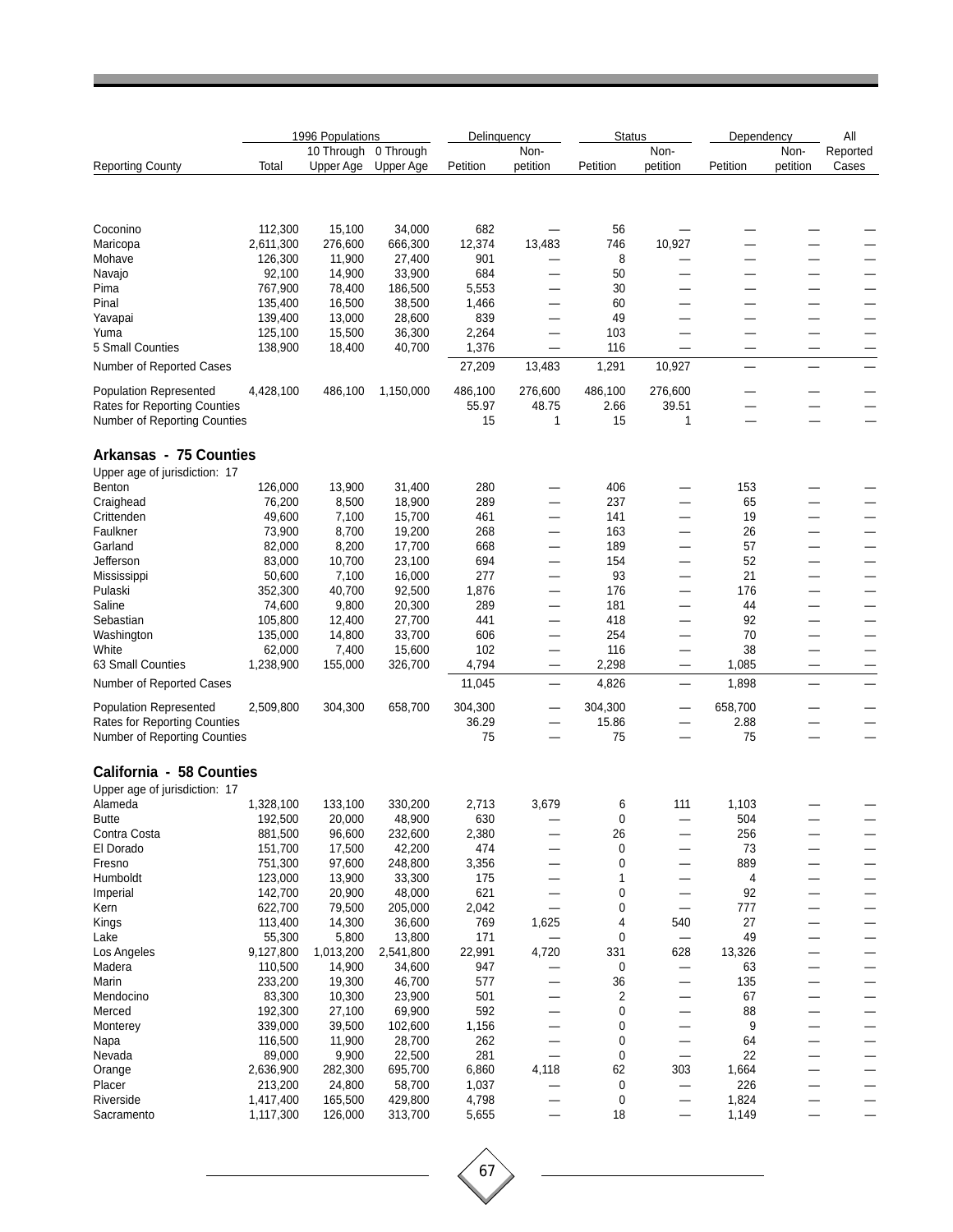|                                                      |            | 1996 Populations |           |                 | Delinguency              |                          | <b>Status</b>                     | Dependency    |                                                      | All                      |
|------------------------------------------------------|------------|------------------|-----------|-----------------|--------------------------|--------------------------|-----------------------------------|---------------|------------------------------------------------------|--------------------------|
|                                                      |            | 10 Through       | 0 Through |                 | Non-                     |                          | Non-                              |               | Non-                                                 | Reported                 |
| <b>Reporting County</b>                              | Total      | Upper Age        | Upper Age | Petition        | petition                 | Petition                 | petition                          | Petition      | petition                                             | Cases                    |
|                                                      |            |                  |           |                 |                          |                          |                                   |               |                                                      |                          |
| San Bernardino                                       | 1,598,400  | 205,300          | 527,700   | 2,690           | 6,494                    | 3                        | 110                               | 4,093         |                                                      |                          |
| San Diego                                            | 2,655,500  | 280,300          | 710,800   | 4,758           | 4,425                    | 10                       | 182                               | 2,704         |                                                      |                          |
| San Francisco                                        | 735,300    | 54,600           | 126,300   | 1,590           | 2,797                    | 1                        | 11                                | 994           | _                                                    | $\overline{\phantom{a}}$ |
| San Joaquin                                          | 533,400    | 67,600           | 168,200   | 2,910           | 3,581                    | 3                        | 752                               | 649           |                                                      |                          |
| San Luis Obispo                                      | 229,400    | 22,200           | 54,300    | 713             |                          | 20                       |                                   | 184           |                                                      |                          |
| San Mateo                                            | 686,900    | 64,500           | 160,100   | 2,255           | $\equiv$                 | 0                        | $\overline{\phantom{0}}$          | 206           |                                                      |                          |
| Santa Barbara                                        | 385,600    | 37,900           | 97,200    | 2,115           | 2,782                    | 50                       | 383                               | 156           | —                                                    |                          |
| Santa Clara                                          | 1,599,600  | 165,000          | 409,600   | 2,930           | 4,574                    | 9                        | 246                               | 1,270         |                                                      |                          |
| Santa Cruz                                           | 237,800    | 24,600           | 61,100    | 738             | 1,269                    | 20                       | 114                               | 126           | —                                                    | —                        |
| Shasta                                               | 161,700    | 20,100           | 46,800    | 1,474           | —                        | 0                        |                                   | 77            | —                                                    |                          |
| Solano                                               | 365,500    | 45,000           | 111,300   | 1,113           | $\overline{\phantom{0}}$ | 3                        | $\overline{\phantom{0}}$          | 160           |                                                      |                          |
| Sonoma                                               | 420,900    | 44,500           | 109,900   | 1,268           | —                        | 0                        | $\overline{\phantom{0}}$          | 187           | —                                                    | —                        |
| Stanislaus                                           | 415,800    | 54,100           | 136,000   | 971             | 2,158                    | 4                        | 488                               | 283           |                                                      |                          |
| Sutter                                               | 75,600     | 9,400            | 22,800    | 215             | $\overline{\phantom{0}}$ | 0                        |                                   | 76            | —                                                    |                          |
| Tehama                                               | 54,100     | 6,800            | 15,500    | 259             | $\overline{\phantom{0}}$ | 3                        | —                                 | 106           | -                                                    |                          |
| Tulare                                               | 349,900    | 49,900           | 122,800   | 1,899           | $\overline{\phantom{0}}$ | 0                        | —                                 | 456           | -                                                    |                          |
| Tuolumne                                             | 52,200     | 5,500            | 12,200    | 180             | —                        | 1                        | $\overline{\phantom{0}}$          | 29            |                                                      |                          |
| Ventura                                              | 714,700    | 86,400           | 207,900   | 2,859           | 3,982                    | 173                      | 806                               | 330           |                                                      |                          |
| Yolo                                                 | 149,900    | 15,600           | 39,500    | 398             |                          | 0                        | —                                 | 138           | —                                                    |                          |
| Yuba                                                 | 60,900     | 7,700            | 20,700    | 313             |                          | 0                        |                                   | 88            |                                                      |                          |
| <b>16 Small Counties</b><br>Number of Reported Cases | 356,400    | 41,900           | 97,100    | 1,737<br>92,373 | —<br>46,204              | 97<br>883                | $\overline{\phantom{0}}$<br>4,674 | 385<br>35,108 | $\overline{\phantom{0}}$<br>$\overline{\phantom{0}}$ | —<br>—                   |
| <b>Population Represented</b>                        | 31,878,200 | 3,553,000        | 8,865,700 | 3,553,000       | 2,418,600                | 3,553,000                | 2,418,600                         | 8,865,700     |                                                      |                          |
| <b>Rates for Reporting Counties</b>                  |            |                  |           | 26.00           | 19.10                    | 0.25                     | 1.93                              | 3.96          |                                                      |                          |
| Number of Reporting Counties                         |            |                  |           | 58              | 13                       | 58                       | 13                                | 58            | -                                                    |                          |
| Colorado - 63 Counties                               |            |                  |           |                 |                          |                          |                                   |               |                                                      |                          |
| Upper age of jurisdiction: 17                        |            |                  |           |                 |                          |                          |                                   |               |                                                      |                          |
| Adams                                                | 309,900    | 39,600           | 90,100    | 1,287           |                          |                          |                                   | 348           |                                                      |                          |
| Arapahoe                                             | 455,000    | 56,000           | 122,200   | 1,523           | —                        | $\overline{\phantom{0}}$ | $\overline{\phantom{0}}$          | 415           |                                                      |                          |
| Boulder                                              | 258,200    | 26,300           | 59,600    | 1,744           | —                        | —                        | —                                 | 138           | —                                                    |                          |
| Denver                                               | 497,800    | 45,200           | 110,700   | 2,517           | —                        | —                        | —                                 | 503           |                                                      |                          |
| Douglas                                              | 111,600    | 14,900           | 33,900    | 494             | —                        |                          |                                   | 8             |                                                      |                          |
| El Paso                                              | 472,900    | 57,800           | 130,100   | 2,462           | —                        | -                        | —                                 | 625           | —                                                    |                          |
| Jefferson                                            | 492,500    | 59,700           | 128,700   | 1,726           | —                        | —                        | —                                 | 237           | —                                                    |                          |
| Larimer                                              | 221,700    | 25,500           | 56,200    | 694             | —                        | —                        |                                   | 125           | —                                                    |                          |
| Mesa                                                 | 108,400    | 13,800           | 28,700    | 615             | —                        |                          |                                   | 85            |                                                      |                          |
| Pueblo                                               | 131,200    | 16,500           | 34,400    | 840             |                          |                          | -                                 | 235           |                                                      |                          |
| Weld                                                 | 152,200    | 19,600           | 43,100    | 893             |                          |                          |                                   | 123           |                                                      |                          |
| 52 Small Counties                                    | 611,000    | 74,700           | 159,700   | 2,782           |                          |                          |                                   | 573           |                                                      |                          |
| Number of Reported Cases                             |            |                  |           | 17,577          |                          |                          |                                   | 3,415         |                                                      |                          |
| <b>Population Represented</b>                        | 3,822,700  | 449,400          | 997,400   | 449,400         |                          |                          |                                   | 997,400       |                                                      |                          |
| Rates for Reporting Counties                         |            |                  |           | 39.11           |                          |                          |                                   | 3.42          |                                                      |                          |
| Number of Reporting Counties                         |            |                  |           | 63              |                          |                          |                                   | 63            |                                                      |                          |
| <b>Connecticut - 13 Venue Districts</b>              |            |                  |           |                 |                          |                          |                                   |               |                                                      |                          |
| Upper age of jurisdiction: 15                        |            |                  |           |                 |                          |                          |                                   |               |                                                      |                          |
| Bridgeport                                           |            |                  |           | 743             | 662                      | 144                      | 190                               |               |                                                      |                          |
| Danbury                                              |            |                  |           | 292             | 223                      | 68                       | 91                                |               |                                                      |                          |
| Hartford                                             |            |                  |           | 1,448           | 1,077                    | 133                      | 227                               |               |                                                      |                          |
| Middletown                                           |            |                  | —         | 434             | 190                      | 74                       | 68                                |               |                                                      |                          |
| Montville                                            |            |                  |           | 632             | 496                      | 123                      | 140                               |               |                                                      |                          |
| New Haven                                            |            |                  |           | 1,660           | 989                      | 146                      | 276                               |               |                                                      |                          |
| Norwalk                                              |            |                  |           | 311             | 207                      | 34                       | 73                                |               |                                                      |                          |
| Plainville                                           |            |                  |           | 799             | 467                      | 177                      | 207                               |               |                                                      |                          |
| Stamford                                             |            |                  |           | 233             | 195                      | 37                       | 105                               |               |                                                      |                          |
| Talcottville                                         |            |                  |           | 393             | 259                      | 98                       | 77                                |               |                                                      |                          |
| Torrington                                           |            |                  |           | 438             | 180                      | 93                       | 185                               |               |                                                      |                          |

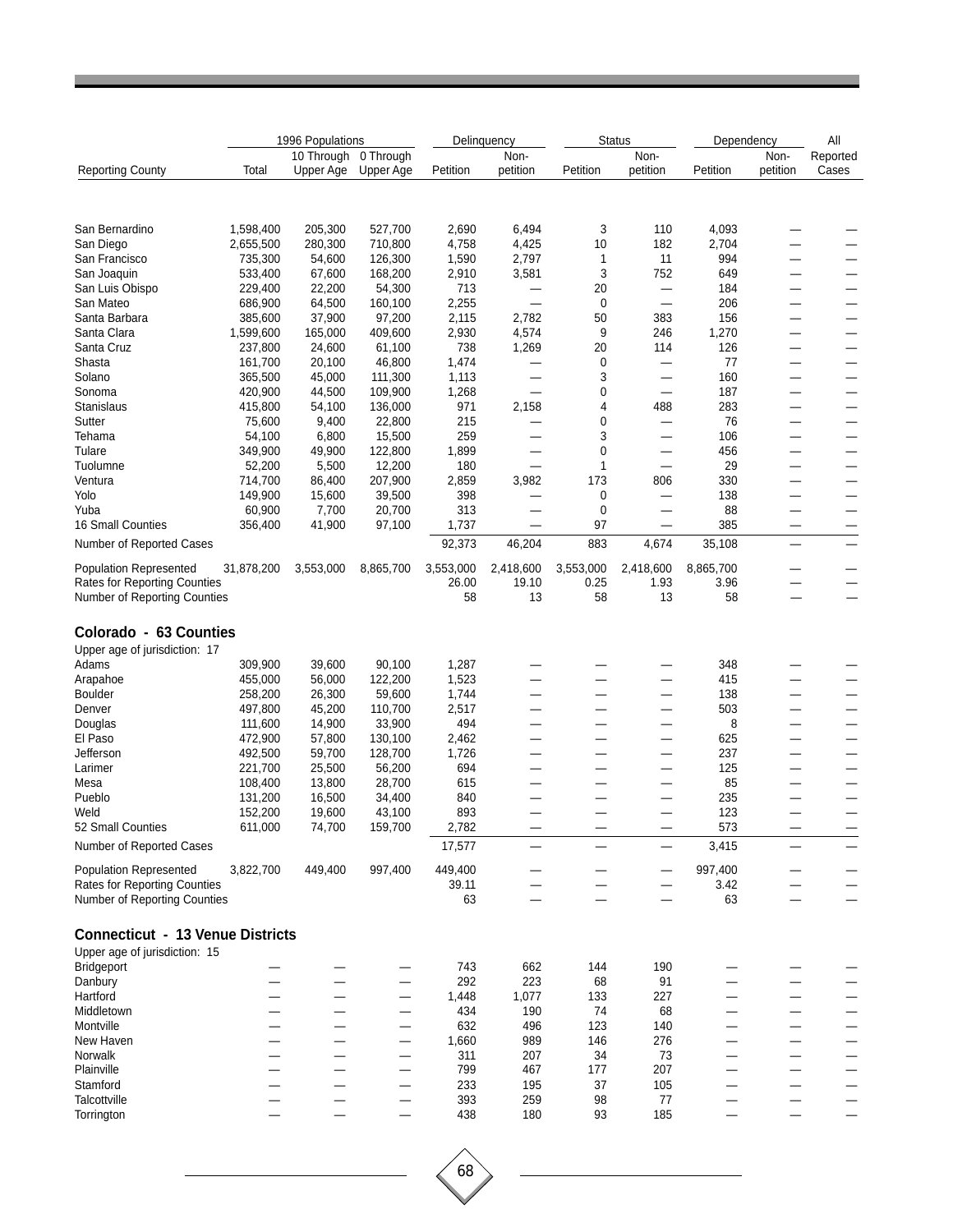|                                                                    |                     | 1996 Populations |                   | Delinguency              |                          | <b>Status</b>  |                | Dependency               |                          | All      |
|--------------------------------------------------------------------|---------------------|------------------|-------------------|--------------------------|--------------------------|----------------|----------------|--------------------------|--------------------------|----------|
|                                                                    |                     | 10 Through       | 0 Through         |                          | Non-                     |                | Non-           |                          | Non-                     | Reported |
| <b>Reporting County</b>                                            | Total               | Upper Age        | Upper Age         | Petition                 | petition                 | Petition       | petition       | Petition                 | petition                 | Cases    |
|                                                                    |                     |                  |                   |                          |                          |                |                |                          |                          |          |
|                                                                    |                     |                  |                   |                          |                          |                |                |                          |                          |          |
| Waterbury                                                          |                     |                  |                   | 853                      | 641                      | 151            | 164            |                          |                          |          |
| Willimantic                                                        |                     |                  |                   | 360                      | 261                      | 61             | 177            |                          |                          |          |
| Number of Reported Cases                                           |                     |                  |                   | 8,596                    | 5,847                    | 1,339          | 1,980          |                          |                          |          |
| <b>Population Represented</b>                                      | 3,274,200           | 258,800          | 716,800           | 258,800                  | 258,800                  | 258,800        | 258,800        |                          |                          |          |
| Rates for Reporting Venue Districts                                |                     |                  |                   | 33.21                    | 22.59                    | 5.17           | 7.65           |                          |                          |          |
| Number of Reporting Venue Districts                                |                     |                  |                   | 13                       | 13                       | 13             | 13             |                          |                          |          |
| Delaware - 3 Counties                                              |                     |                  |                   |                          |                          |                |                |                          |                          |          |
| Upper age of jurisdiction: 17                                      |                     |                  |                   |                          |                          |                |                |                          |                          |          |
| Kent                                                               | 122,200             | 14,000           | 33,000            |                          |                          |                |                |                          |                          | 1,468    |
| <b>New Castle</b>                                                  | 471,400             | 48,400           | 112,000           |                          |                          |                |                |                          |                          | 6,629    |
| Sussex                                                             | 131,200             | 13,700           | 31,000            |                          | —                        | —              | -              |                          | —                        | 2,071    |
| Number of Reported Cases                                           |                     |                  |                   |                          |                          |                |                |                          | $\overline{\phantom{0}}$ | 10,168   |
| <b>Population Represented</b>                                      | 724,800             | 76,100           | 176,000           |                          |                          |                |                |                          | $\overline{\phantom{0}}$ | 76,100   |
| Rates for Reporting Counties                                       |                     |                  |                   | $\overline{\phantom{a}}$ | —                        | -              |                |                          | —                        |          |
| Number of Reporting Counties                                       |                     |                  |                   |                          |                          |                |                |                          |                          | 3        |
|                                                                    |                     |                  |                   |                          |                          |                |                |                          |                          |          |
| District of Columbia - 1 District<br>Upper age of jurisdiction: 17 |                     |                  |                   |                          |                          |                |                |                          |                          |          |
| District of Columbia                                               | 543,200             | 41,400           | 109,500           | 2,467                    | 1,419                    | 84             | 42             | 1,405                    | 211                      |          |
| Number of Reported Cases                                           |                     |                  |                   | 2,467                    | 1,419                    | 84             | 42             | 1,405                    | 211                      |          |
|                                                                    |                     |                  |                   |                          |                          |                |                |                          |                          |          |
| <b>Population Represented</b><br>Rates for Reporting District      | 543,200             | 41,400           | 109,500           | 41,400<br>59.62          | 41,400<br>34.30          | 41,400<br>2.03 | 41,400<br>1.02 | 109,500<br>12.83         | 109,500<br>1.93          |          |
| Number of Reporting Districts                                      |                     |                  |                   | 1                        | 1                        | 1              | 1              | 1                        | 1                        |          |
|                                                                    |                     |                  |                   |                          |                          |                |                |                          |                          |          |
| Florida - 15 Districts                                             |                     |                  |                   |                          |                          |                |                |                          |                          |          |
| Upper age of jurisdiction: 17                                      |                     |                  |                   |                          |                          |                |                |                          |                          |          |
| District 1                                                         | 35,300              | 4,100            | 8,700             | 3,661                    | 1,986                    | 58             | 415            |                          |                          |          |
| District 2                                                         | 19,200              | 2,500            | 5,100             | 4,081                    | 2,630                    | 66             | 268            |                          |                          |          |
| District 3<br>District 4                                           | 12,500<br>106,500   | 1,400<br>11,500  | 3,100<br>25,600   | 2,715<br>5,386           | 2,797<br>5,997           | 27<br>48       | 54<br>148      |                          |                          |          |
| District 5                                                         | 868,900             | 73,600           | 166,000           | 10,020                   | 3,392                    | 109            | 71             |                          | —                        | —        |
| District 6                                                         | 232,300             | 20,300           | 48,300            | 8,329                    | 7,424                    | 44             | 98             |                          |                          |          |
| District 7                                                         | 335,900             | 41,800           | 91,300            | 13,900                   | 8,987                    | 93             | 122            |                          |                          |          |
| District 8                                                         | 296,500             | 22,300           | 50,100            | 5,850                    | 3,817                    | 78             | 144            |                          |                          |          |
| District 9                                                         | 992,800             | 87,000           | 211,000           | 3,564                    | 5,710                    | 2              | 170            |                          |                          |          |
| District 10<br>District 11                                         | 1,438,200<br>80,700 | 133,100<br>5,900 | 316,000<br>15,300 | 6,569<br>10,084          | 6,847<br>8,940           | 24<br>36       | 75<br>87       |                          |                          |          |
| District 12                                                        | 414,300             | 38,800           | 87,800            | 5,192                    | 2,338                    | 65             | 99             |                          |                          |          |
| District 13                                                        | 35,900              | 4,000            | 8,700             | 3,950                    | 2,675                    | 28             | 89             |                          |                          |          |
| District 14                                                        | 441,000             | 50,600           | 114,900           | 4,792                    | 3,071                    | 49             | 71             |                          |                          |          |
| District 15                                                        | 174,700             | 18,400           | 43,700            | 2,230                    | 1,835                    | 18             | 53             | $\qquad \qquad -$        | —                        |          |
| Number of Reported Cases                                           |                     |                  |                   | 90,323                   | 68,446                   | 745            | 1,964          | $\overline{\phantom{0}}$ | —                        |          |
| <b>Population Represented</b>                                      | 5,484,700           | 515,500          | 1,195,600         | 515,500                  | 515,500                  | 515,500        | 515,500        |                          |                          |          |
| Rates for Reporting Districts                                      |                     |                  |                   | 175.22                   | 132.78                   | 1.45           | 3.81           |                          |                          |          |
| Number of Reporting Districts                                      |                     |                  |                   | 15                       | 15                       | 15             | 15             |                          |                          |          |
| Georgia - 159 Counties                                             |                     |                  |                   |                          |                          |                |                |                          |                          |          |
| Upper age of jurisdiction: 16                                      |                     |                  |                   |                          |                          |                |                |                          |                          |          |
| <b>Baldwin</b>                                                     | 41,900              | 3,900            | 9,100             | 392                      |                          | 86             |                | 182                      |                          |          |
| Bartow                                                             | 66,300              | 6,700            | 16,900            | 694                      |                          | 399            |                | 167                      |                          |          |
| <b>Bibb</b>                                                        | 155,600             | 16,100           | 38,800            | 1,824                    | —                        | 196            | —              | 1,009                    |                          |          |
| <b>Bulloch</b>                                                     | 49,300              | 4,400            | 10,900            | 231                      | $\overline{\phantom{0}}$ | 70             | —              | 3                        |                          |          |
| Carroll<br>Catoosa                                                 | 79,300<br>48,500    | 8,300<br>5,200   | 19,900<br>11,600  | $\equiv$<br>237          | $\overline{\phantom{0}}$ | 85             |                | 57                       | $\overline{\phantom{0}}$ |          |
|                                                                    |                     |                  |                   |                          |                          |                |                |                          |                          |          |

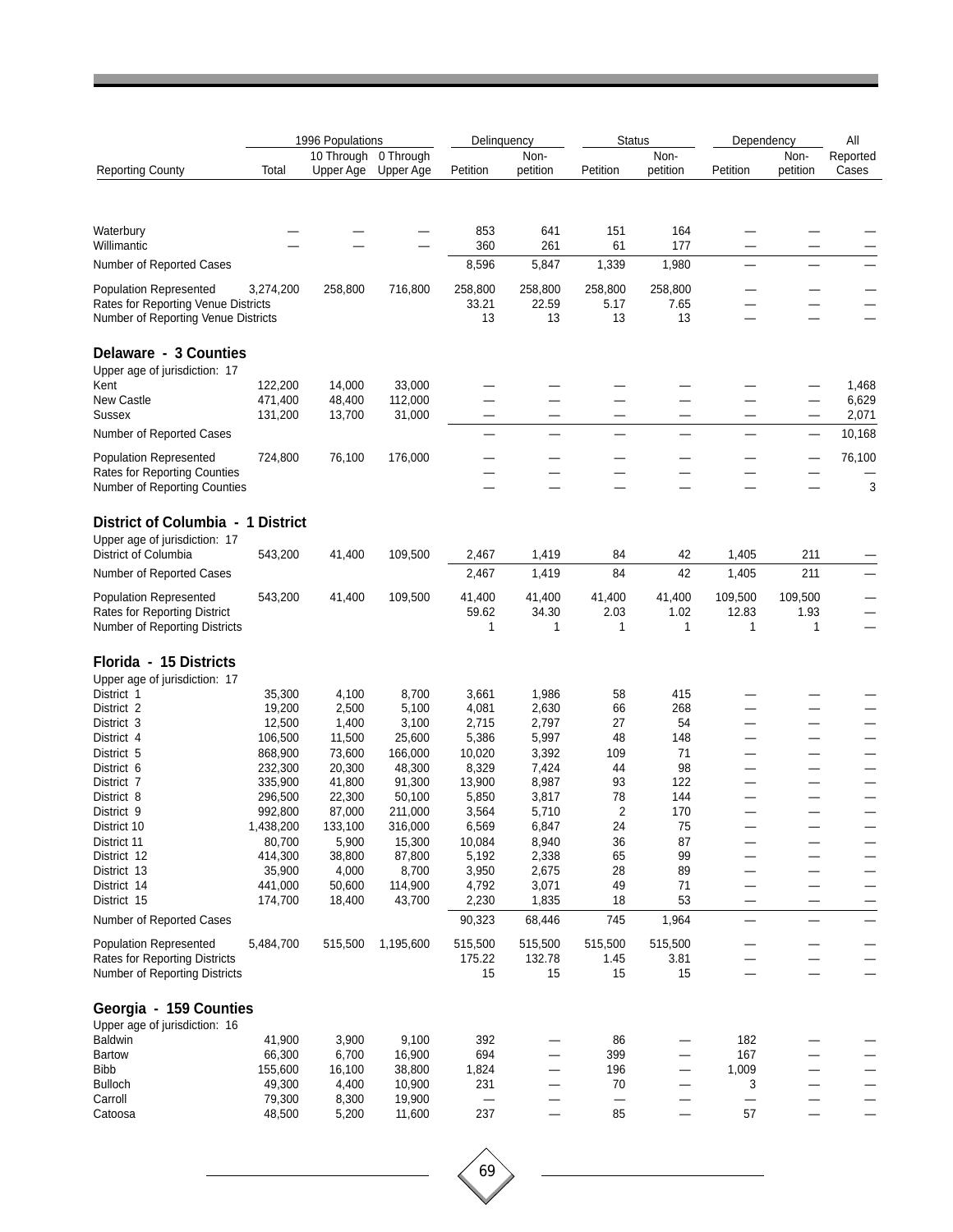|                                     |                   | 1996 Populations |                   | Delinquency              |                          | <b>Status</b>            |                                                      | Dependency               |                          | All      |
|-------------------------------------|-------------------|------------------|-------------------|--------------------------|--------------------------|--------------------------|------------------------------------------------------|--------------------------|--------------------------|----------|
|                                     |                   | 10 Through       | 0 Through         |                          | Non-                     |                          | Non-                                                 |                          | Non-                     | Reported |
| <b>Reporting County</b>             | Total             | Upper Age        | Upper Age         | Petition                 | petition                 | Petition                 | petition                                             | Petition                 | petition                 | Cases    |
|                                     |                   |                  |                   |                          |                          |                          |                                                      |                          |                          |          |
| Chatham                             | 227,000           | 22,300           | 56,900            | 2,194                    | —                        | 436                      | -                                                    | 519                      |                          |          |
| Cherokee                            | 121,500           | 11,600           | 32,100            | 471                      | —                        | 263                      | —                                                    | 245                      | $\sim$                   |          |
| Clarke                              | 90,600            | 7,000            | 17,900            | 854                      | $\overline{\phantom{0}}$ | 303                      | $\overline{\phantom{0}}$                             | 176                      |                          |          |
| Clayton                             | 202,400           | 21,000           | 53,300            | 2,710                    | —                        | 611                      | $\overline{\phantom{0}}$                             | 1,074                    | -                        |          |
| Cobb                                | 538,800           | 50,200           | 128,300           | 2,572                    | $\overline{\phantom{0}}$ | 566                      | $\overline{\phantom{0}}$                             | 916                      |                          |          |
| Columbia                            | 86,200            | 10,200           | 24,600            | 427                      |                          | 147                      | $\overline{\phantom{0}}$                             | 17                       |                          |          |
| Coweta<br>De Kalb                   | 76,300<br>589,800 | 8,100<br>52,800  | 20,300<br>132,500 | 698                      | —                        | 284<br>1,178             | —                                                    | 333<br>831               | -                        |          |
| Dougherty                           | 96,600            | 11,500           | 27,500            | 5,036<br>1,420           | —                        | 95                       | $\qquad \qquad$<br>$\overline{\phantom{0}}$          | 204                      | $\overline{\phantom{0}}$ | -        |
| Douglas                             | 84,500            | 9,300            | 22,400            | 544                      | —                        | 197                      |                                                      | 150                      |                          |          |
| Fayette                             | 81,900            | 9,700            | 22,000            | 343                      | —                        | 140                      |                                                      | 175                      |                          |          |
| Floyd                               | 84,400            | 7,700            | 18,800            | 632                      | -                        | 334                      | -                                                    | 267                      |                          |          |
| Forsyth                             | 69,100            | 6,600            | 16,500            | 209                      | $\overline{\phantom{0}}$ | 175                      | —                                                    | 57                       | -                        |          |
| Fulton                              | 718,300           | 63,600           | 164,500           | 8,007                    | —                        | 1,761                    | —                                                    | 2,265                    |                          |          |
| Glynn                               | 65,600            | 6,400            | 15,900            | 779                      |                          | 219                      | -                                                    | 81                       | —                        |          |
| Gwinnett                            | 478,000           | 47,600           | 126,400           | 2,837                    | —                        | 1,228                    | —                                                    | 972                      |                          |          |
| Hall<br>Henry                       | 113,000<br>91,000 | 10,900<br>9,300  | 27,400<br>23,400  | 1,083<br>418             | —                        | 295<br>217               | —<br>$\qquad \qquad$                                 | 189<br>169               | -                        |          |
| Houston                             | 101,400           | 10,800           | 26,900            | 1,528                    | —<br>—                   | 975                      | —                                                    | 413                      | -                        | -        |
| Laurens                             | 43,300            | 4,900            | 11,500            | 569                      |                          | 217                      | $\qquad \qquad$                                      | 14                       | $\overline{\phantom{0}}$ | —        |
| Liberty                             | 59,100            | 5,700            | 18,200            | 628                      | —                        | 280                      | -                                                    | 186                      | -                        |          |
| Lowndes                             | 84,000            | 8,900            | 22,300            | $\overline{\phantom{0}}$ | —                        | $\overline{\phantom{0}}$ | —                                                    | $\overline{\phantom{0}}$ | -                        |          |
| Muscogee                            | 183,400           | 18,200           | 46,900            | 1,982                    |                          | 700                      | $\overline{\phantom{0}}$                             | 387                      |                          |          |
| Newton                              | 52,700            | 5,600            | 13,800            | 742                      | —                        | 262                      | —                                                    | 326                      | -                        |          |
| Paulding                            | 64,100            | 6,600            | 17,500            | 659                      |                          | 352                      | $\qquad \qquad -$                                    | 122                      | -<br>-                   |          |
| Richmond<br>Rockdale                | 193,800<br>65,200 | 19,400<br>7,100  | 49,100<br>17,200  | 2,101<br>341             | —<br>—                   | 294<br>53                | $\overline{\phantom{0}}$<br>$\overline{\phantom{0}}$ | 223<br>89                |                          |          |
| Spalding                            | 57,700            | 6,300            | 15,200            | 394                      | —                        | 149                      | —                                                    | 522                      | -                        |          |
| Thomas                              | 41,900            | 4,700            | 11,200            | 332                      | —                        | 44                       | —                                                    | 99                       |                          |          |
| Troup                               | 58,600            | 6,300            | 15,300            | 1,047                    |                          | 140                      | $\overline{\phantom{0}}$                             | 278                      |                          |          |
| Walker                              | 61,200            | 6,500            | 14,400            | 166                      | —                        | 101                      | $\overline{\phantom{0}}$                             | 55                       | -                        |          |
| Walton                              | 49,300            | 5,200            | 12,700            | 557                      |                          | 383                      | $\qquad \qquad$                                      | 90                       |                          |          |
| Whitfield                           | 80,300            | 8,400            | 19,700            | 1,330                    | $\overline{\phantom{0}}$ | 612                      | —                                                    | 418                      |                          |          |
| 120 Small Counties                  | 1,901,300         | 209,800          | 494,700           | 12,455                   | $\overline{\phantom{0}}$ | 3,774                    | $\overline{\phantom{0}}$                             | 3,241                    |                          |          |
| Number of Reported Cases            |                   |                  |                   | 59,443                   |                          | 17,621                   | $\equiv$                                             | 16,521                   | $\overline{\phantom{0}}$ |          |
| <b>Population Represented</b>       | 7,353,200         | 744,600          | 1,844,400         | 717,400                  | $\qquad \qquad -$        | 717,400                  | —                                                    | 1,779,100                |                          |          |
| <b>Rates for Reporting Counties</b> |                   |                  |                   | 82.86                    |                          | 24.56                    |                                                      | 9.29                     |                          |          |
| Number of Reporting Counties        |                   |                  |                   | 149                      |                          | 149                      |                                                      | 149                      |                          |          |
| Hawaii - 5 Counties                 |                   |                  |                   |                          |                          |                          |                                                      |                          |                          |          |
| Upper age of jurisdiction: 17       |                   |                  |                   |                          |                          |                          |                                                      |                          |                          |          |
| Hawaii                              | 138,400           | 17,400           | 40,300            | 148                      | 1,189                    | 15                       | 714                                                  |                          |                          |          |
| Honolulu                            | 871,800           | 90,900           | 218,300           | 2,319                    | 536                      | 1,272                    | 2,559                                                |                          |                          |          |
| Kalawao                             | 100               |                  | $\mathbf 0$       |                          | —                        |                          |                                                      |                          |                          |          |
| Kauai                               | 56,400            | 6,600            | 15,800            | 264                      | 342                      | 22                       | 470                                                  |                          |                          |          |
| Maui                                | 117,000           | 13,300           | 32,100            | 525                      | 575                      | 124                      | 813                                                  |                          | -                        |          |
| Number of Reported Cases            |                   |                  |                   | 3,256                    | 2,642                    | 1,433                    | 4,556                                                |                          | $\overline{\phantom{0}}$ |          |
| <b>Population Represented</b>       | 1,183,700         | 128,200          | 306,500           | 128,200                  | 128,200                  | 128,200                  | 128,200                                              |                          |                          |          |
| <b>Rates for Reporting Counties</b> |                   |                  |                   | 25.39                    | 20.60                    | 11.18                    | 35.53                                                |                          |                          |          |
| Number of Reporting Counties        |                   |                  |                   | 4                        | 4                        | 4                        | 4                                                    |                          |                          |          |
|                                     |                   |                  |                   |                          |                          |                          |                                                      |                          |                          |          |
| Idaho - 44 Counties                 |                   |                  |                   |                          |                          |                          |                                                      |                          |                          |          |
| Upper age of jurisdiction: 17       |                   |                  |                   |                          |                          |                          |                                                      |                          |                          |          |
| Ada                                 | 260,100           | 32,600           | 70,400            | 4,179                    | 403                      |                          |                                                      | 103                      | 38                       |          |
| <b>Bannock</b>                      | 73,600            | 10,900           | 22,800            | 1,443                    | 329                      |                          | —                                                    | 52                       | 2                        |          |
| Bonneville                          | 79,700<br>112,500 | 12,700<br>16,200 | 26,900            | 299                      | 370<br>132               |                          | —<br>—<br>—                                          | 43<br>85                 | 27<br>5                  |          |
| Canyon<br>Kootenai                  | 95,500            | 11,700           | 34,000<br>24,700  | 1,511<br>630             | 88                       |                          |                                                      | 57                       | 14                       |          |
|                                     |                   |                  |                   |                          |                          |                          |                                                      |                          |                          |          |
|                                     |                   |                  |                   |                          |                          |                          |                                                      |                          |                          |          |
|                                     |                   |                  |                   |                          |                          |                          |                                                      |                          |                          |          |
|                                     |                   |                  |                   | 70                       |                          |                          |                                                      |                          |                          |          |
|                                     |                   |                  |                   |                          |                          |                          |                                                      |                          |                          |          |
|                                     |                   |                  |                   |                          |                          |                          |                                                      |                          |                          |          |

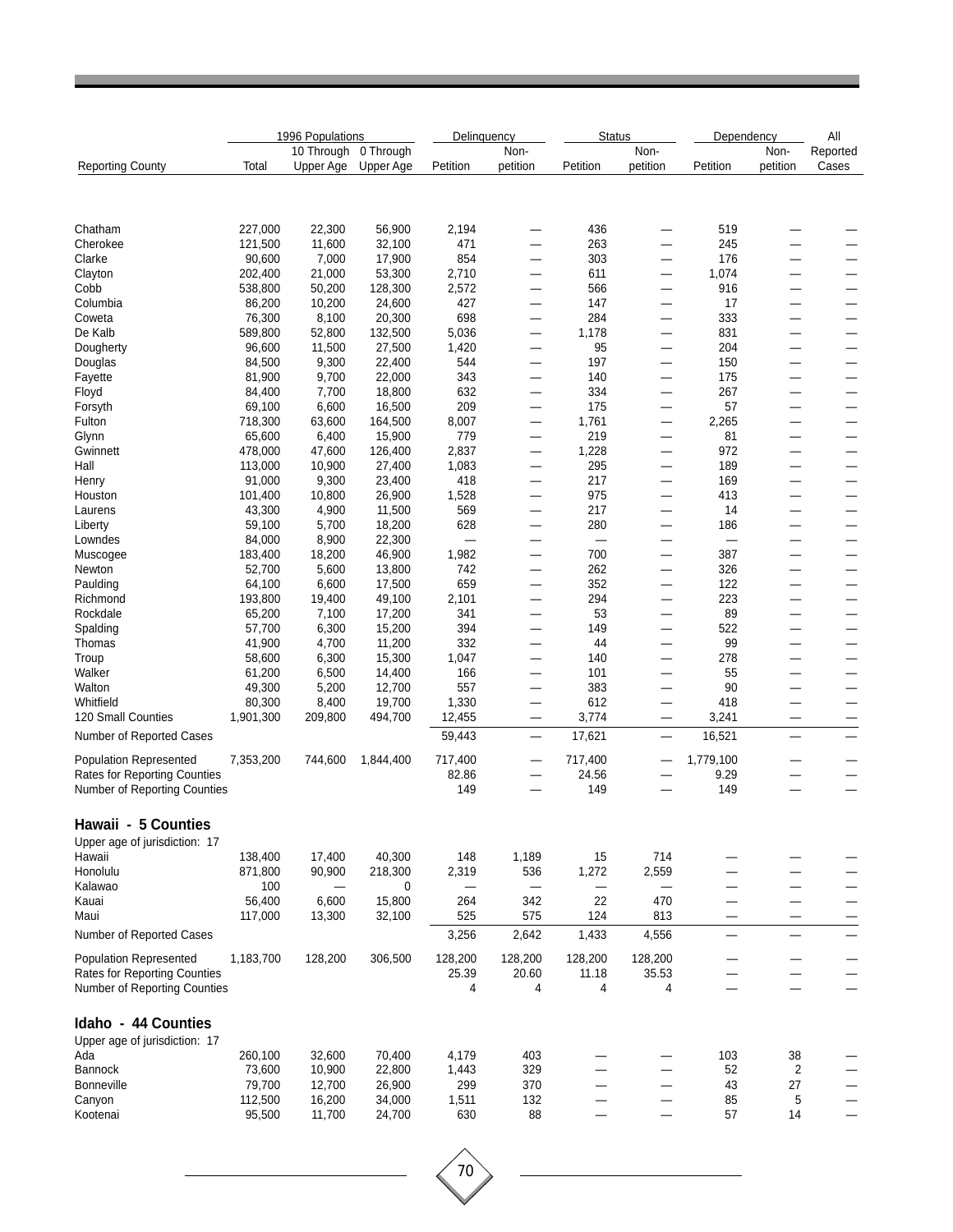|                                                               |                     | 1996 Populations |                     | Delinquency      |                          | <b>Status</b>     |                          |                 | Dependency               | All      |
|---------------------------------------------------------------|---------------------|------------------|---------------------|------------------|--------------------------|-------------------|--------------------------|-----------------|--------------------------|----------|
|                                                               |                     | 10 Through       | 0 Through           |                  | Non-                     |                   | Non-                     |                 | Non-                     | Reported |
| <b>Reporting County</b>                                       | Total               | Upper Age        | Upper Age           | Petition         | petition                 | Petition          | petition                 | Petition        | petition                 | Cases    |
|                                                               |                     |                  |                     |                  |                          |                   |                          |                 |                          |          |
| <b>Twin Falls</b>                                             | 60,400              | 8,400            | 17,500              | 856              | 96                       |                   |                          | 54              | 23<br>73                 |          |
| 38 Small Counties<br>Number of Reported Cases                 | 507,400             | 73,700           | 151,900             | 3,616<br>12,534  | 1,078<br>2,496           |                   |                          | 267<br>661      | 182                      |          |
|                                                               |                     |                  |                     |                  |                          |                   |                          |                 |                          |          |
| <b>Population Represented</b><br>Rates for Reporting Counties | 1,189,300           | 166,300          | 348,100             | 166,300<br>75.37 | 166,300<br>15.01         |                   |                          | 348,100<br>1.90 | 348,100<br>0.52          |          |
| Number of Reporting Counties                                  |                     |                  |                     | 44               | 44                       |                   |                          | 44              | 44                       |          |
| Illinois - 102 Counties                                       |                     |                  |                     |                  |                          |                   |                          |                 |                          |          |
| Upper age of jurisdiction: 16                                 |                     |                  |                     |                  |                          |                   |                          |                 |                          |          |
| Adams                                                         | 67,800              | 7,000            | 16,800              | 104              |                          | 3                 |                          | 42              |                          |          |
| Champaign                                                     | 167,400             | 13,600           | 36,800              | 164              |                          | 5                 |                          | 114             |                          |          |
| Coles<br>Cook                                                 | 51,200<br>5,096,500 | 4,400<br>488,300 | 10,500<br>1,262,800 | 0<br>20,782      |                          | 0<br>23           |                          | 0<br>7,263      |                          |          |
| De Kalb                                                       | 82,700              | 7,000            | 17,900              | 200              | —                        | 34                | —                        | 82              |                          |          |
| Du Page                                                       | 859,300             | 84,700           | 220,100             | 1,450            | $\overline{\phantom{a}}$ | 50                | —                        | 240             | -                        | —        |
| Henry                                                         | 51,800              | 6,000            | 13,300              | 65               |                          | 15                |                          | 46              |                          |          |
| Jackson                                                       | 61,200              | 4,600            | 11,700              | 83               |                          | 0                 | —                        | 29              |                          |          |
| Kane                                                          | 370,400             | 42,100           | 108,200             | 343              |                          | 0                 |                          | 2               |                          |          |
| Kankakee                                                      | 101,900             | 11,700           | 27,900              | 237              |                          | 22                | -                        | 186             |                          |          |
| Knox<br>Lake                                                  | 55,900<br>583,000   | 5,600<br>60,200  | 12,600<br>158,100   | 76<br>682        |                          | $\mathbf 0$<br>16 | —                        | 19<br>400       | —                        | —        |
| La Salle                                                      | 109,500             | 11,300           | 26,800              | 313              |                          | 25                | <u>.</u>                 | 51              |                          |          |
| McHenry                                                       | 230,600             | 25,400           | 64,600              | 256              |                          | 6                 | $\overline{\phantom{0}}$ | 82              |                          |          |
| McLean                                                        | 139,100             | 12,800           | 32,000              | 181              |                          | 24                | —                        | 89              |                          |          |
| Macon                                                         | 115,400             | 12,500           | 28,800              | 356              |                          | 2                 |                          | 2               |                          |          |
| Madison                                                       | 256,000             | 26,000           | 63,300              | 729              |                          | 6                 | -                        | 335             |                          |          |
| Peoria                                                        | 183,300             | 19,500           | 46,200              | 419              |                          | 9                 | —                        | 260             |                          |          |
| Rock Island                                                   | 148,600             | 15,400           | 36,700              | 140              |                          | 1                 | —                        | 114             |                          |          |
| St. Clair                                                     | 264,400             | 29,600           | 73,400              | 616              | —                        | 89                | —                        | 156             |                          |          |
| Sangamon                                                      | 191,800             | 19,300           | 47,500              | 119              |                          | 0                 | -                        | 0               |                          |          |
| <b>Tazewell</b><br>Vermilion                                  | 128,400<br>85,300   | 14,300<br>9,300  | 32,100<br>21,200    | 322<br>230       | -                        | 3<br>12           | —                        | 0<br>91         |                          |          |
| Whiteside                                                     | 60,200              | 6,900            | 15,500              | 114              | $\overline{\phantom{0}}$ | 18                | $\overline{\phantom{0}}$ | 44              |                          |          |
| Will                                                          | 427,800             | 51,000           | 123,600             | 677              | -                        | 51                | —                        | 135             |                          |          |
| Williamson                                                    | 60,800              | 6,000            | 13,800              | 49               |                          | 5                 |                          | 38              |                          |          |
| Winnebago                                                     | 264,900             | 27,200           | 67,500              | 425              |                          | 0                 | —                        | 0               |                          |          |
| <b>75 Small Counties</b>                                      | 1,631,400           | 173,600          | 400,100             | 3,770            |                          | 99                |                          | 605             |                          |          |
| Number of Reported Cases                                      |                     |                  |                     | 32,902           |                          | 518               |                          | 10,425          |                          |          |
| <b>Population Represented</b>                                 | 11,846,500          | 1,195,500        | 2,989,700           | 1,195,500        |                          | 1,195,500         |                          | 2,989,700       |                          |          |
| <b>Rates for Reporting Counties</b>                           |                     |                  |                     | 27.52            |                          | 0.43              |                          | 3.49            |                          |          |
| Number of Reporting Counties                                  |                     |                  |                     | 102              |                          | 102               |                          | 102             |                          |          |
| Indiana - 92 Counties                                         |                     |                  |                     |                  |                          |                   |                          |                 |                          |          |
| Upper age of jurisdiction: 17                                 |                     |                  |                     |                  |                          |                   |                          |                 |                          |          |
| Allen<br>Bartholomew                                          | 310,800<br>68,400   | 37,200<br>8,000  | 84,400<br>17,200    | 686<br>337       |                          | 59<br>9           |                          | 345<br>51       |                          |          |
| Clark                                                         | 92,500              | 11,100           | 23,200              | 245              |                          | 58                |                          | 46              |                          |          |
| Delaware                                                      | 118,600             | 11,900           | 25,600              | 120              | $\overline{\phantom{0}}$ | 0                 | —                        | 101             |                          |          |
| Elkhart                                                       | 168,900             | 20,100           | 46,900              | 666              |                          | 354               |                          | 374             |                          |          |
| Floyd                                                         | 70,700              | 8,500            | 18,200              | 135              |                          | 0                 |                          | 190             |                          |          |
| Grant                                                         | 73,500              | 8,400            | 17,600              | 297              |                          | 92                |                          | 45              |                          |          |
| Hamilton                                                      | 147,700             | 18,100           | 41,400              | 726              | —                        | 106               |                          | 297             |                          |          |
| Hancock                                                       | 52,000              | 6,800            | 13,900              | 30               | $\overline{\phantom{0}}$ | 1                 | $\overline{\phantom{0}}$ | 22              |                          | —        |
| Hendricks                                                     | 89,300              | 11,500           | 24,000              | 383              | —                        | 170               | —                        | 9               | $\overline{\phantom{0}}$ | —        |
| Henry<br>Howard                                               | 49,100<br>84,100    | 5,900            | 11,700              | 81               |                          | 0<br>92           |                          | 35<br>39        |                          |          |
| Johnson                                                       | 104,300             | 10,200<br>13,000 | 21,800<br>27,500    | 317<br>647       | —                        | 61                | —                        | 53              |                          |          |
| Knox                                                          | 39,700              | 4,000            | 8,900               | 90               | —                        | 36                | $\overline{\phantom{0}}$ | 17              |                          |          |
|                                                               |                     |                  |                     |                  |                          |                   |                          |                 |                          |          |

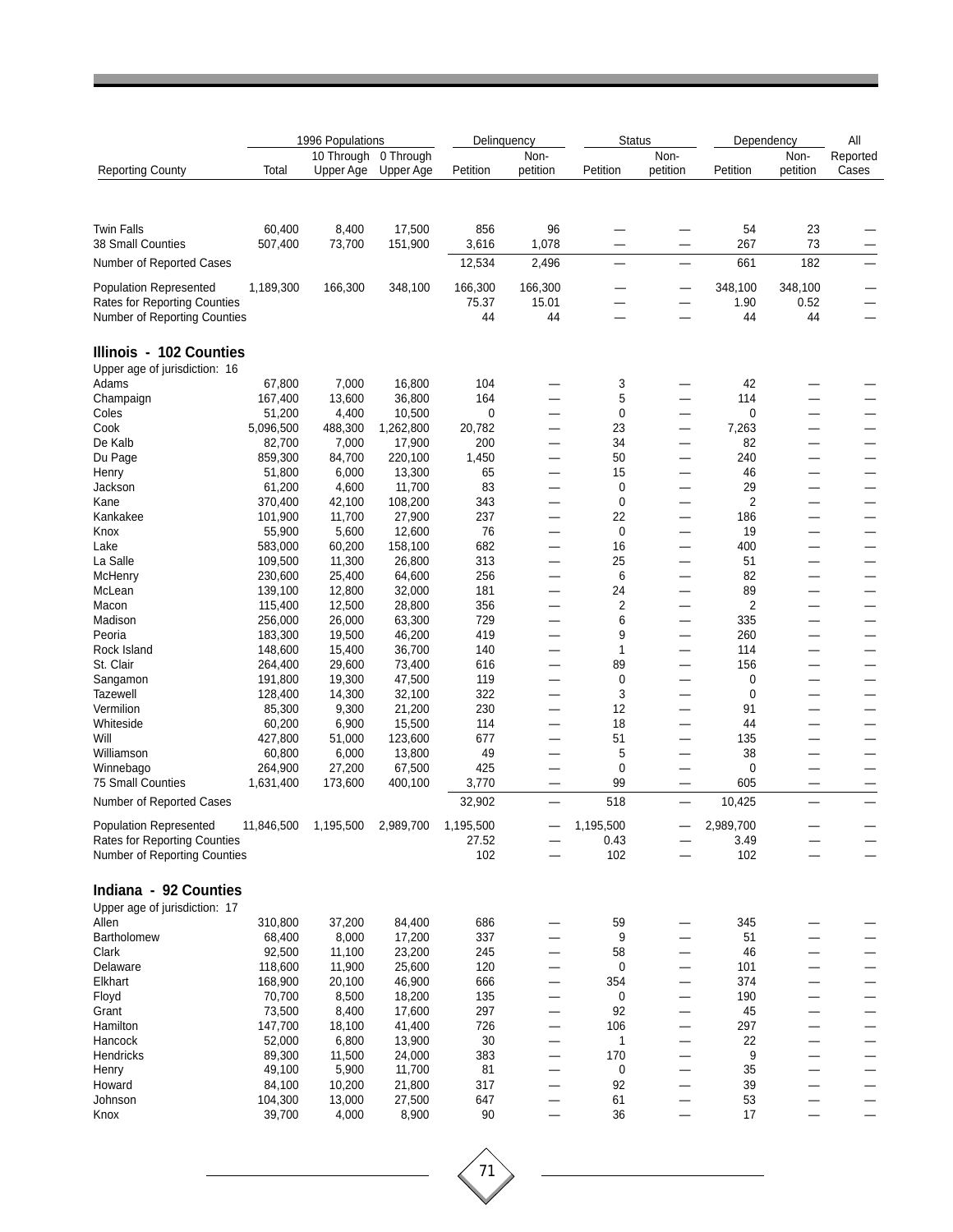|                                        |                   | 1996 Populations |                  | Delinquency     |                               | <b>Status</b> |                          | Dependency               |                          | All                      |
|----------------------------------------|-------------------|------------------|------------------|-----------------|-------------------------------|---------------|--------------------------|--------------------------|--------------------------|--------------------------|
|                                        |                   | 10 Through       | 0 Through        |                 | Non-                          |               | Non-                     |                          | Non-                     | Reported                 |
| <b>Reporting County</b>                | Total             | Upper Age        | Upper Age        | Petition        | petition                      | Petition      | petition                 | Petition                 | petition                 | Cases                    |
|                                        |                   |                  |                  |                 |                               |               |                          |                          |                          |                          |
| Kosciusko                              | 69,900            | 8,500            | 19,600           | 53              |                               | 0             |                          | 19                       |                          |                          |
| Lake                                   | 479,900           | 61,400           | 131,100          | 1,517           |                               | 7             | -                        | 725                      |                          |                          |
| La Porte                               | 109,600           | 12,600           | 27,000           | 213             |                               | 0             |                          | 52                       |                          |                          |
| Lawrence                               | 45,400            | 5,500            | 11,300           | 109             |                               | 49            |                          | 26                       |                          |                          |
| Madison                                | 132,800           | 15,300           | 31,900           | 767             | —                             | 344           | —                        | 209                      |                          |                          |
| Marion                                 | 817,500           | 84,000           | 204,000          | 6,892           | $\overline{\phantom{0}}$      | 1,563         | —                        | 849                      |                          |                          |
| Marshall                               | 45,200            | 5,600            | 12,500           | 149             | $\overline{\phantom{0}}$      | 38            |                          | 30                       |                          |                          |
| Monroe                                 | 116,200           | 9,200            | 21,300           | 139             |                               | 74            | -                        | 80                       |                          |                          |
| Morgan                                 | 63,200            | 8,200            | 17,100           | 180             |                               | 31            | -                        | 35                       |                          |                          |
| Porter                                 | 142,400           | 18,300           | 38,300           | 834             |                               | 0             |                          | 315                      |                          |                          |
| St. Joseph                             | 257,700           | 27,800           | 63,700           | 678             | —                             | 104           | —                        | 253                      |                          |                          |
| Shelby<br>Tippecanoe                   | 43,000<br>138,300 | 5,300<br>12,200  | 11,400<br>29,100 | 151<br>214      | —                             | 15<br>89      | —                        | 11<br>132                |                          |                          |
| Vanderburgh                            | 167,700           | 16,700           | 38,800           | 269             |                               | 32            | -                        | 166                      |                          |                          |
| Vigo                                   | 106,400           | 10,900           | 24,000           | 325             |                               | 92            | -                        | 74                       |                          |                          |
| Warrick                                | 50,100            | 6,700            | 13,700           | 148             | —                             | $\mathbf 0$   |                          | 47                       |                          | $\overline{\phantom{0}}$ |
| Wayne                                  | 72,000            | 8,400            | 17,700           | 139             | —                             | 17            | —                        | 106                      |                          | $\overline{\phantom{0}}$ |
| 61 Small Counties                      | 1,513,400         | 189,100          | 402,600          | 4,114           |                               | 649           | —                        | 1,167                    |                          |                          |
| Number of Reported Cases               |                   |                  |                  | 21,651          | $\qquad \qquad \qquad$        | 4,142         | —                        | 5,920                    |                          | —                        |
| <b>Population Represented</b>          | 5,840,500         | 680,500          | 1,497,600        | 680,500         |                               | 680,500       |                          | 1,497,600                |                          |                          |
| <b>Rates for Reporting Counties</b>    |                   |                  |                  | 31.82           |                               | 6.09          |                          | 3.95                     |                          |                          |
| Number of Reporting Counties           |                   |                  |                  | 92              | –                             | 92            |                          | 92                       |                          |                          |
| lowa - 8 Districts                     |                   |                  |                  |                 |                               |               |                          |                          |                          |                          |
| Upper age of jurisdiction: 17          |                   |                  |                  |                 |                               |               |                          |                          |                          |                          |
| District 1                             | 349,900           | 44,600           | 91,100           | 861             |                               |               |                          | 120                      |                          |                          |
| District 2                             | 470,700           | 54,500           | 113,300          | 1,194           |                               |               | <u>.</u>                 | 141                      |                          |                          |
| District 3                             | 332,900           | 43,600           | 89,600           | 962             |                               |               |                          | 156                      |                          |                          |
| District 4                             | 185,700           | 23,600           | 48,100           | 764             |                               |               | —                        | 60                       |                          |                          |
| District 5                             | 589,600           | 68,500           | 146,600          | 2,683           |                               |               |                          | 375                      |                          |                          |
| District 6                             | 359,200           | 39,100           | 84,100           | 1,269           |                               |               |                          | 120                      |                          |                          |
| District 7                             | 286,800           | 37,100           | 77,400           | 1,117           | —                             | —             | —                        | 141                      |                          | -                        |
| District 8<br>Number of Reported Cases | 277,000           | 33,400           | 68,500           | 1,597<br>10,447 | $\overline{\phantom{0}}$<br>- |               | —<br>—                   | 82<br>1,195              | —                        | —                        |
| <b>Population Represented</b>          | 2,851,800         | 344,400          | 718,600          | 344,400         |                               |               | —                        | 718,600                  |                          |                          |
| Rates for Reporting Districts          |                   |                  |                  | 30.34           |                               |               |                          | 1.66                     |                          |                          |
| Number of Reporting Districts          |                   |                  |                  | 8               |                               |               |                          | 8                        |                          |                          |
| Kansas - 105 Counties                  |                   |                  |                  |                 |                               |               |                          |                          |                          |                          |
| Upper age of jurisdiction: 17          |                   |                  |                  |                 |                               |               |                          |                          |                          |                          |
| Butler                                 | 59,200            | 8,200            | 16,800           | 112             | 47                            |               |                          | 63                       | 2                        |                          |
| Douglas                                | 89,900            | 8,400            | 18,900           | 319             | 81                            |               |                          | 83                       | 16                       |                          |
| Johnson                                | 408,300           | 50,000           | 108,800          | 1,857           | 1,559                         |               | $\overline{\phantom{0}}$ | 222                      | 13                       |                          |
| Leavenworth                            | 69,900            | 9,000            | 18,800           | 428             | 1                             |               | $\overline{\phantom{a}}$ | 1                        | $\overline{\phantom{0}}$ |                          |
| Reno                                   | 62,900            | 7,600            | 15,900           | 588             | 228                           |               |                          | 272                      | 14                       |                          |
| Riley                                  | 64,700            | 5,600            | 14,200           | 148             | 174                           |               |                          | 8                        | 88                       |                          |
| Saline                                 | 51,800            | 6,300            | 13,600           | 250             | $\overline{\phantom{0}}$      |               | $\overline{\phantom{0}}$ | 0                        | $\qquad \qquad$          |                          |
| Sedgwick                               | 422,400           | 52,100           | 117,500          | 1,405           | $\overline{\phantom{0}}$      |               | —                        | 278                      | $\overline{\phantom{0}}$ |                          |
| Shawnee                                | 164,900           | 20,200           | 42,700           | 1,333           | 1                             |               | —                        | $\overline{\phantom{0}}$ | —                        |                          |
| Wyandotte                              | 153,400           | 19,800           | 43,400           | 1,289           | 648                           |               | —                        | 432                      | 11                       |                          |
| 95 Small Counties                      | 1,024,600         | 131,100          | 275,700          | 5,717           | 729                           | —             | —                        | 1,126                    | 121                      |                          |
| Number of Reported Cases               |                   |                  |                  | 13,446          | 3,468                         |               | $\overline{\phantom{0}}$ | 2,485                    | 265                      |                          |
| Population Represented                 | 2,572,200         | 318,300          | 686,500          | 314,900         | 177,900                       |               | —                        | 636,800                  | 292,500                  |                          |
| <b>Rates for Reporting Counties</b>    |                   |                  |                  | 42.70           | 19.50                         |               |                          | 3.90                     | 0.91                     |                          |
| Number of Reporting Counties           |                   |                  |                  | 96              | 30                            |               |                          | 95                       | 19                       |                          |

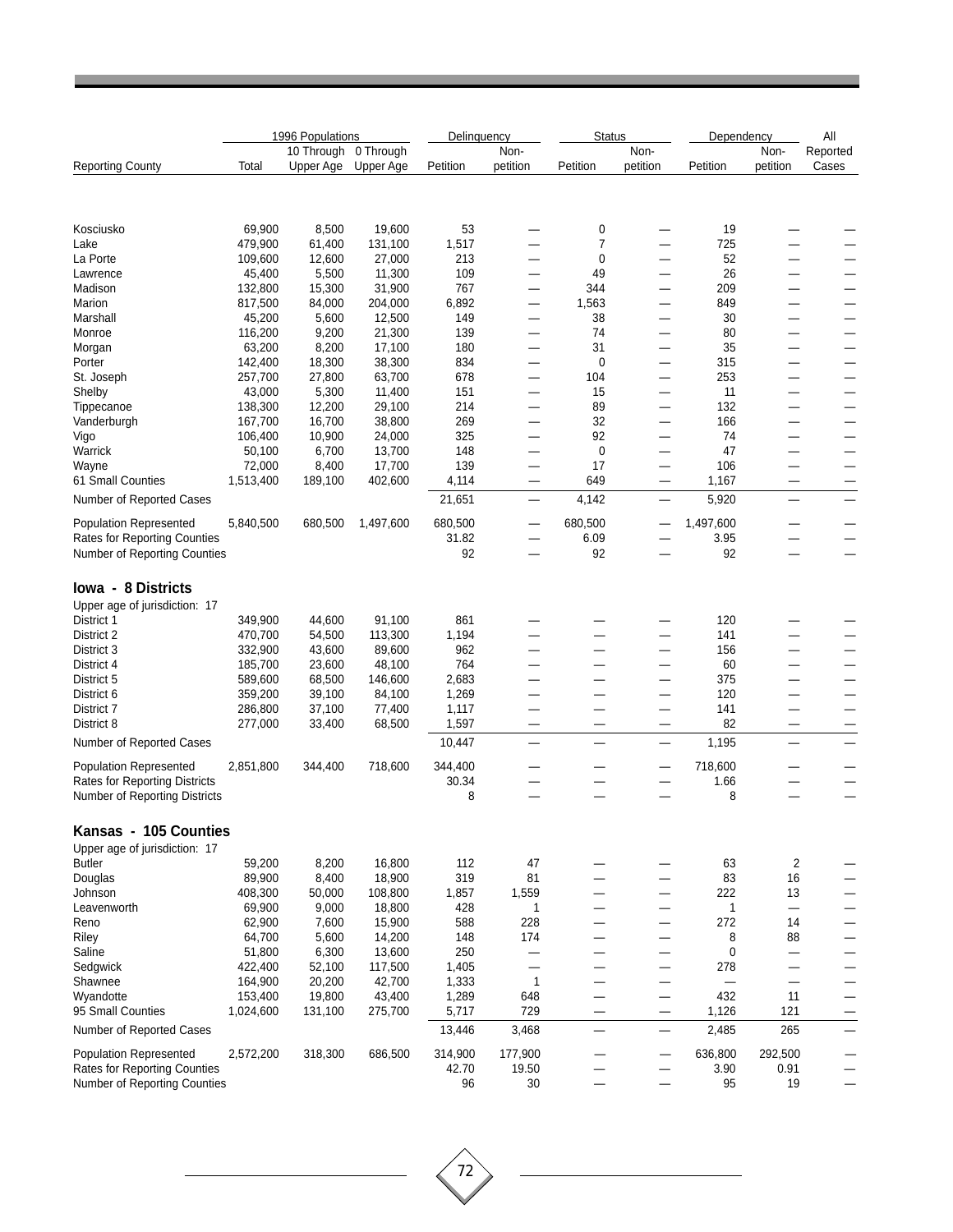|                                                              |                   | 1996 Populations        |                        | Delinguency  |                  | <b>Status</b> |                  | Dependency |                               | All               |
|--------------------------------------------------------------|-------------------|-------------------------|------------------------|--------------|------------------|---------------|------------------|------------|-------------------------------|-------------------|
| <b>Reporting County</b>                                      | Total             | 10 Through<br>Upper Age | 0 Through<br>Upper Age | Petition     | Non-<br>petition | Petition      | Non-<br>petition | Petition   | Non-<br>petition              | Reported<br>Cases |
|                                                              |                   |                         |                        |              |                  |               |                  |            |                               |                   |
| Kentucky - 120 Counties                                      |                   |                         |                        |              |                  |               |                  |            |                               |                   |
| Upper age of jurisdiction: 17                                |                   |                         |                        |              |                  |               |                  |            |                               |                   |
| Boone                                                        | 72,900            | 9,000                   | 20,600                 | 489          | 401              | 92            | 113              |            |                               |                   |
| Boyd                                                         | 50,300            | 5,400                   | 11,200                 | 155          | 157              | 58            | 78               |            | —                             |                   |
| Campbell                                                     | 87,200            | 9,600                   | 22,500                 | 887          | 453              | 205           | 111              |            | -                             |                   |
| Christian                                                    | 65,400            | 6,600                   | 16,900                 | 549          | 276              | 106           | 76               |            |                               |                   |
| <b>Daviess</b>                                               | 90,800            | 10,600                  | 23,700                 | 468          | 453              | 276           | 155              |            |                               |                   |
| Fayette                                                      | 239,900           | 22,100                  | 52,100                 | 1,767        | 1,031            | 351           | 215              |            |                               |                   |
| Hardin<br>Jefferson                                          | 89,400<br>673,000 | 10,800<br>70,800        | 24,800<br>158,000      | 403<br>5,508 | 388<br>2,639     | 58<br>426     | 136<br>729       |            |                               |                   |
| Kenton                                                       | 145,600           | 16,600                  | 38,800                 | 945          | 399              | 212           | 257              | —          | -<br>$\overline{\phantom{0}}$ |                   |
| McCracken                                                    | 64,900            | 7,100                   | 15,200                 | 350          | 221              | 41            | 46               |            |                               |                   |
| Madison                                                      | 64,300            | 6,500                   | 14,000                 | 387          | 221              | 74            | 90               | —          |                               |                   |
| Pike                                                         | 73,400            | 10,100                  | 19,700                 | 255          | 182              | 63            | 46               |            | —                             |                   |
| Pulaski                                                      | 55,100            | 6,300                   | 13,000                 | 287          | 145              | 77            | 113              |            |                               |                   |
| Warren                                                       | 85,500            | 9,200                   | 19,900                 | 446          | 273              | 109           | 70               |            | -                             |                   |
| 106 Small Counties                                           | 2,025,800         | 247,900                 | 517,100                | 7,917        | 5,489            | 2,096         | 2,515            |            | —                             |                   |
| Number of Reported Cases                                     |                   |                         |                        | 20,813       | 12,728           | 4,244         | 4,750            |            |                               |                   |
| <b>Population Represented</b>                                | 3,883,700         | 448,600                 | 967,700                | 347,000      | 347,000          | 347,000       | 347,000          |            |                               |                   |
| <b>Rates for Reporting Counties</b>                          |                   |                         |                        | 59.98        | 36.68            | 12.23         | 13.69            |            | $\overline{\phantom{0}}$      |                   |
| Number of Reporting Counties                                 |                   |                         |                        | 63           | 63               | 63            | 63               |            |                               |                   |
| Louisiana - 64 Parishes                                      |                   |                         |                        |              |                  |               |                  |            |                               |                   |
| Upper age of jurisdiction: 16                                |                   |                         |                        |              |                  |               |                  |            |                               |                   |
| Acadia                                                       | 57,600            | 7,300                   | 16,800                 |              |                  |               |                  |            |                               | 632               |
| Ascension                                                    | 68,000            | 8,800                   | 20,000                 |              |                  |               |                  |            |                               | 426               |
| <b>Bossier</b>                                               | 91,800            | 10,300                  | 24,700                 | —            |                  |               |                  |            |                               | 758               |
| Caddo                                                        | 245,100           | 27,600                  | 64,000                 | –            |                  |               |                  |            | $\overline{\phantom{0}}$      | 3,043             |
| Calcasieu                                                    | 178,900           | 20,700                  | 47,700                 |              |                  |               |                  |            | —                             | 1,852             |
| East Baton Rouge<br>Iberia                                   | 395,900<br>71,700 | 42,000<br>9,100         | 100,200<br>21,300      | -<br>—       |                  | --            |                  |            | —                             | 1,687<br>1,146    |
| Jefferson                                                    | 455,000           | 48,700                  | 111,900                | —            |                  | -             |                  |            | $\overline{\phantom{0}}$      | 3,320             |
| Lafayette                                                    | 181,900           | 19,800                  | 48,800                 | -            |                  |               |                  |            |                               | 1,828             |
| Lafourche                                                    | 87,800            | 10,400                  | 24,100                 | —            | –                |               | -                | —          | —                             | 1,004             |
| Livingston                                                   | 82,900            | 10,600                  | 23,700                 |              |                  |               |                  |            |                               | 959               |
| Orleans                                                      | 476,600           | 51,100                  | 120,800                |              |                  |               |                  |            |                               | 1,744             |
| Ouachita                                                     | 147,300           | 17,600                  | 39,800                 |              |                  |               |                  |            |                               | 1,744             |
| Rapides                                                      | 126,300           | 14,800                  | 33,800                 | —            | —                | —             | —                | —          | —                             | 364               |
| St. Bernard                                                  | 66,600            | 7,300                   | 16,500                 |              |                  |               |                  |            |                               | 704               |
| St. Landry                                                   | 83,000            | 10,500                  | 24,200                 |              |                  |               |                  |            |                               | 746               |
| St. Mary                                                     | 57,400            | 7,200                   | 17,000                 |              |                  |               |                  |            |                               | 872               |
| St. Tammany<br>Tangipahoa                                    | 178,500<br>94,300 | 21,700<br>11,800        | 49,400<br>26,300       |              |                  |               |                  |            |                               | 941<br>268        |
| Terrebonne                                                   | 102,100           | 13,100                  | 30,300                 |              |                  |               |                  |            |                               | 1,730             |
| Vermilion                                                    | 51,300            | 6,200                   | 14,400                 |              |                  |               |                  |            |                               | 492               |
| Vernon                                                       | 54,500            | 5,100                   | 14,300                 |              |                  |               |                  |            |                               | 556               |
| 42 Small Parishes                                            | 996,100           | 118,400                 | 270,000                |              | —                | -             |                  |            |                               | 10,083            |
| Number of Reported Cases                                     |                   |                         |                        |              |                  |               |                  |            |                               | 36,899            |
| <b>Population Represented</b>                                | 4,350,600         | 500,000                 | 1,160,000              |              |                  |               |                  |            |                               | 500,000           |
| Rates for Reporting Parishes<br>Number of Reporting Parishes |                   |                         |                        |              |                  |               |                  |            |                               | 64                |
|                                                              |                   |                         |                        |              |                  |               |                  |            |                               |                   |
| Maine - 16 Counties                                          |                   |                         |                        |              |                  |               |                  |            |                               |                   |
| Upper age of jurisdiction: 17                                |                   |                         |                        |              |                  |               |                  |            |                               |                   |
| Androscoggin<br>Aroostook                                    | 101,800<br>78,100 | 11,700                  | 25,000<br>19,200       | 558<br>358   |                  |               |                  |            |                               |                   |
| Cumberland                                                   | 251,100           | 9,600<br>26,200         | 56,400                 | 893          |                  |               |                  |            |                               |                   |
|                                                              |                   |                         |                        |              |                  |               |                  |            |                               |                   |

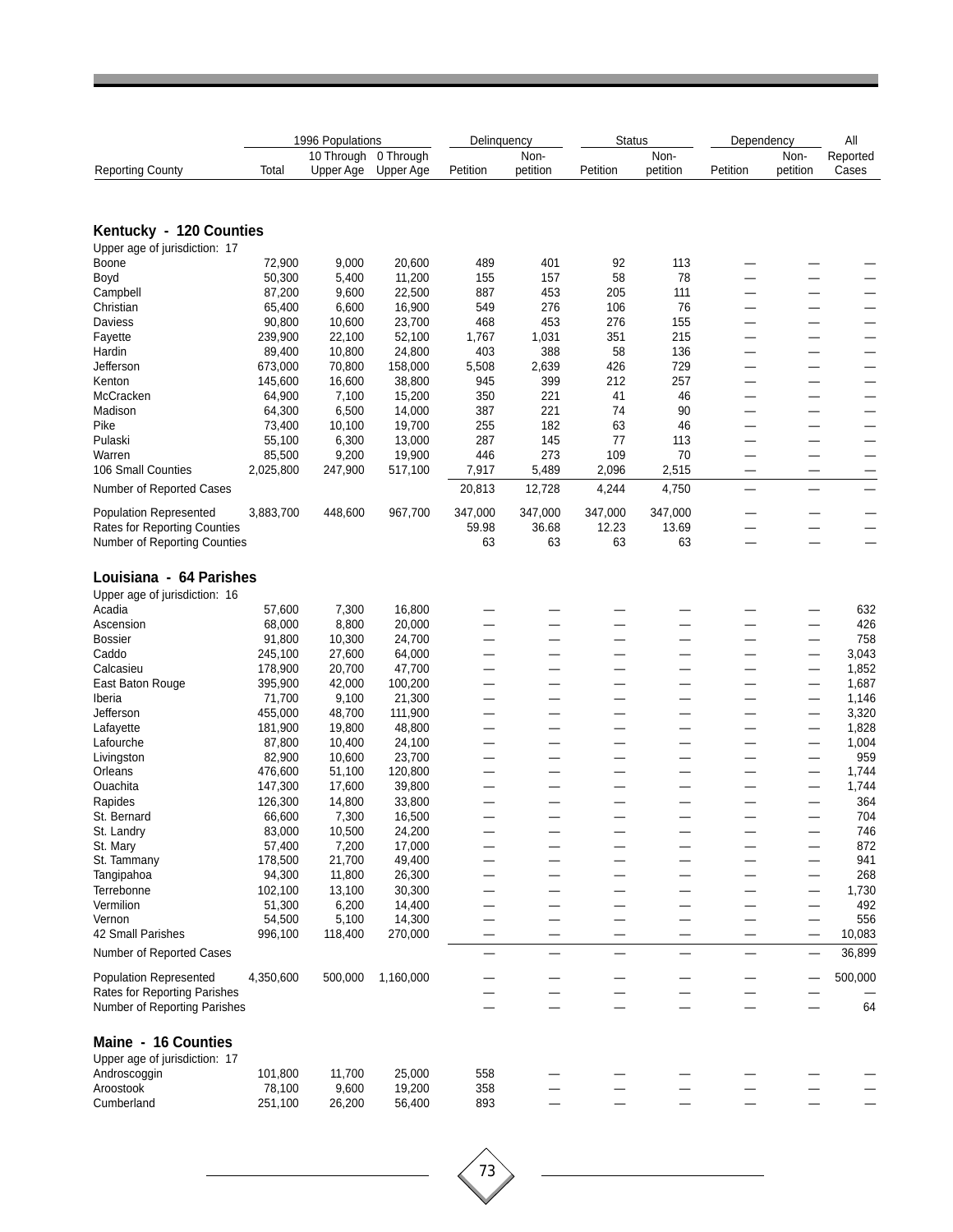|                                                              |                    | 1996 Populations |                   | Delinquency  |            | <b>Status</b> |            | Dependency               |          | All      |
|--------------------------------------------------------------|--------------------|------------------|-------------------|--------------|------------|---------------|------------|--------------------------|----------|----------|
|                                                              |                    | 10 Through       | 0 Through         |              | Non-       |               | Non-       |                          | Non-     | Reported |
| <b>Reporting County</b>                                      | Total              | Upper Age        | Upper Age         | Petition     | petition   | Petition      | petition   | Petition                 | petition | Cases    |
|                                                              |                    |                  |                   |              |            |               |            |                          |          |          |
| Kennebec                                                     | 116,200            | 13,700           | 28,100            | 606          |            |               |            |                          |          |          |
| Oxford                                                       | 53,800             | 6,600            | 13,500            | 141          |            |               |            |                          |          |          |
| Penobscot                                                    | 145,000            | 16,700           | 34,100            | 748          |            |               |            |                          |          |          |
| Somerset                                                     | 52,500             | 7,000            | 13,900            | 358          |            |               |            |                          |          |          |
| York                                                         | 171,500            | 20,100           | 42,800            | 1,113        |            |               |            |                          |          |          |
| 8 Small Counties                                             | 273,400            | 32,000           | 66,300            | 1,188        |            |               |            |                          |          |          |
| Number of Reported Cases                                     |                    |                  |                   | 5,963        |            |               | –          |                          |          |          |
| <b>Population Represented</b>                                | 1,243,300          | 143,600          | 299,300           | 143,600      |            |               |            |                          |          |          |
| Rates for Reporting Counties<br>Number of Reporting Counties |                    |                  |                   | 41.52<br>16  | —          |               |            |                          |          |          |
| <b>Maryland - 24 Counties</b>                                |                    |                  |                   |              |            |               |            |                          |          |          |
| Upper age of jurisdiction: 17                                |                    |                  |                   |              |            |               |            |                          |          |          |
| Allegany                                                     | 73,000             | 7,800            | 16,500            | 147          | 678        | 16            | 272        |                          |          |          |
| Anne Arundel                                                 | 465,600            | 51,900           | 119,100           | 1,308        | 3,137      | 14            | 495        |                          |          |          |
| <b>Baltimore</b>                                             | 717,900            | 69,400           | 163,000           | 2,518        | 5,601      | 5             | 227        |                          |          |          |
| Calvert                                                      | 66,800             | 8,800            | 19,500            | 237          | 416        | 3             | 214        |                          |          |          |
| Carroll                                                      | 143,600            | 17,100           | 39,300            | 246          | 667        | 21            | 284        |                          |          |          |
| Cecil                                                        | 79,500             | 10,400           | 22,600            | 303          | 560        | 18            | 278        | —                        | —        | —        |
| Charles<br>Frederick                                         | 113,600            | 15,300<br>21,100 | 34,700            | 416<br>490   | 786<br>944 | 26<br>38      | 102<br>546 |                          |          |          |
| Harford                                                      | 179,300<br>209,100 | 25,100           | 48,800<br>58,600  | 428          | 809        | 2             | 33         |                          |          |          |
| Howard                                                       | 224,500            | 25,400           | 60,100            | 549          | 712        | 50            | 389        |                          |          |          |
| Montgomery                                                   | 817,000            | 83,200           | 199,900           | 1,454        | 2,818      | 56            | 560        |                          |          |          |
| Prince George's                                              | 773,800            | 84,900           | 199,100           | 1,934        | 3,227      | 11            | 452        | —                        |          | —        |
| St. Mary's                                                   | 82,700             | 10,400           | 24,700            | 227          | 470        | 1             | 144        |                          |          |          |
| Washington                                                   | 127,300            | 13,200           | 29,800            | 238          | 676        | 11            | 238        |                          |          |          |
| Wicomico                                                     | 79,300             | 9,000            | 20,200            | 268          | 907        | 1             | 94         |                          |          |          |
| <b>Baltimore City</b>                                        | 675,400            | 70,400           | 171,900           | 7,347        | 5,424      | 5             | 327        |                          |          |          |
| 8 Small Counties                                             | 243,300            | 25,700           | 58,200            | 730          | 2,299      | 26            | 1,094      | —                        | -        |          |
| Number of Reported Cases                                     |                    |                  |                   | 18,840       | 30,131     | 304           | 5,749      |                          |          |          |
| <b>Population Represented</b>                                | 5,071,600          | 549,300          | 1,285,900         | 549,300      | 549,300    | 549,300       | 549,300    |                          |          |          |
| Rates for Reporting Counties                                 |                    |                  |                   | 34.30        | 54.85      | 0.55          | 10.47      |                          |          |          |
| Number of Reporting Counties                                 |                    |                  |                   | 24           | 24         | 24            | 24         |                          |          |          |
| <b>Massachusetts - 14 Counties</b>                           |                    |                  |                   |              |            |               |            |                          |          |          |
| Upper age of jurisdiction: 16                                |                    |                  |                   |              |            |               |            |                          |          |          |
| Barnstable                                                   | 202,000            | 16,300           | 41,000            | 731          |            | 131           |            | 49                       |          |          |
| Berkshire                                                    | 134,800            | 12,600           | 29,600            | 488          |            | 67            |            | 62                       |          |          |
| <b>Bristol</b>                                               | 513,900            | 51,400           | 122,200           |              |            |               |            | $\overline{\phantom{0}}$ |          | —        |
| <b>Dukes</b>                                                 | 13,300<br>686,800  | 1,100            | 2,900             | 80           |            | 10            |            | $\overline{2}$           |          |          |
| Essex<br>Franklin                                            | 71,200             | 62,600<br>6,900  | 159,800<br>17,000 | 2,614<br>360 |            | 506<br>96     |            | 315<br>49                |          |          |
| Hampden                                                      | 442,200            | 43,100           | 109,500           | 936          |            | 198           |            | 79                       |          |          |
| Hampshire                                                    | 149,600            | 11,700           | 28,600            | 415          |            | 51            |            | 41                       |          |          |
| Middlesex                                                    | 1,412,600          | 114,500          | 287,600           | 3,110        | —          | 714           | —          | 278                      |          |          |
| Nantucket                                                    | 7,300              | 500              | 1,500             | 8            |            | 0             |            | 1                        |          |          |
| Norfolk                                                      | 637,400            | 52,900           | 129,800           | 1,647        | —          | 162           |            | 73                       |          |          |
| Plymouth                                                     | 456,800            | 48,300           | 116,400           | 2,442        | —          | 240           | —          | 168                      |          |          |
| Suffolk                                                      | 645,100            | 46,700           | 130,700           | 2,749        |            | 0             |            | 0                        |          |          |
| Worcester                                                    | 719,500            | 68,200           | 172,200           | 2,539        | —          | 402           |            | 142                      |          |          |
| Number of Reported Cases                                     |                    |                  |                   | 18,119       | -          | 2,577         |            | 1,259                    |          |          |
| <b>Population Represented</b>                                | 6,092,400          | 536,900          | 1,348,800         | 485,500      |            | 485,500       |            | 1,226,700                |          |          |
| <b>Rates for Reporting Counties</b>                          |                    |                  |                   | 37.32        |            | 5.31          |            | 1.03                     |          |          |
| Number of Reporting Counties                                 |                    |                  |                   | 13           |            | 13            |            | 13                       |          |          |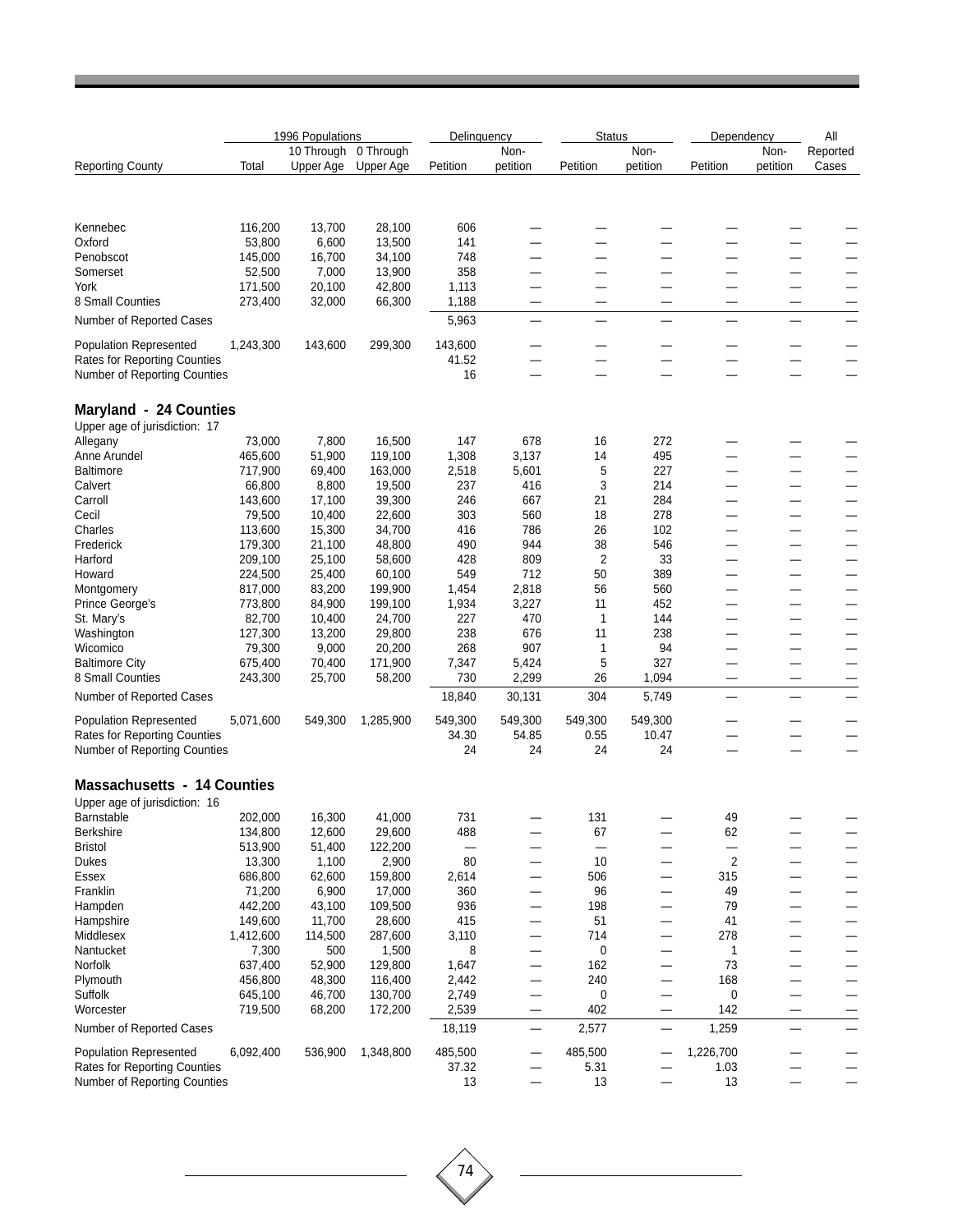|                                                          |                    | 1996 Populations        |                        | Delinguency  |                                                      | <b>Status</b> |                               | Dependency               |                          | All               |
|----------------------------------------------------------|--------------------|-------------------------|------------------------|--------------|------------------------------------------------------|---------------|-------------------------------|--------------------------|--------------------------|-------------------|
| <b>Reporting County</b>                                  | Total              | 10 Through<br>Upper Age | 0 Through<br>Upper Age | Petition     | Non-<br>petition                                     | Petition      | Non-<br>petition              | Petition                 | Non-<br>petition         | Reported<br>Cases |
|                                                          |                    |                         |                        |              |                                                      |               |                               |                          |                          |                   |
| Michigan - 83 Counties                                   |                    |                         |                        |              |                                                      |               |                               |                          |                          |                   |
| Upper age of jurisdiction: 16                            |                    |                         |                        |              |                                                      |               |                               |                          |                          |                   |
| Allegan                                                  | 99,000             | 11,700                  | 27,900                 | 906          | —                                                    | 132           |                               | 63                       |                          |                   |
| <b>Barry</b>                                             | 53,100             | 6,100                   | 13,900                 | 436          | -                                                    | 0             |                               | 14                       |                          |                   |
| Bay                                                      | 110,800            | 12,100                  | 27,300                 | 796          |                                                      | 9             |                               | 33                       |                          |                   |
| Berrien                                                  | 161,400            | 17,600                  | 41,200                 | 1,655        | $\overline{\phantom{0}}$                             | 290           | $\overline{\phantom{0}}$      | 152                      |                          |                   |
| Calhoun                                                  | 140,100            | 15,000                  | 35,100                 | 1,637        | -                                                    | 159           | —                             | 122                      |                          | --                |
| Cass<br>Clinton                                          | 50,000<br>62,200   | 5,600<br>7,500          | 12,600<br>16,700       | 333<br>479   | -<br>—                                               | 84<br>0       | —<br>$\overline{\phantom{0}}$ | 111<br>25                | -                        | -                 |
| Eaton                                                    | 99,600             | 11,600                  | 25,800                 | 926          |                                                      | $\mathbf 0$   | —                             | 19                       | -                        |                   |
| Genesee                                                  | 436,100            | 49,100                  | 115,500                | 2,135        |                                                      | 157           | —                             | 256                      |                          |                   |
| <b>Grand Traverse</b>                                    | 72,100             | 7,700                   | 18,400                 | 801          | -                                                    | 0             | —                             | 28                       |                          |                   |
| Ingham                                                   | 285,700            | 26,300                  | 66,800                 | 2,208        | -                                                    | 89            | —                             | 461                      | —                        |                   |
| Ionia                                                    | 60,400             | 6,900                   | 16,000                 | 277          | -                                                    | 59            |                               | 18                       |                          |                   |
| Isabella                                                 | 57,100             | 5,400                   | 12,800                 | 341          | —                                                    | 79            | $\overline{\phantom{0}}$      | 66                       | —                        | -                 |
| Jackson                                                  | 154,600            | 16,100                  | 37,700                 | 761          | $\overline{\phantom{0}}$                             | 382           | —                             | 102                      | —                        |                   |
| Kalamazoo                                                | 229,000            | 21,500                  | 53,400                 | 2,884        |                                                      | 215           |                               | 466                      |                          |                   |
| Kent                                                     | 536,100            | 56,100                  | 145,000                | 6,095        | —                                                    | 355           | —                             | 150                      | —                        | -                 |
| Lapeer                                                   | 85,500             | 10,800                  | 23,700                 | 606          | —                                                    | 91            | —                             | 30                       | -                        | —                 |
| Lenawee                                                  | 97,100             | 11,400                  | 25,400                 | 495          | —                                                    | 65            | $\overline{\phantom{0}}$      | 22                       | —                        | -                 |
| Livingston                                               | 137,600            | 16,400                  | 36,600                 | 405          | -                                                    | 48            | —                             | 17                       | -                        | -                 |
| Macomb                                                   | 734,600            | 70,800                  | 165,000                | 2,143        | —                                                    | 308           | —                             | 216                      | —                        |                   |
| Marquette                                                | 62,000             | 6,600                   | 15,300                 | 362          | —                                                    | 139           |                               | 24                       |                          |                   |
| Midland                                                  | 80,700             | 9,000                   | 20,800                 | 474          | -                                                    | 19            | —                             | 38                       |                          | -                 |
| Monroe<br>Montcalm                                       | 140,500<br>59,000  | 16,800<br>6,800         | 37,700<br>15,700       | 693<br>262   | $\overline{\phantom{0}}$<br>$\overline{\phantom{0}}$ | 201<br>7      | —<br>—                        | 38<br>20                 | -<br>—                   | $\sim$            |
| Muskegon                                                 | 164,900            | 17,900                  | 43,800                 | 1,813        | -                                                    | 42            | —                             | 111                      | -                        | -                 |
| Oakland                                                  | 1,162,100          | 112,900                 | 269,800                | 4,785        | —                                                    | 244           | —                             | 284                      | -                        | -                 |
| Ottawa                                                   | 215,100            | 24,600                  | 60,100                 | 2,261        | —                                                    | 23            |                               | 150                      |                          |                   |
| Saginaw                                                  | 211,800            | 24,000                  | 55,800                 | 927          | -                                                    | 18            | —                             | 186                      | -                        | –                 |
| St. Clair                                                | 155,600            | 17,600                  | 40,500                 | 888          | -                                                    | 245           | —                             | 139                      |                          | -                 |
| St. Joseph                                               | 61,000             | 7,100                   | 16,500                 | 694          | $\qquad \qquad -$                                    | 216           | —                             | 77                       | —                        |                   |
| Shiawassee                                               | 72,300             | 8,900                   | 19,300                 | 489          | -                                                    | 110           | —                             | 28                       |                          |                   |
| Tuscola                                                  | 57,800             | 7,200                   | 15,500                 | 187          |                                                      | 33            |                               | 40                       |                          |                   |
| Van Buren                                                | 75,300             | 9,000                   | 20,700                 | 807          | —                                                    | 121           | —                             | 48                       | -                        |                   |
| Washtenaw                                                | 295,100            | 23,900                  | 61,300                 | 1,443        |                                                      | 186           |                               | 80                       |                          |                   |
| Wayne                                                    | 2,039,800          | 209,400                 | 520,400                | 8,996        | $\overline{\phantom{0}}$                             | 1,944         | —                             | 3,780                    |                          |                   |
| 48 Small Counties                                        | 1,078,900          | 116,300                 | 265,100                | 8,493        |                                                      | 1,431         | —                             | 746                      | —                        | -                 |
| Number of Reported Cases                                 |                    |                         |                        | 59,893       |                                                      | 7,501         | –                             | 8,160                    | –                        |                   |
| <b>Population Represented</b>                            | 9,594,400          | 1,003,500               | 2,395,000              | 1,003,500    |                                                      | 1,003,500     |                               | 2,395,000                |                          |                   |
| <b>Rates for Reporting Counties</b>                      |                    |                         |                        | 59.68        |                                                      | 7.47          |                               | 3.41                     | $\overline{\phantom{0}}$ | –                 |
| <b>Number of Reporting Counties</b>                      |                    |                         |                        | 83           |                                                      | 83            |                               | 83                       |                          |                   |
| Minnesota - 87 Counties<br>Upper age of jurisdiction: 17 |                    |                         |                        |              |                                                      |               |                               |                          |                          |                   |
| Anoka                                                    | 282,100            | 40,400                  | 85,500                 | 1,832        |                                                      | 541           |                               |                          |                          |                   |
| <b>Blue Earth</b>                                        | 54,200             | 6,000                   | 12,600                 | 517          | —                                                    | 235           |                               |                          |                          |                   |
| Clay                                                     | 51,800             | 6,200                   | 13,200                 | 622          |                                                      | 192           |                               |                          |                          |                   |
| Dakota                                                   | 326,000            | 43,100                  | 96,600                 | 3,354        | —                                                    | 1,710         |                               |                          |                          |                   |
| Hennepin                                                 | 1,058,700          | 107,500                 | 246,300                | 7,394        | $\overline{\phantom{0}}$                             | 5,666         |                               |                          |                          |                   |
| Olmsted                                                  | 113,200            | 13,800                  | 31,100                 | 1,085        |                                                      | 293           |                               |                          |                          |                   |
| Otter Tail                                               | 53,900             | 7,000                   | 14,100                 | 443          | —                                                    | 262           |                               | -                        |                          | -                 |
| Ramsey                                                   | 484,500            | 52,400                  | 121,500                | 2,942        | $\overline{\phantom{0}}$                             | 609           | —                             | $\overline{\phantom{0}}$ | —                        | —                 |
| Rice                                                     | 52,900             | 6,700                   | 13,700                 | 521          | —                                                    | 191           |                               |                          |                          |                   |
| St. Louis                                                | 196,400            | 24,300                  | 47,600                 | 2,184        | —                                                    | 811           |                               |                          |                          |                   |
| Scott                                                    | 72,800             | 10,100                  | 22,500                 | 845          | —                                                    | 120           |                               | <u>.</u>                 | $\sim$                   | —                 |
| Stearns<br>Washington                                    | 127,000<br>185,100 | 17,300<br>26,700        | 35,900<br>55,600       | 1,029<br>969 | —                                                    | 339<br>251    |                               |                          |                          |                   |
| Wright                                                   | 80,800             | 12,400                  | 26,100                 | 668          | $\overline{\phantom{0}}$                             | 239           | $\overline{\phantom{0}}$      | —                        | $\sim$                   | $\qquad \qquad -$ |
|                                                          |                    |                         |                        |              |                                                      |               |                               |                          |                          |                   |

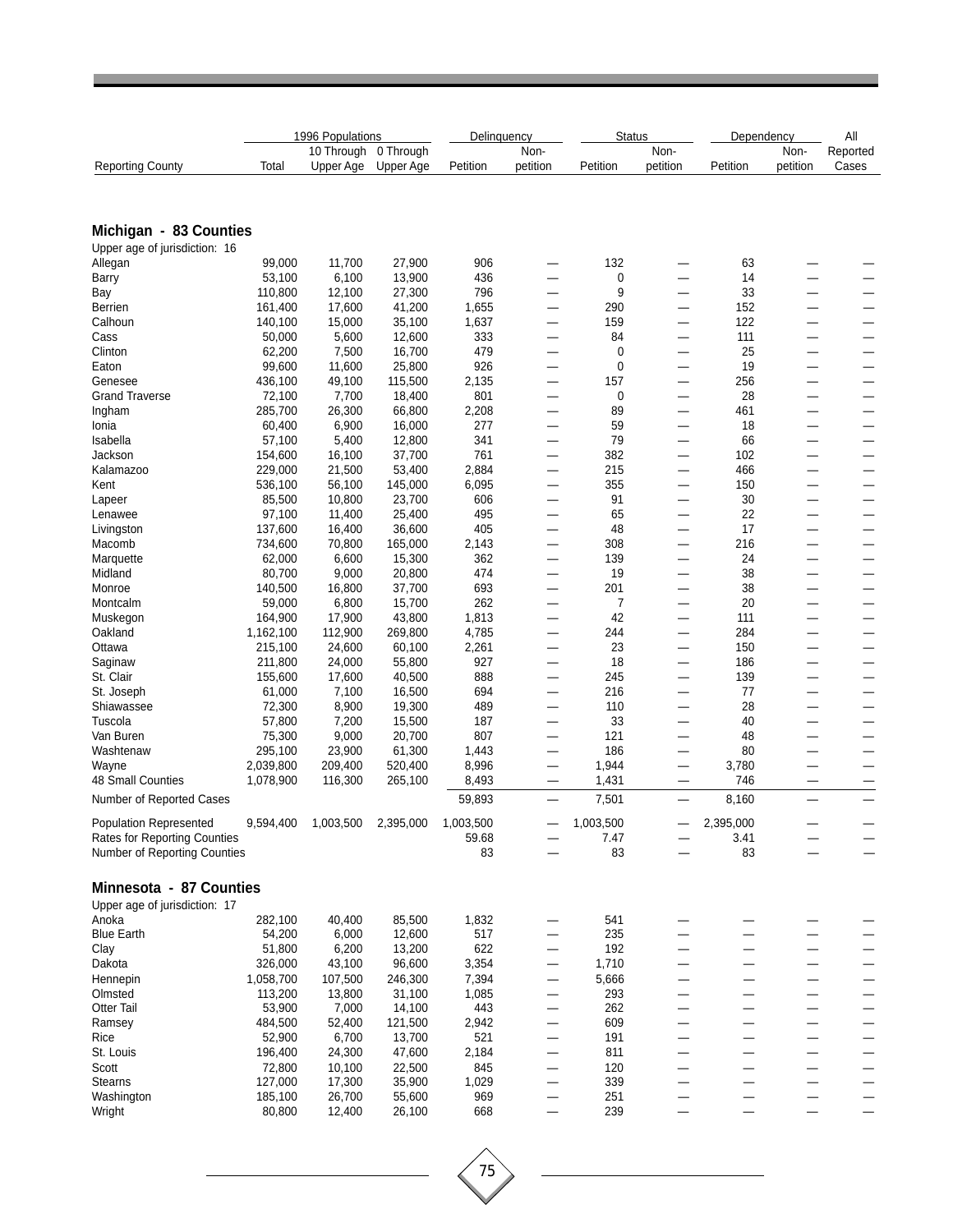|                                                               |                  | 1996 Populations        |                        | Delinquency      |                          | <b>Status</b>    |                  | Dependency  |                  | All                      |
|---------------------------------------------------------------|------------------|-------------------------|------------------------|------------------|--------------------------|------------------|------------------|-------------|------------------|--------------------------|
| <b>Reporting County</b>                                       | Total            | 10 Through<br>Upper Age | 0 Through<br>Upper Age | Petition         | Non-<br>petition         | Petition         | Non-<br>petition | Petition    | Non-<br>petition | Reported<br>Cases        |
|                                                               |                  |                         |                        |                  |                          |                  |                  |             |                  |                          |
| 73 Small Counties                                             | 1,518,300        | 209,000                 | 423,800                | 15,739           | —                        | 7,067            |                  |             |                  |                          |
| Number of Reported Cases                                      |                  |                         |                        | 40,144           | $\overline{\phantom{0}}$ | 18,526           |                  | <u>.</u>    |                  |                          |
| <b>Population Represented</b><br>Rates for Reporting Counties | 4,657,800        | 582,800                 | 1,246,200              | 582,800<br>68.88 |                          | 582,800<br>31.79 |                  |             |                  |                          |
| Number of Reporting Counties                                  |                  |                         |                        | 87               | —                        | 87               |                  |             |                  |                          |
| Mississippi - 82 Counties<br>Upper age of jurisdiction: 17    |                  |                         |                        |                  |                          |                  |                  |             |                  |                          |
| De Soto                                                       | 87,800           | 11,100                  | 24,300                 | 131              | 775                      | 20               | 287              | 0           | 0                |                          |
| Forrest                                                       | 73,100           | 8,000                   | 18,300                 | 74               | 553                      | 6                | 184              | 0           | 0                |                          |
| Harrison                                                      | 176,600          | 20,400                  | 47,600                 | 404              | 807                      | 38               | 491              | $\mathbf 0$ | $\mathbf 0$      |                          |
| Hinds                                                         | 250,400          | 29,800                  | 66,800                 | 809              | 750                      | 31               | 278              | 230         | 2                |                          |
| Jackson                                                       | 128,300          | 17,500                  | 36,500                 | 205              | 337<br>295               | 28<br>27         | 137              | 37          | 572              |                          |
| Jones                                                         | 63,400<br>77,000 | 7,800<br>9,400          | 16,600<br>20,700       | 216<br>541       | 428                      | 178              | 32<br>218        | 6<br>88     | 4<br>8           | -                        |
| Lauderdale                                                    | 73,400           | 8,800                   | 19,900                 | 161              | 307                      | 36               | 50               | 1           |                  |                          |
| Lee<br>Lowndes                                                | 61,200           | 7,700                   | 17,500                 | 200              | 210                      | 49               | 61               | 1           | 0<br>$\mathbf 0$ | —                        |
| Madison                                                       | 68,300           | 8,400                   | 19,500                 | 195              | 132                      | 13               | 57               | 11          | $\overline{c}$   |                          |
| Rankin                                                        | 102,400          | 12,900                  | 27,400                 | 113              | 248                      | 50               | 97               | 28          | 0                |                          |
| Washington                                                    | 66,100           | 9,900                   | 21,500                 | 488              | 276                      | 113              | 116              | $\pmb{0}$   | $\pmb{0}$        |                          |
| 70 Small Counties                                             | 1,488,200        | 198,000                 | 418,700                | 3,636            | 4,256                    | 893              | 932              | 277         | 22               |                          |
| Number of Reported Cases                                      |                  |                         |                        | 7,173            | 9,374                    | 1,482            | 2,940            | 679         | 610              | —                        |
| <b>Population Represented</b>                                 | 2,716,100        | 349,800                 | 755,400                | 349,800          | 349,800                  | 349,800          | 349,800          | 755,400     | 755,400          |                          |
| <b>Rates for Reporting Counties</b>                           |                  |                         |                        | 20.51            | 26.80                    | 4.24             | 8.41             | 0.90        | 0.81             |                          |
| Number of Reporting Counties                                  |                  |                         |                        | 82               | 82                       | 82               | 82               | 82          | 82               |                          |
| Missouri - 115 Counties                                       |                  |                         |                        |                  |                          |                  |                  |             |                  |                          |
| Upper age of jurisdiction: 16                                 |                  |                         |                        |                  |                          |                  |                  |             |                  |                          |
| Boone                                                         | 125,700          | 10,800                  | 27,800                 | 792              | 1,009                    | 278              | 671              | 153         | 329              |                          |
| Buchanan                                                      | 82,100           | 8,700                   | 20,200                 | 159              | 699                      | 66               | 709              | 81          | 119              | —                        |
| Cape Girardeau                                                | 65,700           | 6,500                   | 15,000                 | 110              | 659                      | 9                | 325              | 18          | 7                |                          |
| Cass                                                          | 75,700           | 9,000                   | 20,800                 | 38               | 457                      | 52               | 384              | 9           | 34               | —                        |
| Clay                                                          | 170,400          | 17,500                  | 41,700                 | 162              | 1,053                    | 28               | 199              | 82          | 65               |                          |
| Cole                                                          | 68,200           | 7,000                   | 16,100                 | 131              | 426                      | 65               | 300              | 54          | 8                |                          |
| Franklin                                                      | 89,500           | 10,400                  | 24,200                 | 103              | 832                      | 16               | 369              | 62          | 23               |                          |
| Greene                                                        | 223,900          | 21,200                  | 48,800                 | 198              | 1,889                    | 10               | 410              | 83          | 361              | —                        |
| Jackson                                                       | 646,300          | 64,300                  | 158,700                | 1,464            | 2,928                    | 413              | 1,189            | 352         | 1,637            |                          |
| Jasper                                                        | 98,000           | 10,600                  | 23,700                 |                  |                          |                  |                  |             |                  |                          |
| Jefferson                                                     | 188,900          | 22,400                  | 53,400                 | 376              | 824                      | 110              | 495              | 94          | 6                |                          |
| Platte                                                        | 67,300           | 7,300                   | 16,700                 | 49               | 280                      | 5                | 49               | 18          | 6                |                          |
| St. Charles                                                   | 255,100          | 29,700                  | 73,100                 | 349              | 1,405                    | 127              | 979              | 21          | 10               |                          |
| St. Francois                                                  | 53,800           | 5,900                   | 12,800                 | 91               | 531                      | 15               | 276              | 20          | 202              |                          |
| St. Louis                                                     | 1,003,800        | 99,500                  | 235,500                | 2,062            | 6,955                    | 455              | 4,851            | 847         | 668              |                          |
| St. Louis City<br>99 Small Counties                           | 351,600          | 33,800<br>197,600       | 87,400                 | 1,201            | 4,273                    | 138<br>779       | 4,476            | 1,128       | 538              |                          |
|                                                               | 1,792,900        |                         | 439,000                | 2,293            | 11,235                   |                  | 7,198            | 1,247       | 2,295            |                          |
| Number of Reported Cases                                      |                  |                         |                        | 9,578            | 35,455                   | 2,566            | 22,880           | 4,269       | 6,308            | $\overline{\phantom{0}}$ |
| <b>Population Represented</b>                                 | 5,358,700        | 562,300                 | 1,315,000              | 551,700          | 551,700                  | 551,700          | 551,700          | 1,291,200   | 1,291,200        |                          |
| <b>Rates for Reporting Counties</b>                           |                  |                         |                        | 17.36            | 64.27                    | 4.65             | 41.47            | 3.31        | 4.89             | —                        |
| Number of Reporting Counties                                  |                  |                         |                        | 114              | 114                      | 114              | 114              | 114         | 114              | $\overline{\phantom{0}}$ |
| Montana - 57 Counties                                         |                  |                         |                        |                  |                          |                  |                  |             |                  |                          |
| Upper age of jurisdiction: 17                                 |                  |                         |                        |                  |                          |                  |                  |             |                  |                          |
| Cascade                                                       | 81,100           | 9,800                   | 21,400                 |                  |                          |                  |                  |             |                  | 2,562                    |
| Flathead                                                      | 71,300           | 9,600                   | 19,100                 | 9                | 1,102                    | 0                | 156              |             |                  |                          |
| Gallatin                                                      | 60,600           | 6,400                   | 13,900                 | 43               | 386                      | 0                | 4                |             |                  |                          |
|                                                               |                  |                         |                        |                  |                          |                  |                  |             |                  |                          |

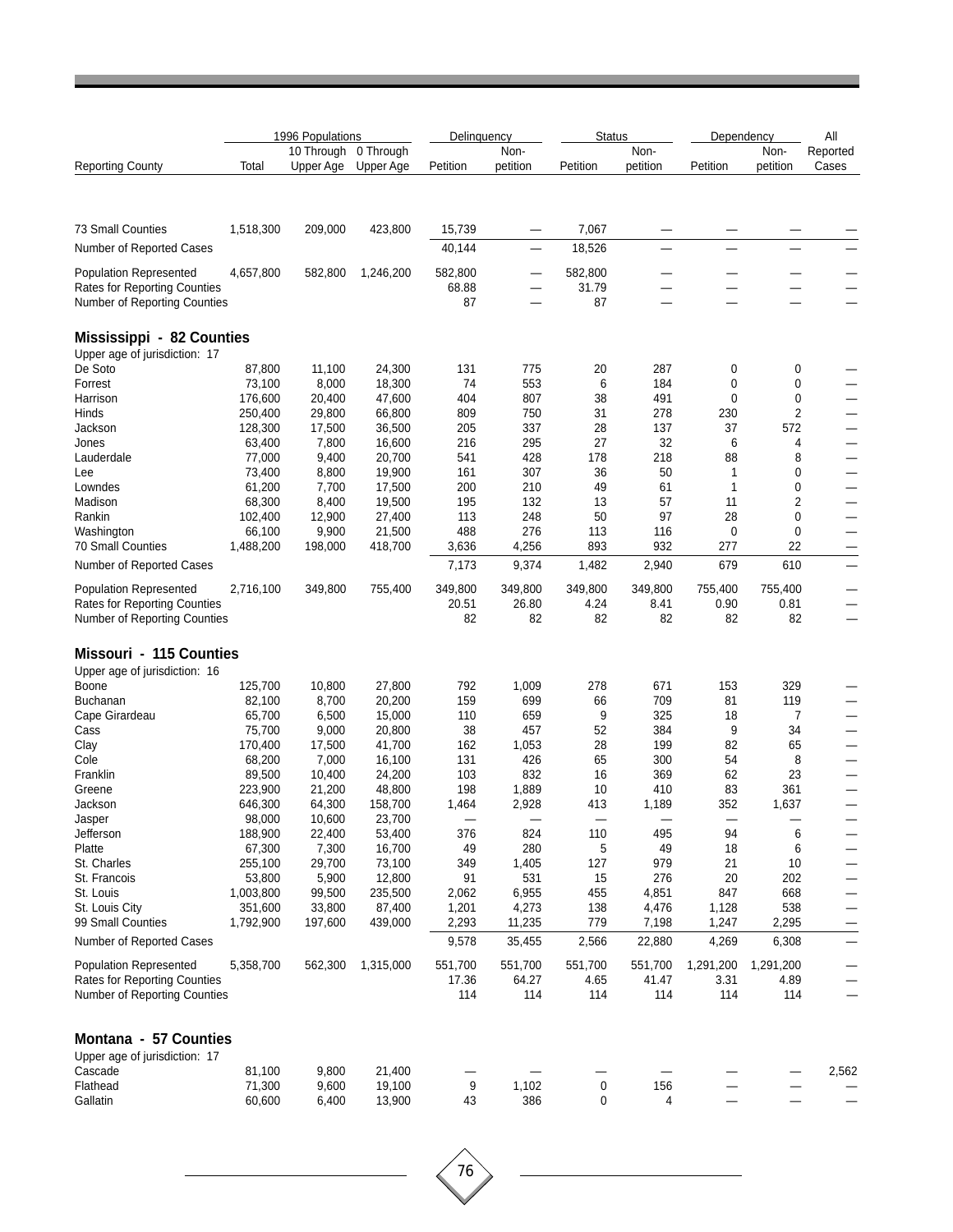|                                                                     |                   | 1996 Populations |           |                | Delinguency                    | <b>Status</b>            |                          | Dependency               |                               | All      |
|---------------------------------------------------------------------|-------------------|------------------|-----------|----------------|--------------------------------|--------------------------|--------------------------|--------------------------|-------------------------------|----------|
|                                                                     |                   | 10 Through       | 0 Through |                | Non-                           |                          | Non-                     |                          | Non-                          | Reported |
| <b>Reporting County</b>                                             | Total             | Upper Age        | Upper Age | Petition       | petition                       | Petition                 | petition                 | Petition                 | petition                      | Cases    |
|                                                                     |                   |                  |           |                |                                |                          |                          |                          |                               |          |
|                                                                     |                   |                  |           |                |                                |                          |                          |                          |                               |          |
| Missoula                                                            | 88,500            | 10,300           | 21,700    | 212            | 1,167                          | 20                       | 401                      |                          |                               |          |
| Yellowstone                                                         | 126,000           | 15,800           | 32,600    | 131            | 1,038                          | 1                        | 5                        |                          |                               |          |
| 52 Small Counties                                                   | 452,000           | 62,000           | 123,800   | 471            | 4,059                          | 94                       | 775                      |                          |                               |          |
| Number of Reported Cases                                            |                   |                  |           | 866            | 7,752                          | 115                      | 1,341                    |                          |                               | 2,562    |
| <b>Population Represented</b>                                       | 879,400           | 114,000          | 232,400   | 104,200        | 104,200                        | 104,200                  | 104,200                  |                          |                               | 9,800    |
| <b>Rates for Reporting Counties</b><br>Number of Reporting Counties |                   |                  |           | 8.31<br>56     | 74.41<br>56                    | 1.10<br>56               | 12.87<br>56              |                          |                               | 1        |
| Nebraska - 93 Counties                                              |                   |                  |           |                |                                |                          |                          |                          |                               |          |
| Upper age of jurisdiction: 17                                       |                   |                  |           |                |                                |                          |                          |                          |                               |          |
| <b>Buffalo</b>                                                      | 40,000            | 4,800            | 10,200    | 133            |                                | 34                       |                          | 31                       |                               |          |
| Dodge                                                               | 35,000            | 4,300            | 8,900     | 137            |                                | 33                       |                          | 64                       |                               |          |
| Douglas                                                             | 438,800           | 53,000           | 116,100   | 1,503          |                                | 224                      |                          | 621                      | -                             |          |
| Hall                                                                | 51,500            | 7,000            | 14,500    | 371            |                                | 63                       |                          | 92                       |                               |          |
|                                                                     | 231,800           |                  | 54,700    | 768            |                                | 213                      |                          | 19                       | —                             |          |
| Lancaster                                                           |                   | 24,600           |           |                |                                |                          |                          |                          |                               |          |
| Sarpy                                                               | 116,300<br>36,700 | 17,000           | 36,900    | 261            |                                | 64<br>49                 |                          | 1                        |                               |          |
| <b>Scotts Bluff</b>                                                 |                   | 5,200            | 10,500    | 218            |                                |                          |                          | 2                        |                               |          |
| 86 Small Counties<br>Number of Reported Cases                       | 702,000           | 91,900           | 189,800   | 2,175<br>5,566 | —<br>—                         | 1,022<br>1,702           | $\overline{\phantom{0}}$ | 300<br>1,130             | —<br>$\overline{\phantom{0}}$ |          |
| <b>Population Represented</b>                                       | 1,652,100         | 207,700          | 441,600   | 207,700        | $\qquad \qquad \longleftarrow$ | 207,700                  | —                        | 441,600                  |                               |          |
| <b>Rates for Reporting Counties</b>                                 |                   |                  |           | 26.79          |                                | 8.19                     |                          | 2.56                     |                               |          |
| Number of Reporting Counties                                        |                   |                  |           | 93             |                                | 93                       |                          | 93                       |                               |          |
|                                                                     |                   |                  |           |                |                                |                          |                          |                          |                               |          |
| <b>New Hampshire - 10 Counties</b><br>Upper age of jurisdiction: 16 |                   |                  |           |                |                                |                          |                          |                          |                               |          |
| Cheshire                                                            | 71,500            | 7,200            | 16,700    | 601            |                                | 150                      |                          | 41                       |                               |          |
| Grafton                                                             | 78,300            | 7,500            | 17,400    | 240            |                                | 68                       | $\overline{\phantom{0}}$ | 43                       | —                             |          |
| Hillsborough                                                        | 354,200           | 36,400           | 87,200    | 2,160          |                                | 324                      |                          | 250                      | —                             |          |
| Merrimack                                                           | 125,100           | 12,900           | 30,200    | 642            |                                | 177                      |                          | 118                      |                               |          |
| Rockingham                                                          | 262,900           | 27,200           | 65,400    | 737            |                                | 134                      |                          | 88                       | $\overline{\phantom{0}}$      |          |
| Strafford                                                           | 107,300           | 10,000           | 24,800    | 947            |                                | 144                      |                          | 56                       | $\overline{\phantom{0}}$      |          |
| 4 Small Counties                                                    | 163,100           | 17,500           | 38,900    | 1,211          | —                              | 224                      | —                        | 178                      |                               |          |
| Number of Reported Cases                                            |                   |                  |           | 6,538          | $\overline{\phantom{0}}$       | 1,221                    | —                        | 774                      | —                             |          |
| <b>Population Represented</b>                                       | 1,162,500         | 118,700          | 280,600   | 118,700        |                                | 118,700                  | —                        | 280,600                  | $\overline{\phantom{a}}$      |          |
| <b>Rates for Reporting Counties</b>                                 |                   |                  |           | 55.07          |                                | 10.28                    |                          | 2.76                     |                               |          |
| Number of Reporting Counties                                        |                   |                  |           | 10             |                                | 10                       |                          | 10                       |                               |          |
| New Jersey - 21 Counties                                            |                   |                  |           |                |                                |                          |                          |                          |                               |          |
| Upper age of jurisdiction: 17                                       |                   |                  |           |                |                                |                          |                          |                          |                               |          |
| Atlantic                                                            | 235,400           | 23,600           | 58,100    | 2,906          | 1,234                          |                          |                          |                          |                               |          |
| Bergen                                                              | 846,500           | 80,200           | 183,500   | 2,230          | 1,658                          |                          |                          |                          |                               |          |
| Burlington                                                          | 410,900           | 46,100           | 109,700   | 1,817          | 911                            | $\overline{\phantom{0}}$ |                          | —                        | —                             |          |
| Camden                                                              | 506,400           | 59,100           | 144,200   | 3,677          | 2,740                          |                          |                          |                          | —                             |          |
| Cape May                                                            | 98,300            | 9,400            | 23,300    | 992            | 643                            |                          |                          |                          | —                             |          |
| Cumberland                                                          | 135,900           | 16,100           | 37,900    | 1,929          | 1,269                          |                          |                          |                          |                               |          |
| Essex                                                               | 755,100           | 83,100           | 194,600   | 7,606          | 2,428                          |                          |                          |                          |                               |          |
| Gloucester                                                          | 244,200           | 29,500           | 69,800    | 987            | 1,383                          |                          |                          | $\overline{\phantom{0}}$ | $\overline{\phantom{0}}$      |          |
| Hudson                                                              | 550,800           | 54,700           | 130,500   | 5,215          | 2,157                          | $\overline{\phantom{0}}$ |                          | —                        | $\overline{\phantom{0}}$      |          |
| Hunterdon                                                           | 118,700           | 12,800           | 30,200    | 325            | 133                            |                          |                          |                          | —                             |          |
| Mercer                                                              | 330,200           | 33,200           | 79,700    | 3,379          | 1,194                          |                          |                          |                          |                               |          |
| Middlesex                                                           | 702,500           | 67,600           | 163,400   | 3,302          | 1,615                          |                          |                          |                          | —                             |          |
| Monmouth                                                            | 591,200           | 65,700           | 153,000   | 1,993          | 2,497                          |                          |                          |                          | —                             |          |
| Morris                                                              | 449,200           | 47,900           | 108,900   | 1,593          | 614                            |                          |                          |                          | -                             |          |
| Ocean                                                               | 474,100           | 47,900           | 114,000   | 1,995          | 1,758                          | —                        |                          |                          | —                             |          |
| Passaic                                                             | 464,800           | 50,100           | 120,900   | 3,143          | 1,171                          |                          |                          |                          |                               |          |
| Salem                                                               | 67,500            | 8,200            | 18,400    | 696            | 426                            |                          |                          |                          |                               |          |

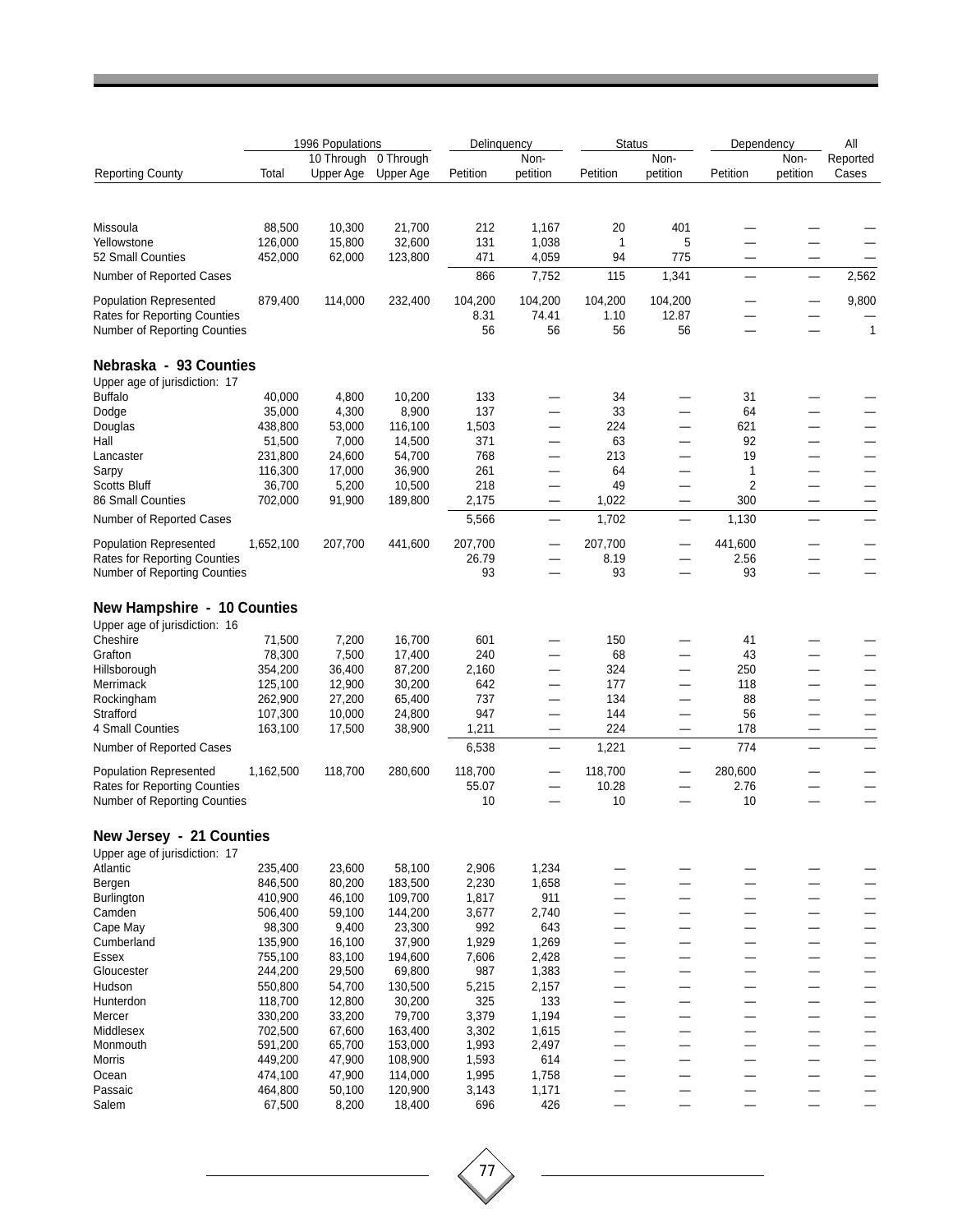| 0 Through<br>10 Through<br>Non-<br>Non-<br><b>Reporting County</b><br>Upper Age<br>Upper Age<br>petition<br>Total<br>Petition<br>petition<br>Petition<br>Petition | Dependency | All                      |  |
|-------------------------------------------------------------------------------------------------------------------------------------------------------------------|------------|--------------------------|--|
|                                                                                                                                                                   | Non-       | Reported                 |  |
|                                                                                                                                                                   | petition   | Cases                    |  |
|                                                                                                                                                                   |            |                          |  |
| Somerset<br>269,900<br>26,000<br>63,300<br>695<br>592                                                                                                             |            |                          |  |
| 270<br><b>Sussex</b><br>141,300<br>17,100<br>41,500<br>614<br>-                                                                                                   |            |                          |  |
| 48,400<br>116,100<br>2,454<br>1,022<br>Union<br>497,300<br>$\overline{\phantom{0}}$                                                                               |            |                          |  |
| 233<br>97,600<br>10,400<br>25,700<br>455<br>Warren                                                                                                                |            |                          |  |
| 48,003<br>25,948<br>Number of Reported Cases                                                                                                                      |            |                          |  |
| 837,200<br>837,200<br><b>Population Represented</b><br>7,987,900<br>837,200<br>1,986,700                                                                          |            |                          |  |
| Rates for Reporting Counties<br>57.34<br>31.00<br>—<br>Number of Reporting Counties<br>21<br>21                                                                   |            |                          |  |
| New Mexico - 13 Districts                                                                                                                                         |            |                          |  |
| Upper age of jurisdiction: 17                                                                                                                                     |            |                          |  |
| District 1<br>174,800<br>21,500<br>46,800<br>568<br>1,680<br>625<br>48<br>1<br>District 2                                                                         |            |                          |  |
| 4,523<br>5,641<br>642<br>526,600<br>60,200<br>136,200                                                                                                             |            |                          |  |
| 163,800<br>593<br>1,674<br>$\mathbf{1}$<br>580<br>295<br>District 3<br>22,500<br>49,800                                                                           |            |                          |  |
| District 4<br>37,700<br>5,100<br>11,100<br>346<br>587<br>10<br>150<br>70                                                                                          |            |                          |  |
| 172,600<br>25,300<br>53,400<br>855<br>3,194<br>567<br>District 5<br>—                                                                                             |            |                          |  |
| 60,100<br>8,700<br>17,800<br>300<br>956<br>$\mathbf{1}$<br>520<br>90<br>District 6                                                                                |            | —                        |  |
| 338<br>43,300<br>5,800<br>11,900<br>596<br>53<br>District 7                                                                                                       |            | —<br>—                   |  |
| 665<br>6<br>130<br>43,900<br>5,800<br>12,300<br>120<br>130<br>District 8                                                                                          |            |                          |  |
| 2<br>358<br>264<br>District 9<br>66,500<br>9,000<br>19,700<br>1,097<br>72                                                                                         |            | -                        |  |
| 283<br>District 10<br>13,600<br>1,800<br>3,600<br>171<br>13<br>—                                                                                                  |            | —                        |  |
| 2,304<br>$\pmb{0}$<br>170,300<br>28,700<br>64,000<br>491<br>698<br>87<br>District 11<br>71                                                                        |            | —                        |  |
| District 12<br>71,200<br>9,200<br>20,900<br>395<br>741<br>—<br>District 13<br>169,000<br>53,600<br>115                                                            |            | —                        |  |
| 23,500<br>$\qquad \qquad$<br>21<br>9,058<br>19,418<br>2,967                                                                                                       |            |                          |  |
| Number of Reported Cases<br>2,253                                                                                                                                 |            |                          |  |
| 1,713,400<br>227,200<br>500,900<br>203,600<br>203,600<br>101,400<br>101,400<br>500,900<br><b>Population Represented</b>                                           |            |                          |  |
| 95.36<br>Rates for Reporting Districts<br>44.48<br>0.21<br>29.27<br>4.50                                                                                          |            |                          |  |
| Number of Reporting Districts<br>12<br>12<br>7<br>13<br>7                                                                                                         |            |                          |  |
| New York - 62 Counties                                                                                                                                            |            |                          |  |
| Upper age of jurisdiction: 15                                                                                                                                     |            |                          |  |
| 296,100<br>60,000<br>494<br>540<br>230<br>469<br>743<br>Albany<br>20,900                                                                                          |            |                          |  |
| 51,300<br>4,700<br>12,300<br>67<br>79<br>73<br>27<br>127<br>Allegany                                                                                              |            |                          |  |
| 308<br>870<br>538<br>1,193,800<br>103,600<br>315,900<br>1,248<br>3,547<br>Bronx                                                                                   |            |                          |  |
| 43,600<br>253<br>150<br>165<br>206<br><b>Broome</b><br>201,500<br>15,100<br>175                                                                                   |            |                          |  |
| 85,700<br>8,100<br>22,100<br>154<br>158<br>116<br>158<br>312<br>Cattaraugus                                                                                       |            |                          |  |
| 7,200<br>20,300<br>108<br>134<br>47<br>144<br>69<br>82,100<br>Cayuga                                                                                              |            |                          |  |
| 33,400<br>279<br>163<br>213<br>112<br>148<br>140,800<br>12,300<br>Chautauqua                                                                                      |            | -                        |  |
| 240<br>$77$<br>215<br>93,300<br>8,100<br>22,100<br>122<br>159<br>Chemung                                                                                          |            | —                        |  |
| 52,100<br>5,100<br>13,500<br>38<br>117<br>48<br>41<br>Chenango<br>54                                                                                              |            | —                        |  |
| 21<br>34<br>Clinton<br>80,500<br>6,600<br>19,200<br>120<br>89<br>82                                                                                               |            | —                        |  |
|                                                                                                                                                                   |            | —                        |  |
|                                                                                                                                                                   |            | $\overline{\phantom{0}}$ |  |
| 63,600<br>5,100<br>14,400<br>86<br>92<br>67<br>0<br>103                                                                                                           |            | —                        |  |
| 59,100<br>402<br>131<br>292<br>199<br>262,700<br>20,800<br>168                                                                                                    |            |                          |  |
| 954,000<br>73,300<br>208,900<br>1,198<br>863<br>616<br>1,503<br>1,304                                                                                             |            | —                        |  |
| 78<br>95<br>54,000<br>4,900<br>12,900<br>63<br>84<br>355<br>Fulton                                                                                                |            | —                        |  |
| 119<br>45<br>35<br>123<br>61,200<br>5,400<br>15,200<br>71                                                                                                         |            |                          |  |
| 76<br>66,000<br>5,800<br>15,700<br>134<br>37<br>112<br>110                                                                                                        |            | —                        |  |
| 144<br>217<br>Jefferson<br>113,800<br>9,900<br>29,400<br>114<br>183<br>179                                                                                        |            | —<br>—                   |  |
| 2,055<br>303<br>769<br>859<br>2,816<br>2,274,000<br>199,200<br>565,700                                                                                            |            |                          |  |
| 43<br>65,900<br>5,300<br>14,900<br>59<br>81<br>62<br>55                                                                                                           |            | —                        |  |
| Columbia<br>Dutchess<br>Erie<br>Genesee<br>Herkimer<br>Kings<br>Livingston<br>70<br>$72\,$<br>42<br>129<br>Madison<br>71,500<br>6,100<br>17,000<br>87             |            | —<br>—                   |  |
| 804<br>534<br>225<br>722,000<br>56,700<br>168,800<br>411<br>618<br>Monroe                                                                                         |            |                          |  |
| 51,900<br>98<br>34<br>4,300<br>12,100<br>61<br>40<br>79<br>Montgomery                                                                                             |            | —<br>—                   |  |
| 1,303,400<br>99,200<br>266,100<br>719<br>683<br>315<br>430<br>434<br>Nassau                                                                                       |            | —                        |  |
| New York<br>1,392<br>88<br>356<br>390<br>1,533,800<br>82,500<br>248,100<br>1,791                                                                                  |            | —                        |  |
| 221,200<br>18,700<br>51,700<br>175<br>217<br>290<br>388<br>252<br>Niagara<br>188<br>428<br>270<br>Oneida<br>236,400<br>18,900<br>53,600<br>194<br>297             |            | —                        |  |

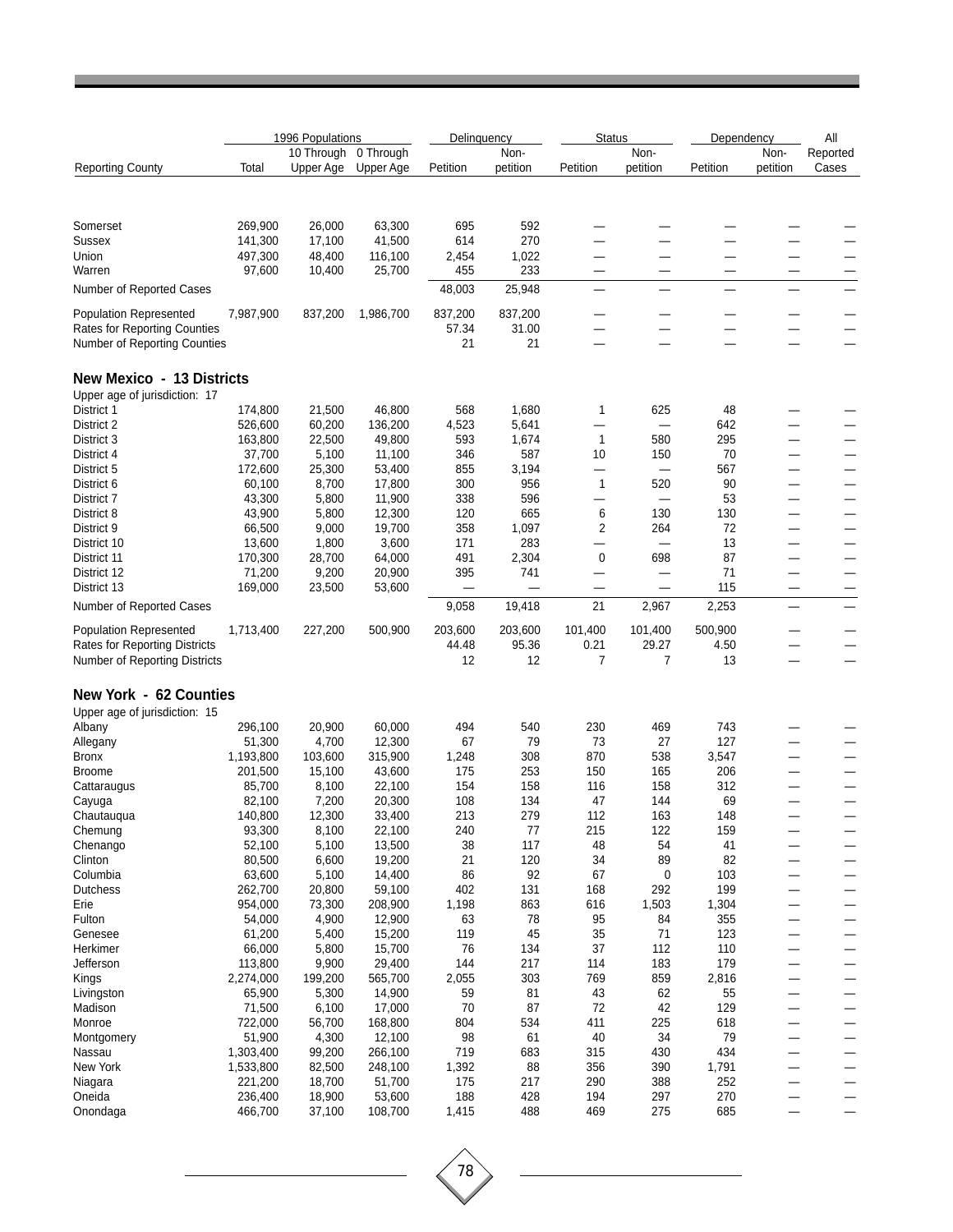|                               |            | 1996 Populations |           | Delinguency |           | <b>Status</b> |                          | Dependency | All                      |          |
|-------------------------------|------------|------------------|-----------|-------------|-----------|---------------|--------------------------|------------|--------------------------|----------|
|                               |            | 10 Through       | 0 Through |             | Non-      |               | Non-                     |            | Non-                     | Reported |
| <b>Reporting County</b>       | Total      | Upper Age        | Upper Age | Petition    | petition  | Petition      | petition                 | Petition   | petition                 | Cases    |
|                               |            |                  |           |             |           |               |                          |            |                          |          |
|                               |            |                  |           |             |           |               |                          |            |                          |          |
| Ontario                       | 99.600     | 8,300            | 23,500    | 91          | 121       | 26            | 67                       | 59         |                          |          |
| Orange                        | 324,400    | 29,300           | 85,600    | 278         | 393       | 216           | 314                      | 424        |                          |          |
| Oswego                        | 125,400    | 12,100           | 33,100    | 213         | 128       | 82            | 176                      | 253        |                          |          |
| Otsego                        | 61,500     | 4,800            | 13,400    | 31          | 77        | 23            | 33                       | 76         | $\overline{\phantom{0}}$ |          |
| Putnam                        | 91,000     | 7,600            | 21,800    | 14          | 18        | 55            | 14                       | 31         | —                        |          |
| Queens                        | 1,980,600  | 138,600          | 395,900   | 1,412       | 366       | 443           | 568                      | 1,134      | —                        |          |
| Rensselaer                    | 155,100    | 12,200           | 34,800    | 249         | 109       | 178           | 160                      | 115        | $\overline{\phantom{0}}$ |          |
| Richmond                      | 398,700    | 33,200           | 93,600    | 352         | 52        | 96            | 61                       | 264        | -                        |          |
| Rockland                      | 278,100    | 25,500           | 67,400    | 100         | 101       | 85            | 87                       | 197        | —                        | —        |
| St. Lawrence                  | 114,800    | 10,100           | 26,700    | 59          | 230       | 44            | 104                      | 93         | -                        |          |
| Saratoga                      | 194,800    | 16,900           | 46,900    | 173         | 255       | 157           | 71                       | 223        | —                        |          |
| Schenectady                   | 147,600    | 11,000           | 31,800    | 78          | 203       | 190           | 276                      | 535        | —                        |          |
| Steuben                       | 99,200     | 9,400            | 25,100    | 87          | 131       | 75            | 180                      | 73         | $\overline{\phantom{0}}$ |          |
| Suffolk                       | 1,356,900  | 116,800          | 313,400   | 1,388       | 867       | 599           | 766                      | 1,567      | —                        |          |
| Sullivan                      | 70,300     | 5,700            | 16,400    | 179         | 78        | 102           | 114                      | 215        | -                        |          |
| Tioga                         | 52,500     | 5,100            | 13,900    | 54          | 19        | 31            | 24                       | 59         | —                        |          |
| Tompkins                      | 96,200     | 6,100            | 18,100    | 43          | 105       | 43            | 95                       | 123        | -                        |          |
| Ulster                        | 167,100    | 12,700           | 36,700    | 189         | 274       | 203           | 117                      | 277        | —                        |          |
| Warren                        | 61,500     | 5,300            | 14,200    | 55          | 104       | 55            | 115                      | 19         | $\overline{\phantom{0}}$ |          |
| Washington                    | 60,800     | 5,400            | 14,600    | 83          | 63        | 33            | 136                      | 59         | -                        |          |
| Wayne                         | 94,300     | 8,700            | 24,800    | 147         | 167       | 96            | 194                      | 45         | —                        | —        |
| Westchester                   | 893,400    | 64,100           | 183,400   | 851         | 601       | 317           | 490                      | 453        | $\overline{\phantom{0}}$ |          |
| 13 Small Counties             | 461,600    | 40,200           | 109,500   | 422         | 595       | 494           | 421                      | 666        |                          |          |
|                               |            |                  |           |             |           |               |                          |            |                          |          |
| Number of Reported Cases      |            |                  |           | 18,369      | 11,652    | 9,629         | 11,759                   | 21,896     | $\overline{\phantom{0}}$ |          |
| <b>Population Represented</b> | 18,184,800 | 1,434,100        | 4,069,200 | 1,434,100   | 1,434,100 | 1,434,100     | 1,434,100                | 4,069,200  |                          |          |
| Rates for Reporting Counties  |            |                  |           | 12.81       | 8.13      | 6.71          | 8.20                     | 5.38       |                          |          |
| Number of Reporting Counties  |            |                  |           | 62          | 62        | 62            | 62                       | 62         |                          |          |
|                               |            |                  |           |             |           |               |                          |            |                          |          |
| North Carolina - 100 Counties |            |                  |           |             |           |               |                          |            |                          |          |
|                               |            |                  |           |             |           |               |                          |            |                          |          |
| Upper age of jurisdiction: 15 |            |                  |           |             |           |               |                          |            |                          |          |
| Alamance                      | 116,500    | 8,400            | 23,300    | 553         |           | 134           |                          | 84         |                          |          |
| <b>Brunswick</b>              | 63,200     | 5,200            | 13,600    | 114         |           | 7             |                          | 67         |                          |          |
| <b>Buncombe</b>               | 191,800    | 14,800           | 39,200    | 325         | —         | 278           | $\overline{\phantom{0}}$ | 345        | $\sim$                   |          |
| <b>Burke</b>                  | 81,000     | 6,600            | 17,000    | 215         | -         | 42            | $\overline{\phantom{0}}$ | 86         |                          |          |
| Cabarrus                      | 113,200    | 9,200            | 25,000    | 318         |           | 50            |                          | 77         |                          |          |
| Caldwell                      | 74,700     | 6,200            | 16,000    | 110         | -         | 28            | —                        | 55         |                          | —        |
| Carteret                      | 58,800     | 4,500            | 12,300    | 173         |           | 6             | $\overline{\phantom{0}}$ | 47         |                          |          |
| Catawba                       | 129,100    | 10,900           | 28,300    | 361         |           | 90            |                          | 94         |                          |          |
| Cleveland                     | 91,400     | 7,800            | 20,300    | 182         |           | 14            |                          | 72         |                          |          |
| Columbus                      | 52,000     | 5,100            | 12,700    | 148         |           | 12            |                          | 61         |                          |          |
| Craven                        | 86,400     | 7,500            | 22,100    | 281         |           | 31            |                          | 31         |                          |          |
| Cumberland                    | 284,800    | 25,400           | 77,400    | 2,151       | -         | 786           |                          | 586        |                          |          |
| Davidson                      | 137,400    | 11,400           | 30,100    | 508         | —         | 14            | —                        | 142        |                          |          |
| Durham                        | 197,400    | 14,300           | 41,900    | 593         |           | 51            |                          | 246        |                          |          |
| Edgecombe                     | 56,200     | 5,500            | 14,200    | 168         |           | 1             |                          | 45         |                          |          |
| Forsyth                       | 284,200    | 20,800           | 59,200    | 1,092       | —         | 135           | —                        | 252        |                          |          |
| Gaston                        | 182,600    | 15,600           | 42,100    | 411         | —         | 210           |                          | 218        | —                        |          |
| Guilford                      | 379,200    | 28,200           | 78,000    | 1,730       | —         | 171           | —                        | 407        | —                        |          |
| Halifax                       | 57,200     | 5,300            | 14,100    | 221         | —         | 0             | —                        | 58         | -                        |          |
| Harnett                       | 79,100     | 6,700            | 18,800    | 217         |           | 9             |                          | 69         |                          |          |
| Henderson                     | 77,900     | 5,700            | 15,000    | 164         |           | 6             |                          | 61         |                          |          |
| Iredell                       | 106,400    | 8,700            | 23,400    | 463         |           | 60            |                          | 52         |                          |          |
| Johnston                      | 98,300     | 8,400            | 22,200    | 119         |           | 26            |                          | 87         |                          |          |
| Lenoir                        | 59,400     | 5,500            | 13,800    | 197         | —         | 1             | —                        | 85         | —                        |          |
| Lincoln                       | 56,200     | 4,800            | 12,800    | 129         | —         | 9             | —                        | 35         | $\overline{\phantom{0}}$ |          |
| Mecklenburg                   | 597,600    | 45,300           | 134,900   | 3,287       |           | 392           |                          | 230        |                          |          |
| Moore                         | 68,500     | 5,500            | 14,300    | 249         |           | 0             |                          | 57         |                          |          |
| Nash                          | 88,000     | 7,900            | 20,300    | 185         |           | 61            |                          | 94         |                          |          |
| New Hanover                   | 143,500    | 11,300           | 30,000    | 842         |           | 16            |                          | 155        |                          |          |

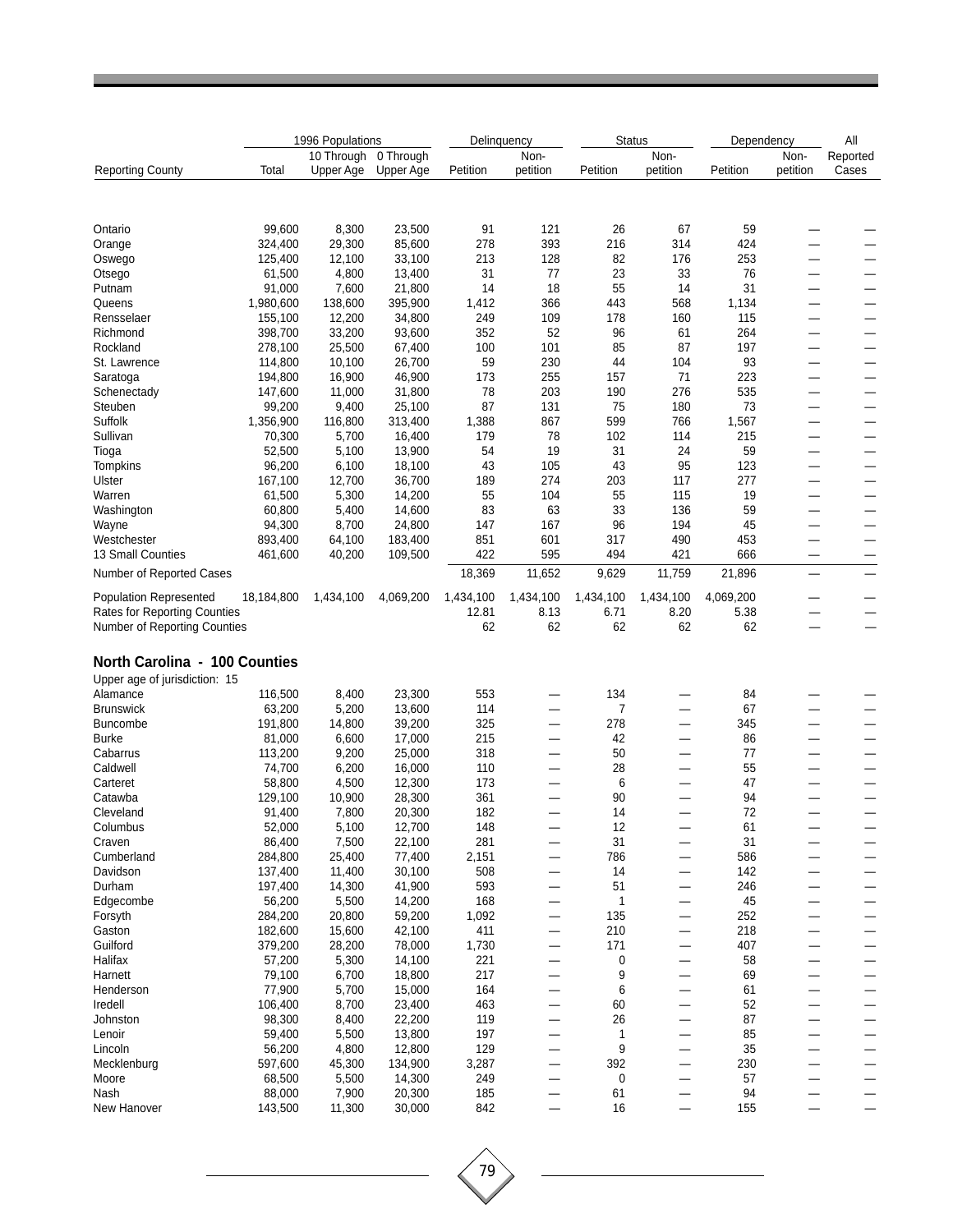|                                     |                   | 1996 Populations        |                        | Delinguency  |                          | <b>Status</b> |                          | Dependency |                                | All                      |  |
|-------------------------------------|-------------------|-------------------------|------------------------|--------------|--------------------------|---------------|--------------------------|------------|--------------------------------|--------------------------|--|
| <b>Reporting County</b>             | Total             | 10 Through<br>Upper Age | 0 Through<br>Upper Age | Petition     | Non-<br>petition         | Petition      | Non-<br>petition         | Petition   | Non-<br>petition               | Reported<br>Cases        |  |
|                                     |                   |                         |                        |              |                          |               |                          |            |                                |                          |  |
| Onslow                              | 144,500           | 10,300                  | 35,800                 | 314          | —                        | 0             | $\overline{\phantom{0}}$ | 226        |                                |                          |  |
| Orange                              | 108,800           | 6,900                   | 19,800                 | 187          | -                        | 0             | $\overline{\phantom{0}}$ | 68         |                                |                          |  |
| Pitt                                | 119,100           | 9,800                   | 27,100                 | 395          |                          | 4             |                          | 171        |                                |                          |  |
| Randolph                            | 117,500           | 9,700                   | 26,200                 | 308          |                          | 90            | —                        | 136        |                                |                          |  |
| Robeson                             | 113,200           | 12,100                  | 31,400                 | 672          |                          | 62            |                          | 230        |                                |                          |  |
| Rockingham                          | 89,600            | 7,300                   | 19,300                 | 230          | —                        | 13            | —                        | 43         |                                | —                        |  |
| Rowan                               | 121,800           | 9,900                   | 26,800                 | 336          | $\overline{\phantom{0}}$ | 59            | $\overline{\phantom{0}}$ | 144        |                                |                          |  |
| Rutherford                          | 59,700            | 5,200                   | 13,200                 | 151          | —                        | 62            | —                        | 53         | —                              |                          |  |
| Stanly                              | 54,800            | 4,600                   | 12,400                 | 92           |                          | 11            | —                        | 53         |                                |                          |  |
| Surry                               | 65,800            | 5,400                   | 13,700                 | 181          |                          | 24            | –                        | 30         |                                |                          |  |
| Union                               | 102,400           | 9,500                   | 25,800                 | 480          |                          | 78            | —                        | 339        |                                |                          |  |
| Wake                                | 534,100           | 40,000                  | 116,000                | 1,729        | —                        | 300           | —                        | 230        |                                |                          |  |
| Wayne                               | 111,600           | 9,600                   | 26,800                 | 462          | $\overline{\phantom{0}}$ | 33            | $\overline{\phantom{0}}$ | 123        | —                              | —                        |  |
| Wilkes                              | 61,900            | 5,300                   | 13,200                 | 360          | —                        | 72            | —                        | 138        |                                |                          |  |
| Wilson                              | 67,800            | 6,300                   | 16,000                 | 428          |                          | 11            | —                        | 146        |                                |                          |  |
| 56 Small Counties                   | 1,438,600         | 123,700                 | 318,800                | 4,681        | $\overline{\phantom{0}}$ | 647           | —                        | 1,720      | $\qquad \qquad -$              |                          |  |
| Number of Reported Cases            |                   |                         |                        | 26,512       | —                        | 4,106         | —                        | 7,748      | $\qquad \qquad \longleftarrow$ |                          |  |
| <b>Population Represented</b>       | 7,322,900         | 598,000                 | 1,634,500              | 598,000      |                          | 598,000       |                          | 1,634,500  |                                |                          |  |
| <b>Rates for Reporting Counties</b> |                   |                         |                        | 44.33        | $\overline{\phantom{0}}$ | 6.87          |                          | 4.74       | —                              |                          |  |
| Number of Reporting Counties        |                   |                         |                        | 100          | —                        | 100           |                          | 100        |                                |                          |  |
| North Dakota - 53 Counties          |                   |                         |                        |              |                          |               |                          |            |                                |                          |  |
| Upper age of jurisdiction: 17       |                   |                         |                        |              |                          |               |                          |            |                                |                          |  |
| <b>Burleigh</b>                     | 65,700            | 8,500                   | 17,400                 | 89           | 609                      | 42            | 622                      | 42         | 16                             |                          |  |
| Cass                                | 113,300           | 12,700                  | 27,100                 | 384          | 612                      | 166           | 517                      | 216        | 71                             |                          |  |
| <b>Grand Forks</b>                  | 71,400            | 7,800                   | 17,800                 | 184          | 545                      | 46            | 490                      | 61         | 0                              |                          |  |
| Ward                                | 59,700            | 7,500                   | 16,100                 | 124          | 628                      | 63            | 546                      | 19         | 6                              |                          |  |
| 49 Small Counties                   | 333,300           | 45,400                  | 89,800                 | 604          | 1,937                    | 269           | 2,338                    | 179        | 190                            |                          |  |
| Number of Reported Cases            |                   |                         |                        | 1,385        | 4,331                    | 586           | 4,513                    | 517        | 283                            | $\overline{\phantom{0}}$ |  |
| <b>Population Represented</b>       | 643,500           | 81,800                  | 168,300                | 81,800       | 81,800                   | 81,800        | 81,800                   | 168,300    | 168,300                        |                          |  |
| <b>Rates for Reporting Counties</b> |                   |                         |                        | 16.92        | 52.92                    | 7.16          | 55.14                    | 3.07       | 1.68                           |                          |  |
| Number of Reporting Counties        |                   |                         |                        | 53           | 53                       | 53            | 53                       | 53         | 53                             |                          |  |
| Ohio - 88 Counties                  |                   |                         |                        |              |                          |               |                          |            |                                |                          |  |
| Upper age of jurisdiction: 17       |                   |                         |                        |              |                          |               |                          |            |                                |                          |  |
| Allen                               | 108,400           | 13,400                  | 29,000                 | 1,430        |                          | 460           |                          | 369        |                                |                          |  |
| Ashtabula                           | 102,200           | 13,100                  | 27,400                 | 1,373        |                          | 580           |                          | 54         |                                |                          |  |
| Athens                              | 61,200            | 5,900                   | 12,600                 | 398          |                          | 161           |                          | 89         |                                |                          |  |
| Belmont                             | 70,000            | 8,000                   | 16,200                 | 643          |                          | 144           |                          | 67         |                                |                          |  |
| <b>Butler</b>                       | 323,600           | 37,800                  | 83,900                 | 2,565        |                          | 767           |                          | 857        |                                |                          |  |
| Clark                               | 147,500           | 17,400                  | 37,200                 | 1,179        | —                        | 210           |                          | 398        |                                | —                        |  |
| Clermont                            | 169,700           | 22,200                  | 48,800                 | 2,009        | —                        | 290           | $\overline{\phantom{0}}$ | 174        |                                |                          |  |
| Columbiana                          | 111,400           | 14,100                  | 29,000                 | 335          | $\overline{\phantom{0}}$ | 121           | —                        | 47         | —                              |                          |  |
| Cuyahoga                            | 1,401,600         | 145,900                 | 334,000                | 9,312        | 4,251                    | 836           | 3,201                    | 3,457      | 2                              |                          |  |
| Darke                               | 54,300            | 7,000                   | 14,600                 | 366          |                          | 99            |                          | 53         | —                              |                          |  |
| Delaware<br>Erie                    | 83,200            | 10,400<br>9,600         | 22,400<br>20,300       | 633          | —                        | 239           |                          | 53<br>248  |                                |                          |  |
| Fairfield                           | 78,900<br>119,200 | 15,300                  | 31,400                 | 4,433<br>710 | —                        | 1,248<br>139  | —                        | 243        |                                |                          |  |
| Franklin                            | 1,013,700         | 105,200                 | 249,200                | 7,301        | —<br>—                   | 1,042         | —<br>—                   | 4,072      |                                | —                        |  |
| Geauga                              | 86,100            | 11,200                  | 23,900                 | 494          | —                        | 86            | —                        | 57         |                                |                          |  |
| Greene                              | 139,900           | 16,700                  | 35,100                 | 2,018        | —                        | 432           | —                        | 538        |                                |                          |  |
| Hamilton                            | 857,600           | 94,500                  | 221,300                | 14,310       | —                        | 3,347         | —                        | 489        |                                |                          |  |
| Hancock                             | 68,600            | 8,300                   | 18,000                 | 809          | —                        | 177           | —                        | 26         |                                |                          |  |
| Huron                               | 59,600            | 8,100                   | 17,100                 | 834          | —                        | 140           | —                        | 112        |                                |                          |  |
| Jefferson                           | 77,000            | 9,000                   | 17,800                 | 317          | —                        | 177           | —                        | 63         |                                |                          |  |
| Lake                                | 223,300           | 25,500                  | 54,500                 | 2,530        | —                        | 734           | $\overline{\phantom{0}}$ | 192        |                                |                          |  |
| Lawrence                            | 64,300            | 8,500                   | 17,100                 | 542          | $\overline{\phantom{0}}$ | 253           |                          | 44         |                                |                          |  |

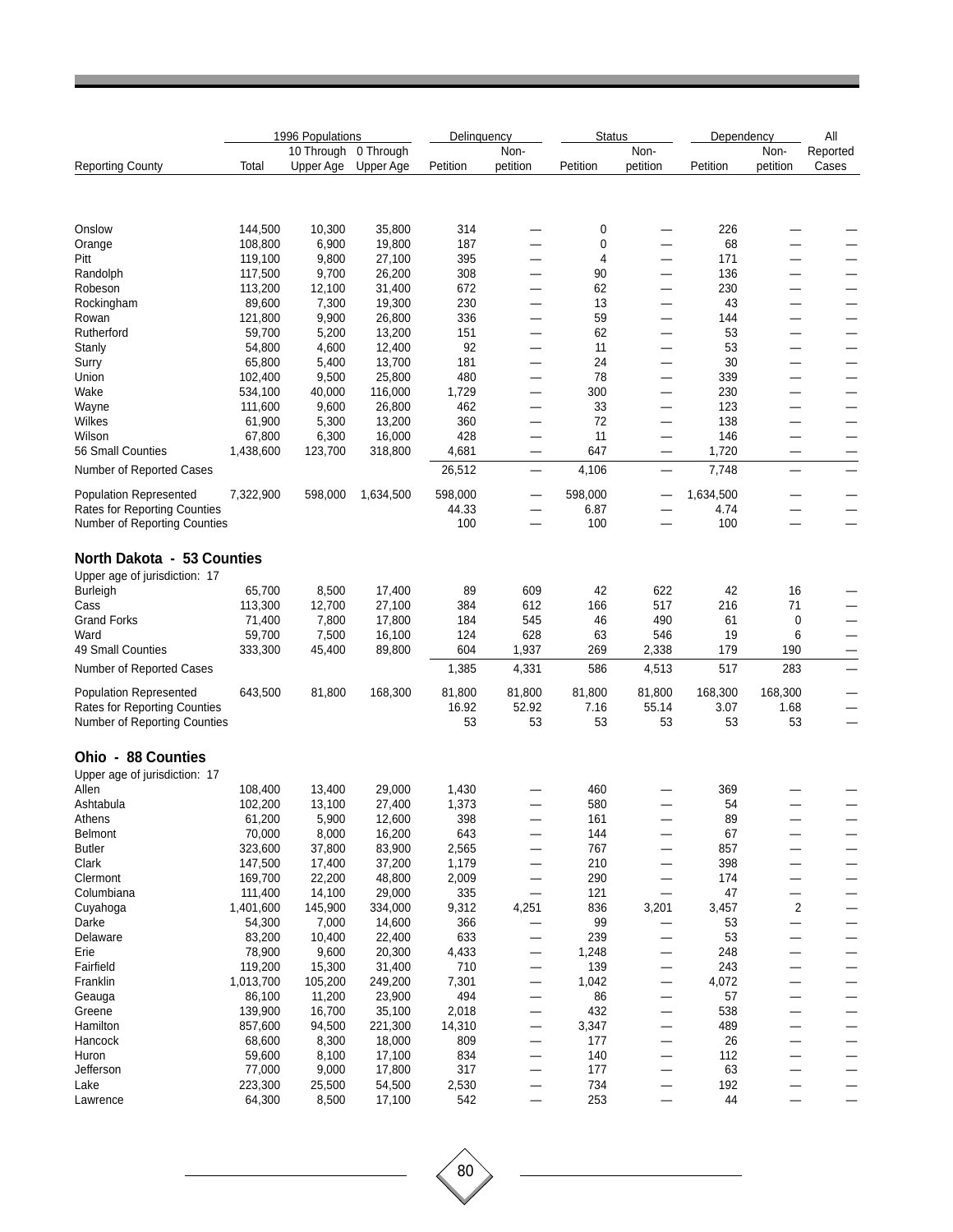|                                                              |                   | 1996 Populations |                  | Delinguency  |                          | <b>Status</b> |                          | Dependency |                | All                      |
|--------------------------------------------------------------|-------------------|------------------|------------------|--------------|--------------------------|---------------|--------------------------|------------|----------------|--------------------------|
|                                                              |                   | 10 Through       | 0 Through        |              | Non-                     |               | Non-                     |            | Non-           | Reported                 |
| <b>Reporting County</b>                                      | Total             | Upper Age        | Upper Age        | Petition     | petition                 | Petition      | petition                 | Petition   | petition       | Cases                    |
|                                                              |                   |                  |                  |              |                          |               |                          |            |                |                          |
| Licking                                                      | 137,600           | 16,300           | 35,400           | 1,004        |                          | 132           |                          | 311        |                |                          |
| Lorain                                                       | 281,200           | 35,900           | 75,900           | 2,651        | $\overline{\phantom{0}}$ | 244           | —                        | 534        |                |                          |
| Lucas                                                        | 452,700           | 52,500           | 118,900          | 6,196        | —                        | 830           | $\overline{\phantom{0}}$ | 469        |                |                          |
| Mahoning                                                     | 260,100           | 29,900           | 63,200           | 1,329        | $\overline{\phantom{0}}$ | 111           |                          | 380        |                |                          |
| Marion                                                       | 65,300            | 7,900            | 17,000           | 1,639        | —                        | 159           | —                        | 507        |                |                          |
| Medina                                                       | 138,900           | 18,500           | 38,600           | 934          | $\overline{\phantom{0}}$ | 152           | —                        | 80         |                |                          |
| Miami                                                        | 96,900            | 12,000           | 25,300           | 2,551        | -                        | 1,058         |                          | 198        |                |                          |
| Montgomery                                                   | 566,300           | 60,600           | 139,300          | 3,850        | $\overline{\phantom{0}}$ | 314           | —                        | 2,336      |                | —                        |
| Muskingum                                                    | 84,300            | 10,300           | 22,100           | 660          | —                        | 225           | -                        | 147        |                |                          |
| Portage                                                      | 149,600           | 17,100           | 36,800           | 994          | $\overline{\phantom{0}}$ | 185           | $\overline{\phantom{0}}$ | 228        |                |                          |
| Richland                                                     | 128,200           | 15,600           | 32,500           | 1,700        | $\qquad \qquad -$        | 752           | $\overline{\phantom{0}}$ | 345        |                |                          |
| Ross                                                         | 74,400            | 8,800            | 18,000           | 911          |                          | 580           | —                        | 102        |                |                          |
| Sandusky                                                     | 62,700            | 8,200            | 17,300           | 690          | $\overline{\phantom{0}}$ | 243           | —                        | 130        |                |                          |
| Scioto                                                       | 80,900            | 10,600           | 21,500           | 489          | —                        | 383           | —                        | 74         |                | —                        |
| Seneca                                                       | 60,400            | 8,100            | 16,900           | 1,097        | —                        | 435           | —                        | 217        |                |                          |
| <b>Stark</b>                                                 | 374,400           | 43,300           | 92,500           | 2,327        | —                        | 519           | $\overline{\phantom{0}}$ | 1,007      |                |                          |
| Summit                                                       | 530,600           | 57,500           | 128,300          | 3,602        | $\overline{\phantom{0}}$ | 1,088         | -                        | 824        |                |                          |
| Trumbull                                                     | 227,100           | 26,800           | 56,100           | 1,309        | -                        | 739<br>120    |                          | 0          |                | -                        |
| Tuscarawas<br>Warren                                         | 87,800<br>134,800 | 10,600<br>16,000 | 22,600<br>35,400 | 873<br>1,200 | —                        | 512           | —                        | 29<br>36   |                |                          |
| Washington                                                   | 63,800            | 7,800            | 16,000           | 412          | $\qquad \qquad$<br>—     | 86            |                          | 44         |                | —                        |
| Wayne                                                        | 108,600           | 13,800           | 30,200           | 946          | $\overline{\phantom{0}}$ | 265           | $\overline{\phantom{0}}$ | 245        |                |                          |
| Wood                                                         | 117,500           | 13,400           | 28,600           | 1,558        | $\overline{\phantom{0}}$ | 298           | $\overline{\phantom{0}}$ | 306        |                |                          |
| 43 Small Counties                                            | 1,467,400         | 189,600          | 397,800          | 14,059       | $\qquad \qquad$          | 4,715         | —                        | 1,903      |                |                          |
| Number of Reported Cases                                     |                   |                  |                  | 107,522      | 4,251                    | 25,827        | 3,201                    | 22,154     | $\overline{2}$ | —                        |
| <b>Population Represented</b>                                | 11,172,800        | 1,298,400        | 2,846,800        | 1,298,400    | 145,900                  | 1,298,400     | 145,900                  | 2,846,800  | 334,000        |                          |
| <b>Rates for Reporting Counties</b>                          |                   |                  |                  | 82.81        | 29.14                    | 19.89         | 21.94                    | 7.78       | 0.01           | $\overline{\phantom{0}}$ |
| Number of Reporting Counties                                 |                   |                  |                  | 88           | $\mathbf{1}$             | 88            | 1                        | 88         | 1              |                          |
|                                                              |                   |                  |                  |              |                          |               |                          |            |                |                          |
| Oregon - 36 Counties                                         |                   |                  |                  |              |                          |               |                          |            |                |                          |
| Upper age of jurisdiction: 17                                |                   |                  |                  |              |                          |               |                          |            |                |                          |
| Benton                                                       | 75,900            | 7,900            | 17,000           |              |                          |               |                          |            |                | 177                      |
| Clackamas                                                    | 324,000           | 41,000           | 84,600           |              |                          |               |                          |            |                | 1,024                    |
| Coos                                                         | 63,000            | 7,500            | 15,500           |              |                          |               |                          |            |                | 910                      |
| <b>Deschutes</b>                                             | 98,500            | 11,800           | 25,000           | —            | $\overline{\phantom{0}}$ | —             | —                        |            | —              | 350                      |
| Douglas                                                      | 101,100           | 13,000<br>19,900 | 26,600<br>41,900 |              |                          |               |                          |            |                | 524<br>1,645             |
| Jackson                                                      | 168,600<br>72,200 | 8,300            |                  |              |                          |               |                          |            |                | 550                      |
| Josephine<br>Klamath                                         | 62,500            | 7,900            | 17,100<br>16,500 |              |                          |               |                          |            |                | 573                      |
| Lane                                                         | 306,900           | 34,700           | 74,000           |              |                          |               |                          |            | —              | 1,083                    |
| Linn                                                         | 102,200           | 12,600           | 26,900           |              |                          |               |                          |            |                | 848                      |
| Marion                                                       | 260,900           | 31,500           | 69,200           |              |                          |               |                          |            |                | 4,171                    |
| Multnomah                                                    | 624,900           | 61,900           | 142,600          |              |                          |               |                          |            |                | 3,252                    |
| Polk                                                         | 58,500            | 7,400            | 15,400           |              |                          |               |                          |            |                | 406                      |
| Umatilla                                                     | 64,500            | 8,400            | 18,000           |              |                          |               |                          |            |                | 403                      |
| Washington                                                   | 383,600           | 45,300           | 102,000          |              |                          |               |                          |            |                | 2,127                    |
| Yamhill                                                      | 78,200            | 10,200           | 22,100           |              |                          |               |                          |            |                | 831                      |
| 20 Small Counties                                            | 358,000           | 44,500           | 93,700           |              | -                        |               | —                        |            |                | 3,406                    |
| Number of Reported Cases                                     |                   |                  |                  |              |                          |               | —                        |            |                | 22,280                   |
| <b>Population Represented</b>                                | 3,203,700         | 373,600          | 808,000          |              |                          |               |                          |            |                | 373,600                  |
| Rates for Reporting Counties<br>Number of Reporting Counties |                   |                  |                  |              |                          |               |                          |            |                | 36                       |
|                                                              |                   |                  |                  |              |                          |               |                          |            |                |                          |
| Pennsylvania - 67 Counties                                   |                   |                  |                  |              |                          |               |                          |            |                |                          |
| Upper age of jurisdiction: 17<br>Adams                       | 84,900            | 9,800            | 21,600           | 132          | 12                       |               |                          |            |                |                          |
| Allegheny                                                    | 1,296,000         | 122,800          | 279,800          | 3,278        | 1,169                    |               |                          |            |                |                          |
|                                                              |                   |                  |                  |              |                          |               |                          |            |                |                          |

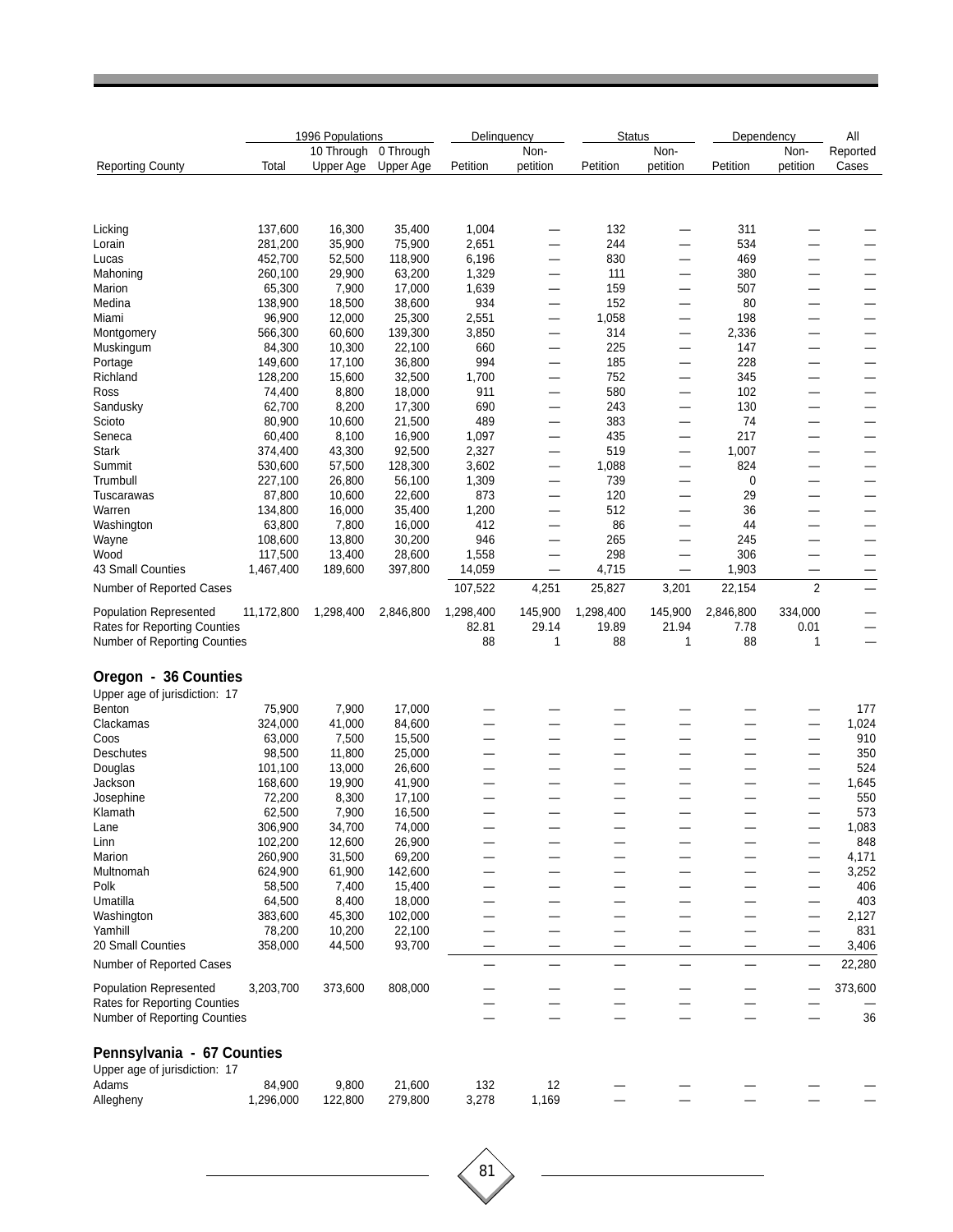|                                     | 1996 Populations |            |           |           | Delinquency    |                          | <b>Status</b> |          | Dependency |                          |
|-------------------------------------|------------------|------------|-----------|-----------|----------------|--------------------------|---------------|----------|------------|--------------------------|
|                                     |                  | 10 Through | 0 Through |           | Non-           |                          | Non-          |          | Non-       | Reported                 |
| <b>Reporting County</b>             | Total            | Upper Age  | Upper Age | Petition  | petition       | Petition                 | petition      | Petition | petition   | Cases                    |
|                                     |                  |            |           |           |                |                          |               |          |            |                          |
| Armstrong                           | 73,900           | 8,700      | 18,000    | 86        | 69             |                          |               |          |            |                          |
| Beaver                              | 187,000          | 20,800     | 44,400    | 342       | 188            | —                        | -             |          |            |                          |
| Bedford                             | 49,300           | 6,200      | 12,500    | 61        | 27             | -                        |               |          |            |                          |
| Berks                               | 352,400          | 37,400     | 84,000    | 715       | 277            | --                       |               |          |            | --                       |
| Blair                               | 131,400          | 15,700     | 32,400    | 283       | 51             | -                        |               |          |            |                          |
| <b>Bradford</b>                     | 62,400           | 8,100      | 17,000    | 126       | 24             |                          |               |          |            |                          |
| <b>Bucks</b>                        | 578,700          | 67,800     | 150,300   | 1,499     | $\overline{2}$ | -                        | —             |          |            | -                        |
| Butler                              | 167,700          | 19,700     | 42,100    | 286       | 33             |                          | <u>.</u>      |          |            |                          |
| Cambria                             | 158,500          | 18,700     | 37,100    | 894       | 42             |                          |               |          |            |                          |
| Carbon                              | 58,800           | 6,500      | 13,600    | 109       | 52             | -                        |               |          |            |                          |
| Centre                              | 131,500          | 10,900     | 24,900    | 118       | 45             |                          |               |          |            |                          |
| Chester                             | 410,700          | 45,900     | 104,100   | 734       | 150            | -                        |               |          |            |                          |
| Clearfield                          | 79,600           | 10,000     | 20,200    | 191       | 19             | -                        |               |          |            |                          |
| Columbia                            | 64,100           | 6,700      | 14,200    | 54        | 63             | -                        | -             |          |            | -                        |
| Crawford                            | 89,200           | 11,200     | 23,200    | 232       | 28             | -                        |               |          |            |                          |
| Cumberland                          | 207,000          | 21,900     | 46,100    | 169       | 281            | -                        |               |          |            |                          |
| Dauphin                             | 246,800          | 26,000     | 59,500    | 664       | 250            | $\overline{\phantom{0}}$ |               |          |            |                          |
| Delaware                            | 547,600          | 56,000     | 129,300   | 1,749     | $\mathbf{1}$   | --                       |               |          |            |                          |
| Erie                                | 280,600          | 33,800     | 74,100    | 566       | 169            | —                        | —             |          | -          | -                        |
| Fayette                             | 145,600          | 17,800     | 35,700    | 99        | 222            | —                        | -             |          | -          | $\sim$                   |
| Franklin                            | 127,000          | 14,900     | 31,400    | 151       | 84             | -                        |               |          |            |                          |
| Indiana                             | 90,100           | 10,400     | 21,500    | 155       | 33             | -                        | —             |          |            |                          |
| Jefferson                           | 46,600           | 5,700      | 11,900    | 160       | 54             |                          |               |          |            |                          |
| Lackawanna                          | 213,300          | 22,400     | 47,200    | 354       | 118            |                          |               |          |            |                          |
| Lancaster                           | 450,800          | 53,400     | 121,600   | 14        | 3              | -                        | -             |          |            | -                        |
| Lawrence                            | 95,800           | 10,900     | 22,800    | 150       | 22             | —                        | —             |          |            | $\overline{\phantom{0}}$ |
| Lebanon                             | 117,200          | 13,600     | 29,000    | 279       | 61             |                          |               |          |            |                          |
| Lehigh                              | 297,800          | 30,400     | 68,900    | 700       | 161            |                          |               |          |            |                          |
| Luzerne                             | 321,300          | 32,800     | 69,400    | 308       | 458            |                          |               |          |            |                          |
| Lycoming                            | 119,100          | 13,800     | 30,000    | 273       | 245            | --                       |               |          |            |                          |
| McKean                              | 48,200           | 5,600      | 11,700    | 93        | 11             | -                        | -             |          |            | -                        |
| Mercer                              | 122,200          | 13,900     | 29,000    | 207       | 29             | -                        | -             |          |            |                          |
| Mifflin                             | 47,000           | 5,500      | 11,800    | 56        | $\overline{1}$ | -                        |               |          |            |                          |
| Monroe                              | 119,600          | 13,400     | 30,300    | 299       | 16             | -                        | —             |          |            | -                        |
| Montgomery                          | 708,800          | 71,100     | 161,900   | 714       | 437            |                          |               |          |            |                          |
| Northampton                         | 257,700          | 27,300     | 61,000    | 491       | 431            | -                        | –             |          |            | -                        |
| Northumberland                      | 95,900           | 10,600     | 22,100    | 175       | 195            | -                        | -             |          |            | -                        |
| Philadelphia                        | 1,478,000        | 158,000    | 372,300   | 8,322     | 0              | —                        | —             |          | -          |                          |
| Schuylkill                          | 152,600          | 16,200     | 33,400    | 134       | 225            |                          |               |          |            |                          |
| Somerset                            | 80,500           | 9,800      | 20,000    | 133       | 53             |                          | -             |          | -          |                          |
| Venango                             | 58,800           | 7,500      | 15,400    | 39        | 112            |                          |               |          |            |                          |
| Warren                              | 44,600           | 5,300      | 11,300    | 100       | 20             |                          |               |          |            |                          |
| Washington                          | 206,700          | 22,900     | 47,100    | 221       | 162            |                          |               |          |            |                          |
| Westmoreland                        | 376,300          | 40,700     | 85,000    | 481       | 46             |                          |               |          |            |                          |
| York                                | 368,300          | 40,900     | 90,600    | 600       | 348            |                          |               |          |            |                          |
| 20 Small Counties                   | 608,000          | 72,700     | 153,200   | 1,049     | 317            | —                        |               |          |            |                          |
| Number of Reported Cases            |                  |            |           | 28,045    | 6,816          | —                        |               |          |            |                          |
| <b>Population Represented</b>       | 12,056,100       | 1,312,100  | 2,893,900 | 1,312,100 | 1,312,100      |                          |               |          |            |                          |
| <b>Rates for Reporting Counties</b> |                  |            |           | 21.37     | 5.19           |                          |               |          |            |                          |
| Number of Reporting Counties        |                  |            |           | 67        | 67             |                          |               |          |            |                          |
| Rhode Island - 1 State              |                  |            |           |           |                |                          |               |          |            |                          |
| Upper age of jurisdiction: 17       |                  |            |           |           |                |                          |               |          |            |                          |
| <b>State Total</b>                  | 990,200          | 103,100    | 235,200   |           |                |                          |               |          |            | 9,382                    |
|                                     |                  |            |           |           |                |                          |               |          |            |                          |
| Number of Reported Cases            |                  |            |           |           |                |                          |               |          |            | 9,382                    |
| <b>Population Represented</b>       | 990,200          | 103,100    | 235,200   |           |                |                          |               |          |            | 103,100                  |
| Rates for Reporting State           |                  |            |           |           |                |                          |               |          |            |                          |
| Number of Reporting States          |                  |            |           |           |                |                          |               |          |            | $\mathbf{1}$             |
|                                     |                  |            |           |           |                |                          |               |          |            |                          |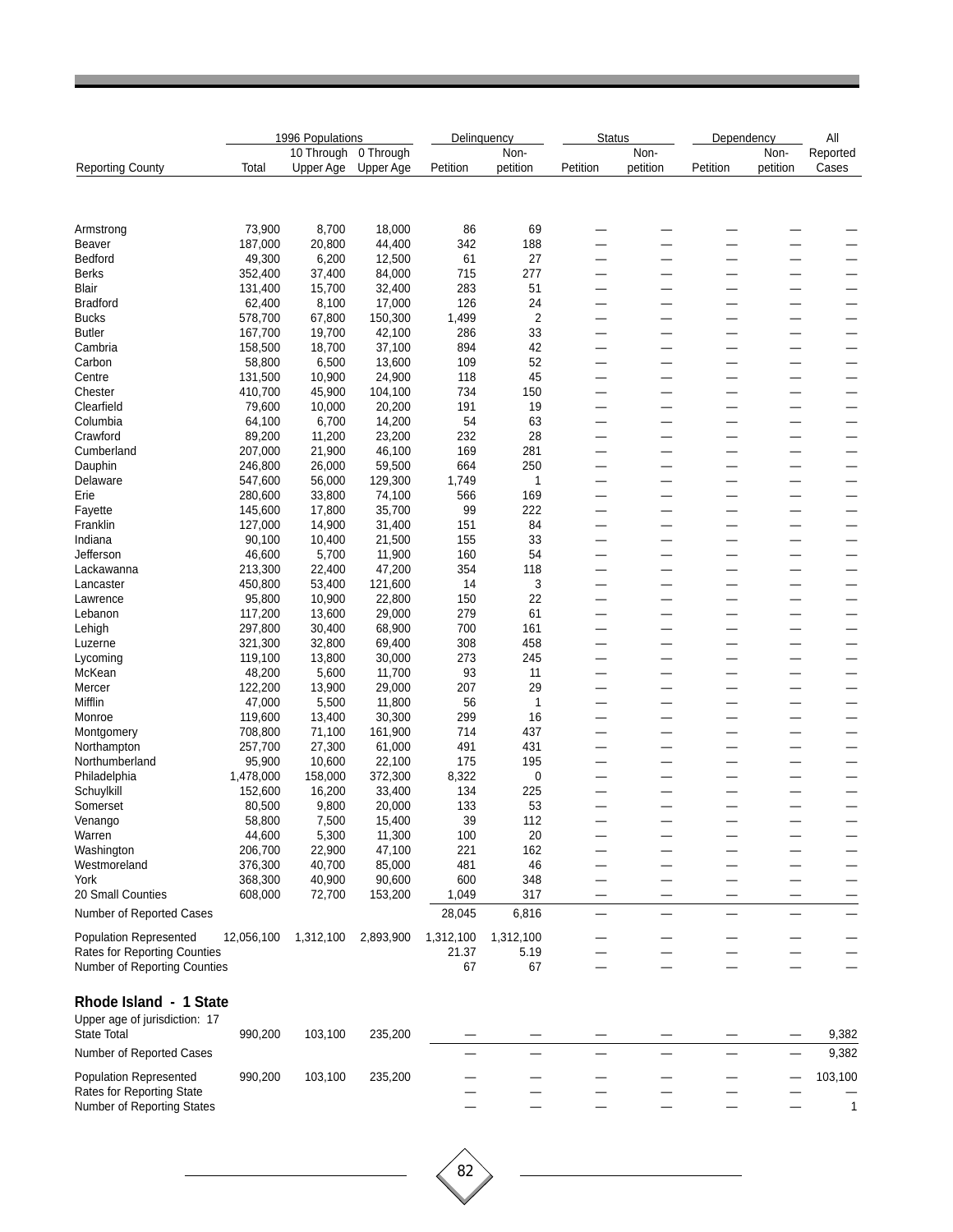|                                                                      |                    | 1996 Populations |                      | Delinquency      |                  | <b>Status</b>   |                 | Dependency                    |                               | All      |
|----------------------------------------------------------------------|--------------------|------------------|----------------------|------------------|------------------|-----------------|-----------------|-------------------------------|-------------------------------|----------|
|                                                                      |                    |                  | 10 Through 0 Through |                  | Non-             |                 | Non-            |                               | Non-                          | Reported |
| <b>Reporting County</b>                                              | Total              | Upper Age        | Upper Age            | Petition         | petition         | Petition        | petition        | Petition                      | petition                      | Cases    |
|                                                                      |                    |                  |                      |                  |                  |                 |                 |                               |                               |          |
| South Carolina - 46 Counties                                         |                    |                  |                      |                  |                  |                 |                 |                               |                               |          |
| Upper age of jurisdiction: 16                                        |                    |                  |                      |                  |                  |                 |                 |                               |                               |          |
| Aiken                                                                | 133,100            | 13,600           | 32,900               | 386              | 272              | 91              | 163             |                               |                               |          |
| Anderson                                                             | 156,600            | 15,100           | 34,800               | 552              | 369              | 20              | 27              |                               |                               |          |
| <b>Beaufort</b>                                                      | 102,700            | 8,300            | 24,000               | 190              | 224              | 2               | 16              |                               |                               |          |
| Berkeley                                                             | 132,500            | 15,100           | 39,700               | 352              | 441              | 159             | 25              | —                             | —                             |          |
| Charleston                                                           | 277,700            | 23,400           | 65,200               | 758              | 1,869            | 216             | 268             | -                             | —                             |          |
| Darlington                                                           | 65,300             | 7,600            | 16,400               | 102              | 165              | 4               | 34              |                               |                               |          |
| Dorchester                                                           | 84,900             | 8,800            | 23,000               | 121              | 198              | 55              | 46              | -                             | —                             |          |
| Florence                                                             | 123,400            | 13,800           | 31,500               | 115              | 663              | 2               | 228             | —                             | —                             |          |
| Greenville                                                           | 345,200            | 30,900           | 76,700               | 620              | 630              | 89              | 285             |                               | $\overline{\phantom{0}}$      |          |
| Greenwood                                                            | 62,800             | 5,900            | 14,300               | 201              | 284              | 30              | 135             | —                             | —                             |          |
| Horry                                                                | 163,900            | 14,900           | 35,700               | 411              | 662              | 59              | 221             | -                             | —                             |          |
| Lancaster                                                            | 57,200             | 5,800            | 13,700               | 132              | 396              | 4               | 78              |                               |                               |          |
| Laurens                                                              | 61,600             | 6,000            | 13,900               | 127              | 163              | 33              | 59              |                               | —                             |          |
| Lexington                                                            | 195,600            | 19,600           | 47,100               | 166              | 542              | 127             | 133             | —                             | $\overline{\phantom{0}}$      |          |
| Oconee                                                               | 62,600             | 6,000            | 13,700               | 58               | 204              | 4               | 9               |                               | $\overline{\phantom{0}}$      |          |
| Orangeburg                                                           | 87,300             | 9,200            | 21,800               | 157              | 432              | 21              | 104             | —                             | —                             |          |
| Pickens                                                              | 104,000            | 8,900            | 21,000               | 204              | 257              | 67              | 13              | -                             | -                             |          |
| Richland                                                             | 292,600            | 26,300           | 64,700               | 666              | 311              | 19              | $\overline{7}$  |                               |                               |          |
| Spartanburg                                                          | 243,000            | 22,500           | 53,700               | 556              | 818              | 224             | 41              | —                             | —                             |          |
| Sumter                                                               | 107,200            | 11,000           | 27,700               | 112<br>200       | 335<br>569       | 17<br>224       | 114<br>334      | $\overline{\phantom{0}}$      | —<br>$\overline{\phantom{0}}$ |          |
| York<br>25 Small Counties                                            | 147,300<br>692,300 | 14,000           | 34,500               |                  | 2,396            | 410             | 671             |                               |                               |          |
| Number of Reported Cases                                             |                    | 77,300           | 176,300              | 1,488<br>7,674   | 12,200           | 1,877           | 3,011           | —<br>$\overline{\phantom{0}}$ | —<br>$\overline{\phantom{0}}$ |          |
|                                                                      |                    |                  |                      |                  |                  |                 |                 |                               |                               |          |
| <b>Population Represented</b><br><b>Rates for Reporting Counties</b> | 3,698,700          | 364,100          | 882,500              | 364,100<br>21.08 | 364,100<br>33.51 | 364,100<br>5.16 | 364,100<br>8.27 |                               | $\overline{\phantom{0}}$      |          |
| <b>Number of Reporting Counties</b>                                  |                    |                  |                      | 46               | 46               | 46              | 46              | $\sim$                        |                               |          |
|                                                                      |                    |                  |                      |                  |                  |                 |                 |                               |                               |          |
| South Dakota - 66 Counties                                           |                    |                  |                      |                  |                  |                 |                 |                               |                               |          |
| Upper age of jurisdiction: 17                                        |                    |                  |                      |                  |                  |                 |                 |                               |                               |          |
| <b>Beadle</b>                                                        | 18,100             | 2,300            | 4,700                | 109              | 23               | 41              | 19              |                               |                               |          |
| <b>Brookings</b>                                                     | 26,400             | 2,800            | 5,800                | 94               | 28               | 39              | 17              |                               |                               |          |
| <b>Brown</b><br>Codington                                            | 35,800<br>25,100   | 4,300<br>3,400   | 8,900<br>7,000       | 125<br>129       | 7<br>54          | 24<br>16        | 32<br>24        | -<br>$\sim$                   | $\overline{\phantom{0}}$      |          |
| Davison                                                              | 17,800             | 2,200            | 4,700                | 95               | 48               | 48              | 46              | —                             | —                             |          |
| Hughes                                                               | 15,500             | 2,200            | 4,500                | 65               | 74               | 20              | 55              | -                             |                               |          |
| Lawrence                                                             | 22,400             | 3,000            | 5,900                | 65               | 6                | 34              | 4               |                               |                               |          |
| Lincoln                                                              | 18,400             | 2,700            | 5,400                | 90               | 40               | 16              | 38              |                               |                               |          |
| Meade                                                                | 22,600             | 3,500            | 7,200                | 75               | 28               | 20              | 39              |                               |                               |          |
| Minnehaha                                                            | 138,200            | 16,600           | 36,100               | 1,084            | 576              | 504             | 345             |                               |                               |          |
| Pennington                                                           | 87,100             | 10,900           | 24,800               | 895              | 58               | 280             | 22              |                               | -                             |          |
| Yankton                                                              | 20,800             | 2,500            | 5,300                | 132              | 64               | 53              | 130             |                               | —                             |          |
| 54 Small Counties                                                    | 284,100            | 40,800           | 83,400               | 743              | 319              | 376             | 431             |                               |                               |          |
| Number of Reported Cases                                             |                    |                  |                      | 3,701            | 1,325            | 1,471           | 1,202           |                               | $\overline{\phantom{0}}$      |          |
| Population Represented                                               | 732,400            | 97,200           | 203,700              | 97,200           | 97,200           | 97,200          | 97,200          |                               |                               |          |
| <b>Rates for Reporting Counties</b>                                  |                    |                  |                      | 38.09            | 13.64            | 15.14           | 12.37           |                               |                               |          |
| <b>Number of Reporting Counties</b>                                  |                    |                  |                      | 66               | 66               | 66              | 66              |                               |                               |          |
| Tennessee - 95 Counties                                              |                    |                  |                      |                  |                  |                 |                 |                               |                               |          |
| Upper age of jurisdiction: 17                                        |                    |                  |                      |                  |                  |                 |                 |                               |                               |          |
| Anderson                                                             | 71,600             | 7,800            | 16,800               | 331              | 15               | 124             | 55              | 37                            | 3                             |          |
| <b>Blount</b>                                                        | 99,000             | 10,200           | 22,300               | 355              | 7                | 181             | 18              | 15                            | 1                             |          |
| <b>Bradley</b>                                                       | 80,100             | 9,300            | 19,700               | 267              | 146              | 91              | 198             | 0                             | 0                             |          |
| Carter                                                               | 53,200             | 5,500            | 11,600               | 99               | 9                | 126             | 2               | 0                             | 0                             |          |
| Davidson                                                             | 535,000            | 50,600           | 122,900              | 6,719            | 33               | 1,546           | 782             | 1,968                         | 1                             |          |
| Greene                                                               | 58,600             | 6,300            | 13,200               | 214              | 47               | 102             | 2               | 0                             | 0                             |          |

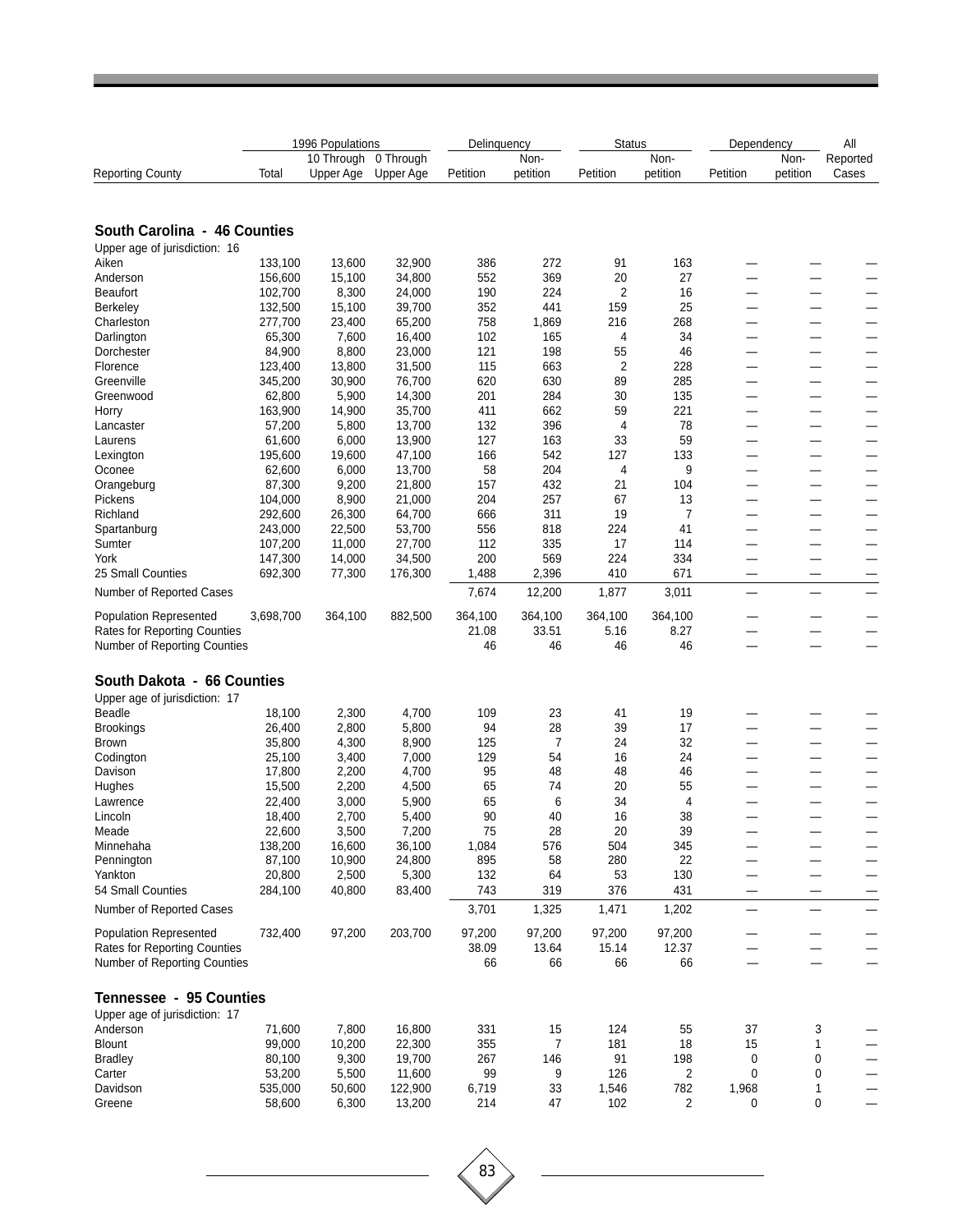|                                                                            | 1996 Populations   |                  |                   | Delinquency  |              | <b>Status</b>        |                     | Dependency               |                     | All                      |
|----------------------------------------------------------------------------|--------------------|------------------|-------------------|--------------|--------------|----------------------|---------------------|--------------------------|---------------------|--------------------------|
|                                                                            |                    | 10 Through       | 0 Through         |              | Non-         |                      | Non-                |                          | Non-                | Reported                 |
| <b>Reporting County</b>                                                    | Total              | Upper Age        | Upper Age         | Petition     | petition     | Petition             | petition            | Petition                 | petition            | Cases                    |
| Hamblen                                                                    | 53,300             | 5,900            | 12,600            | 305          | 134          | 101                  | 2                   | 1                        | 0                   |                          |
| Hamilton                                                                   | 295,400            | 32,100           | 71,000            | 1,456        | 0            | 410                  | 0                   | 164                      | 0                   |                          |
| Knox                                                                       | 364,600            | 35,400           | 81,600            | 1,658        | 77           | 419                  | 0                   | 762                      | 3                   |                          |
| Madison                                                                    | 84,400             | 9,800            | 22,000            | 649          | 122          | 110                  | 7                   | 0                        | 0                   |                          |
| Maury                                                                      | 66,700             | 7,800            | 17,300            | 481          | 49           | 317                  | 22                  | 41                       | 0                   | —                        |
| Montgomery                                                                 | 120,900            | 13,000           | 33,000            | 307          | 418          | 225                  | 113                 | 1                        | 0                   |                          |
| Putnam                                                                     | 57,900             | 5,700            | 12,800            | 222          | 221          | 90                   | 139                 | 0                        | 0                   |                          |
| Rutherford                                                                 | 154,300            | 18,000           | 41,800            | 756          | 0            | 300                  | 1<br>$\overline{7}$ | 1<br>21                  | 0<br>$\overline{2}$ |                          |
| Sevier<br>Shelby                                                           | 61,300<br>867,400  | 6,800<br>101,200 | 14,400<br>238,900 | 779<br>3,390 | 178<br>9,120 | 319<br>61            | 4,553               | 1,583                    | 145                 | $\overline{\phantom{0}}$ |
| Sullivan                                                                   | 149,800            | 15,700           | 33,100            | 256          | 223          | 80                   | 210                 | 58                       | 8                   | $\overline{\phantom{0}}$ |
| Sumner                                                                     | 119,700            | 15,000           | 32,500            | 964          | 208          | 955                  | 2                   | 13                       | 0                   |                          |
| Washington                                                                 | 100,300            | 10,000           | 21,800            | 601          | 795          | 212                  | 195                 | 78                       | 19                  |                          |
| Williamson                                                                 | 106,100            | 13,700           | 30,200            | 751          | 15           | 456                  | 3                   | 14                       | 0                   |                          |
| Wilson                                                                     | 79,500             | 9,700            | 21,400            | 284          | 175          | 109                  | 61                  | 11                       | 7                   |                          |
| <b>74 Small Counties</b>                                                   | 1,740,400          | 202,400          | 430,400           | 8,753        | 1,009        | 5,395                | 909                 | 422                      | 39                  |                          |
| Number of Reported Cases                                                   |                    |                  |                   | 29,597       | 13,001       | 11,729               | 7,281               | 5,190                    | 228                 |                          |
| <b>Population Represented</b>                                              | 5,319,700          | 591,700          | 1,321,300         | 591,700      | 591,700      | 591,700              | 591,700             | 1,321,300                | 1,321,300           |                          |
| <b>Rates for Reporting Counties</b><br><b>Number of Reporting Counties</b> |                    |                  |                   | 50.02<br>95  | 21.97<br>95  | 19.82<br>95          | 12.31<br>95         | 3.93<br>95               | 0.17<br>95          |                          |
| <b>Texas - 254 Counties</b>                                                |                    |                  |                   |              |              |                      |                     |                          |                     |                          |
| Upper age of jurisdiction: 16                                              |                    |                  |                   |              |              |                      |                     |                          |                     |                          |
| Anderson                                                                   | 52,200             | 4,900            | 11,200            | 92           | 163          | 13                   | 96                  |                          |                     |                          |
| Angelina                                                                   | 76,100             | 9,000            | 20,400            | 273          | 304          | 15                   | 14                  |                          |                     |                          |
| Bell                                                                       | 222,400            | 23,000           | 62,000            | 294          | 614          | 0                    | 130                 |                          |                     |                          |
| Bexar                                                                      | 1,318,300          | 142,200          | 362,600           | 2,566        | 5,309        | 95                   | 1,177               |                          |                     |                          |
| <b>Bowie</b>                                                               | 85,000             | 9,800            | 21,600            | 105          | 321          | 2                    | 108                 |                          |                     |                          |
| <b>Brazoria</b>                                                            | 220,900            | 26,200           | 62,200            | 501          | 1,316        | 39                   | 599                 |                          |                     |                          |
| <b>Brazos</b>                                                              | 131,900            | 10,700           | 28,200            | 494          | 626          | 85                   | 604                 |                          |                     |                          |
| Cameron                                                                    | 315,000            | 44,300           | 102,900           | 1,160        | 878          | 22                   | 271                 | $\overline{\phantom{a}}$ |                     | —                        |
| Collin<br>Comal                                                            | 372,400<br>67,700  | 41,700<br>6,800  | 102,200<br>16,300 | 491<br>189   | 631<br>138   | 37<br>25             | 176<br>57           |                          |                     |                          |
| Coryell                                                                    | 74,400             | 7,200            | 19,500            | 115          | 133          | 8                    | 102                 |                          |                     |                          |
| Dallas                                                                     | 2,000,200          | 194,000          | 510,200           | 4,144        | 4,608        | 17                   | 1,477               |                          |                     |                          |
| Denton                                                                     | 348,500            | 34,400           | 91,100            | 584          | 418          | 88                   | 218                 |                          |                     |                          |
| Ector                                                                      | 123,400            | 14,500           | 37,600            | 201          | 666          | 2                    | 27                  |                          |                     |                          |
| Ellis                                                                      | 97,100             | 11,800           | 28,200            | 154          | 254          | 68                   | 69                  |                          |                     |                          |
| El Paso                                                                    | 684,400            | 84,500           | 208,000           | 1,450        | 1,533        | 6                    | 9                   |                          |                     |                          |
| Fort Bend                                                                  | 306,800            | 38,200           | 95,600            | 314          | 656          | 40                   | 476                 |                          |                     |                          |
| Galveston                                                                  | 240,700            | 26,000           | 62,300            | 813          | 599          | 6                    | 43                  |                          |                     |                          |
| Grayson<br>Gregg                                                           | 100,600<br>112,100 | 10,400<br>12,200 | 24,000<br>28,900  | 250<br>473   | 371<br>507   | 0<br>41              | 41<br>199           |                          |                     | —                        |
| Guadalupe                                                                  | 75,200             | 8,300            | 20,300            | 275          | 532          | 72                   | 172                 |                          |                     | —<br>—                   |
| Harris                                                                     | 3,127,000          | 330,700          | 847,300           | 6,519        | 3,762        | 17                   | 1,337               |                          |                     | $\overline{\phantom{0}}$ |
| Harrison                                                                   | 59,700             | 7,200            | 16,000            | 144          | 226          | 4                    | 29                  |                          |                     | —                        |
| Hays                                                                       | 81,700             | 7,900            | 19,300            | 202          | 354          | 2                    | 150                 |                          |                     | $\overline{\phantom{0}}$ |
| Henderson                                                                  | 65,700             | 6,600            | 14,800            | 145          | 82           | 9                    | 56                  |                          |                     | —                        |
| Hidalgo                                                                    | 495,600            | 71,000           | 167,600           | 645          | 971          | 85                   | 306                 |                          |                     | —                        |
| Hunt                                                                       | 67,900             | 7,100            | 16,700            | 206          | 211          | 29                   | 59                  |                          |                     | —                        |
| Jefferson                                                                  | 243,700            | 25,300           | 60,400            | 377          | 1,137        | $\pmb{0}$            | 222                 |                          |                     | —                        |
| Johnson<br>Kaufman                                                         | 110,300<br>62,100  | 13,100<br>7,400  | 30,100<br>17,100  | 353<br>147   | 441<br>94    | 55<br>$\overline{7}$ | 293<br>38           |                          |                     | —                        |
| Liberty                                                                    | 63,300             | 7,200            | 16,400            | 47           | 118          | 3                    | 21                  |                          |                     | —<br>—                   |
| Lubbock                                                                    | 232,000            | 23,600           | 59,400            | 1,005        | 692          | 101                  | 110                 |                          |                     |                          |
| McLennan                                                                   | 201,800            | 20,900           | 50,600            | 642          | 750          | 61                   | 198                 |                          |                     | —                        |
| Midland                                                                    | 116,000            | 13,200           | 34,800            | 265          | 771          | 0                    | 95                  |                          |                     |                          |
| Montgomery                                                                 | 245,800            | 29,300           | 68,500            | 444          | 702          | 7                    | 168                 |                          |                     |                          |
| Nacogdoches                                                                | 56,500             | 5,300            | 12,700            | 83           | 136          | 1                    | 27                  |                          |                     |                          |

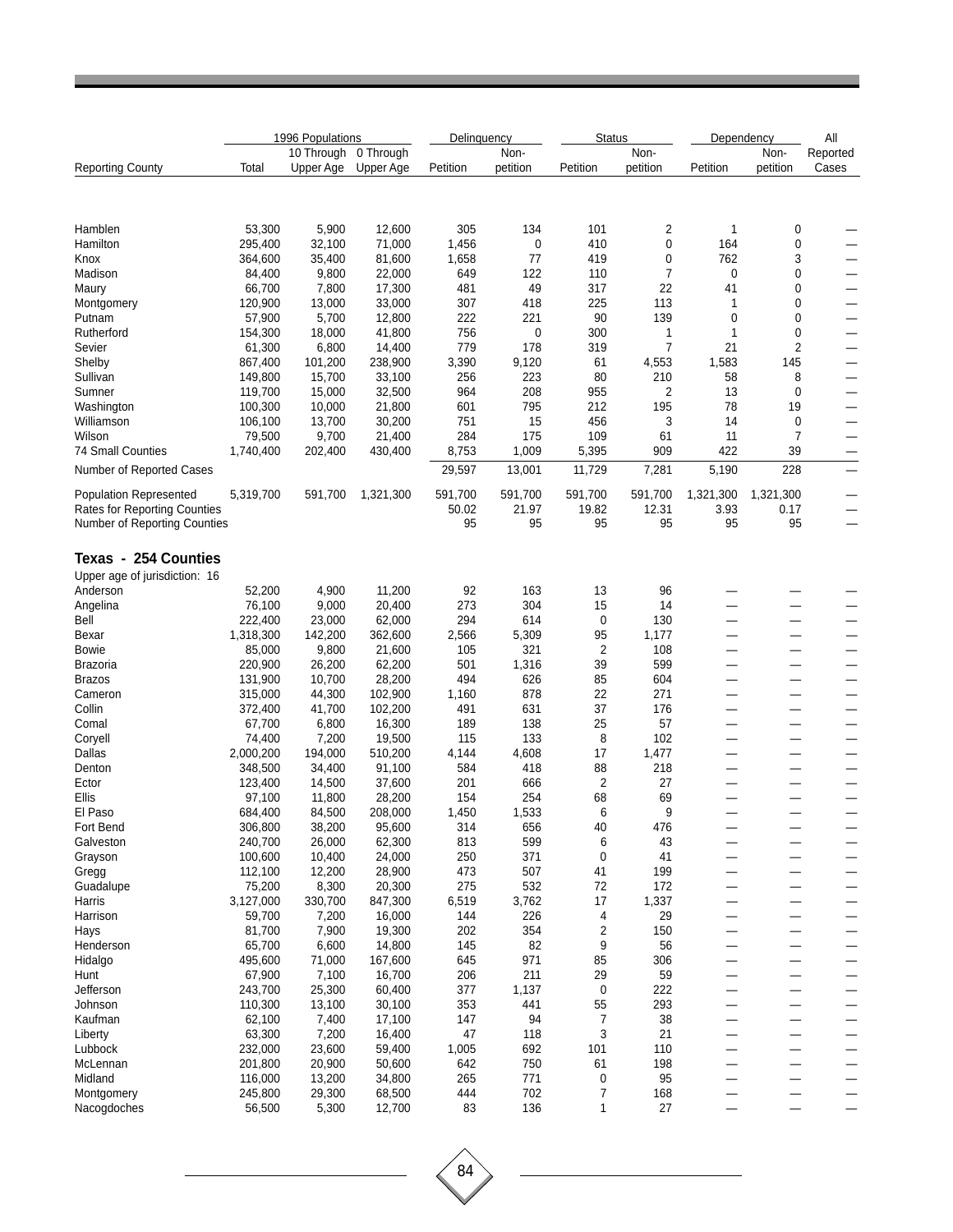|                                     |                   | 1996 Populations |                   |              | Delinguency              |                | <b>Status</b> | Dependency | All                      |          |
|-------------------------------------|-------------------|------------------|-------------------|--------------|--------------------------|----------------|---------------|------------|--------------------------|----------|
|                                     |                   | 10 Through       | 0 Through         |              | Non-                     |                | Non-          |            | Non-                     | Reported |
| <b>Reporting County</b>             | Total             | Upper Age        | Upper Age         | Petition     | petition                 | Petition       | petition      | Petition   | petition                 | Cases    |
|                                     |                   |                  |                   |              |                          |                |               |            |                          |          |
| <b>Nueces</b>                       | 315,700           | 37,300           | 90,600            | 1,331        | 1,712                    | 844            | 673           |            |                          |          |
| Orange                              | 84,500            | 10,100           | 22,500            | 290          | 303                      | 13             | 130           |            |                          |          |
| Parker                              | 76,100            | 8,600            | 19,900            | 66           | 162                      | 3              | 167           |            |                          |          |
| Potter                              | 108,600           | 11,100           | 29,400            | 507          | 406                      | 251            | 372           | —          | —                        | -        |
| Randall                             | 97,400            | 11,100           | 25,600            | 234          | 194                      | 22             | 74            |            | —                        |          |
| San Patricio                        | 68,300            | 8,700            | 20,300            | 224          | 187                      | 5              | 36            |            |                          |          |
| Smith                               | 165,000           | 17,300           | 41,100            | 744          | 420                      | 186            | 255           |            |                          |          |
| Tarrant                             | 1,305,200         | 128,500          | 339,400           | 1,646        | 5,020                    | 50             | 252           |            |                          |          |
| Taylor<br>Tom Green                 | 122,100           | 12,400           | 32,000            | 287          | 480<br>775               | 19             | 78            |            |                          |          |
| Travis                              | 102,600           | 10,500<br>60,200 | 26,800            | 660<br>1,684 | 3,717                    | 131<br>37      | 440<br>1,042  | -<br>—     | —<br>—                   | -        |
| Victoria                            | 684,000<br>81,500 | 9,900            | 161,300<br>23,800 | 237          | 1,180                    | 59             | 224           |            |                          |          |
| Walker                              | 54,400            | 4,200            | 9,900             | 141          | 94                       | 18             | 19            | -          |                          |          |
| Webb                                | 176,800           | 23,900           | 59,400            | 300          | 701                      | 21             | 386           |            |                          |          |
| Wichita                             | 128,100           | 12,700           | 31,600            | 174          | 421                      | $\overline{2}$ | 209           |            |                          |          |
| Williamson                          | 198,300           | 24,100           | 58,900            | 278          | 577                      | 12             | 104           | —          | —                        | —        |
| 202 Small Counties                  | 3,105,100         | 349,200          | 815,800           | 6,427        | 10,472                   | 552            | 4,219         | —          | —                        | -        |
| Number of Reported Cases            |                   |                  |                   | 41,392       | 57,845                   | 3,287          | 17,854        | —          | —                        |          |
| Population Represented              | 19,128,300        | 2,076,000        | 5,155,600         | 2,076,000    | 2,076,000                | 2,076,000      | 2,076,000     |            |                          |          |
| Rates for Reporting Counties        |                   |                  |                   | 19.94        | 27.86                    | 1.58           | 8.60          |            |                          |          |
| Number of Reporting Counties        |                   |                  |                   | 254          | 254                      | 254            | 254           |            |                          |          |
| Utah - 29 Counties                  |                   |                  |                   |              |                          |                |               |            |                          |          |
| Upper age of jurisdiction: 17       |                   |                  |                   |              |                          |                |               |            |                          |          |
| Cache                               | 83,700            | 12,400           | 28,300            | 496          | 518                      | 100            | 515           | 56         | 0                        |          |
| Davis                               | 215,000           | 37,200           | 80,400            | 1,980        | 1,534                    | 456            | 1,555         | 122        | 4                        |          |
| Salt Lake                           | 827,800           | 120,900          | 268,500           | 9,371        | 8,166                    | 1,858          | 4,292         | 358        | 14                       |          |
| Utah                                | 319,700           | 51,400           | 112,500           | 3,192        | 2,497                    | 1,303          | 934           | 161        | 16                       |          |
| Washington                          | 73,200            | 11,600           | 24,700            | 646          | 712                      | 412            | 535           | 34         | 0                        |          |
| Weber                               | 175,000           | 25,700           | 55,000            | 1,777        | 1,829                    | 379            | 1,208         | 484        | 16                       |          |
| 23 Small Counties                   | 306,100           | 52,700           | 109,100           | 3,030        | 3,116                    | 1,273          | 2,041         | 418        | 6                        | —        |
| Number of Reported Cases            |                   |                  |                   | 20,492       | 18,372                   | 5,781          | 11,080        | 1,633      | 56                       |          |
| <b>Population Represented</b>       | 2,000,500         | 312,000          | 678,500           | 312,000      | 312,000                  | 312,000        | 312,000       | 678,500    | 678,500                  |          |
| <b>Rates for Reporting Counties</b> |                   |                  |                   | 65.69        | 58.89                    | 18.53          | 35.52         | 2.41       | 0.08                     |          |
| Number of Reporting Counties        |                   |                  |                   | 29           | 29                       | 29             | 29            | 29         | 29                       | –        |
| Vermont - 14 Counties               |                   |                  |                   |              |                          |                |               |            |                          |          |
| Upper age of jurisdiction: 17       |                   |                  |                   |              |                          |                |               |            |                          |          |
| Chittenden                          | 141,100           | 14,700           | 32,200            | 375          |                          | 88             |               | 107        |                          |          |
| Rutland                             | 62,800            | 7,000            | 14,800            | 198          |                          | 36             |               | 43         |                          |          |
| Washington                          | 56,400            | 6,600            | 13,800            | 183          |                          | 15             |               | 41         |                          |          |
| Windsor                             | 55,200            | 6,400            | 13,500            | 148          | $\overline{\phantom{0}}$ | 19             | —             | 38         |                          |          |
| 10 Small Counties                   | 273,200           | 34,400           | 72,100            | 759          |                          | 172            |               | 219        |                          |          |
| Number of Reported Cases            |                   |                  |                   | 1,663        | -                        | 330            | —             | 448        | -                        |          |
| <b>Population Represented</b>       | 588,700           | 69,100           | 146,500           | 69,100       | -                        | 69,100         | —             | 146,500    |                          |          |
| Rates for Reporting Counties        |                   |                  |                   | 24.06        |                          | 4.77           |               | 3.06       |                          |          |
| Number of Reporting Counties        |                   |                  |                   | 14           |                          | 14             |               | 14         | —                        |          |
| Virginia - 136 Counties             |                   |                  |                   |              |                          |                |               |            |                          |          |
| Upper age of jurisdiction: 17       |                   |                  |                   |              |                          |                |               |            |                          |          |
| Albemarle                           | 74,200            | 6,800            | 16,300            | 271          | 125                      | 30             | 47            |            |                          |          |
| Arlington                           | 175,300           | 10,400           | 27,800            | 1,525        | 222                      | 51             | 48            |            |                          |          |
| Augusta                             | 59,500            | 6,700            | 14,500            | 231          | 25                       | $\overline{2}$ | 9             |            |                          |          |
| Chesterfield                        | 242,700           | 31,500           | 70,400            | 1,019        | 1,175                    | 11             | 433           |            |                          |          |
| Fairfax                             | 902,500           | 97,000           | 219,800           |              |                          |                |               |            |                          |          |
| Fauquier                            | 51,800            | 5,800            | 13,700            | 234          | 13                       | 35             | $\sqrt{2}$    | $\equiv$   | $\overline{\phantom{0}}$ | $\equiv$ |

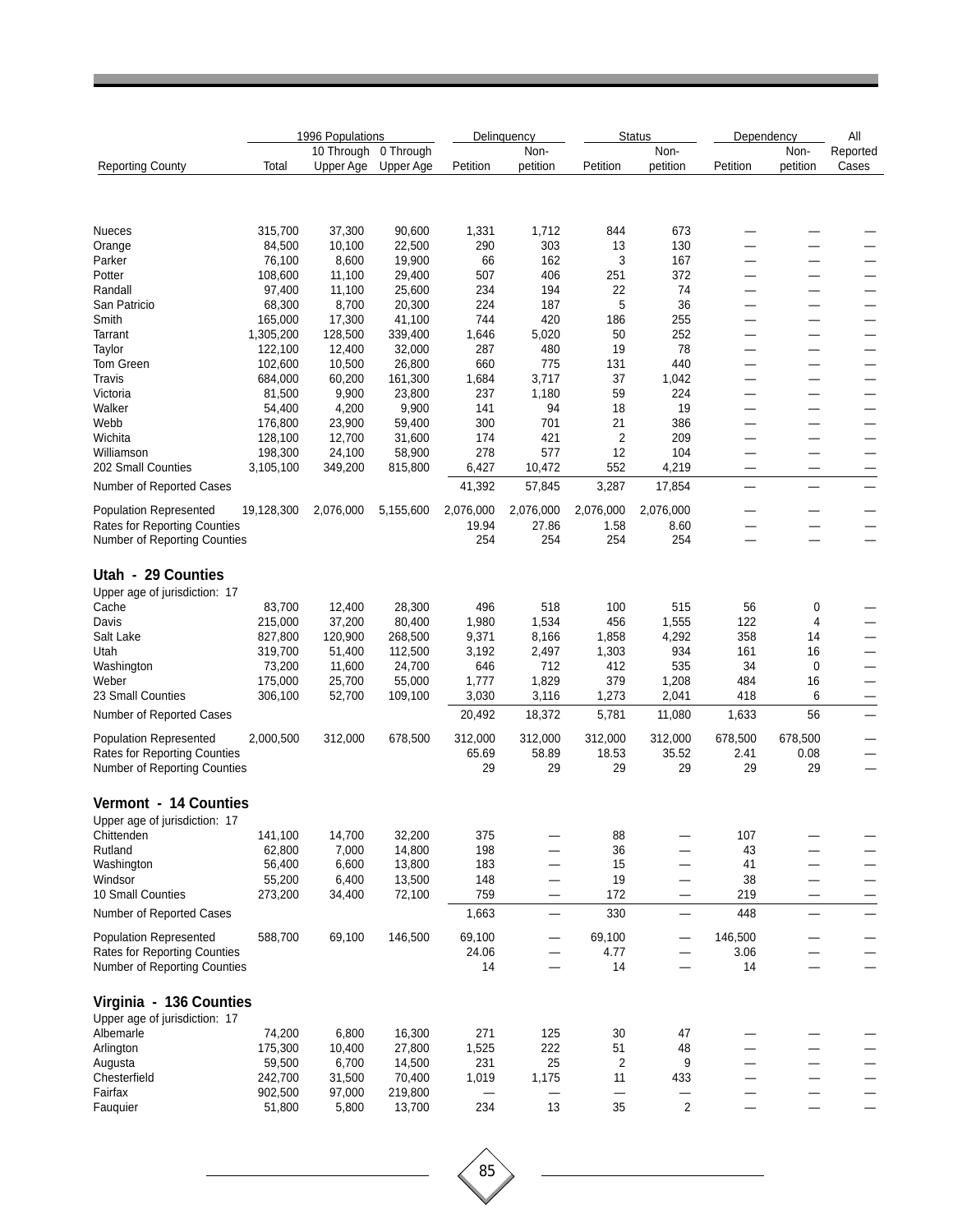|                                     |           | 1996 Populations     |           |          | Delinquency<br><b>Status</b><br>Dependency |          |          |                          |          |                          |
|-------------------------------------|-----------|----------------------|-----------|----------|--------------------------------------------|----------|----------|--------------------------|----------|--------------------------|
|                                     |           | 10 Through 0 Through |           |          | Non-                                       |          | Non-     |                          | Non-     | Reported                 |
| <b>Reporting County</b>             | Total     | Upper Age            | Upper Age | Petition | petition                                   | Petition | petition | Petition                 | petition | Cases                    |
|                                     |           |                      |           |          |                                            |          |          |                          |          |                          |
| Hanover                             | 76,800    | 8,400                | 18,900    | 593      | 49                                         | 31       | 10       |                          |          |                          |
| Henrico                             | 232,800   | 22,800               | 53,100    | 4,634    | 3,164                                      | 240      | 374      | -                        |          |                          |
| Henry                               | 56,300    | 6,100                | 12,900    | 183      | 106                                        | 38       | 72       | ÷                        |          | —                        |
| Loudoun                             | 123,300   | 13,300               | 33,200    | 505      | 31                                         | 34       | 42       |                          |          | —                        |
| Montgomery                          | 75,400    | 5,900                | 13,900    | 343      | 98                                         | 66       | 38       |                          |          | —                        |
| Pittsylvania                        | 55,800    | 6,400                | 13,400    | 242      | 11                                         | 7        | 11       | $\overline{\phantom{0}}$ | -        | —                        |
| Prince William                      | 249,300   | 31,900               | 76,400    | 1,635    | 330                                        | 178      | 10       | —                        |          |                          |
| Roanoke                             | 81,600    | 8,900                | 18,000    | 849      | 73                                         | 22       | 234      | $\qquad \qquad$          | -        | —                        |
| Rockingham                          | 62,400    | 6,800                | 15,100    | 172      | 19                                         | 25       | 7        | ÷                        |          | —                        |
| Spotsylvania                        | 74,100    | 9,800                | 22,400    | 871      | 281                                        | 111      | 82       | $\overline{\phantom{0}}$ |          | —                        |
| Stafford                            | 82,500    | 10,800               | 24,500    | 681      | 194                                        | 160      | 79       | —                        |          | —                        |
|                                     |           |                      |           |          |                                            |          | 57       |                          |          |                          |
| Alexandria City                     | 117,600   | 7,200                | 18,800    | 499      | 219                                        | 39       |          | -                        |          | —                        |
| Chesapeake City                     | 192,300   | 24,000               | 54,900    | 2,064    | 119                                        | 18       | 43       |                          | —        | —                        |
| Danville City                       | 53,500    | 5,400                | 12,000    | 460      | 50                                         | 4        | 35       | —                        | -        | —                        |
| <b>Hampton City</b>                 | 138,800   | 14,400               | 34,700    | 956      | 548                                        | 24       | 479      |                          | —        | —                        |
| Lynchburg City                      | 67,200    | 6,600                | 15,100    | 153      | 1                                          | 17       | 8        |                          |          | —                        |
| <b>Newport News City</b>            | 176,100   | 19,100               | 49,300    | 1,531    | 632                                        | 247      | 750      |                          |          | —                        |
| Norfolk City                        | 233,400   | 20,700               | 56,100    | 2,153    | 354                                        | 262      | 121      | -                        |          | —                        |
| Portsmouth City                     | 101,300   | 11,500               | 27,200    | 1,023    | 130                                        | 136      | 141      | —                        |          | —                        |
| Richmond City                       | 198,300   | 16,600               | 41,300    | 887      | 562                                        | 123      | 374      | $\qquad \qquad$          | —        | —                        |
| Roanoke City                        | 95,500    | 8,700                | 20,800    | 396      | 390                                        | 5        | 52       |                          |          | $\overline{\phantom{0}}$ |
| Suffolk City                        | 58,900    | 7,100                | 15,800    | 461      | 52                                         | 6        | 3        |                          |          | $\overline{\phantom{0}}$ |
| Virginia Beach City                 | 430,400   | 49,700               | 122,500   | 1,633    | 1,495                                      | 100      | 746      | —                        | —        | —                        |
| 107 Small Counties                  | 2,135,700 | 230,600              | 497,700   | 11,279   | 2,460                                      | 1,253    | 1,205    | -                        | -        |                          |
| Number of Reported Cases            |           |                      |           | 37,483   | 12,928                                     | 3,275    | 5,512    | -                        |          |                          |
|                                     | 6,675,500 | 710,800              | 1,630,500 | 613,800  | 613,800                                    |          | 613,800  |                          |          |                          |
| <b>Population Represented</b>       |           |                      |           |          |                                            | 613,800  |          |                          |          |                          |
| <b>Rates for Reporting Counties</b> |           |                      |           | 61.07    | 21.06                                      | 5.34     | 8.98     | ۰                        |          | —                        |
| Number of Reporting Counties        |           |                      |           | 135      | 135                                        | 135      | 135      | -                        | -        | $\overline{\phantom{0}}$ |
| <b>Washington - 39 Counties</b>     |           |                      |           |          |                                            |          |          |                          |          |                          |
| Upper age of jurisdiction: 17       |           |                      |           |          |                                            |          |          |                          |          |                          |
| Benton                              | 134,400   | 18,500               | 40,400    | 1,181    | 1,679                                      | 76       | 136      | 98                       |          |                          |
| Chelan                              | 59,500    | 7,000                | 16,100    | 447      | 583                                        | 27       | 95       | 98                       |          | —                        |
| Clallam                             | 63,400    | 7,200                | 15,200    | 267      | 333                                        | 34       | 449      | 189                      |          |                          |
| Clark                               | 305,200   | 41,000               | 86,300    | 1,201    | 1,801                                      | 66       | 244      | 816                      | $\sim$   | —                        |
| Cowlitz                             | 90,000    | 11,600               | 24,400    | 792      | 846                                        | 45       | 115      | 478                      |          |                          |
| Grant                               | 67,600    | 9,800                | 21,500    | 354      | 564                                        | 29       | 80       | 75                       |          |                          |
| Grays Harbor                        | 67,900    | 8,600                | 18,100    | 240      | 619                                        | 23       | 177      | 183                      |          |                          |
| Island                              | 69,200    | 7,500                | 18,200    | 257      | 475                                        | 26       | 72       | 60                       |          |                          |
| King                                | 1,619,400 | 160,800              | 364,200   | 6,826    | 2,614                                      | 251      | 203      | 4,711                    |          | —                        |
| Kitsap                              | 231,700   | 28,900               | 64,200    | 1,156    | 1,749                                      | 79       | 162      | 492                      |          |                          |
|                                     |           |                      |           |          |                                            |          |          |                          |          |                          |
| Lewis                               | 66,800    | 9,200                | 18,900    | 369      | 233                                        | 48       | 53       | 182                      |          | $\overline{\phantom{0}}$ |
| Pierce                              | 657,300   | 78,300               | 178,700   | 2,308    | 4,109                                      | 44       | 206      | 398                      |          | —                        |
| Skagit                              | 95,500    | 11,600               | 25,100    | 491      | 917                                        | 28       | 110      | 390                      |          |                          |
| Snohomish                           | 546,100   | 64,100               | 150,200   | 1,477    | 3,651                                      | 99       | 297      | 1,649                    |          |                          |
| Spokane                             | 404,900   | 49,500               | 106,400   | 1,282    | 2,982                                      | 21       | 266      | 777                      |          |                          |
| Thurston                            | 197,100   | 25,200               | 52,800    | 1,605    | 774                                        | 116      | 69       | 445                      |          | —                        |
| Walla Walla                         | 53,500    | 6,200                | 13,300    | 315      | 424                                        | 5        | 33       | 82                       |          | —                        |
| Whatcom                             | 152,500   | 18,000               | 38,300    | 807      | 647                                        | 82       | 111      | 120                      |          |                          |
| Yakima                              | 216,200   | 30,400               | 67,200    | 942      | 1,606                                      | 49       | 148      | 1,241                    |          | —                        |
| 20 Small Counties                   | 434,600   | 55,500               | 116,900   | 1,773    | 2,250                                      | 283      | 537      | 877                      |          |                          |
| Number of Reported Cases            |           |                      |           | 24,090   | 28,856                                     | 1,431    | 3,563    | 13,361                   |          |                          |
| <b>Population Represented</b>       |           |                      | 1,436,400 | 641,100  |                                            |          |          |                          |          |                          |
| <b>Rates for Reporting Counties</b> | 5,532,900 | 649,000              |           |          | 641,100                                    | 641,100  | 641,100  | 1,436,400                |          |                          |
|                                     |           |                      |           | 37.58    | 45.01                                      | 2.23     | 5.56     | 9.30                     |          |                          |
| Number of Reporting Counties        |           |                      |           | 36       | 36                                         | 36       | 36       | 39                       |          |                          |

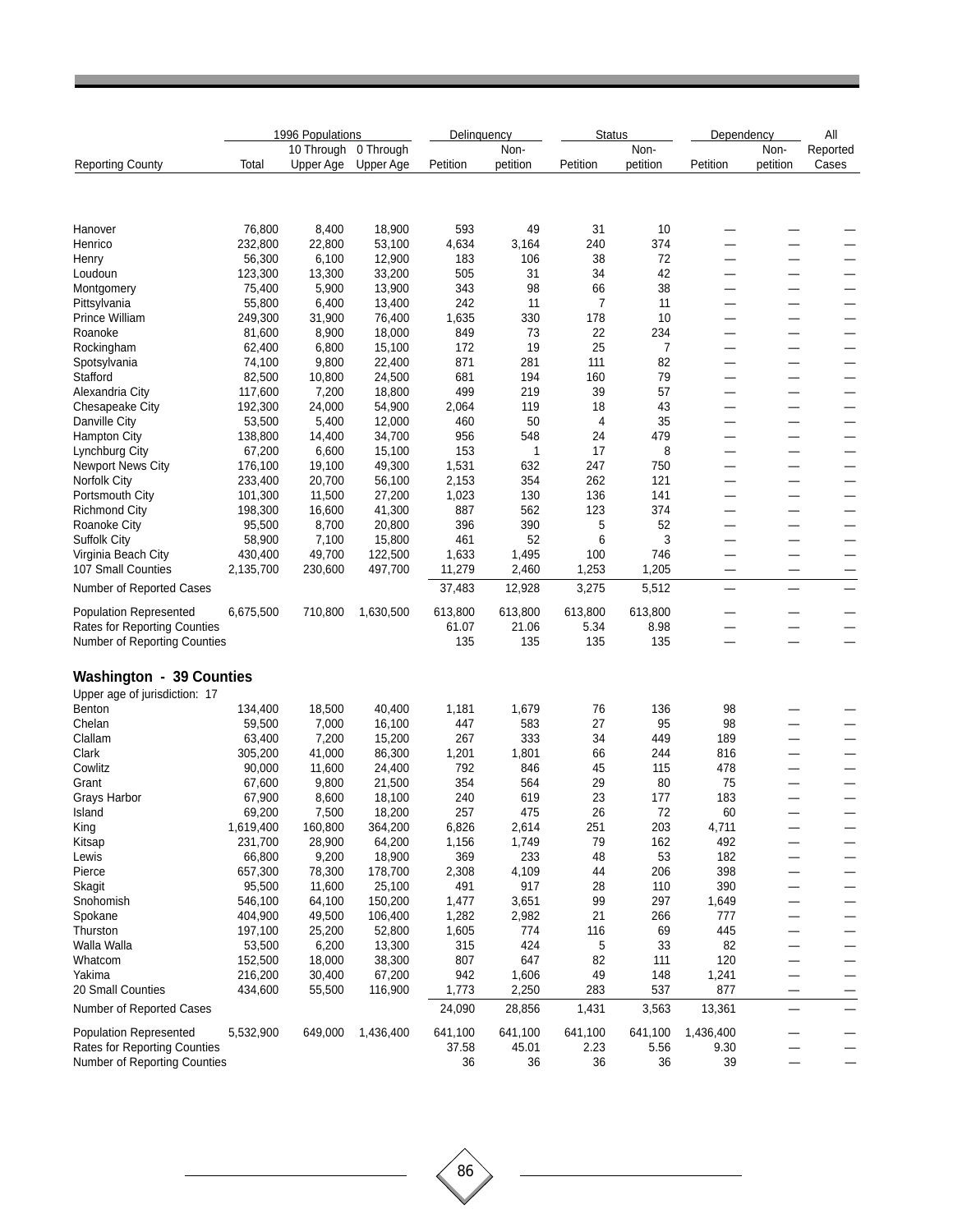|                                     | 1996 Populations |                         |                        | Delinquency |                          | <b>Status</b> |                          | Dependency |                          | All               |
|-------------------------------------|------------------|-------------------------|------------------------|-------------|--------------------------|---------------|--------------------------|------------|--------------------------|-------------------|
| <b>Reporting County</b>             | Total            | 10 Through<br>Upper Age | 0 Through<br>Upper Age | Petition    | Non-<br>petition         | Petition      | Non-<br>petition         | Petition   | Non-<br>petition         | Reported<br>Cases |
|                                     |                  |                         |                        |             |                          |               |                          |            |                          |                   |
| West Virginia - 55 Counties         |                  |                         |                        |             |                          |               |                          |            |                          |                   |
| Upper age of jurisdiction: 17       |                  |                         |                        |             |                          |               |                          |            |                          |                   |
| <b>Berkeley</b>                     | 68,200           | 7,200                   | 16,700                 | 120         | 186                      | 26            | 130                      |            |                          |                   |
| Cabell                              | 96,200           | 9,300                   | 19,500                 | 515         | 52                       | 257           | 29                       |            |                          |                   |
| Harrison                            | 71,100           | 7,700                   | 16,300                 | 64          | 157                      | 16            | 24                       |            | $\overline{\phantom{0}}$ |                   |
| Kanawha                             | 205,000          | 21,100                  | 44,500                 | 765         | 584                      | 91            | 379                      |            | —                        |                   |
| Marion                              | 57,600           | 6,000                   | 12,200                 | 283         | 166                      | 66            | 28                       |            | $\overline{\phantom{0}}$ |                   |
| Mercer                              | 64,500           | 7,300                   | 14,400                 | 19          | 20                       | 6             | 12                       |            | —                        |                   |
| Monongalia                          | 78,200           | 6,600                   | 14,600                 | 27          | 227                      | 5             | 104                      |            | —                        |                   |
| Ohio                                | 49,500           | 4,600                   | 10,100                 | 29          | 95                       | 29            | 22                       |            | -                        |                   |
| Raleigh                             | 79,000           | 10,100                  | 19,300                 | 127         | 132                      | 30            | 252                      |            | –                        |                   |
| Wood                                | 87,800           | 9,400                   | 20,100                 | 146         | 358                      | 23            | 194                      |            | —                        |                   |
| 45 Small Counties                   | 968,700          | 115,500                 | 233,800                | 1,226       | 853                      | 652           | 559                      | a.         |                          |                   |
| Number of Reported Cases            |                  |                         |                        | 3,321       | 2,830                    | 1,201         | 1,733                    |            |                          |                   |
| <b>Population Represented</b>       | 1,825,800        | 204,700                 | 421,500                | 204,700     | 204,700                  | 204,700       | 204,700                  |            |                          |                   |
| Rates for Reporting Counties        |                  |                         |                        | 16.22       | 13.83                    | 5.87          | 8.47                     |            | -                        |                   |
| Number of Reporting Counties        |                  |                         |                        | 55          | 55                       | 55            | 55                       |            |                          |                   |
| Wyoming - 23 Counties               |                  |                         |                        |             |                          |               |                          |            |                          |                   |
| Upper age of jurisdiction: 17       |                  |                         |                        |             |                          |               |                          |            |                          |                   |
| Albany                              | 30,800           | 2,800                   | 6,000                  | 37          |                          | 9             | -                        | 26         | —                        |                   |
| Campbell                            | 32,000           | 5,400                   | 10,900                 | 101         |                          | 13            |                          | 14         | —                        |                   |
| Carbon                              | 15,900           | 2,300                   | 4,300                  | 23          |                          | 7             |                          | 14         | $\overline{\phantom{0}}$ |                   |
| Fremont                             | 35,900           | 5,300                   | 10,600                 | 49          |                          | 3             |                          | 11         | —                        |                   |
| Laramie                             | 79,200           | 9,700                   | 20,200                 | 174         |                          | 50            | —                        | 46         | —                        |                   |
| Natrona                             | 63,900           | 8,500                   | 17,100                 | 246         |                          | 29            |                          | 58         | —                        |                   |
| Park                                | 25,400           | 3,300                   | 6,500                  | 92          |                          | 3             |                          | 18         | —                        |                   |
| Sheridan                            | 25,300           | 3,400                   | 6,200                  | 53          |                          | 23            |                          | 4          | -                        |                   |
| Sweetwater                          | 40,300           | 6,600                   | 12,800                 | 176         |                          | 44            | -                        | 35         | —                        |                   |
| Uinta                               | 20,300           | 3,900                   | 7,600                  | 47          |                          | 25            |                          | 13         | —                        |                   |
| 13 Small Counties                   | 112,400          | 16,000                  | 30,900                 | 249         |                          | 79            |                          | 32         |                          |                   |
| Number of Reported Cases            |                  |                         |                        | 1,247       | $\overline{\phantom{0}}$ | 285           | $\overline{\phantom{0}}$ | 271        | $\overline{\phantom{0}}$ |                   |
| <b>Population Represented</b>       | 481,400          | 67,100                  | 133,100                | 63,900      |                          | 63,900        |                          | 127,000    |                          |                   |
| <b>Rates for Reporting Counties</b> |                  |                         |                        | 19.52       |                          | 4.46          |                          | 2.13       |                          |                   |
| Number of Reporting Counties        |                  |                         |                        | 21          |                          | 21            |                          | 21         |                          |                   |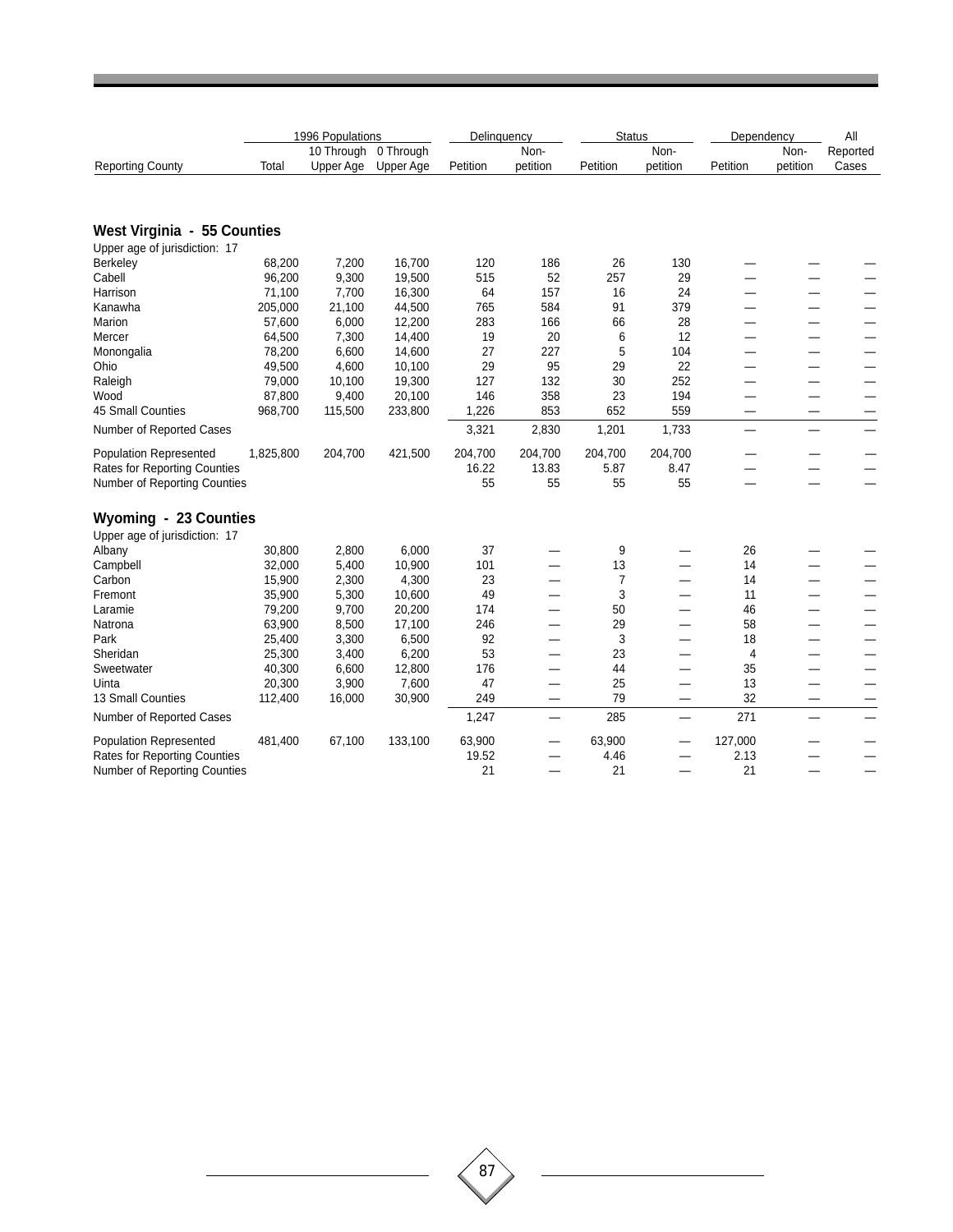## **Table Notes**

## **Alabama**

Source: Alabama Department of Youth Services

Mode: Automated data file

- Data: 1. Delinquency figures are cases disposed.
	- 2. Status figures are cases disposed.

## **Alaska**

Source: Alaska Court System

- Mode: 1996 Annual Report
- Data: 1**.** Total figures are children's matters dispositions. They include delinquency, status offense, and dependency cases for fiscal year 1996.
	- 2**.** The majority of juvenile cases are processed at the superior court level. The following district courts also handled and reported children's matters in fiscal year 1996: Cordova, Craig, Dillingham, Glennallen, Naknek, Seward, Tok, and Unalaska.

## **Arizona**

Source: Supreme Court of Arizona, Administrative Office of the Courts

- Mode: The Arizona Courts Data Book 1996 General Jurisdiction
- Data: 1. Delinquency figures are petitions filed.
	- 2. Status figures are petitions filed.

## **Arizona:** Maricopa County

Source: Maricopa County Juvenile Court Center (delinquency and status cases) and the Supreme Court of Arizona, Administrative Office of the Courts

- Mode: Automated data file (delinquency and status cases)
- Data: 1. Delinquency figures are cases disposed.
	- 2. Status figures are cases disposed.

## **Arkansas**

- Source: Administrative Office of the Courts
- Mode: Automated data file
- Data: 1. Delinquency figures are cases disposed.
	- 2. Status figures are cases disposed.
	- 3. Dependency figures are cases disposed.

## **California**

Source: Administrative Office of the Courts, Judicial Council of California

- Mode: Statistical pages sent to NCJJ
- Data: 1. Delinquency figures are cases disposed.
	- 2. Status figures are cases disposed.
	- 3. Dependency figures are cases disposed. The AOC supplied dependency figures for all counties, including those counties that independently provided their automated delinquency and status offense data to NCJJ.

88

## **California:** Alameda County

Source: Alameda County Probation Department (delinquency and status cases)

- Mode: Automated data file (delinquency and status cases)
- Data: 1. Delinquency figures are cases disposed.
	- 2. Status figures are cases disposed.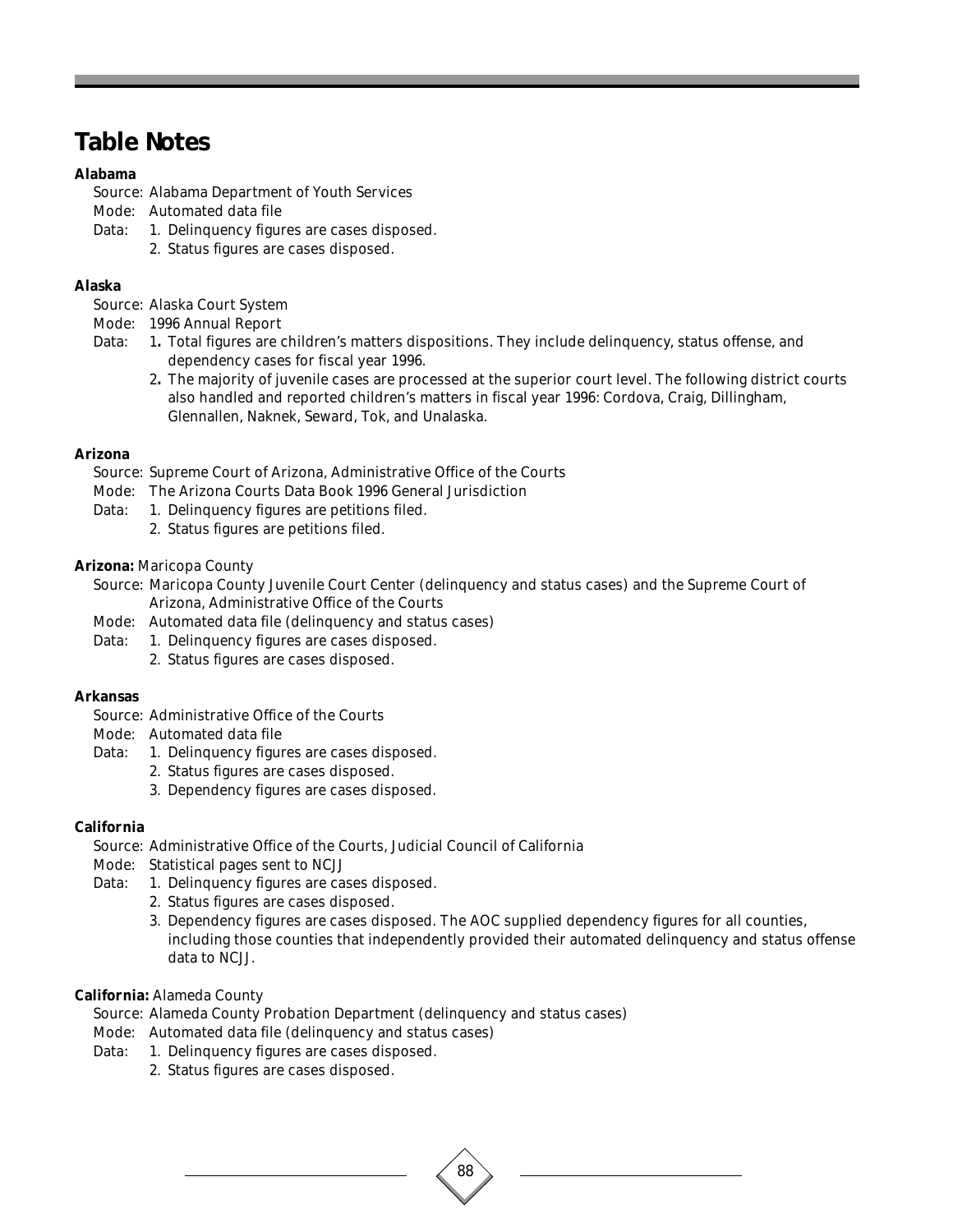#### **California:** Kings County

- Source: Kings County Probation Department (delinquency and status cases)
- Mode: Automated data file (delinquency and status cases)
- Data: 1. Delinquency figures are cases disposed.
	- 2. Status figures are cases disposed.

#### **California:** Los Angeles County

- Source: Los Angeles County Probation Department (delinquency and status cases)
- Mode: Automated data file (delinquency and status cases)
- Data: 1. Delinquency figures are cases disposed.
	- 2. Status figures are cases disposed.

#### **California:** Orange County

- Source: Orange County Probation Department (delinquency and status cases)
- Mode: Automated data file (delinquency and status cases)
- Data: 1. Delinquency figures are cases disposed.
	- 2. Status figures are cases disposed.

#### **California:** San Bernardino County

- Source: San Bernardino County Probation Department (delinquency and status cases)
- Mode: Automated data file (delinquency and status cases)
- Data: 1. Delinquency figures are cases disposed.
	- 2. Status figures are cases disposed.

## **California:** San Diego County

- Source: San Diego County Probation Department (delinquency and status cases)
- Mode: Automated data file (delinquency and status cases)
- Data: 1. Delinquency figures are cases disposed.
	- 2. Status figures are cases disposed.

#### **California:** San Francisco County

- Source: San Francisco County Juvenile Probation Department (delinquency and status cases)
- Mode: Automated data file (delinquency and status cases)
- Data: 1. Delinquency figures are cases disposed.
	- 2. Status figures are cases disposed.

## **California:** San Joaquin County

- Source: San Joaquin County Probation Department (delinquency and status cases)
- Mode: Automated data file (delinquency and status cases)
- Data: 1. Delinquency figures are cases disposed.
	- 2. Status figures are cases disposed.

## **California:** Santa Barbara County

Source: Santa Barbara County Probation Department (delinquency and status cases)

- Mode: Automated data file (delinquency and status cases)
- Data: 1. Delinquency figures are cases disposed.
	- 2. Status figures are cases disposed.

#### **California:** Santa Clara County

- Source: Santa Clara County Probation Department (delinquency and status cases)
- Mode: Automated data file (delinquency and status cases)
- Data: 1. Delinquency figures are cases disposed.
	- 2. Status figures are cases disposed.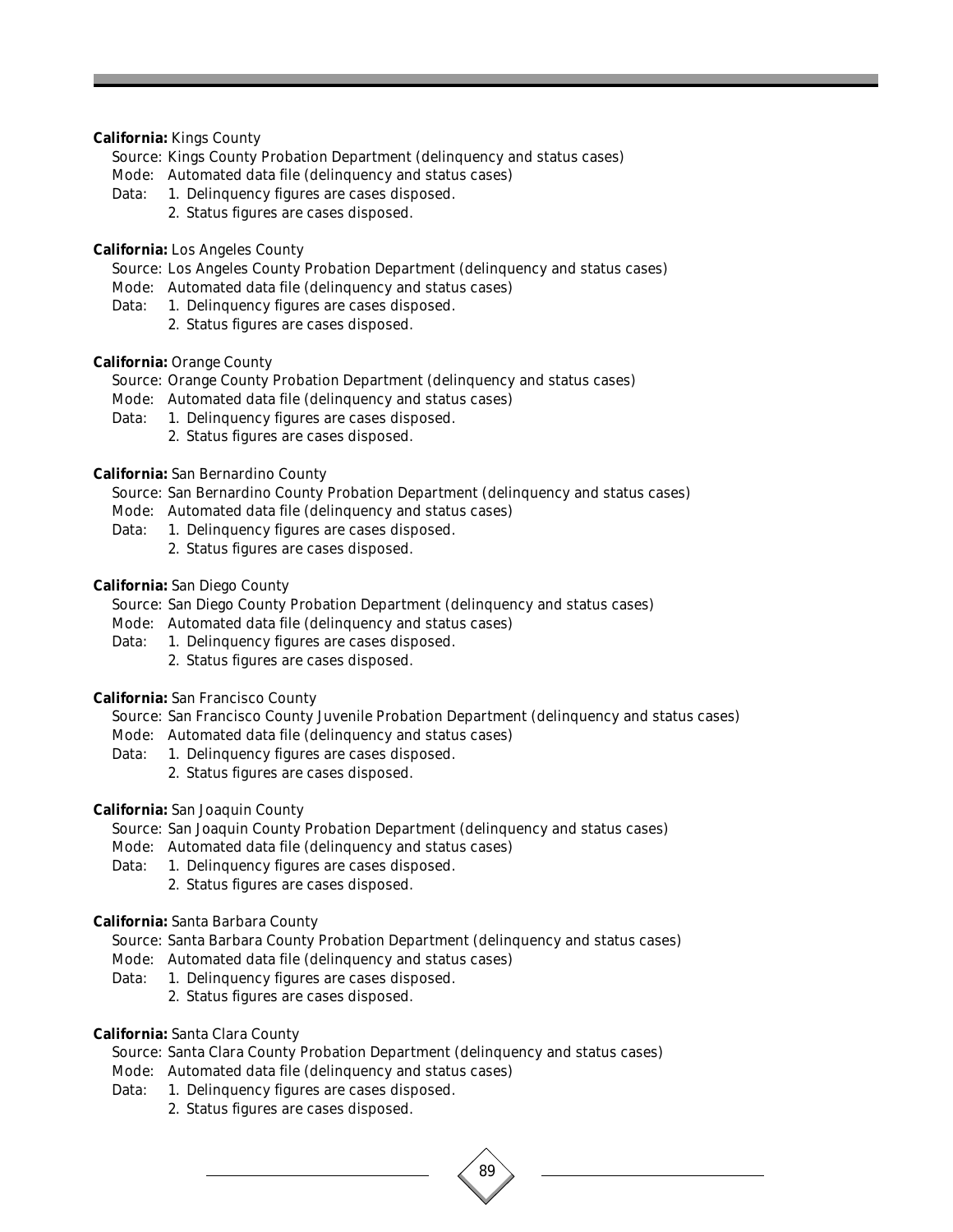#### **California:** Santa Cruz County

Source: Santa Cruz County Probation Department (delinquency and status cases)

- Mode: Automated data file (delinquency and status cases)
- Data: 1. Delinquency figures are cases disposed.
	- 2. Status figures are cases disposed.

#### **California:** Stanislaus County

Source: Stanislaus County Probation Department (delinquency and status cases)

- Mode: Automated data file (delinquency and status cases)
- Data: 1. Delinquency figures are cases disposed.
	- 2. Status figures are cases disposed.

#### **California:** Ventura County

- Source: Correction Services Agency (delinquency and status cases)
- Mode: Automated data file (delinquency and status cases)
- Data: 1. Delinquency figures are cases disposed.
	- 2. Status figures are cases disposed.

#### **Colorado**

Source: Colorado Judicial Department

- Mode: FY 1996 Annual Report: Statistical Supplement
- Data: 1. Delinquency figures are petitioned case filings for fiscal year 1996. They include delinquency and status offense cases.
	- 2. Status figures were reported with delinquency cases.

#### **Connecticut**

Source: Chief Court Administrator's Office

- Mode: Automated data file
- Data: 1. Delinquency figures are cases disposed.
	- 2. Status figures are cases disposed.
	- 3. Juvenile venue districts established by the State report data.

#### **Delaware**

Source: Court Administrator, Family Court, Administrative Office of the Courts

- Mode: Statistical page sent to NCJJ
- Data: 1. Total figures are petitioned and nonpetitioned delinquency and petitioned dependency filings received in fiscal year 1996.
	- 2. There is no statute on status offenders in this State; therefore, the court handles no status offense cases.

## **District of Columbia**

Source: District of Columbia Superior Court

- Mode: JCS survey form
- Data: 1. Delinquency figures are cases disposed. They include status offenses and interstate compact figures.

90

- 2. Status figures are cases disposed.
- 3. Dependency figures are cases disposed.

#### **Florida**

- Source: Department of Juvenile Justice
- Mode: Automated data file
- Data: 1. Delinquency figures are cases disposed.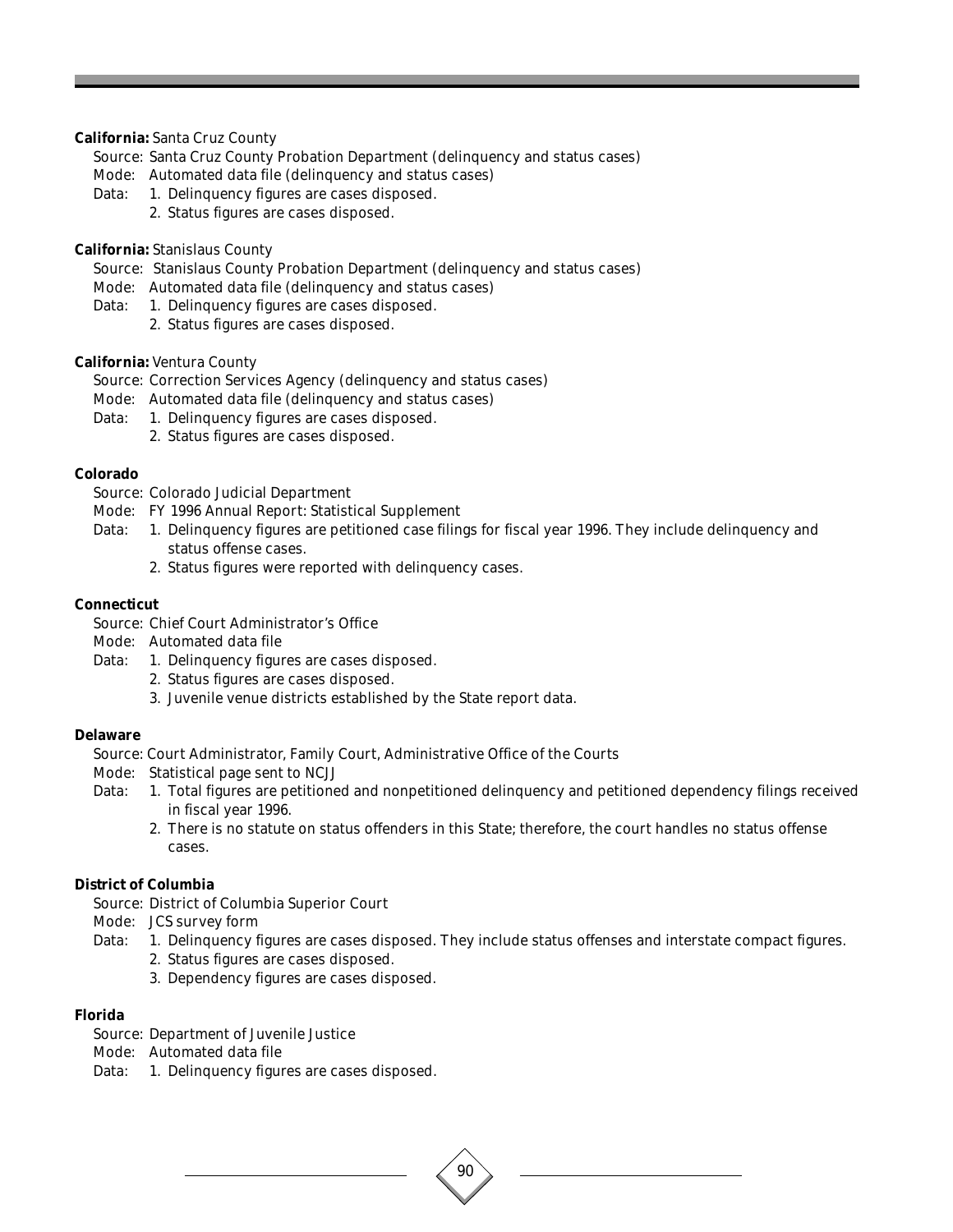- 2. Status figures are cases disposed. They represent only those cases disposed by the Department of Juvenile Justice. Cases disposed by the Florida Network, the Department of Juvenile Justice's major contracted provider of CINS/FINS centralized intake, are not included in these figures.
- 3. The figures represent the number of cases disposed by Intake during 1996, which captures only those disposed cases reported to the Department of Children and Family Services by caseworkers correctly completing and submitting a "Client Information Form–CINS/FINS and Delinquency Intake." The Department of Children and Family Services, having a broad range of operations, reports information on other childcare services not part of the typical juvenile court system. Therefore, the number of nonpetitioned cases may appear higher and fluctuate more than those reported by other information systems that report only juvenile court activity.
- 4. Florida reported its data by Department of Children and Family Services districts. Therefore, these districts were used as the reporting area. The following is a list of counties within districts. District 1: Escambia, Okaloosa, Santa Rosa, and Walton. District 2: Bay, Calhoun, Franklin, Gadsden, Gulf, Holmes, Jackson, Jefferson, Leon, Liberty, Madison, Taylor, Wakulla, and Washington. District 3: Alachua, Bradford, Columbia, Dixie, Gilchrist, Hamilton, Lafayette, Levy, Putnam, Suwannee, and Union. District 4: Baker, Clay, Duval, Nassau, and St. Johns. District 5: Pasco and Pinellas. District 6: Hillsborough and Manatee. District 7: Brevard, Orange, Osceola, and Seminole. District 8: Charlotte, Collier, De Soto, Glades, Hendry, Lee, and Sarasota. District 9: Palm Beach. District 10: Broward. District 11: Dade and Monroe. District 12: Flagler and Volusia. District 13: Citrus, Hernando, Lake, Marion, and Sumter. District 14: Hardee, Highlands, and Polk. District 15: Indian River, Martin, Okeechobee, and St. Lucie.
- 5. On October 1, 1994, Juvenile Justice separated from the Department of Health and Rehabilitative Services to become the Department of Juvenile Justice.

#### **Georgia**

Source: Administrative Office of the Courts

- Mode: Statistical pages sent to NCJJ
- Data: 1. Delinquency figures are the number of children disposed with a petition for calendar year 1996.
	- 2. Status figures are the number of children disposed with a petition for calendar year 1996.
	- 3. Dependency figures are the number of children disposed with a petition for calendar year 1996.
	- 4. Delinquency, status, and dependency figures may include a small percentage of children disposed without a petition.

## **Hawaii**

- Source: The Judiciary
- Mode: Automated data file
- Data: 1. Delinquency figures are cases disposed.
	- 2. Status figures are cases disposed.
		- 3. Dependency figures are cases disposed.

#### **Idaho**

Source: Administrative Office of the Courts

- Mode: Idaho Courts 1996 Annual Report Appendix
- Data: 1. Delinquency figures are cases disposed. They include status offense cases.
	- 2. Status figures are reported with delinquency cases.
	- 3. Dependency figures are cases disposed.

#### **Illinois**

Source: Administrative Office of the Illinois Courts, Probation Division

- Mode: 1996 Probation Statistics
- Data: 1. Delinquency figures are the number of petitions filed.
	- 2. Status figures are the number of petitions filed. Minor requiring authoritative intervention (MRAI) and truancy counts were summed to determine status figures.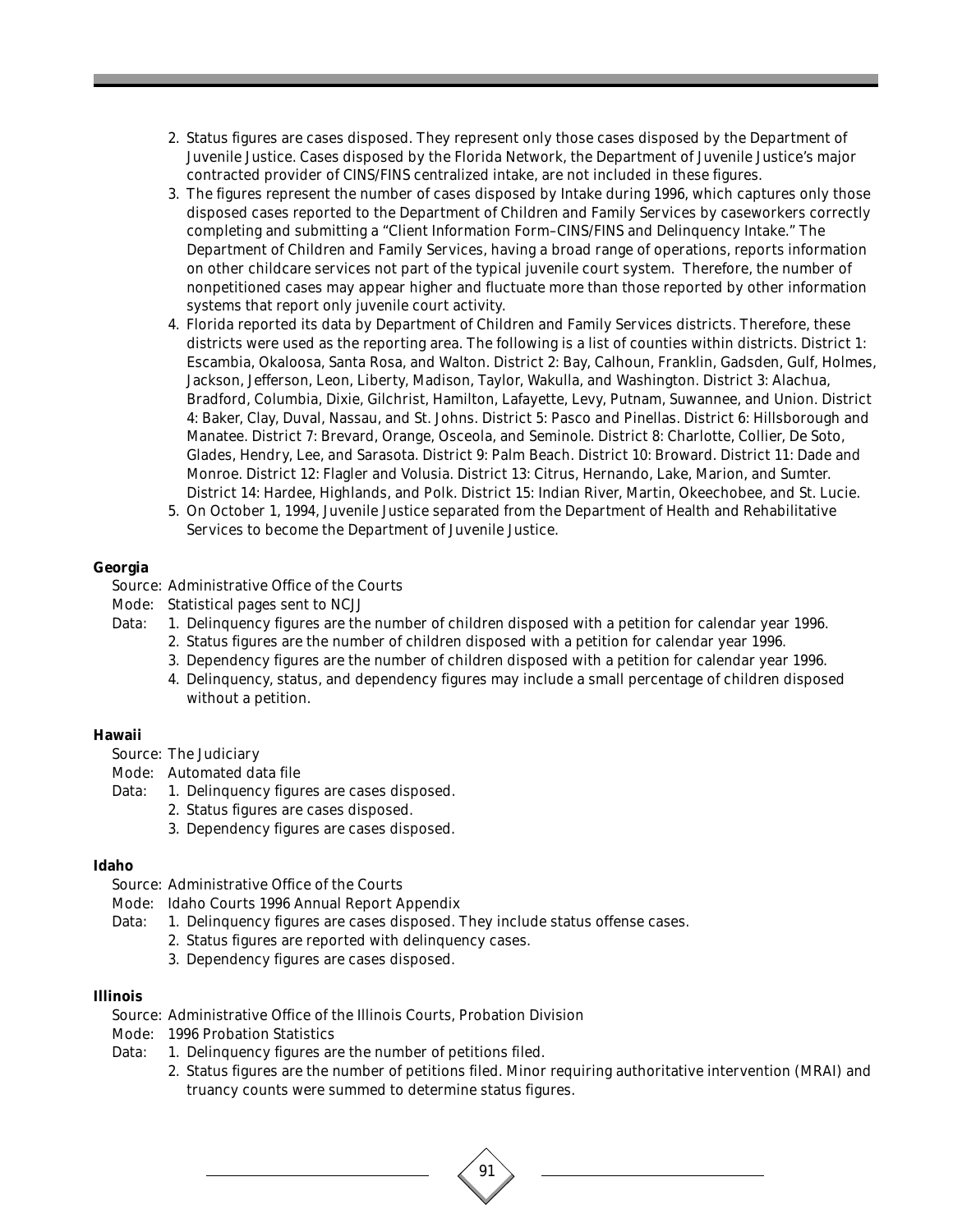3. Dependency figures are the number of petitions filed. Neglect/abuse and dependency counts were summed to determine dependency figures.

#### **Illinois:** Cook County

Source: Circuit Court of Cook County, Juvenile Division (delinquency and status cases)

- Mode: Automated data file (delinquency and status cases)
- Data: 1. Delinquency figures are cases disposed.
	- 2. Status figures are cases disposed.

#### **Indiana**

- Source: Division of State Court Administration
- Mode: 1996 Indiana Judicial Report, Volume II
- Data: 1. Delinquency figures are petitioned cases disposed.
	- 2. Status figures are petitioned cases disposed.
	- 3. Dependency figures are petitioned cases disposed.

#### **Iowa**

- Source: State Court Administrator
- Mode: Statistical pages sent to NCJJ
- Data: 1. Delinquency figures are the number of petitions.
	- 3. Dependency figures are the number of petitions.
	- 4. Iowa reported its data by judicial district. The following is a list of counties within judicial districts. District 1: Allamakee, Black Hawk, Buchanan, Chickasaw, Clayton, Delaware, Dubuque, Fayette, Howard, and Winneshiek. District 2: Boone, Bremer, Butler, Calhoun, Carroll, Cerro Gordo, Floyd, Franklin, Greene, Grundy, Hamilton, Hancock, Hardin, Humboldt, Marshall, Mitchell, Pocahontas, Sac, Story, Webster, Winnebago, Worth, and Wright. District 3: Buena Vista, Cherokee, Clay, Crawford, Dickinson, Emmet, Ida, Kossuth, Lyon, Monona, O'Brien, Osceola, Palo Alto, Plymouth, Sioux, and Woodbury. District 4: Audubon, Cass, Fremont, Harrison, Mills, Montgomery, Page, Pottawattamie, and Shelby. District 5: Adair, Adams, Clarke, Dallas, Decatur, Guthrie, Jasper, Lucas, Madison, Marion, Polk, Ringgold, Taylor, Union, Warren, and Wayne. District 6: Benton, Iowa, Johnson, Jones, Linn, and Tama. District 7: Cedar, Clinton, Jackson, Muscatine, and Scott. District 8: Appanoose, Davis, Des Moines, Henry, Jefferson, Keokuk, Lee, Louisa, Mahaska, Monroe, Poweshiek, Van Buren, Wapello, and Washington.

#### **Kansas**

- Source: Kansas Bureau of Investigation
- Mode: JCS survey form
- Data: 1. Delinquency figures are petitioned cases disposed.
	- 2. Status figures are petitioned cases disposed and include dependency/neglect petition figures.
	- 3. Data for 1996 are incomplete due to reporting difficulties at the county level.

#### **Kentucky**

- Source: Kentucky Administrative Office of the Courts
- Mode: Statistical pages sent to NCJJ
- Data: 1. Delinquency figures are cases disposed.
	- 2. Status figures are cases disposed.

#### **Louisiana**

Source: Judicial Council of the Supreme Court of Louisiana

- Mode: 1996 Annual Report
- Data: 1. Total figures are new cases filed in district court. They include petitioned and nonpetitioned delinquency, dependency, status offense, special proceeding, and traffic cases.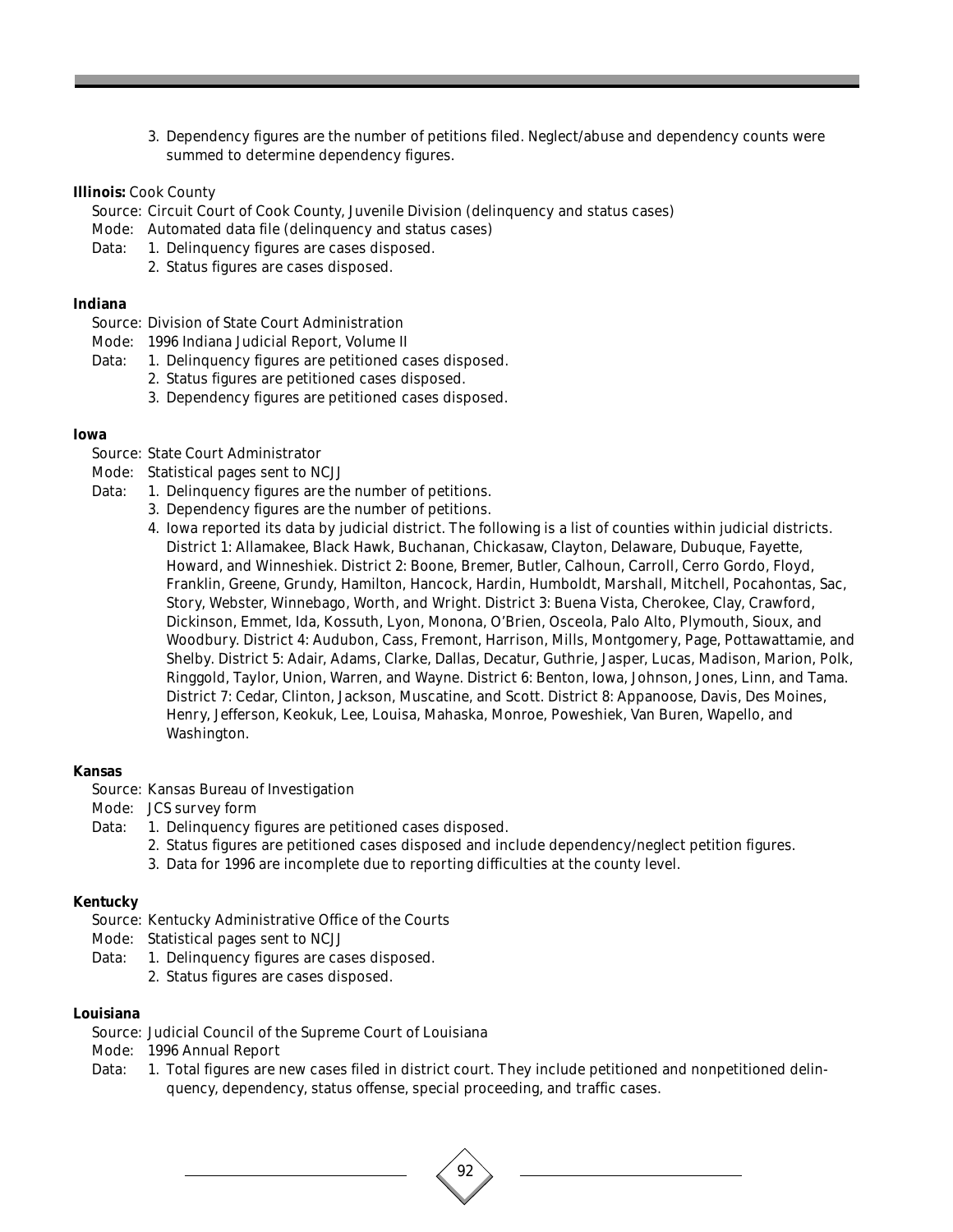2. Figures shown for Caddo, East Baton Rouge, Jefferson, and Orleans Parishes include juvenile felony and misdemeanor charges and status offense cases filed.

#### **Maine**

Source: Administrative Office of the Courts

- Mode: JCS survey form
- Data: 1. Delinquency figures are all offenses committed by juveniles for fiscal year 1996 and include traffic cases and civil violations.
	- 2. Status offenses are not handled in the juvenile court system.
	- 3. The numbers for the district courts were summed to determine county figures. The following is a list of district courts within counties. Androscoggin: Lewiston and Livermore Falls. Aroostook: Caribou, Fort Kent, Houlton, Madawaska, Presque Isle, and Van Buren. Cumberland: Bridgton and Portland. Franklin: Farmington. Hancock: Bar Harbor and Ellsworth. Kennebec: Augusta and Waterville. Knox: Rockland. Lincoln: Wiscasset. Oxford: Rumford and S. Paris. Penobscot: Bangor, Lincoln, Millinocket, and Newport. Piscataquis: Dover-Foxcroft. Sagadahoc: Bath/ Brunswick. Somerset: Skowhegan. Waldo: Belfast. Washington: Calais and Machias. York: Biddeford, Springvale, and York.

#### **Maryland**

Source: Department of Juvenile Justice

- Mode: Automated data file
- Data: 1. Delinquency figures are cases disposed. 2. Status figures are cases disposed.

#### **Massachusetts**

- Source: Administrative Office of the Courts
- Mode: Annual Report on the State of Massachusetts Court System, FY 1996
- Data: 1. Delinquency figures are complaints disposed and include motor vehicle violations.
	- 2. Status figures are petitions disposed.
	- 3. Dependency figures are cases disposed.
	- 4. Figures for Briston, Hampden, Suffolk, and Worcester Counties are incomplete because the units of counts for the corresponding Juvenile Court Departments were not compatible with the rest of the courts' unit of count. Essex County data are incomplete because the Amesbury district court data were not reported.
	- 5. Each defendant is counted as a single criminal case.

#### **Michigan**

Source: State Court Administrative Office

- Mode: Automated data file and statistical pages sent to NCJJ
- Data: 1. Delinquency figures are cases disposed for the following counties: Alcona, Alpena, Barry, Bay, Cass, Charlevoix, Chippewa, Crawford, Emmet, Genesee, Grand Traverse, Huron, Isabella, Jackson, Lapeer, Macomb, Marquette, Monroe, Montmorency, Muskegon, Otsego, Presque Isle, Roscommon, Sanilac, Shiawassee, and Tuscola.
	- 2. Delinquency figures for the remaining counties are petitions filed.
	- 3. Status figures are petitions filed.
	- 4. Dependency figures are petitions filed.

#### **Minnesota**

Source: Minnesota Supreme Court Information System

- Mode: Automated data file
- Data: 1. Delinquency figures are cases disposed.
	- 2. Status figures are cases disposed.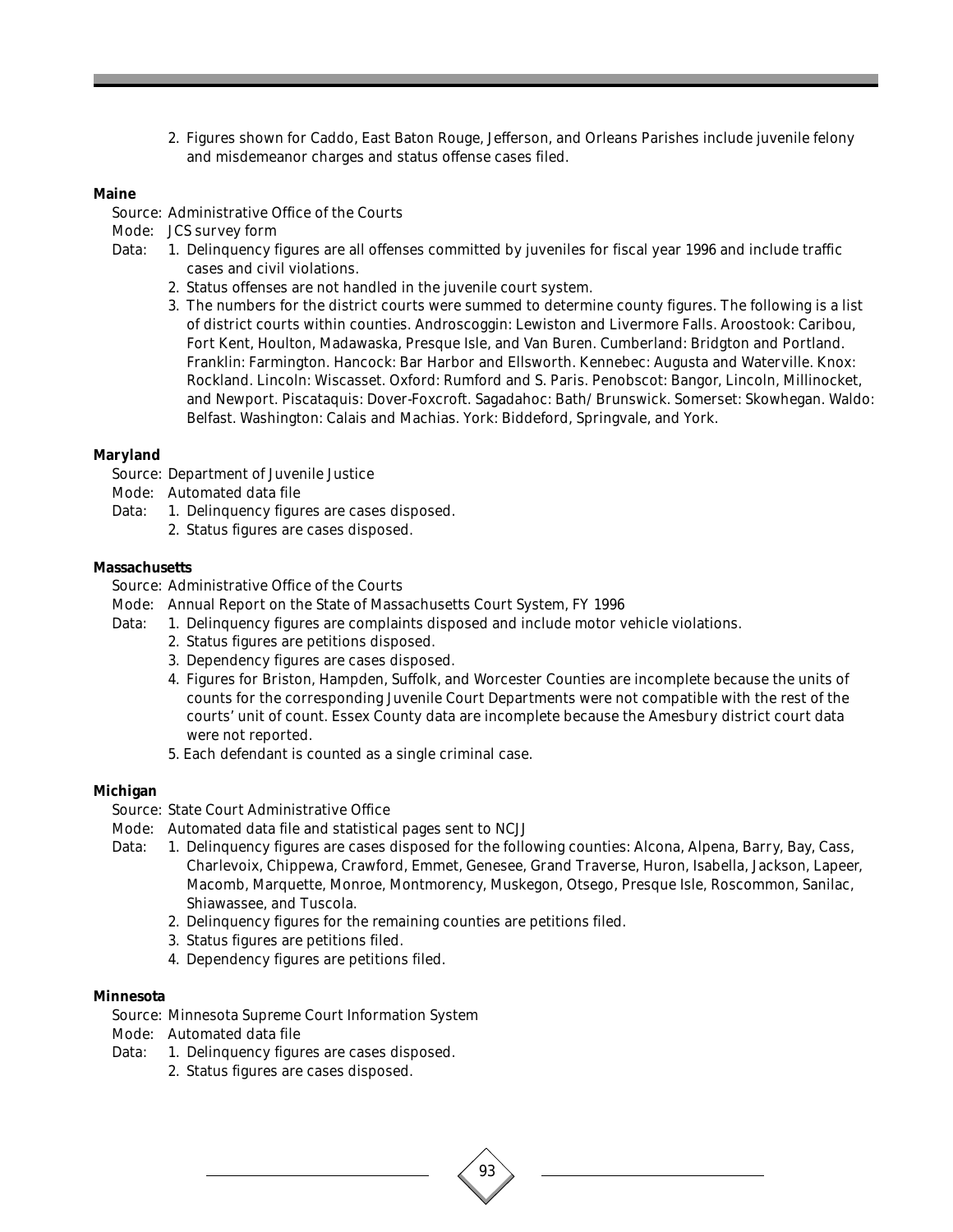## **Mississippi**

Source: Mississippi Department of Human Services, Division of Youth Services

- Mode: Automated data file
- Data: 1. Delinquency figures are cases disposed.
	- 2. Status figures are cases disposed.
	- 3. Dependency figures are cases disposed. Only those dependency cases that came to the attention of the Office of Youth Services via court processing are included.

## **Missouri**

Source: Department of Social Services, Division of Youth Services

Mode: Automated data file

- Data: 1. Delinquency figures are cases disposed.
	- 2. Status figures are cases disposed.
	- 3. Dependency figures are cases disposed.

## **Montana**

- Source: Montana Board of Crime Control (petitioned and nonpetitioned cases) and Office of Court Administration (all reported cases)
- Mode: Automated data file (petitioned and nonpetitioned cases) and 1996 Annual Caseload Statistics Report (all reported cases)
- Data: 1. Delinquency figures are cases disposed.
	- 2. Status figures are cases disposed.
	- 3. Cascade county figures are petition dispositions. They include delinquency, status offense, dependency, and special proceedings cases. Due to the differing unit of count, these figures cannot be compared to those of the other counties.

## **Nebraska**

Source: Nebraska Crime Commission

Mode: Automated data file

- Data: 1. Delinquency figures are petitioned cases disposed.
	- 2. Status figures are petitioned cases disposed.
	- 3. Dependency figures are petitioned cases disposed.
	- 4. In Douglas County, only those cases processed through the county attorney's office (petitioned cases) were reported.

## **New Hampshire**

Source: New Hampshire Supreme Court, Administrative Office of the Courts

- Mode: Statistical pages sent to NCJJ
- Data: 1. Delinquency figures are petitions filed.
	- 2. Status figures are petitions filed.
		- 3. Dependency figures are petitions filed.

## **New Jersey**

- Source: Administrative Office of the Courts
- Mode: Automated data file
- Data: 1. Delinquency figures are cases disposed.

## **New Mexico**

Source: Children, Youth and Families Department

Mode: Statistical pages sent to NCJJ

- Data: 1. Delinquency figures are juvenile cases closed for fiscal year 1996.
	- 2. Status figures are juvenile cases closed for fiscal year 1996.
	- 3. Dependency figures are petitioned cases closed for fiscal year 1996.

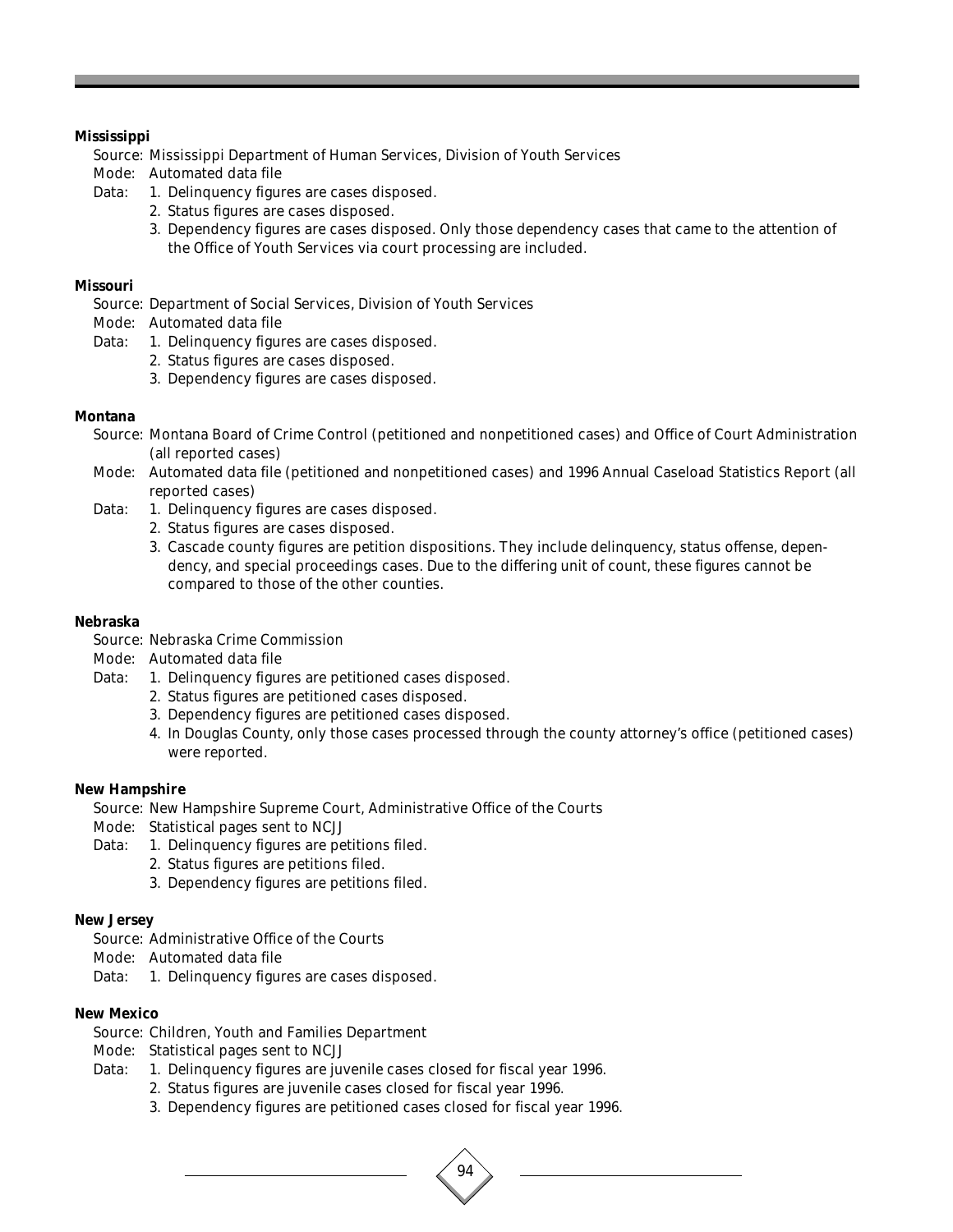4. New Mexico reported its data by judicial district. The following is a list of counties within judicial districts. District 1: Los Alamos, Rio Arriba, and Santa Fe. District 2: Bernalillo. District 3: Dona Ana. District 4: Guadalupe, Mora, and San Miguel. District 5: Chaves, Eddy, and Lea. District 6: Grant, Hidalgo, and Luna. District 7: Catron, Sierra, Socorro, and Torrance. District 8: Colfax, Taos, and Union. District 9: Curry and Roosevelt. District 10: De Baca, Harding, and Quay. District 11: McKinley and San Juan. District 12: Lincoln and Otero. District 13: Cibola, Sandoval, and Valencia.

## **New York**

- Source: Office of Court Administration (petitioned cases) and the State of New York, Division of Probation and Correctional Alternatives (nonpetitioned cases)
- Mode: Statistical pages sent to NCJJ (petitioned cases) and JCS survey form (nonpetitioned cases)
- Data: 1. Delinquency figures are cases disposed.
	- 2. Status figures are cases disposed.
	- 3. Dependency figures are cases disposed.
	- 4. The petition information reflects data reported to the Office of Court Administration. It may not necessarily reflect the total number of cases processed through the court system.

## **North Carolina**

- Source: Administrative Office of the Courts
- Mode: Statistical pages sent to NCJJ
- Data: 1. Delinquency figures are offenses alleged in juvenile petitions during fiscal year 1996.
	- 2. Status figures are offenses alleged in juvenile petitions during fiscal year 1996.
		- 3. Dependency figures are conditions alleged in juvenile petitions during fiscal year 1996. They include dependent, neglected, and abused conditions.

## **North Dakota**

- Source: Supreme Court, Office of State Court Administrator
- Mode: Automated data file
- Data: 1. Delinquency figures are cases disposed.
	- 2. Status figures are cases disposed.
	- 3. Dependency figures are cases disposed.

## **Ohio**

- Source: Supreme Court of Ohio
- Mode: Ohio Courts Summary, 1996
- Data: 1. Delinquency figures are petition terminations.
	- 2. Status figures are unruly petition terminations.
	- 3. Dependency figures include dependency, neglect, and abuse petition terminations.

# **Ohio:** Cuyahoga County

- Source: Cuyahoga County Juvenile Court Division
- Mode: Automated data file
- Data: 1. Delinquency figures are cases disposed.
	- 2. Status figures are cases disposed.
		- 3. Dependency figures are cases disposed.

## **Oregon**

- Source: Judicial Department
- Mode: Statistical pages sent to NCJJ
- Data: 1. Total figures are juvenile petitions filed. They include delinquency, status offense, dependency, special proceedings, and termination of parental rights cases.

95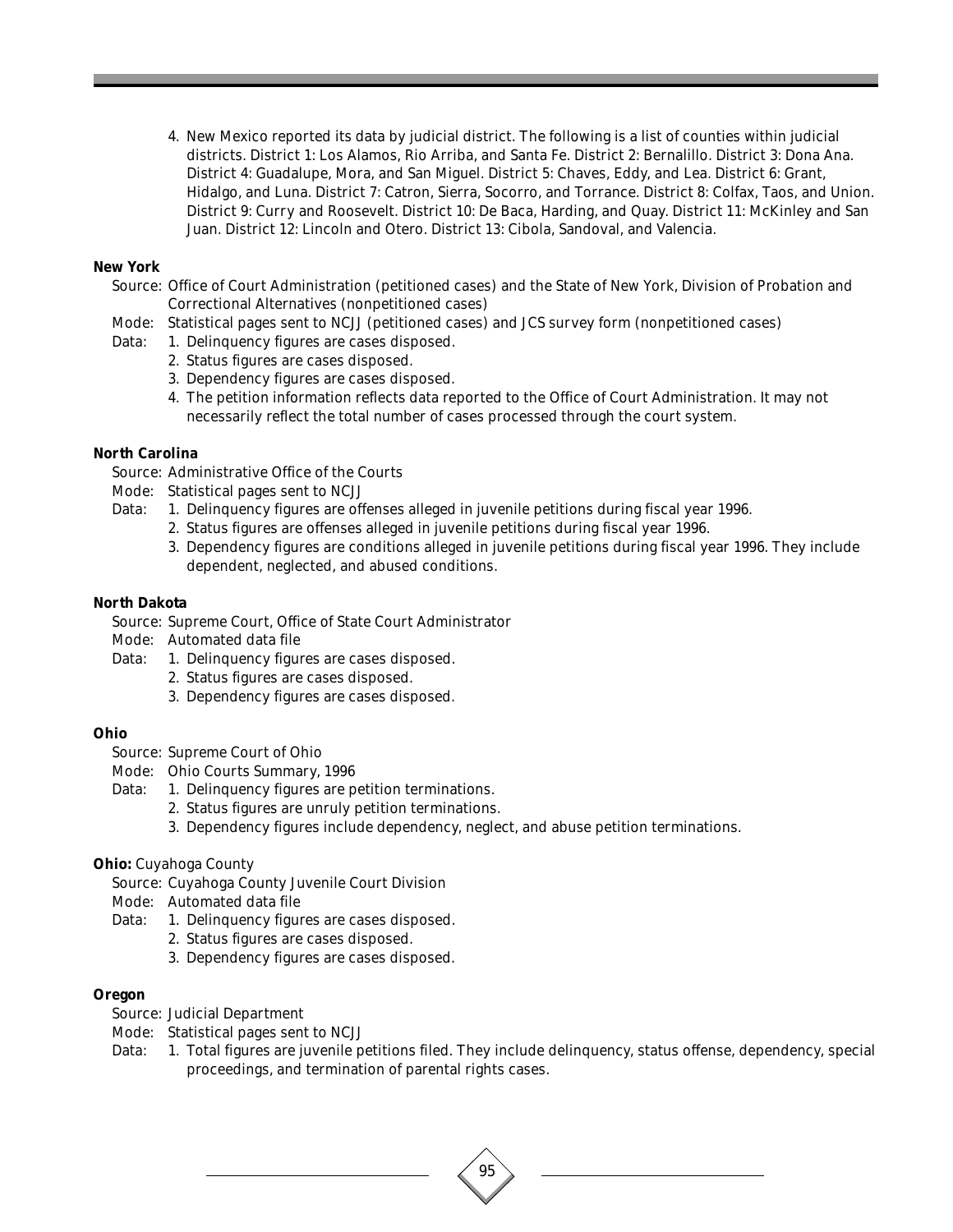## **Pennsylvania**

Source: Juvenile Court Judges' Commission

- Mode: Automated data file
- Data: 1. Delinquency figures are cases disposed.
	- 2. Status offenses in Pennsylvania are classified as dependency cases, which were not reported.
	- 3. Figures presented here do not match those found in the *1996 Pennsylvania Juvenile Court Disposition Report*, due to differing units of count.

# **Rhode Island**

Source: Administrative Office of State Courts

Mode: *Report on the Judiciary 1996*

- Data: 1. Total figures are the number of wayward, delinquent, dependency, neglect, and abuse filings.
	- 2. The data were reported at the State level; no county breakdown was available.

## **South Carolina**

Source: Department of Juvenile Justice

- Mode: Automated data file
- Data: 1. Delinquency figures are cases disposed.
	- 2. Status figures are cases disposed.

## **South Dakota**

Source: Unified Judicial System

- Mode: Automated data file
- Data: 1. Delinquency figures are cases disposed.
	- 2. Status figures are cases disposed.
	- 3. Shannon County is an American Indian reservation that handles juvenile matters in the tribal court, which is not part of the State's juvenile court system.

96

## **Tennessee**

Source: Tennessee Council of Juvenile and Family Court Judges

Mode: Automated data file

- Data: 1. Delinquency figures are cases disposed.
	- 2. Status figures are cases disposed.
	- 3. Dependency figures are cases disposed.

## **Texas**

- Source: Texas Juvenile Probation Commission
- Mode: Automated data file
- Data: 1. Delinquency figures are cases disposed. 2. Status figures are cases disposed.

## **Utah**

Source: Utah Administrative Office of the Courts

Mode: Automated data file

- Data: 1. Delinquency figures are cases disposed.
	- 2. Status figures are cases disposed.
	- 3. Dependency figures are cases disposed.

## **Vermont**

Source: Supreme Court of Vermont, Office of the Court Administrator

Mode: Statistical pages sent to NCJJ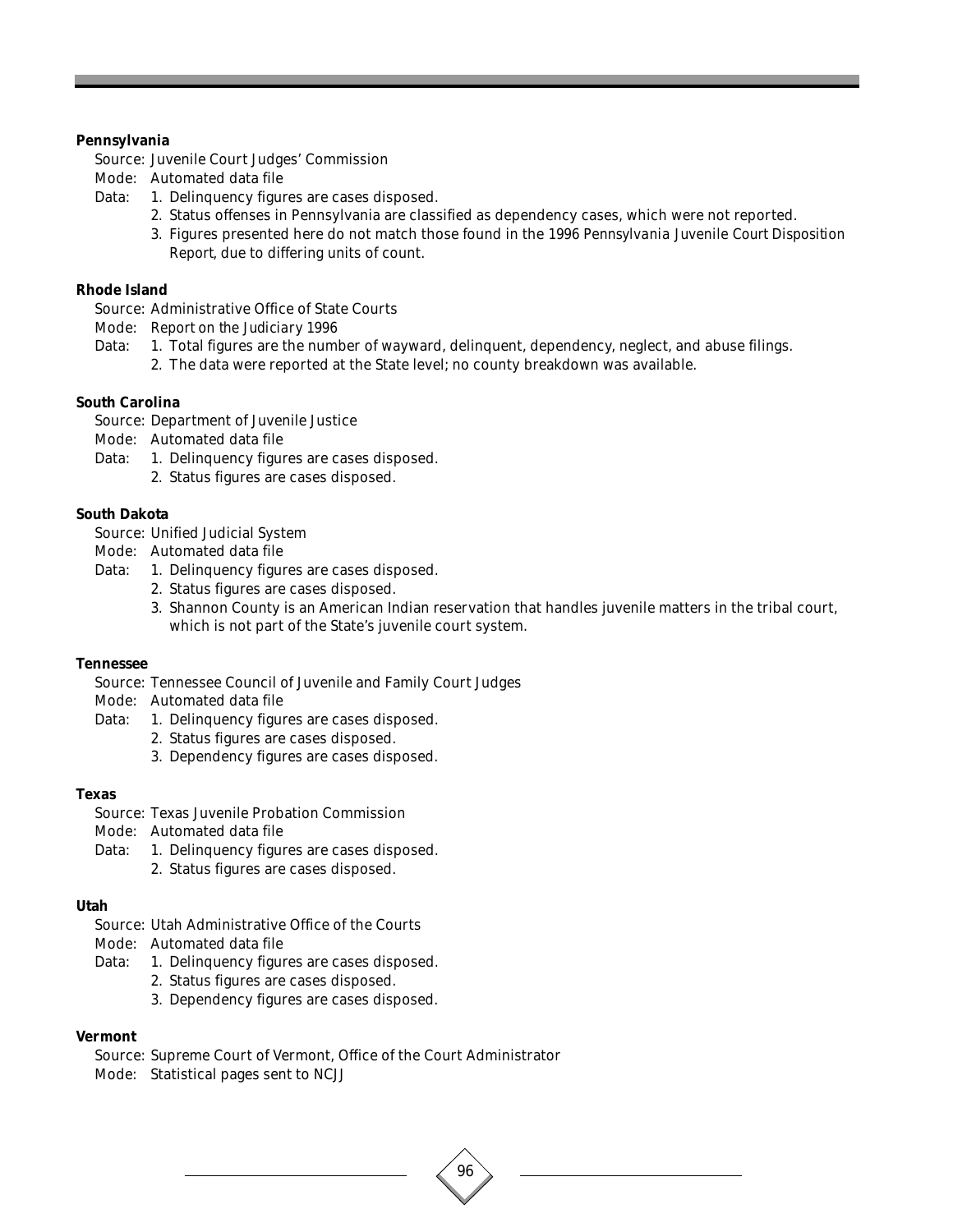- Data: 1. Delinquency figures are petitioned cases disposed.
	- 2. Status figures are petitioned cases disposed.
	- 3. Dependency data are included in the status figures.

# **Virginia**

- Source: Department of Family and Youth Services
- Mode: Automated data file
- Data: 1. Delinquency figures are cases disposed.
	- 2. Status figures are cases disposed.
	- 3. Bedford City reports with Bedford County; Fairfax City reports with Fairfax County; South Boston City reports with Halifax County.
	- 4. Data for 1996 are incomplete due to reporting difficulties at the local level.

## **Washington**

Source: Office of the Administrator for the Courts

- Mode: Automated data file (delinquency and status) and Caseloads of the Courts of Washington 1996 (dependency)
- Data: 1. Delinquency figures are petitioned and nonpetitioned cases disposed.
	- 2 Status figures are petitioned and nonpetitioned cases disposed.
	- 3. Dependency figures are petitioned cases disposed. They include dependency, termination of parent/ child relationship, truancy, at-risk youth, and alternative residential placement cases.
	- 4. Wakiakum County reports with Pacific County; Garfield County reports with Asotin County; Franklin County reports with Benton County.
	- 5. King County reports only delinquency data that contribute to an individual's criminal history record information.
	- 6. Differences in data entry practices among the juvenile courts may contribute to variations in the data.

97

## **West Virginia**

Source: West Virginia Juvenile Justice Committee

- Mode: Automated data file
- Data: 1. Delinquency figures are cases disposed.
	- 2. Status figures are cases disposed.

## **Wyoming**

- Source: Supreme Court of Wyoming, Court Coordinator's Office
- Mode: Wyoming District Courts 1996 Caseload Statistics
- Data: 1. Delinquency figures are petitions filed.
	- 2. Status figures are petitions filed.
	- 3. Dependency figures are petitions filed.
	- 4. Washakie County data were not available for the 1996 report.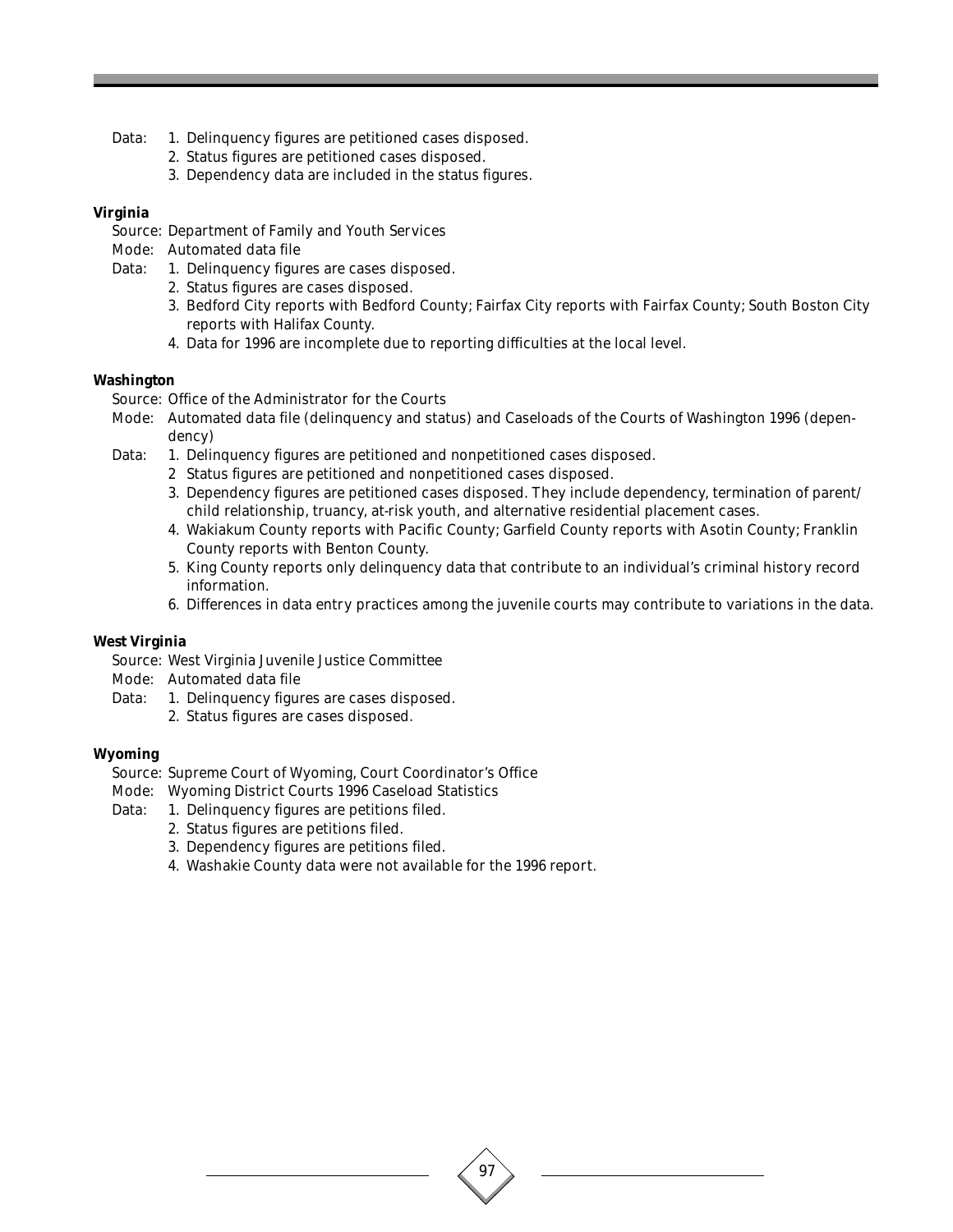# Publications From OJJDP

OJJDP produces a variety of publications— Fact Sheets, Bulletins, Summaries, Reports, and the Juvenile Justice journal—along with videotapes, including broadcasts from the juvenile justice telecommunications initiative. Through OJJDP's Juvenile Justice Clearinghouse (JJC), these publications and other resources are as close as your phone, fax, computer, or mailbox.

### **Phone:**

800–638–8736

(Monday–Friday, 8:30 a.m.–7:00 p.m. ET) **Fax:**

301–519–5212

**Online:**

### **OJJDP Home Page:**

www.ojjdp.ncjrs.org

### **E-Mail:**

puborder@ncjrs.org (to order materials) askncjrs@ncjrs.org (to ask questions about materials)

### **Mail:**

Juvenile Justice Clearinghouse/NCJRS P.O. Box 6000, Rockville, MD 20849–6000

Fact Sheets and Bulletins are also available through fax on demand.

### **Fax on Demand:**

800–638–8736, select option 1, select option 2, and listen for instructions

To ensure timely notice of new publications, subscribe to JUVJUST, OJJDP's electronic mailing list.

## **JUVJUST Mailing List:**

e-mail to listproc@ncjrs.org leave the subject line blank

type subscribe juvjust your name In addition, JJC, through the National Criminal Justice Reference Service (NCJRS), is the repository for tens of thousands of criminal and juvenile justice publications and resources from around the world. They are abstracted and made available through a database, which is searchable online (www.ncjrs.org/ database.htm). You are also welcome to submit materials to JJC for inclusion in the database.

The following list highlights popular and recently published OJJDP documents and videotapes, grouped by topical areas.

The Office of Juvenile Justice and Delinquency Prevention Brochure (1996, NCJ 144527 (23 pp.)) offers more information about the agency. The OJJDP Publications List (BC000115) offers a complete list of OJJDP publications and is also available online.

OJJDP sponsors a teleconference initiative, and a flyer (LT 116) offers a complete list of videos available from these broadcasts.

### **Corrections and Detention**

Beyond the Walls: Improving Conditions of Confinement for Youth in Custody. 1998, NCJ 164727 (116 pp.).

Boot Camps for Juvenile Offenders. 1997, NCJ 164258 (42 pp.).

Disproportionate Minority Confinement: 1997 Update. 1998, NCJ 170606 (12 pp.). Juvenile Arrests 1996. 1997, NCJ 167578

(12 pp.).

Juvenile Court Statistics 1995. 1998, NCJ 170607 (112 pp.).

### **Courts**

Offenders in Juvenile Court, 1995. 1997, NCJ 167885 (12 pp.).

RESTTA National Directory of Restitution and Community Service Programs. 1998, NCJ 166365 (500 pp.), \$33.50.

Youth Courts: A National Movement Teleconference (Video). 1998, NCJ 171149 (120 min.), \$17.00.

### **Delinquency Prevention**

1997 Report to Congress: Title V Incentive Grants for Local Delinquency Prevention Programs. 1998, NCJ 170605 (71 pp.).

Allegheny County, PA: Mobilizing To Reduce Juvenile Crime. 1997, NCJ 165693 (12 pp.).

Combating Violence and Delinquency: The National Juvenile Justice Action Plan (Report). 1996, NCJ 157106 (200 pp.).

Combating Violence and Delinquency: The National Juvenile Justice Action Plan (Summary). 1996, NCJ 157105 (36 pp.).

Mentoring—A Proven Delinquency Prevention Strategy. 1997, NCJ 164834 (8 pp.).

Mentoring for Youth in Schools and Communities Teleconference (Video). 1997, NCJ 166376 (120 min.), \$17.00.

Mobilizing Communities To Prevent Juvenile Crime. 1997, NCJ 165928 (8 pp.).

Reaching Out to Youth Out of the Education Mainstream. 1997, NCJ 163920 (12 pp.).

Serious and Violent Juvenile Offenders. 1998, NCJ 170027 (8 pp.).

Treating Serious Anti-Social Behavior in Youth: The MST Approach. 1997, NCJ 165151 (8 pp.).

The Youngest Delinquents: Offenders Under Age 15. 1997, NCJ 165256 (12 pp.).

### **Gangs**

Gang Members and Delinquent Behavior. 1997, NCJ 165154 (6 pp.).

Youth Gangs: An Overview. 1998, NCJ 167249 (20 pp.).

Youth Gangs in America Teleconference (Video). 1997, NCJ 164937 (120 min.), \$17.00.

### **General Juvenile Justice**

Comprehensive Juvenile Justice in State Legislatures Teleconference (Video). 1998, NCJ 169593 (120 min.), \$17.00.

Developmental Pathways in Boys' Disruptive and Delinquent Behavior. 1997, NCJ 165692 (20 pp.).

Exciting Internships: Work Today for a Better Tomorrow. 1998, NCJ 171696 (6 pp.).

Guidelines for the Screening of Persons Working With Children, the Elderly, and Individuals With Disabilities in Need of Support. 1998, NCJ 167248 (52 pp.).

Juvenile Justice, Volume III, Number 2. 1997, NCJ 165925 (32 pp.).

Juvenile Justice, Volume IV, Number 2. 1997, NCJ 166823 (28 pp.).

Juvenile Justice, Volume V, Number 1. 1998, NCJ 170025 (32 pp.).

Juvenile Justice Reform Initiatives in the States 1994–1996. 1997, NCJ 165697 (81 pp.).

A Juvenile Justice System for the 21st Century. 1998, NCJ 169726 (8 pp.).

Juvenile Offenders and Victims: 1997 Update on Violence. 1997, NCJ 165703 (32 pp.).

Juvenile Offenders and Victims: A National Report. 1995, NCJ 153569 (188 pp.). Keeping Young People in School: Community

Programs That Work. 1997, NCJ 162783 (12 pp.).

Sharing Information: A Guide to the Family Educational Rights and Privacy Act and Participation in Juvenile Justice Programs. 1997, NCJ 163705 (52 pp.).

### **Missing and Exploited Children**

Court Appointed Special Advocates: A Voice for Abused and Neglected Children in Court. 1997, NCJ 164512 (4 pp.).

Federal Resources on Missing and Exploited Children: A Directory for Law Enforcement and Other Public and Private Agencies. 1997, NCJ 168962 (156 pp.).

In the Wake of Childhood Maltreatment. 1997, NCJ 165257 (16 pp.).

Portable Guides to Investigating Child Abuse: An Overview. 1997, NCJ 165153 (8 pp.).

Protecting Children Online Teleconference (Video). 1998, NCJ 170023 (120 min.), \$17.00. When Your Child Is Missing: A Family Survival Guide. 1998, NCJ 170022 (96 pp.).

#### **Substance Abuse**

Beyond the Bench: How Judges Can Help Reduce Juvenile DUI and Alcohol and Other Drug Violations (Video and discussion guide). 1996, NCJ 162357 (16 min.), \$17.00.

Capacity Building for Juvenile Substance Abuse Treatment. 1997, NCJ 167251 (12 pp.).

The Coach's Playbook Against Drugs. 1998, NCJ 173393 (20 pp.).

Drug Identification and Testing in the Juvenile Justice System. 1998, NCJ 167889 (92 pp.).

Juvenile Offenders and Drug Treatment: Promising Approaches Teleconference (Video). 1997, NCJ 168617 (120 min.), \$17.00.

Preventing Drug Abuse Among Youth Teleconference (Video). 1997, NCJ 165583 (120 min.), \$17.00.

### **Violence and Victimization**

Child Development–Community Policing: Partnership in a Climate of Violence. 1997, NCJ 164380 (8 pp.).

Combating Fear and Restoring Safety in Schools. 1998, NCJ 167888 (16 pp.).

Epidemiology of Serious Violence. 1997, NCJ 165152 (12 pp.).

Guide for Implementing the Comprehensive Strategy for Serious, Violent, and Chronic Juvenile Offenders. 1995, NCJ 153681 (255 pp.).

Serious and Violent Juvenile Offenders: Risk Factors and Successful Interventions Teleconference (Video). 1998, NCJ 171286 (120 min.), \$17.00.

State Legislative Responses to Violent Juvenile Crime: 1996–97 Update. 1998, NCJ 172835 (16 pp.).

White House Conference on School Safety: Causes and Prevention of Youth Violence Teleconference (Video). 1998, NCJ 173399 (240 min.), \$17.00.

### **Youth in Action**

Planning a Successful Crime Prevention Project. 1998, NCJ 170024 (28 pp.).